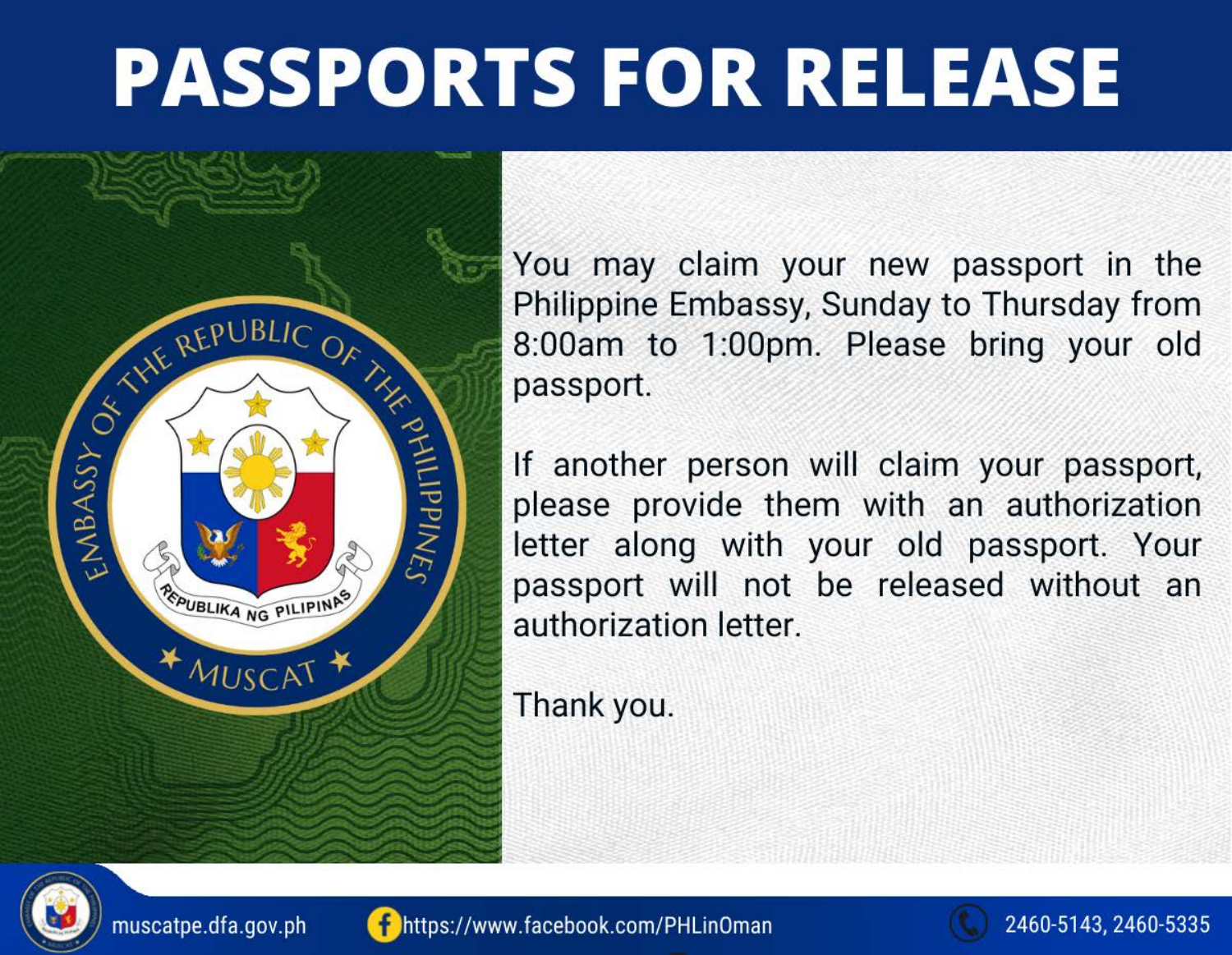| <b>LAST NAME</b>  | <b>FIRST NAME</b>                       | <b>MIDDLE NAME</b> |
|-------------------|-----------------------------------------|--------------------|
| <b>ABAGON</b>     | <b>ERANIE</b>                           | <b>GONZALES</b>    |
| <b>ABOC</b>       | <b>JUSSEL</b>                           | <b>AYUNAR</b>      |
| AGALA             | <b>JENNIFER</b>                         | <b>TAOAGUEN</b>    |
| <b>AL NAAMANI</b> | <b>OFELIA</b>                           | <b>LOPEZ</b>       |
| <b>ALAGAD</b>     | <b>MARICHU</b>                          | <b>AGUILAR</b>     |
| <b>ALAWALI</b>    | <b>DARWISA</b>                          | <b>BANTALA</b>     |
| <b>ALBARILLO</b>  | <b>BENEDICT</b>                         | <b>CAROLING</b>    |
| ALBERO            | <b>KARL BRYAN</b>                       | <b>BALLESTEROS</b> |
| <b>ALCAIDE</b>    | <b>TESSIE</b>                           | <b>ACOSTA</b>      |
| <b>ALCANTARA</b>  | <b>CHARIBEL</b>                         | <b>BANTANG</b>     |
| <b>ALDEA</b>      | <b>LERINA</b>                           | <b>MALONES</b>     |
| <b>ALONG</b>      | <b>SUSAN</b>                            | <b>ENRIQUEZ</b>    |
| <b>ALORIA</b>     | <b>DONDREA GRETCHEN</b><br><b>GRACE</b> | <b>SANTOS</b>      |
| ALPAPARA          | <b>GIAN</b>                             | <b>SANCHEZ</b>     |
| <b>ALVARADO</b>   | <b>BELEN</b>                            | <b>ALCANTARA</b>   |
| <b>AMANTE</b>     | <b>STELLA</b>                           | <b>PALMERO</b>     |
| AMBOS             | <b>ANNABEL</b>                          | <b>BINONGGO</b>    |
| <b>ANABIEZA</b>   | <b>GLORIA</b>                           | <b>REPIA</b>       |
| <b>ANDRES</b>     | <b>ALBERT</b>                           | <b>MAMARIL</b>     |
| <b>ANDRES</b>     | <b>JEFFREY</b>                          | <b>PELAYO</b>      |
| ANQUILAN          | <b>SAMDEL RYAN</b>                      | <b>OXIMER</b>      |
| <b>ANQUILAN</b>   | <b>ZARA LEAMROSD</b>                    | <b>OXIMER</b>      |
| <b>ANQUILLAN</b>  | <b>AVELINA</b>                          | <b>DE GUZMAN</b>   |
| APARECE           | <b>JOSE EMMANUEL</b>                    | <b>OTOME</b>       |
| <b>APAREJADO</b>  | JAQUELINE                               | <b>ESTRELLADO</b>  |
| <b>APILA</b>      | <b>JAHSIM</b>                           | <b>SAYCON</b>      |
| <b>APOLINARIO</b> | <b>JULINA</b>                           | <b>ZAUSA</b>       |
| <b>AQUINO</b>     | <b>DONNIE RAY</b>                       | <b>ALAAN</b>       |
| <b>AQUINO</b>     | <b>FATIMA</b>                           | <b>REYES</b>       |
| <b>ARANGO</b>     | <b>EARIELE KIARA</b>                    | <b>CRUZ</b>        |
| <b>ARANGO</b>     | <b>EARIENE KLAIRE</b>                   | <b>CRUZ</b>        |
| <b>ARCILLA</b>    | <b>MELISSA</b>                          |                    |
| <b>ARELLANO</b>   | <b>RODA</b>                             | <b>RAYMUNDO</b>    |
| <b>ARTIEDA</b>    | <b>ADRIELLE</b>                         | <b>LUGADA</b>      |
| <b>ARTIFICIO</b>  | <b>ABDIEL RENSO</b>                     | <b>ARRIESGADO</b>  |
| <b>ARTIFICIO</b>  | <b>SARIFAH</b>                          | <b>ARRIESGADO</b>  |
| <b>ASUNCION</b>   | <b>LYN</b>                              | <b>DOMINGO</b>     |
| <b>ATIENZA</b>    | LEAH                                    | <b>EBORA</b>       |
| <b>AURELIO</b>    | <b>JOROME</b>                           | <b>GANAO</b>       |
| <b>AYCARDO</b>    | <b>JANICE</b>                           | VALENZUELA         |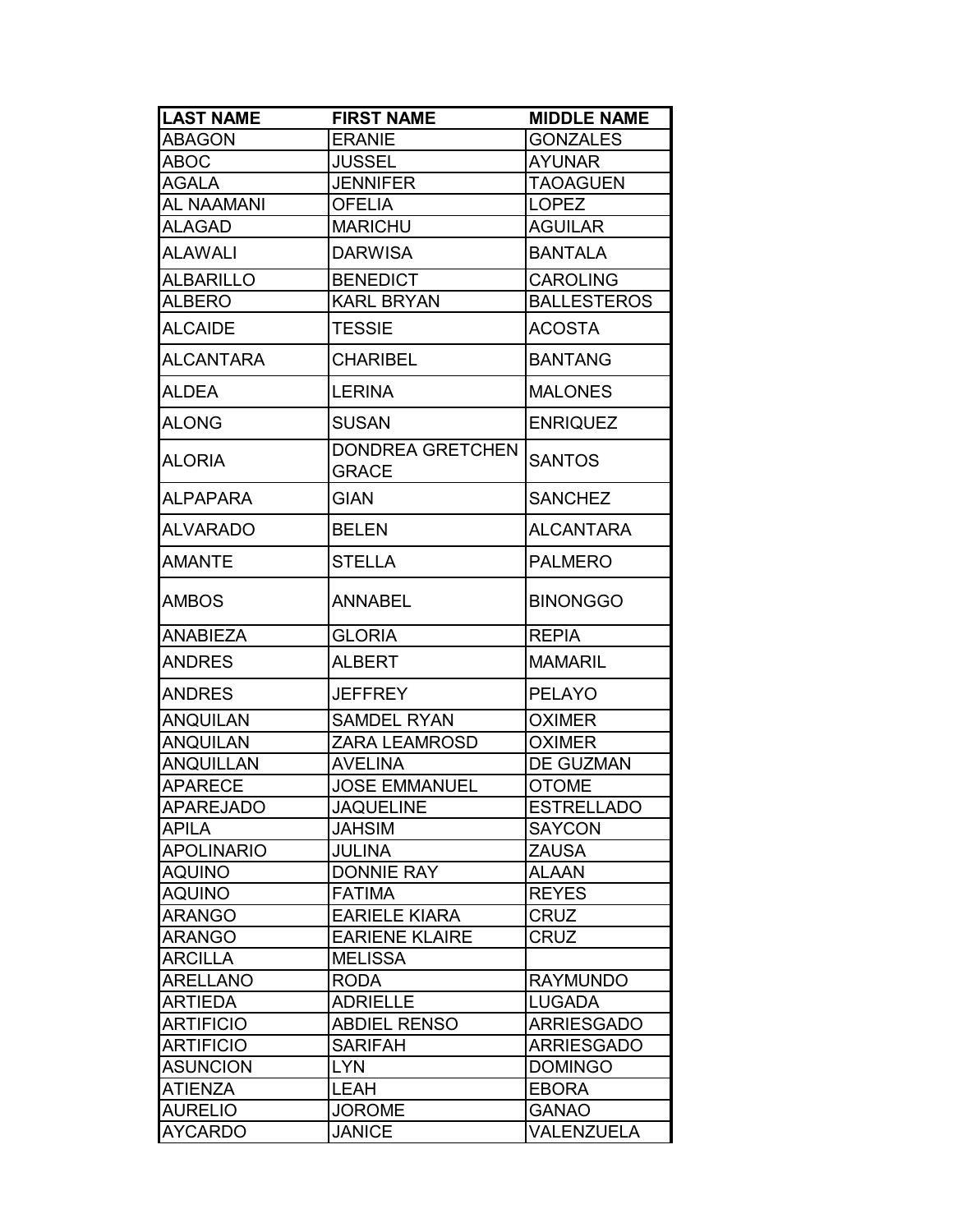| <b>BACCAY</b>     | <b>ELMER</b>          | <b>TUMBALI</b>   |
|-------------------|-----------------------|------------------|
| <b>BAELLO</b>     | <b>DETTE</b>          | <b>TOLOSA</b>    |
| <b>BAITS</b>      | <b>JANICE</b>         | <b>MASALUNGA</b> |
| <b>BALAZS</b>     | <b>MARRY JEAN</b>     | <b>EM NAS</b>    |
| <b>BALPONGO</b>   | <b>JANICE</b>         | <b>GARCIA</b>    |
| <b>BANDOLA</b>    | <b>JAQUILYN</b>       | <b>BALDON</b>    |
| <b>BANOT</b>      | <b>MILAGROS</b>       | <b>LITERATO</b>  |
| <b>BANTUG</b>     | <b>MARJORIE</b>       | GO               |
| <b>BARADI</b>     | <b>RODELINA</b>       | <b>BARBOSA</b>   |
| <b>BARILEA</b>    | <b>JOSEY</b>          | <b>SOMONTNA</b>  |
| <b>BARON</b>      | <b>SHERRY ANN</b>     | <b>ANONUEVO</b>  |
| <b>BARRIENTOS</b> | MARCOS JR.            | <b>RAQUEDAN</b>  |
| <b>BARTOLOME</b>  | <b>DIVINA</b>         | <b>RENDON</b>    |
| <b>BAUTISTA</b>   | <b>MYLENE</b>         | <b>PASION</b>    |
| <b>BAUTISTA</b>   | <b>GRACE</b>          | <b>UYANGUREN</b> |
| <b>BAUTISTA</b>   | <b>JULES FREDRICK</b> | <b>FLOGIO</b>    |
| <b>BAUTISTA</b>   | <b>LANCE DAVID</b>    | <b>CANUEL</b>    |
| <b>BAUTISTA</b>   | <b>ADONIS</b>         | <b>GALUT</b>     |
| <b>BAYON-ON</b>   | <b>AGNES</b>          | <b>NEDAMO</b>    |
| <b>BEBEDOR</b>    | <b>ALEJO</b>          | <b>SEQUITO</b>   |
| <b>BELLO</b>      | <b>ANALIZA</b>        | <b>ANTON</b>     |
| <b>BENOG</b>      | <b>MULING</b>         | <b>BUDI</b>      |
| <b>BERTOS</b>     | <b>BELLA</b>          | <b>MALATE</b>    |
| <b>BINONG</b>     | <b>NORIA</b>          | <b>ZAMAN</b>     |
| <b>BLANCO</b>     | <b>LEA</b>            | <b>LIMPIADA</b>  |
| <b>BOCO</b>       | <b>MARY GRACE</b>     | <b>PAMAN</b>     |
| <b>BORDEOS</b>    | <b>NORA</b>           | <b>BOQUEO</b>    |
| <b>BRAVANTE</b>   | <b>AILYN</b>          | <b>BUGAY</b>     |
| <b>BRIONES</b>    | <b>MARIANNE JOY</b>   | <b>REYNO</b>     |
| <b>BRODETH</b>    | <b>JIENINE</b>        | <b>BALBONA</b>   |
| <b>BUENO</b>      | <b>MARILOU</b>        |                  |
| <b>BULALA</b>     | <b>MARITES</b>        | <b>ALMAZAN</b>   |
| <b>BURNS</b>      | <b>SCOTT TERENCE</b>  | <b>PARABIA</b>   |
| <b>BUSTILLOS</b>  | <b>MYLENE</b>         | <b>LACUTAB</b>   |
| <b>BUSWATAN</b>   | <b>MARY JEAN</b>      | <b>CANALISO</b>  |
| <b>BUYCO</b>      | <b>ROWENA</b>         | <b>TALAROC</b>   |
| <b>CABADING</b>   | <b>MARCELL JOY</b>    | <b>CEREZO</b>    |
| <b>CABITAC</b>    | <b>VANESSA</b>        | <b>NAZARENO</b>  |
| <b>CADIANG</b>    | <b>JEFFREY</b>        | <b>LACHICA</b>   |
| <b>CAFIRMA</b>    | <b>JOVELYN</b>        | <b>FABROS</b>    |
| <b>CAGUIOA</b>    | <b>ZION MATHEO</b>    | <b>ROMERO</b>    |
| CALA              | <b>CRISTOPHER</b>     | <b>ALSONG</b>    |
| <b>CALAGO</b>     | <b>JENNIFER</b>       | <b>BUSICO</b>    |
| <b>CALAMAGAN</b>  | <b>MELINDA</b>        | <b>ALFORQUE</b>  |
| <b>CALANGI</b>    | <b>CHARIE</b>         | <b>BELEN</b>     |
| <b>CALANTAS</b>   | CAROL                 | <b>CANSANCIO</b> |
| <b>CALZADORA</b>  | <b>HECTOR</b>         | <b>OBEJA</b>     |
| <b>CAMBA</b>      | <b>WILLIAM DONALD</b> |                  |
| <b>CAMPANG</b>    | <b>ALMA</b>           | <b>MARIN</b>     |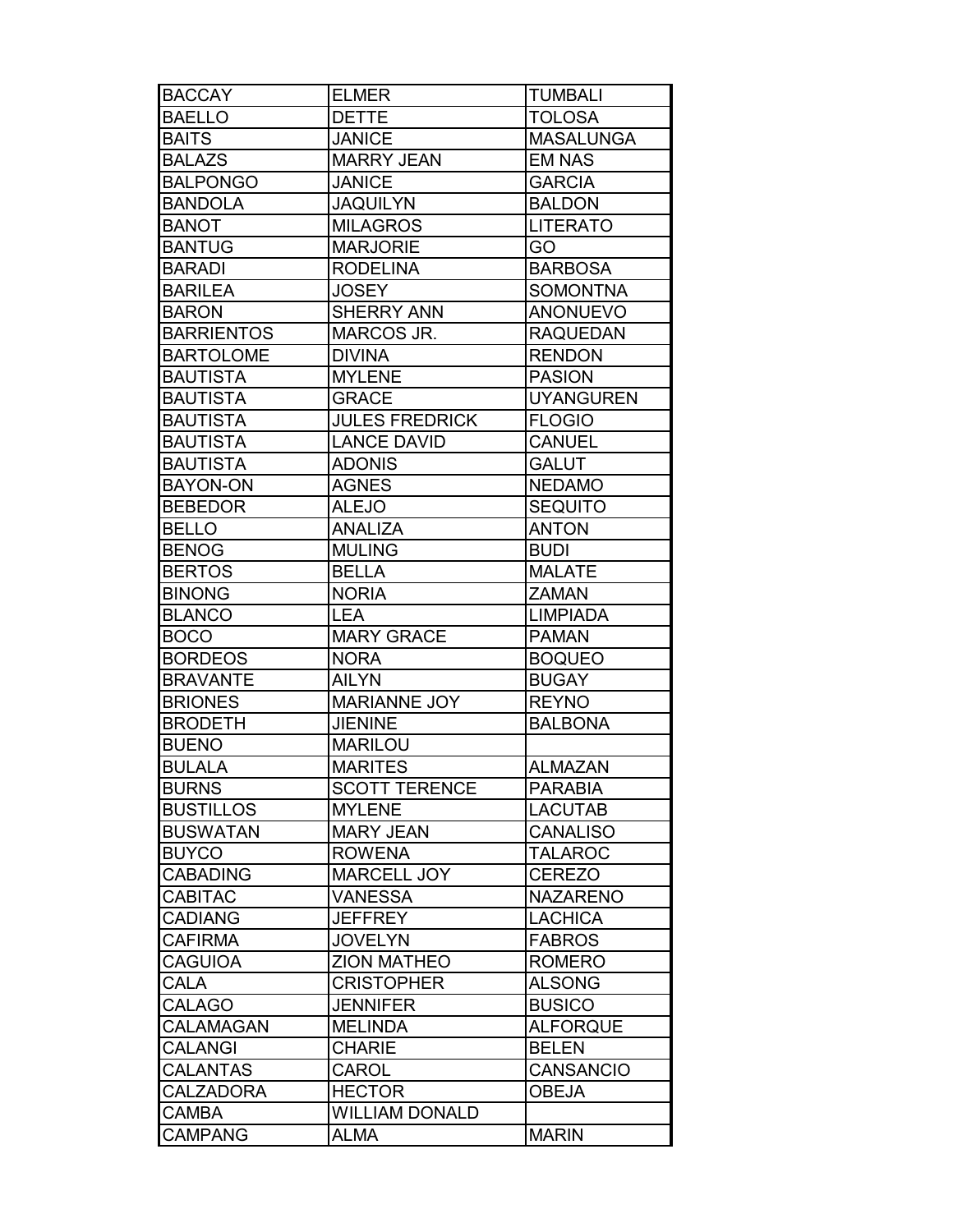| <b>CAMPOS</b>     | <b>MARY GRACE</b>       | <b>AYALA</b>      |
|-------------------|-------------------------|-------------------|
| <b>CANAL</b>      | <b>ELENA</b>            | <b>GUTIERREZ</b>  |
| <b>CANALES</b>    | <b>GRACE</b>            | <b>CASTRO</b>     |
| <b>CANTILAN</b>   | <b>RAZIL</b>            | <b>RAFOLS</b>     |
| <b>CAPAYCAPAY</b> | <b>MARILOU</b>          | <b>CABALLES</b>   |
| <b>CARDENAS</b>   | <b>BRIGITTE</b>         | <b>MAWILI</b>     |
| <b>CARDINO</b>    | <b>CATHERINE</b>        | <b>VERANO</b>     |
| <b>CARPIO</b>     | <b>LESTER IAN</b>       | <b>RECOSO</b>     |
| <b>CASTRO</b>     | <b>SORAIDA</b>          | <b>CACCAM</b>     |
| <b>CATACUTAN</b>  | <b>ELENA</b>            | <b>FERNANDEZ</b>  |
| <b>CATACUTAN</b>  | <b>JUMIE</b>            | <b>RETALO</b>     |
| <b>CATACUTAN</b>  | <b>NOEL</b>             | <b>GOMEZ</b>      |
| <b>CATALOGO</b>   | <b>AMARIAH LOUVELLE</b> | <b>CALISAY</b>    |
| <b>CATAYOC</b>    | <b>MARILYN</b>          | <b>LUCANAS</b>    |
| <b>CAYNA</b>      | <b>LEMON</b>            | <b>ESPILLO</b>    |
| <b>CERVERA</b>    | <b>TESSIE</b>           | <b>FERNANDEZ</b>  |
| <b>CESA</b>       | <b>ANNA PEARL</b>       | <b>CANDADO</b>    |
| <b>CESAR</b>      | <b>ROLANDO</b>          | <b>LEMOSNERO</b>  |
| <b>CHANG</b>      | <b>ANGEL FAITH</b>      | <b>MEDELLIN</b>   |
| <b>CHAVEZ</b>     | <b>LEA MAE</b>          | <b>BACALING</b>   |
| <b>CHAVEZ</b>     | <b>ROCHELLE</b>         | <b>NAVARRO</b>    |
| <b>CILLO</b>      | <b>CRISANTO</b>         | <b>JAVAR</b>      |
| <b>CISNEROS</b>   | <b>GERALYN</b>          | <b>PASCUAL</b>    |
| <b>CLAUD</b>      | <b>JINKY LOU</b>        | <b>COLONIA</b>    |
| COGA-AY           | EDUARDO JR.             | <b>ALACYANG</b>   |
| <b>COLOMA</b>     | <b>MARANATHA</b>        | <b>CHENG</b>      |
| <b>COLORADO</b>   | <b>MICHELLE</b>         | <b>ORAO</b>       |
| <b>COM ETA</b>    | <b>JONATHAN</b>         | <b>MAYUYO</b>     |
| <b>CORDA</b>      | <b>MARILYN</b>          | <b>PATENTE</b>    |
| <b>CORPUZ</b>     | <b>IRENIA</b>           | <b>SOLOMON</b>    |
| <b>COSTALES</b>   | <b>MICHAEL</b>          | <b>REGASPE</b>    |
| <b>CRISPO</b>     | <b>JENELYN</b>          | YANONG            |
| <b>CRUZ</b>       | <b>JESSICA</b>          | <b>MAYORCA</b>    |
| <b>CRUZ</b>       | <b>ZOFIA MEI</b>        | <b>COPADA</b>     |
| <b>CUALING</b>    | <b>MARTIN</b>           | <b>BASEA</b>      |
| <b>DABLO</b>      | <b>ALEX</b>             | <b>BALANGAWAN</b> |
| <b>DACILLO</b>    | <b>JOSIE</b>            | <b>PUENTE</b>     |
| <b>DACIO</b>      | <b>JHALIROSE</b>        | <b>ABAYA</b>      |
| <b>DACQUEL</b>    | <b>EVANGELYN</b>        | <b>CABANTING</b>  |
| <b>DACUMOS</b>    | <b>TERESITA</b>         | <b>ANCHETA</b>    |
| <b>DAENDLER</b>   | <b>JURI SIMONETTE</b>   | <b>JACKSON</b>    |
| <b>DALANDA</b>    | <b>MONERA</b>           | <b>MAMIDTEG</b>   |
| <b>DAMIAN</b>     | <b>VICTORIA</b>         | <b>ALIMPOLOS</b>  |
| <b>DANCALAN</b>   | <b>MARY JOY</b>         | <b>TAMPOCO</b>    |
| <b>DANGUILAN</b>  | <b>GREGORY</b>          | <b>MEDRANO</b>    |
| DE LA TORRE       | <b>APRIL JOY</b>        | <b>JIMENEZ</b>    |
| DE LEON           | <b>DODJIENAR</b>        | <b>FABIAN</b>     |
| DE LEON           | <b>HONEY</b>            | <b>JAVIER</b>     |
| DE OCAMPO         | <b>JOVELYN</b>          | CABUG-OS          |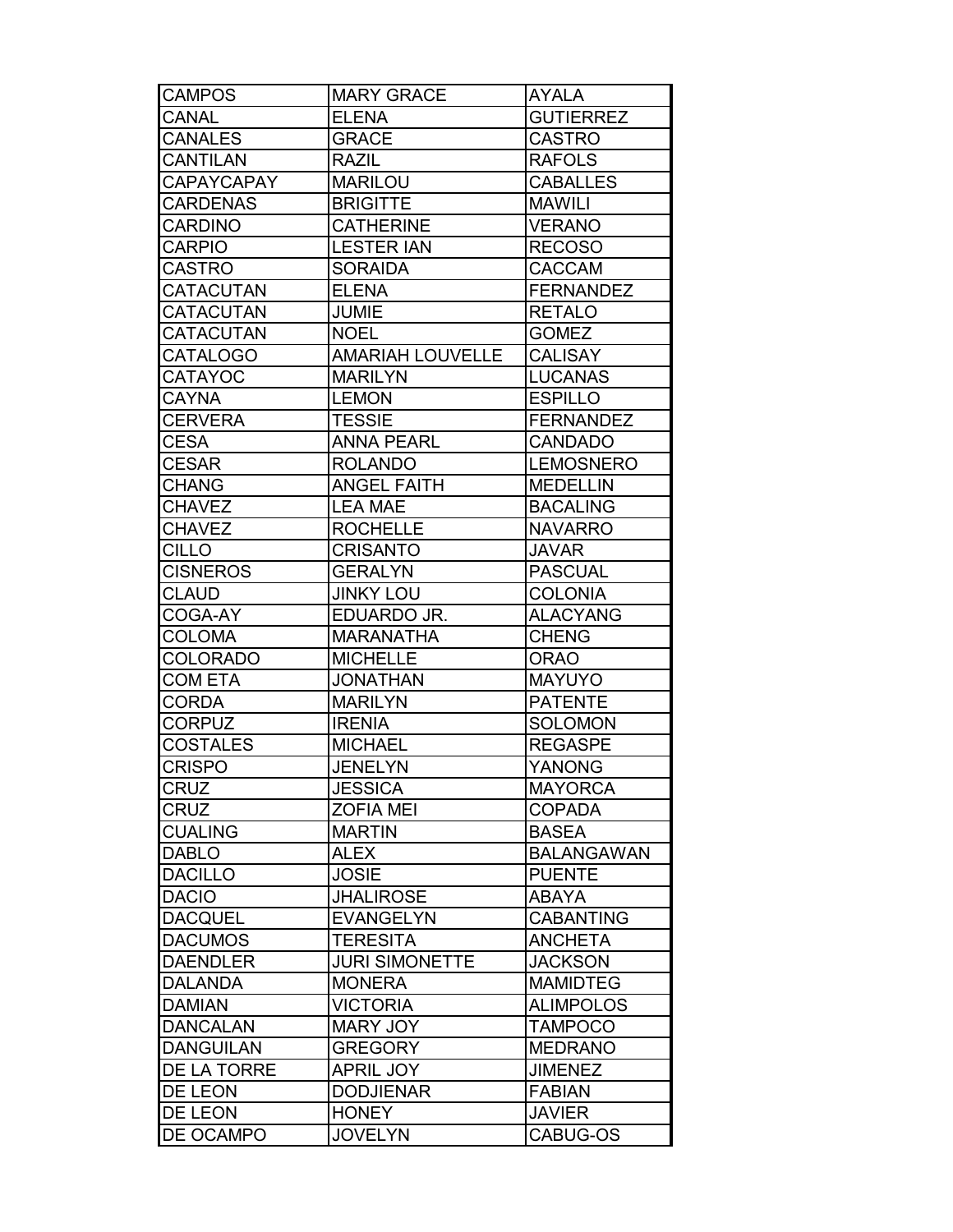| <b>DEGABI</b>     | <b>EDWARD</b>          | <b>BARTOLOME</b> |
|-------------------|------------------------|------------------|
| <b>DELA CRUZ</b>  | <b>IMELDA</b>          | <b>MACAPAGAL</b> |
| <b>DELA PENA</b>  | <b>ERICRIS</b>         | <b>TORREFIEL</b> |
| DELA PEÑA         | <b>ROSE ANNE</b>       | <b>INTERNO</b>   |
| <b>DELAS ALAS</b> | ROS-AN                 | <b>EERY</b>      |
| <b>DIAZ</b>       | <b>ROSALINA</b>        | <b>MASAGANA</b>  |
| <b>DICDICAN</b>   | <b>JICEL</b>           | <b>CAGANG</b>    |
| <b>DIMAUNAHAN</b> | <b>MERVIN</b>          | YU               |
| <b>DOMINGO</b>    | <b>MARITES</b>         | <b>RAMIL</b>     |
| <b>DOMINGO</b>    | <b>LEONIDEZ</b>        | <b>ATIENZA</b>   |
| <b>DOMINGUEZ</b>  | <b>RICH EL</b>         | <b>DIORESMA</b>  |
| <b>DONSOL</b>     | <b>HARRY</b>           | <b>CALCITA</b>   |
| <b>DONSOL</b>     | ALFREDO JR.            | <b>SAN LUIS</b>  |
| <b>DUCLAYAN</b>   | <b>ANA</b>             | <b>HIPONA</b>    |
| <b>DUHINA</b>     | <b>GENIE</b>           | <b>BANDOJO</b>   |
| <b>DUMSING</b>    | <b>LORETA</b>          | <b>DIAZEN</b>    |
|                   | <b>TIARA EVANIE</b>    |                  |
| <b>DUNQUE</b>     | <b>MARGAUX</b>         | <b>ARANDIA</b>   |
| <b>EFOGON</b>     | <b>LALYN</b>           | <b>ALOJADO</b>   |
| <b>EMBRADO</b>    | MA. ESTELA             | <b>LUCABAN</b>   |
| <b>ENORME</b>     | <b>MARIA TERESA</b>    | <b>BINADAY</b>   |
| <b>ENRILE</b>     | <b>ROLANDO</b>         | <b>GONZALES</b>  |
| <b>ENRIQUEZ</b>   | <b>FEBBIE ANNE</b>     | <b>DUNGAO</b>    |
| <b>ERANISTA</b>   | <b>MARIVIC</b>         | <b>GARLITO</b>   |
| <b>ESGUERRA</b>   | <b>ADELFA</b>          | <b>RAMORAN</b>   |
| <b>ESPINOSA</b>   | <b>JENIFER</b>         | <b>FRANCISCO</b> |
| <b>ESPINOSA</b>   | <b>LICINDA</b>         | <b>PAZ</b>       |
| <b>ESTELLES</b>   | <b>CHARMEL</b>         | <b>FIGUES</b>    |
| <b>ESTILLER</b>   | <b>LINDA</b>           | BAL.OLOY         |
| <b>ESTORQUE</b>   | <b>MICHELLE</b>        | <b>MANAL</b>     |
| <b>ESTRIBA</b>    | <b>MARVIE</b>          | <b>CANALTTA</b>  |
| <b>EWAYAN</b>     | <b>JOCELYN</b>         | <b>TALIPAN</b>   |
| <b>FABROS</b>     | <b>LETICIA</b>         | <b>GAMIS</b>     |
| <b>FALLARCUNA</b> | <b>YLVA RYANE LHOR</b> | <b>ADSUARA</b>   |
| <b>FAUSTO</b>     | <b>MARIETTA</b>        | <b>MANABAT</b>   |
| <b>FERNANDEZ</b>  | <b>CARL ANDREW</b>     |                  |
| <b>FERNANDEZ</b>  | <b>RUFINA</b>          | <b>DANTIC</b>    |
| <b>FERRER</b>     | <b>GLADYS FAITH</b>    | <b>MURCIA</b>    |
| <b>FISCAL</b>     | <b>APRIEL</b>          | <b>CRUCILLO</b>  |
| <b>FLORES</b>     | <b>JENNIFER</b>        | <b>ENVASE</b>    |
| <b>FLORES</b>     | <b>FROILAN</b>         | <b>RAMOS</b>     |
| <b>GABUTIRO</b>   | <b>LIEZL</b>           | <b>GAYRANO</b>   |
| <b>GAGWIS</b>     | <b>CHERRYL</b>         | <b>MALINAO</b>   |
| <b>GALVEZ</b>     | <b>JEFF ERIC</b>       | <b>CUAMAG</b>    |
| <b>GARCIA</b>     | <b>JOSE EIRELLE</b>    | <b>DAGUNO</b>    |
| <b>GARCIA</b>     | <b>RHEA</b>            | <b>TERSENIO</b>  |
| <b>GARING</b>     | <b>GERALD</b>          | <b>MARTIJA</b>   |
| <b>GOBOLEO</b>    | ROSE-B                 | <b>CABALLERO</b> |
| <b>GOLIMLIM</b>   | <b>RONALD</b>          | <b>MARASIGAN</b> |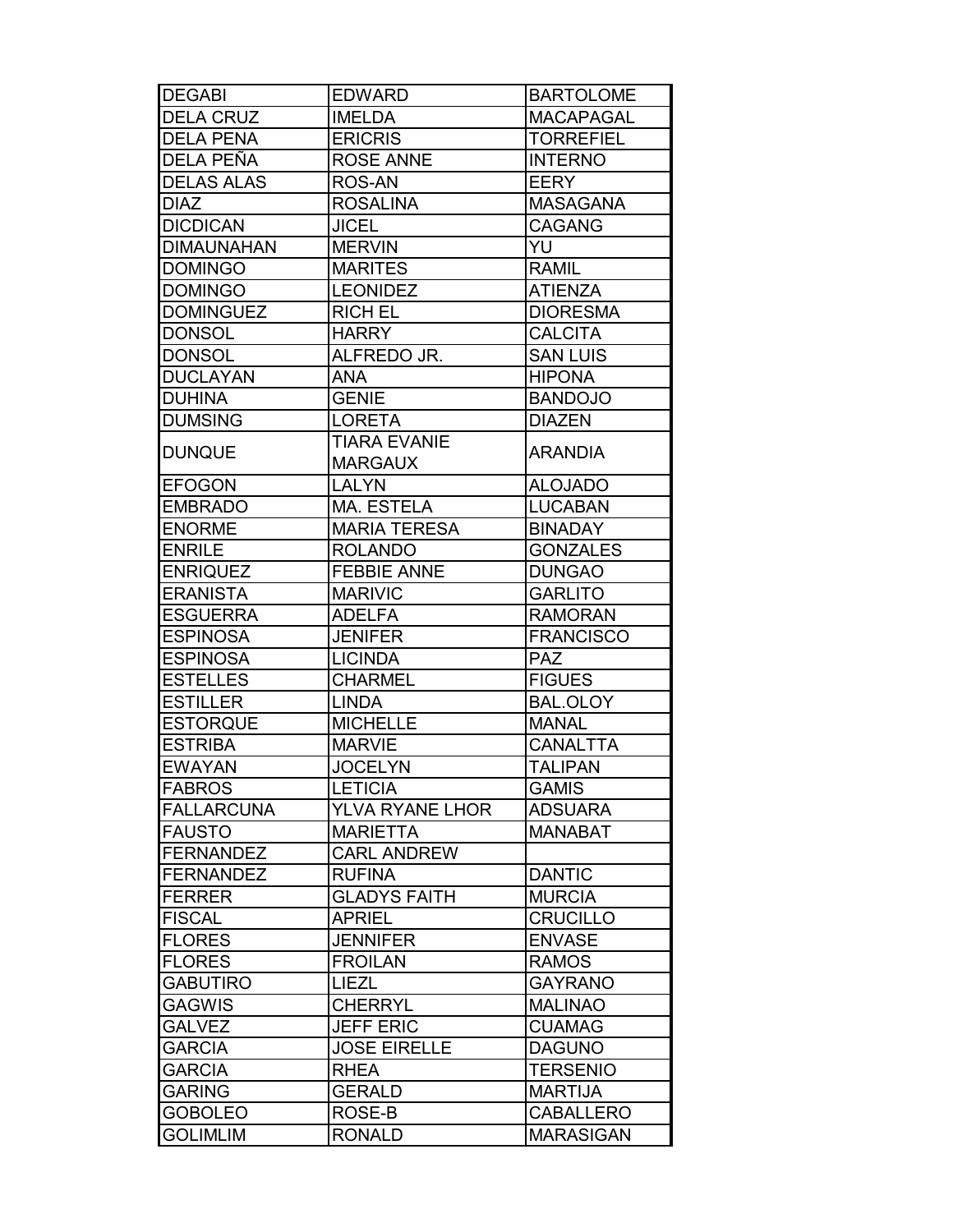| <b>GONDA</b>       | <b>ESPIE</b>          | <b>RODA</b>       |
|--------------------|-----------------------|-------------------|
| <b>GONZALES</b>    | <b>HILYN ROSELLE</b>  | <b>MERCADO</b>    |
| <b>GONZALES</b>    | <b>JOBEL</b>          | <b>BOLISAY</b>    |
| <b>GROCIO</b>      | <b>SHENNY</b>         | <b>MANADA</b>     |
| <b>GUERRA</b>      | <b>VONETTE GARMEL</b> | <b>FUMAR</b>      |
| <b>GUINGAB</b>     | <b>JOYLIN</b>         | <b>AGGABAO</b>    |
| <b>HASSAN</b>      | <b>OFELIA</b>         | <b>VARGAS</b>     |
| <b>HERRAS</b>      | <b>RICHARD ANDRE</b>  | DE LEON           |
| <b>HOMERES</b>     | <b>ANGELITA</b>       | <b>MANZANO</b>    |
| <b>I LAGAN</b>     | <b>NATHALIA</b>       | <b>LIMPIN</b>     |
| <b>IGNACIO</b>     | <b>NOVA</b>           | <b>MARCELO</b>    |
| <b>IGOT</b>        | <b>JUVELYN</b>        | <b>RAMOS</b>      |
| <b>JABONE</b>      | <b>SHEILA MAE</b>     | <b>VIDAL</b>      |
| <b>JANDOMON</b>    | <b>JOHN DANEEL</b>    | <b>GUDIO</b>      |
| JARAMILLO          | <b>CRYSTAL JOY</b>    | <b>ANDAYA</b>     |
| JARAMILLO          | <b>MAYLYN</b>         | <b>GARCIA</b>     |
| <b>ATIVOL</b>      | <b>ROSALIER</b>       | <b>RESPECIA</b>   |
| <b>JUANICO</b>     | <b>ZCHEKYNA</b>       | <b>CABILLO</b>    |
| JUHASAN            | <b>GASPAR</b>         | <b>BASA</b>       |
| <b>KAPUSAN</b>     | <b>NORMA</b>          | <b>LUMABA</b>     |
| <b>KHAIRY ALY</b>  |                       |                   |
| <b>ASHMAWY</b>     | <b>GRACE</b>          | <b>DOLORES</b>    |
| <b>KHARWA</b>      | <b>SHIRLEY</b>        | <b>SERAFICA</b>   |
| <b>LABASTIDA</b>   | <b>JENNELYN</b>       | <b>MILLADO</b>    |
| LACASTESANTOS      | <b>RACHEL</b>         | <b>CUARTOCRUZ</b> |
| <b>LACSA</b>       | <b>CATHERINE JOY</b>  | <b>CORDERO</b>    |
| <b>LAMPAYAN</b>    | <b>ARACELI</b>        | <b>MAGALLANO</b>  |
| <b>LAMPITOC</b>    | <b>JERLYN</b>         | <b>SIAN</b>       |
| <b>LANCHINEBRE</b> | <b>GENELTTA</b>       | <b>NULLA</b>      |
| <b>LAOAGAN</b>     | MA. ANA ELENA         | <b>RECLUSADO</b>  |
| <b>LERUM</b>       | <b>ROSALIE</b>        | <b>PASCUA</b>     |
| <b>LOBO</b>        | <b>MARICAR</b>        | ARIBA             |
| <b>LOPEZ</b>       | <b>MARITES</b>        | <b>QUEQUEGAN</b>  |
| <b>LOPEZ</b>       | <b>APRIL JOY</b>      | <b>BUFETE</b>     |
| <b>LUAGUE</b>      | <b>LOURDES</b>        | <b>LASTIMOSO</b>  |
| <b>LUCENA</b>      | <b>DIVINA</b>         | <b>DANGA</b>      |
| <b>LUMANGKA</b>    | <b>MUNA</b>           | <b>DAMDAMEN</b>   |
| <b>MACAHILAS</b>   | <b>LELIA</b>          | <b>PARUNGO</b>    |
| <b>MACATUGGAL</b>  | <b>ABEGAIL</b>        | <b>LIBIT</b>      |
| <b>MADDATU</b>     | JAIME JR.             | <b>RODRIGUEZ</b>  |
| <b>MADERAZO</b>    | <b>MEIRLEN</b>        | <b>SABINO</b>     |
| <b>MAHMUN</b>      | <b>NORAINA</b>        | <b>ISMAEL</b>     |
| <b>MAHUSAY</b>     | <b>THELMA</b>         | <b>YOSORES</b>    |
| <b>MAKADEM</b>     | <b>HAYRIA</b>         | <b>SUGAGIL</b>    |
| <b>MALAKI</b>      | <b>VIRGINIA</b>       | <b>HEPONIA</b>    |
| <b>MALIBIRAN</b>   | <b>ROSANNA</b>        | <b>MANAOG</b>     |
| <b>MALLARI</b>     | <b>CEEJHAY</b>        | <b>EGIPTO</b>     |
| <b>MALLARI</b>     | <b>ELMER</b>          | <b>BUSTARDE</b>   |
| <b>MAMARIL</b>     | <b>RACHELLE</b>       | <b>FAJARDO</b>    |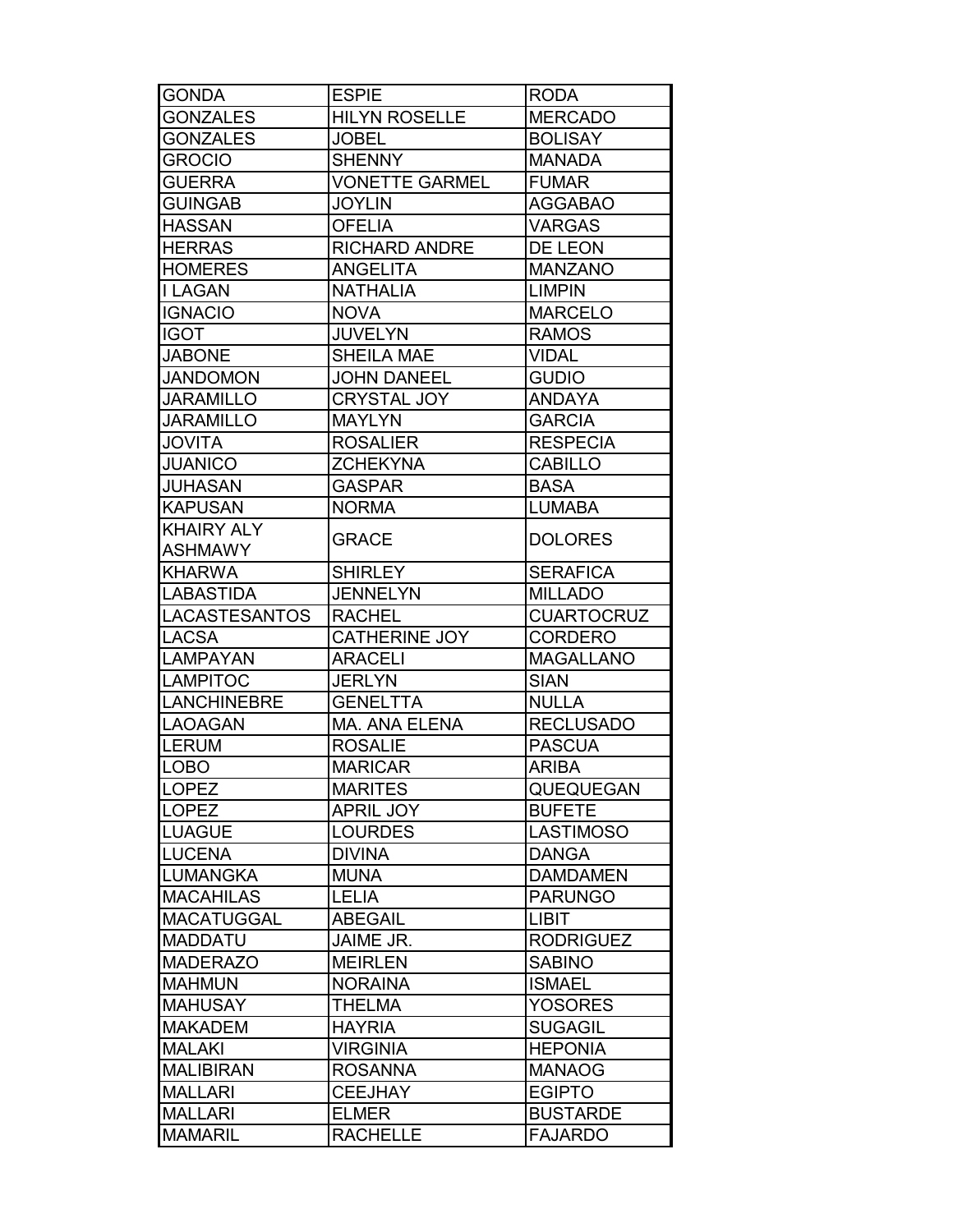| <b>MAMBURAM</b>     | <b>FIDELIZA</b>      | <b>CAINGLES</b>   |
|---------------------|----------------------|-------------------|
| <b>MANASIS</b>      | <b>RODALYN</b>       | <b>FAJARDO</b>    |
| <b>MANIBPEL</b>     | <b>NOR-AISA</b>      | <b>SUAIB</b>      |
| <b>MANZANO</b>      | EDE LOU              | <b>TORRENTO</b>   |
| <b>MANZO</b>        | <b>JULIET</b>        | <b>SAPELAN</b>    |
| <b>MAPANDO</b>      | <b>SHARON</b>        | <b>TOBLAYAN</b>   |
| <b>MARASIGAN</b>    | <b>JIM ALBERT</b>    | <b>ASIS</b>       |
| <b>MARBELLA</b>     | <b>JANET</b>         | <b>MACTAL</b>     |
| <b>MARCIAL</b>      | <b>MARIA CORAZON</b> | <b>CARCUEVA</b>   |
| <b>MARCIAL</b>      | <b>JEIZHA MEI</b>    | <b>ALCAYDE</b>    |
| <b>MARIANO</b>      | <b>ROSS</b>          | <b>BORJA</b>      |
| <b>MARIGA</b>       | <b>JOMAR</b>         | <b>HERMO</b>      |
| <b>MARQUEZ</b>      | <b>ANNALIZA</b>      | <b>GALANG</b>     |
| <b>MARTINEZ</b>     | <b>RICKY</b>         | <b>GARCIA</b>     |
| <b>MARTINEZ</b>     | <b>RODEMEL</b>       | <b>SOLOMON</b>    |
| <b>MATEO</b>        | <b>MARISSA</b>       | <b>TUBAY</b>      |
| <b>MAURO</b>        | <b>RIZZA MAE</b>     | <b>CLOMERA</b>    |
| <b>MEDINA</b>       | <b>RECHELLE</b>      | <b>TUMOLBA</b>    |
| <b>MEDINA</b>       | <b>JOHN KELVIN</b>   | <b>MANANSALA</b>  |
| <b>MEDRANO</b>      | <b>ROLLY</b>         | <b>FLORES</b>     |
| <b>MEJILLANO</b>    | <b>JULIETA</b>       | <b>GERUNDIO</b>   |
| <b>MELENDREZ</b>    | <b>ANNA MARIE</b>    | <b>NATALIO</b>    |
| <b>MENDOZA</b>      | <b>ALLEN GABRIEL</b> | <b>GUTIERREZ</b>  |
| <b>MENDOZA</b>      | <b>YULLIE ANN</b>    | <b>DELA CERNA</b> |
| <b>MENDOZA</b>      | <b>MARIETTA</b>      | <b>CASTILLO</b>   |
| <b>MENDOZA</b>      | <b>MIRA LUNA</b>     | <b>DAYOT</b>      |
| <b>MENDROS</b>      | <b>BARBARA</b>       | <b>GALANZA</b>    |
| <b>MIGUEL</b>       | <b>PILAR</b>         | <b>SALAZAR</b>    |
| <b>MILAN</b>        | <b>PAULO</b>         | <b>DACANAY</b>    |
| <b>MOHAMAD</b>      | ZALDY JR.            | <b>OLENDO</b>     |
| <b>MOLINA</b>       | <b>JENSEN</b>        | <b>ARDA</b>       |
| <b>MOLO</b>         | <b>MARICEL</b>       | <b>INTILA</b>     |
| <b>MONDEJAR</b>     | <b>MELVIN</b>        | <b>DANILA</b>     |
| <b>MONTEDERAMOS</b> | <b>REIAN</b>         | <b>CRUZADO</b>    |
| <b>MORALLOS</b>     | <b>LUISITO</b>       | <b>ROMINES</b>    |
| <b>MUHAMMAD</b>     | <b>NOR</b>           | <b>ULIDAL</b>     |
| <b>MUSA</b>         | <b>DEBBIE</b>        | <b>BATUNAN</b>    |
| <b>MUSTAFA</b>      | <b>REIAN AHMED</b>   | <b>MAGDAYAO</b>   |
| <b>MUSTAFA</b>      | <b>REN AD AHMED</b>  | <b>MAGDAYAO</b>   |
| <b>NACILLA</b>      | <b>JOLITO</b>        | DELA PEÑA         |
| <b>NALA</b>         | <b>MIKE ANGELO</b>   |                   |
| <b>NAVALTA</b>      | <b>ROMULO</b>        |                   |
| <b>NAVARRO</b>      | <b>JEANETTE</b>      | LANSANGAN         |
| <b>NEPOMUCENO</b>   | <b>AMPRELA</b>       | <b>OLEGARIO</b>   |
| <b>NERIDO</b>       | <b>WARREN</b>        | <b>LABSAN</b>     |
| <b>NISPEROS</b>     | <b>CHARLENE</b>      | STA. ANA          |
| <b>NISPEROS</b>     | <b>GLAIZA</b>        | <b>CAOILE</b>     |
| <b>NOLA</b>         | <b>MARISSA</b>       | <b>FABIAN</b>     |
| NUEVA ESPAÑA        | <b>MARIBEL</b>       | <b>VALDEZ</b>     |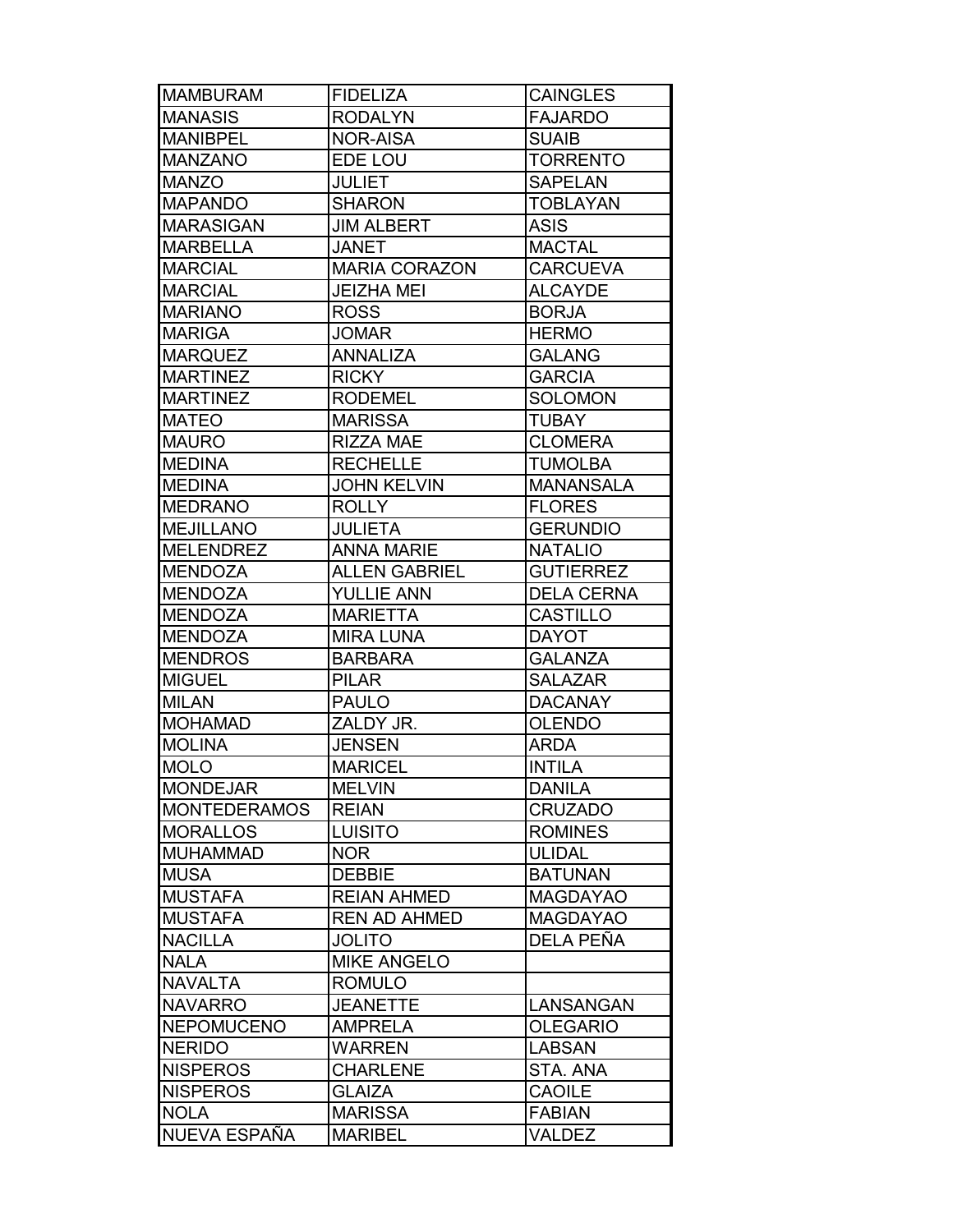| <b>OCTAVIANO</b>    | <b>GLADYS</b>             | <b>ILUSTRADA</b>    |
|---------------------|---------------------------|---------------------|
| <b>OLITAN</b>       | <b>AILEEN</b>             | <b>GARNADO</b>      |
| <b>OLLIS</b>        | <b>JOANAH LEI</b>         | <b>PALMA</b>        |
| <b>OMBID</b>        | <b>RAFFY</b>              | <b>NOBLEZA</b>      |
| <b>ONG</b>          | <b>MARGARITA</b>          | <b>DE GUZMAN</b>    |
| <b>ORCA</b>         | <b>MARISA</b>             | <b>PAISANA</b>      |
| <b>ORDENIZA</b>     | <b>ROGELYN</b>            | <b>VILLAMENTO</b>   |
| <b>ORQUE</b>        | <b>EMMA</b>               | <b>TAGLE</b>        |
| <b>PACHOCO</b>      | <b>DANILO</b>             | <b>DACURO</b>       |
| <b>PAD LAN</b>      | <b>FRANCIELLE ZARIYAH</b> | <b>BALDUEZA</b>     |
| <b>PADILLA</b>      | <b>REDALYN</b>            | <b>DIZON</b>        |
| PAGADUAN            | <b>RODALYN</b>            | <b>BANZA</b>        |
| <b>PAGUIRIGAN</b>   | <b>ALEXA ANGEL</b>        |                     |
| <b>PALINO</b>       | <b>ARCELIE</b>            | <b>SAPONGEN</b>     |
| <b>PALM EJAR</b>    | <b>MARY GRACE</b>         | <b>ANINO</b>        |
| <b>PALOMO</b>       | <b>ALMA</b>               | <b>CORNELIO</b>     |
| <b>PANAHON</b>      | <b>JOANA</b>              | <b>SANTIAGO</b>     |
| <b>PANISAN</b>      | <b>RONEL</b>              | <b>ARELLANO</b>     |
| <b>PAPINA</b>       | <b>CHERLY</b>             | <b>LAURENTE</b>     |
| PATARL.AS           | <b>ANALUNA</b>            | <b>PELINA</b>       |
| <b>PELLEGAS</b>     | <b>JONEL</b>              | <b>BAYOCBOC</b>     |
| <b>PEREZ</b>        | <b>ROSALINDA</b>          | <b>LIWAG</b>        |
| <b>PEREZ</b>        | <b>AIZZEL</b>             | <b>GURANGO</b>      |
| <b>PERU</b>         | <b>JUDELYN</b>            | <b>TUMANENG</b>     |
| <b>PIA</b>          | <b>FLORIE MAE</b>         | <b>HONGAYO</b>      |
| <b>PILARES</b>      | <b>TESSIE</b>             | <b>DACALDACAL</b>   |
| <b>PIQUERO</b>      | <b>JAYSON</b>             | <b>SAMERAN</b>      |
| <b>PISTANO</b>      | JUDITH                    | <b>LAGMAY</b>       |
| <b>POLENDEY</b>     | <b>EVELYN</b>             | <b>ESPEJO</b>       |
| <b>PROJO</b>        | <b>LAARNIE</b>            | <b>JERONGCO</b>     |
| <b>RAAGAS</b>       | <b>MARYKNOLL</b>          | <b>OCINAR</b>       |
| <b>RABINA</b>       | <b>REBECCA GALE</b>       | <b>REMULTA</b>      |
| <b>RAC</b>          | <b>MERLINDA</b>           | <b>BACSAL</b>       |
| <b>RAMIL</b>        | <b>RUSSELL</b>            | <b>CUADERO</b>      |
| <b>RAMOS</b>        | <b>RONALD ALLAN</b>       | <b>EMBUDO</b>       |
| <b>RAMOS</b>        | <b>CYRIC</b>              | <b>MONTIERRO</b>    |
| <b>RAYOS</b>        | <b>SHERELYN</b>           | <b>MAN DAG WAY</b>  |
| <b>RAZON</b>        | <b>HAIDEE</b>             | <b>MACAPAZ</b>      |
| <b>REBANO</b>       | <b>GERALDINE</b>          | <b>GEMONG</b>       |
| <b>REBLANDO</b>     | <b>EDEN</b>               | <b>REPUYA</b>       |
| <b>RECERA</b>       | <b>JUDY</b>               | <b>BERONDO</b>      |
| <b>RECIDORO</b>     | <b>MICHELLE</b>           | <b>ESIC</b>         |
| <b>RESABAL</b>      | <b>ANNE MARIE</b>         | <b>MOLINA</b>       |
| <b>RESPICIO</b>     | ORLANDO JR.               | <b>PALOR</b>        |
| <b>RESTON</b>       | <b>LORETA</b>             | <b>TARIFE</b>       |
| <b>RESURRECCION</b> | <b>WALTER</b>             | <b>GUSTO</b>        |
| <b>REVILLA</b>      | <b>ASHLEE JEROM</b>       | <b>SEVILLA</b>      |
| <b>REYES</b>        | <b>AILYN</b>              | <b>DE FRANCISCA</b> |
| <b>REYES</b>        | <b>MARIAFE</b>            | <b>BATE</b>         |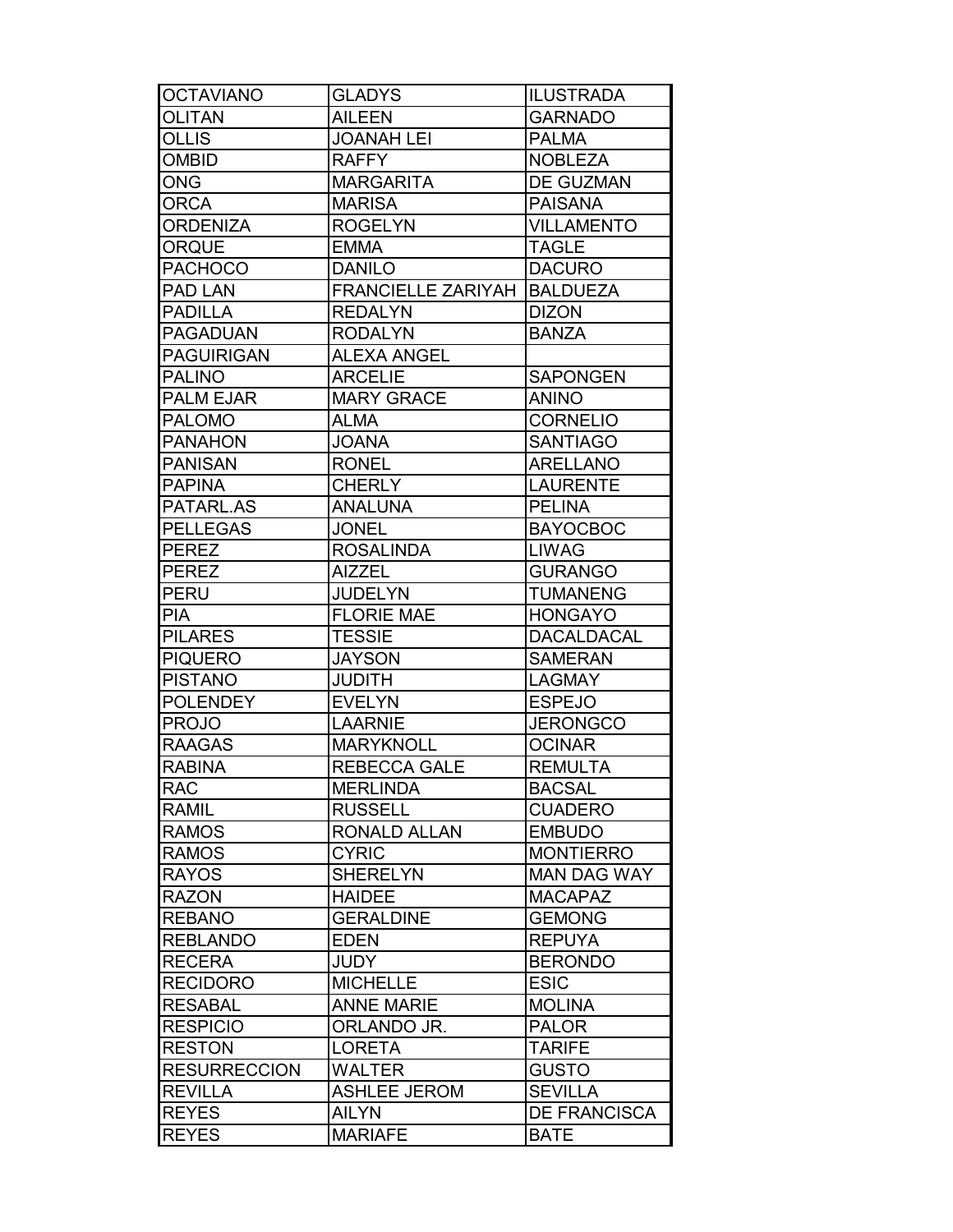| <b>RICANDA</b>   | <b>SUNSHINE</b>         | <b>CALUBIRAN</b> |
|------------------|-------------------------|------------------|
| <b>ROBANTE</b>   | <b>MABEL</b>            | <b>GEGUILLAN</b> |
| <b>RODELAS</b>   | <b>JAYCEL</b>           | <b>QUINDOZA</b>  |
| <b>RODRIGUEZ</b> | <b>PERLITA</b>          | <b>MAGABO</b>    |
| SAKRO            | <b>BAIMON</b>           | <b>SALAMAT</b>   |
| <b>SALCEDO</b>   | JULIET                  | <b>MUNOZ</b>     |
| <b>SALENGA</b>   | <b>JIMIEL NATHAN</b>    | <b>RAMOS</b>     |
| <b>SANTIAGO</b>  | <b>MARIANNE</b>         | DE LEON          |
| <b>SANTIZO</b>   | <b>JENNIFER</b>         | <b>CARLOS</b>    |
| <b>SANTOS</b>    | <b>CARLO</b>            | <b>PASCUAL</b>   |
| <b>SARAOS</b>    | <b>KIMROSE</b>          | <b>MABAYLO</b>   |
| <b>SEBASTIAN</b> | <b>ERNESTA</b>          | <b>PRAGATO</b>   |
| <b>SEDROME</b>   | <b>MARICEL</b>          | <b>CAINGCOY</b>  |
| <b>SERQUINA</b>  | <b>JENELYN</b>          | <b>ARQUERO</b>   |
| <b>SIERVO</b>    | <b>JULIET</b>           | <b>MANUS</b>     |
| <b>SILVESTRE</b> | <b>JOSE PATRICK</b>     | <b>MARINAS</b>   |
| <b>SINFUEGO</b>  | <b>RECHILDA</b>         | <b>TANAY</b>     |
| <b>SOTELO</b>    | <b>MARIANNE</b>         | <b>MENDEZ</b>    |
| <b>STO TOMAS</b> | <b>DIEGO</b>            | <b>BOGNOL</b>    |
| <b>SUBALISID</b> | <b>POTENCIANA</b>       | <b>BALITON</b>   |
| <b>SUC-AN</b>    | <b>GEMMA</b>            | <b>TUKAN</b>     |
| <b>SUMAGUE</b>   | <b>HERMINIA</b>         | <b>BENJAMIN</b>  |
| <b>SUNIGA</b>    | <b>LORNA</b>            | <b>PASCUAL</b>   |
| <b>TABUZO</b>    | <b>MADONNA</b>          | <b>DATO</b>      |
| <b>TAMAYO</b>    | <b>CHERRY ANN</b>       | <b>GAMPONIA</b>  |
| <b>TECSON</b>    | <b>JOCELYN</b>          | <b>DECEPOLO</b>  |
| <b>TEDLOS</b>    | <b>MARICEL</b>          | <b>LLANITA</b>   |
| <b>TIRADOS</b>   | <b>ANNALYN</b>          | <b>DIAMANTE</b>  |
| <b>TOLENTINO</b> | <b>JACKELINE</b>        | <b>ALONZO</b>    |
| <b>TOMARONG</b>  | <b>ARCHIE</b>           | <b>PEPITO</b>    |
| <b>TOMAWIS</b>   | <b>ZYRAH</b>            | <b>MASINGER</b>  |
| <b>TOMENTOS</b>  | <b>MARGIE</b>           | <b>CONOL</b>     |
| <b>TOÑACAO</b>   | <b>LILLIAN</b>          | <b>BALILING</b>  |
| <b>TONGA</b>     | <b>AMALIA</b>           | <b>TAGGUEG</b>   |
| <b>TORRES</b>    | <b>VIDAL</b>            | <b>ORTEGA</b>    |
| <b>TRINIO</b>    | <b>DOREEN</b>           | <b>ALBOFERA</b>  |
| <b>TUBOS</b>     | <b>IVY</b>              | <b>PEPITO</b>    |
| <b>TUIZA</b>     | <b>TIMOTHY JOHN</b>     | <b>BAUTISTA</b>  |
| <b>TUMALI</b>    | <b>NOENI</b>            | <b>CALARA</b>    |
| <b>URBINA</b>    | <b>HEZEKIAH EZEKIEL</b> | <b>PALOMA</b>    |
| <b>URGEL</b>     | <b>ROWENA</b>           | <b>RAPAS</b>     |
| <b>URQUIZA</b>   | <b>CATHERINE</b>        | <b>SANCHEZ</b>   |
| <b>URRIZA</b>    | <b>JESSICA</b>          | <b>PACIA</b>     |
| <b>UZUN</b>      | <b>AGNES</b>            | DE LA CRUZ       |
| VALENZUELA       | <b>ROSELYN</b>          | <b>BALATUCAN</b> |
| <b>VALES</b>     | <b>GENEVIV</b>          | <b>LACAG</b>     |
| <b>VALIENTE</b>  | <b>CHARMIDELE</b>       | <b>ANITO</b>     |
| <b>VALLE</b>     | <b>ZARRAHJANE</b>       | <b>DIZON</b>     |
| <b>VALLOCES</b>  | <b>CARMEN</b>           | <b>PATRICIO</b>  |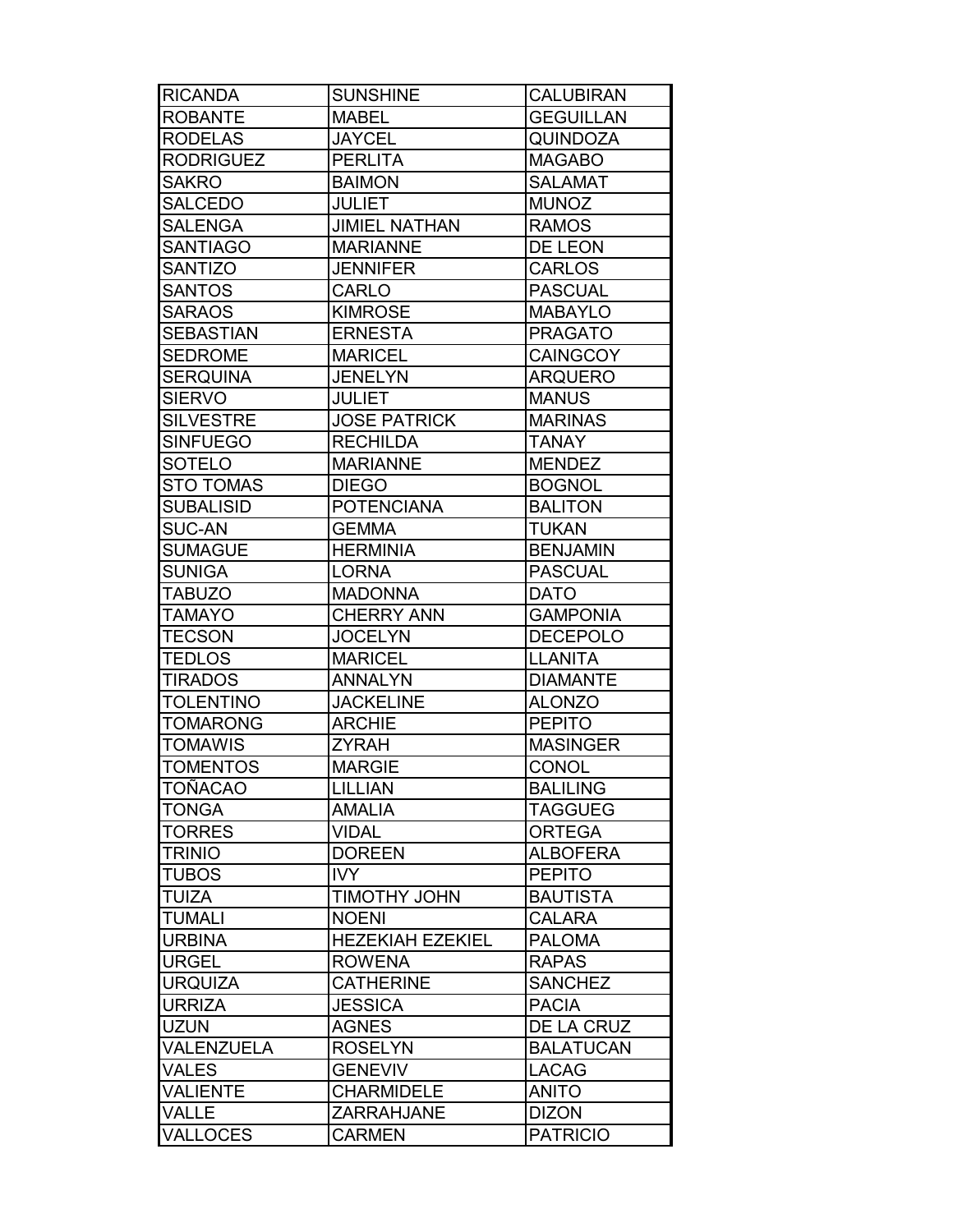| <b>VARGAS</b>     | <b>RENAGEN</b>      | <b>CORZAL</b>      |
|-------------------|---------------------|--------------------|
| <b>VELASCO</b>    | <b>RODRIGO</b>      | <b>MACARAIG</b>    |
| <b>VENTURA</b>    | <b>JENNY ROSE</b>   | <b>ESTAL</b>       |
| <b>VERAGUAS</b>   | <b>KHARL NASH</b>   | <b>AGUILAR</b>     |
| <b>VEVA</b>       | ANTONIO JR.         | <b>COM PAN ERO</b> |
| <b>VILLAMOR</b>   | <b>APRYL</b>        | <b>NESNIA</b>      |
| <b>VILLANO</b>    | <b>AHRIS AISHA</b>  | <b>DIMACUHA</b>    |
| <b>VILLANO</b>    | <b>MARRY GRACE</b>  | <b>DIMACUHA</b>    |
| <b>VILLANUEVA</b> | <b>MARISA</b>       | <b>ALISACA</b>     |
| <b>VOLANTE</b>    | <b>SYRELLE</b>      | <b>LEVANTINO</b>   |
| <b>WAHID</b>      | <b>SAHARA</b>       | <b>ALIM</b>        |
| <b>YAON</b>       | <b>JANICE</b>       | <b>REVILLA</b>     |
| <b>YAP</b>        | <b>JULIUS</b>       | <b>LEYBA</b>       |
| <b>YBIOSA</b>     | <b>JENNIFER</b>     | <b>BOTERO</b>      |
| <b>YUMOL</b>      | <b>ARIEL</b>        | <b>MOSCOSA</b>     |
| <b>ZABALA</b>     | <b>KATE VALERIE</b> | <b>TORRES</b>      |
| ZAMBOANGNON       | RHEA                | BAS.               |
| ZATA              | <b>JOY</b>          | <b>PAMANTOC</b>    |
| <b>ZATE</b>       | <b>SANTOS III</b>   | <b>VIRAY</b>       |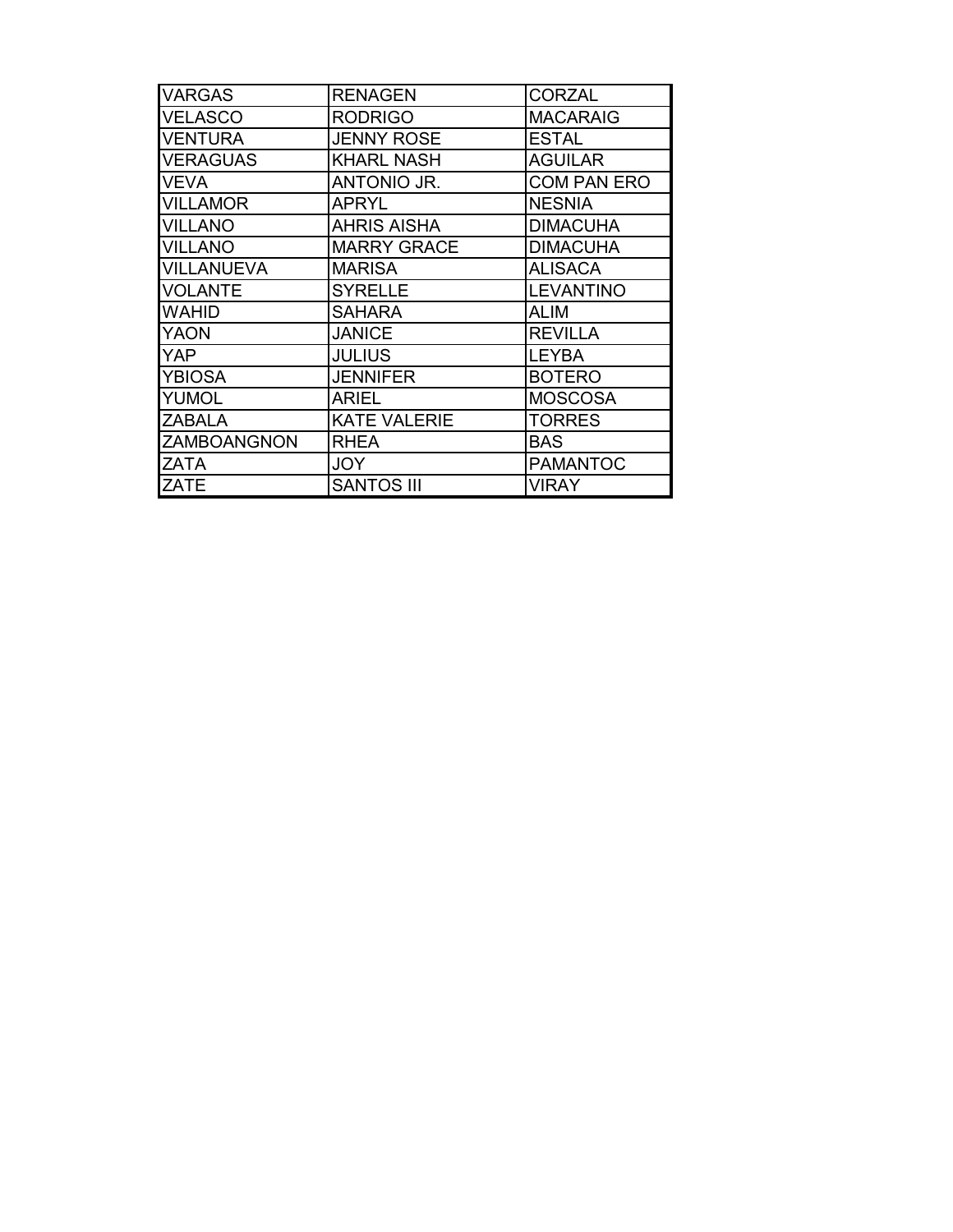| <b>LAST NAME</b>  | <b>FIRST NAME</b>  | <b>MIDDLE NAME</b> |
|-------------------|--------------------|--------------------|
| ABDULLAH          | NORHANA            | ASMAWIL            |
| ABDULLAH          | <b>ROBINA</b>      | JAVIR              |
| ABDULWAHID        | <b>MELNA</b>       | HAMAJIN            |
| <b>ABUSWEIREH</b> | ALEEN              | ABUSWEIREH         |
| ACERO             | ARNOLD             | TRINIDAD           |
| <b>ACUZAR</b>     | MARIA CHRISTINA    | ARINGO             |
| ADIL              | JOHARA             | MADDIE             |
| ADRIANO           | NOEL               | DANGANAN           |
| AFALI             | MARY JOY           | SIDIDI             |
| <b>AGAO</b>       | SHIRLEY            | DAZAL              |
| AGUILAR           | CONCESA            | CARREON            |
| <b>AGUSTIN</b>    | CLARISSA           | CONSEBIDO          |
| AGUSTIN           | JERALENE           | CATIMBANG          |
| AISPORNA          | RICHARD            | JIMENEZ            |
| ALACIAN           | AUBREY JOYCE       | <b>BELENCION</b>   |
| ALCE              | RAQUEL             | DE LA CERNA        |
| ALCE              | RUBIN              | EMILLADA           |
| ALCEDO            | ELVIRA             | ESCOLANO           |
| AL-FAQEH          | ETHEL              | DESIERTO           |
| ALMADIN           | <b>RIA PILAR</b>   | RANARIO            |
| <b>ALPAPARA</b>   | ETHAN PRINCE QUIAN | SANCHEZ            |
| ALPAPARA          | SHELLA             | SANCHEZ            |
| ALQUIZAR          | ROSELYN            | <b>PAUNGILAN</b>   |
| <b>ANDRADA'</b>   | <b>JENERAY</b>     | <b>BORNALES</b>    |
| ANGOLUAN          | AURELIA            | CAYABA             |
| ANGUIT            | <b>ELVIRA</b>      | SAURA              |
| ANIT              | CARIL ROSE         | CACAFRANCA         |
| ANTONIO           | VILMA              | AGBAYANI           |
| ARABE             | LEA                | VILLANUEVA         |
| ARANAS            | AMELIA             | <b>MERCADO</b>     |
| ARANCES           | CHARITY            |                    |
| ARCIAGA           | JON JON            | PARAGAS            |
| ARENDON           | JOVITO JR.         | CARILLO            |
| ARZADON           | LIWANAG            | DELA CRUZ          |
| ASKARI            | AMINAH             | DIANALAN           |
| ASKARI            | KHALEL             | DIANALAN           |
| ATIENZA           | REBECCA            | TABASON            |
| ATON              | ANGELA             | <b>IGPUARA</b>     |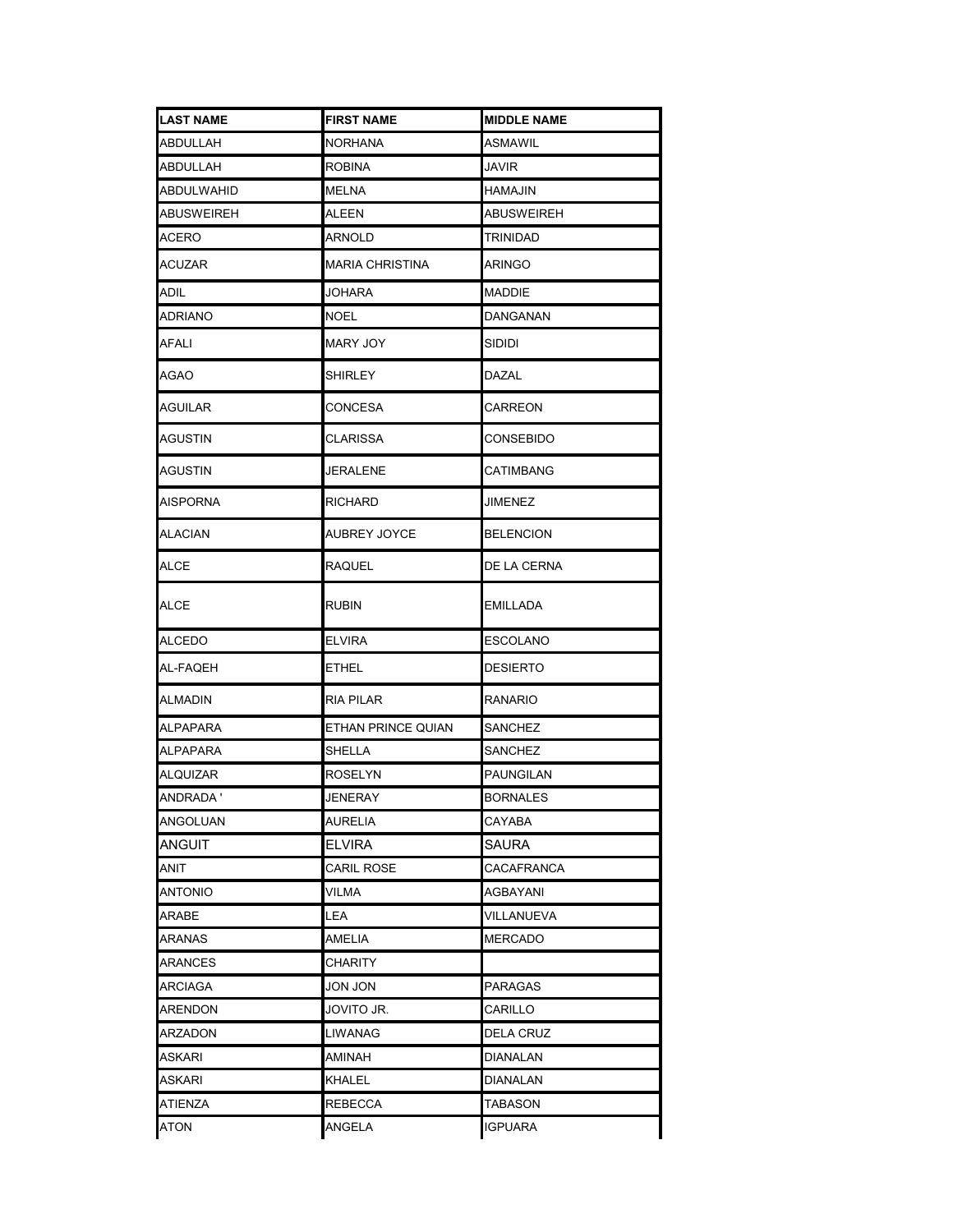| AUSTRIA          | <b>LESLIE</b>                    | OGUIS            |
|------------------|----------------------------------|------------------|
| AVECILLA         | <b>FLORECEL</b>                  | MAVALLANA        |
| AVILES           | EVALYN                           | OYANGORIN        |
| AYANA            | <b>REJOICE</b>                   | <b>POLITUD</b>   |
| AYDALLA          | JEANETTE                         | TAROG            |
| BABAS            | JAVIN KAI                        | <b>BATINO</b>    |
| BABOR            | <b>MARIBEL</b>                   | <b>BALDADO</b>   |
| BACAR            | RUBAINA                          | AKILAN           |
| <b>BADAJOS</b>   | JOHNNY                           | ARANDIA          |
| BADAY            | STELLA                           | LAGI-LAGI        |
| Baguil           | <b>MARY JEAN</b>                 | SULAIMAN         |
| BAHALA           | MARY GRACE                       | <b>FRANCISCO</b> |
| BAHINTING        | PAULA VIENA                      | OCARIZA          |
| BALAGAN          | LENNIE                           | SOLAINA          |
| BALAGOT          | JANET                            | DELIMA           |
| BALANG           | STEPHEN                          | LOQUIAS          |
| BALAOAS          | <b>IMELDA</b>                    | SALLENG          |
| BALAQUIDAN       | MARITA                           | TELLEZ           |
| BALDOVINO        | SHERLY                           | <b>MONTOYA</b>   |
| BALDOVINO        | ORLANDO                          | QUIAMBAO         |
| BALITIAN         | <b>MARIA JANELLE</b>             | CORE             |
| BALORIA          | SHERRA NOVA                      | <b>REPUELA</b>   |
| BANLOS           | JOSEPHINE                        | AGBON            |
| BARBAC           | RUTHE                            | CANTONG          |
| BARCELONA        | ANTHONY CARL LORENZ              | GESITE           |
| BARLIS           | <b>MARK ANTHONY</b>              | JACINTO          |
| BARON            | THELMA                           | <b>BALUTE</b>    |
| BARREDO          | AARON PAUL                       | CORONG           |
| <b>BARTOLATA</b> | <b>ARIS</b>                      | VILLACORA        |
| BARTOLOME        | AERITH KHYLLIE CAMILLA SAN PEDRO |                  |
| BASAN            | RHOMILIE                         |                  |
| BAUTISTA         | <b>JENNY ROSE</b>                | JUSTO            |
| BAYNA            | ELIZABETH                        | <b>BARRION</b>   |
| <b>BELIGOLO</b>  | JERRY                            | <b>ENDAB</b>     |
| BELLO            | JHONALYN                         | <b>DOCLIS</b>    |
| <b>BERNAL</b>    | ANALYN                           | CABINTO          |
| BERONILLA        | LOUREN                           | <b>BINTAO</b>    |
| BESAS            | ANGHEL                           | LLENOS           |
| BIAGTAN          | MARILOU                          | NANIONG          |
| <b>BITOON</b>    | <b>MELINDA</b>                   | CABABARO         |
| BOADILLA         | JANET                            | <b>NERPIO</b>    |
| <b>BONDOC</b>    | JOAN                             | TORGA            |
| BONILLA          | ANNA LIEZEL                      | CASEM            |
| <b>BRIONES</b>   | <b>BERNADETH</b>                 | MANLOLO          |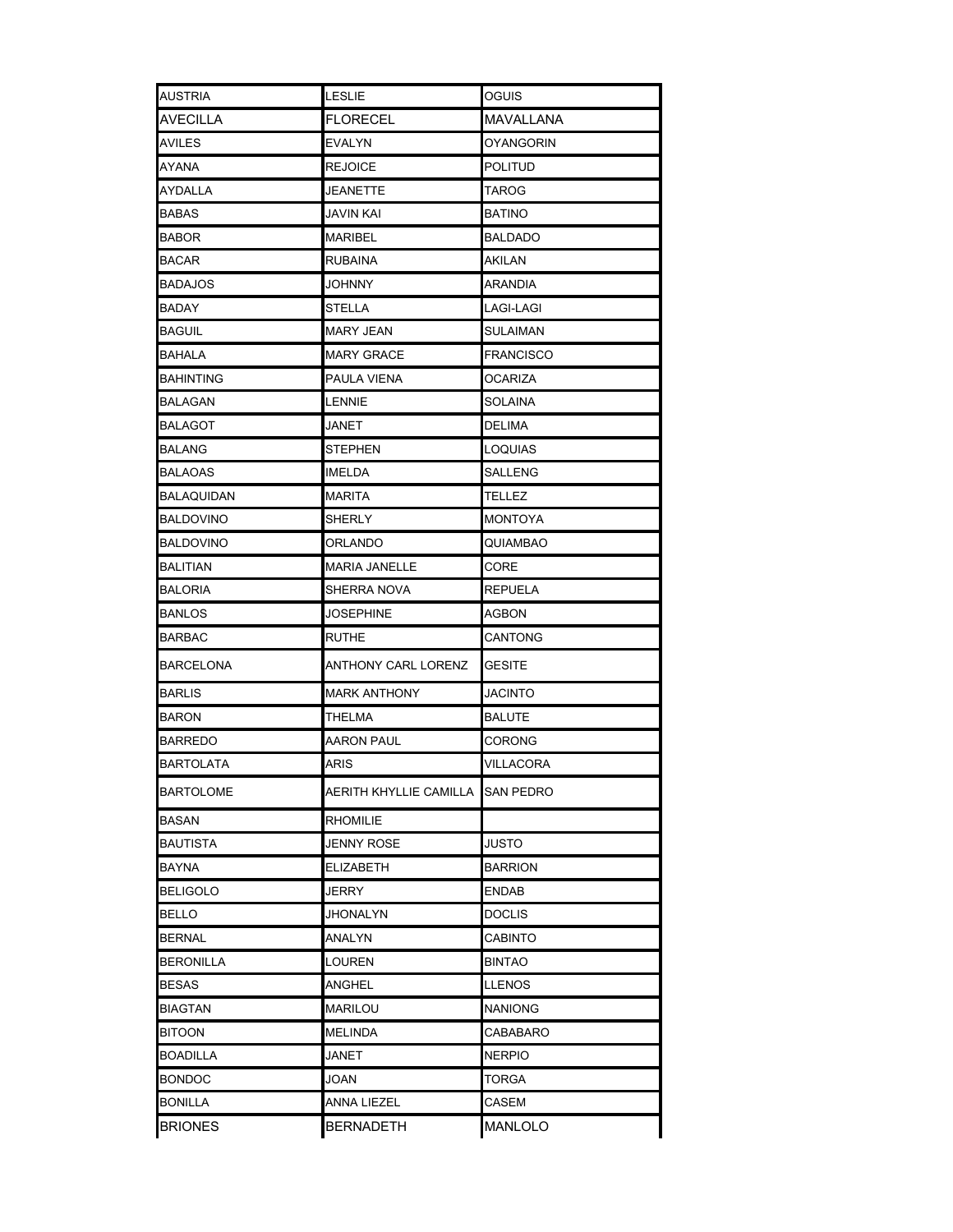| BUAN             | LAARNIE           | CORTEZ           |
|------------------|-------------------|------------------|
| BUELLA           | YOLANDO           | <b>FACUNLA</b>   |
| BUHARI           | WILMA             | SARAHAJI         |
| BUJAY            | ORLINDA           | ACENITA          |
| <b>BUNGAG</b>    | JOEL              | QUENDANGAN       |
| CABANATUAN       | <b>HERMINIA</b>   | ORENSE           |
| CABAS            | FRED              | <b>ABOGADI</b>   |
| CABOBOS          | AGNES             | <b>PONGCO</b>    |
| CALIDGUID        | GERAMIE           | <b>MALICIANO</b> |
| CALVERT          | JUBEI             | QUIJANO          |
| CAMINERO         | IMELDA            | <b>ESMAS</b>     |
| CANEO            | LEONORA           | <b>CAPINA</b>    |
| CANITES          | JOSEPHINE         | <b>BERNARDO</b>  |
| <b>CANIZARES</b> | ALBASIR           | <b>TIMPAHAN</b>  |
| CARDOSO          | JENILYN           | <b>PATIAM</b>    |
| <b>CARREON</b>   | MARGIE            | HALLARES         |
| CASALA           | JOELITO           | <b>SANCHA</b>    |
| CASCANO          | JENNIFER          | <b>BASMAYOR</b>  |
| CASCO            | ALIMARIE GAYLE    | PEREZ            |
| CASTIL           | JANICE            | GARABILES        |
| CASTILLO         | ALBERT            | PAGARIGAN        |
| CASTILLO         | MARICEL           | <b>UBALDO</b>    |
| CASULLA          | GELBERT           | <b>NISPEROS</b>  |
| CATAMA           | EVANGELINE        | ACAYAN           |
| CAYABYAB         | LORDES            | PALOMO           |
| CELEDIO          | REAH              | <b>BAYBAYON</b>  |
| <b>CEPIDA</b>    | MARIVEL           | MARFEL           |
| CEPILLO          | <b>MARY GRACE</b> | MENDOZA          |
| CERNA            | TANIJUNE          | ABILLAR          |
| CHANCO           | <b>IFSSIF</b>     | <b>MATCHOBAR</b> |
| CHANGCO          | FERNANDO          | SUGUI            |
| CHAVEZ           | ARZEN             | ALFONSO          |
| CLAVERIA         | LE&fiN—           | <b>ENERO</b>     |
| <b>CLIMACO</b>   | JENNIFER          | LAMSEN           |
| CONCEPCION       | CRISOSTOMO JR.    | ARDIENTE         |
| CONCLARA         | <b>ERNALEN</b>    | <b>OYCO</b>      |
| CONDE            | EDEL JOYCE        | GO               |
| CORBITA          | DENNIS            | <b>PRIMNE</b>    |
| CORDOVA          | ZYBASTIAN MIGUEL  | VILLAROMAN       |
| CORREA           | LOLITA            | PANAL            |
| cos              | FLORENDA          | PONTANOZA        |
| CRISOSTOMO       | ROCHELLE          | PURO             |
| CUBA             | JETHREN           | DUMARAN          |
| <b>CUDAL</b>     | ARMAN             | AZURIN           |
| <b>CULIVAR</b>   | RONNEL            | CAPELLAN         |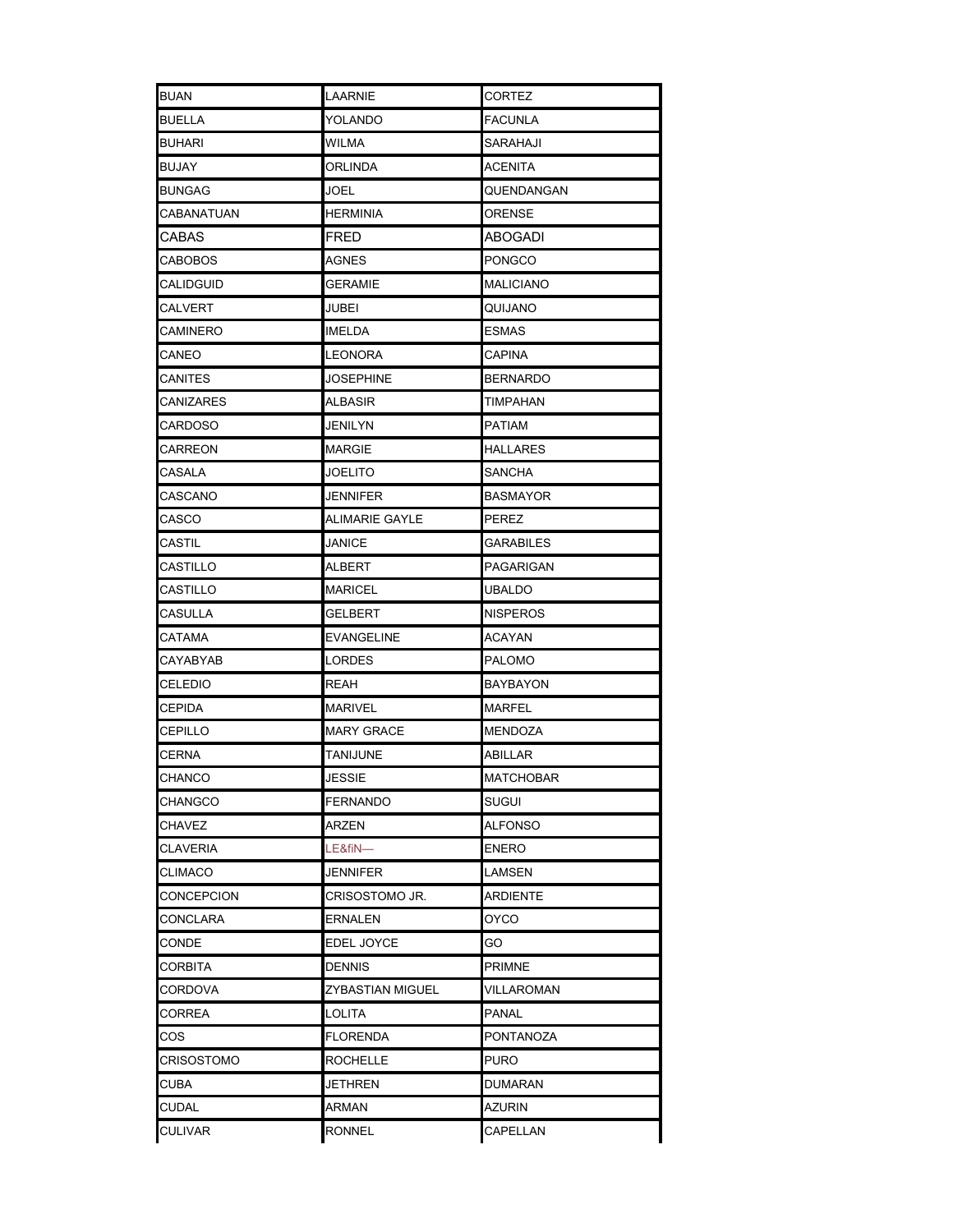| CULLO             | RICHARD                | <b>MON DIGO</b>  |  |
|-------------------|------------------------|------------------|--|
| CUNANAN           | CAROLINA               | <b>PANLILIO</b>  |  |
| CUSTODIO          | RYAN                   | MAGBUHAT         |  |
| CUTON             | ALDRIN                 | PASQUEL          |  |
| D'OFFIZI          | KEIRON LEE             | DETERALA         |  |
| DAGMAN            | LENI                   | PABLO            |  |
| DAMASCO           | EJERCITO               | MANZANO          |  |
| DAQUIL            | ELVIRA                 | SIRA             |  |
| DE GUZMAN         | MARY GRACE             | <b>SUBA</b>      |  |
| DE GUZMAN         | CHERYL                 | <b>AQUINO</b>    |  |
| DE JULIO          | JORDAN                 | CABUNAS          |  |
| DE LEON           | MELISSA                | JIMENEZ          |  |
| DEL VALLE         | CYREEN                 | MILANTE          |  |
| <b>DELA CRUZ</b>  | CHERRLY                | LIGASPE          |  |
| DELA CRUZ         | MARIA DELIA            | <b>ROBRIGADO</b> |  |
| DELA CRUZ         | NORALYN                | <b>PADASAS</b>   |  |
| <b>DEMECILLO</b>  | JENNIFER               | <b>REYES</b>     |  |
| <b>DESEMBRANA</b> | CORRINE                | <b>DELA CRUZ</b> |  |
| <b>DIAZ</b>       | TIMOTHY                | DE GUZMAN        |  |
| DIMAANO           | JUDYLENE               | SAPUNGAN         |  |
| DIMAANO           | GILBERT                | FRAN             |  |
| DIMAANO           | JASMINE                | <b>POLINTAN</b>  |  |
| DINOLANG          | BRYAN                  | <b>GUTIB</b>     |  |
| DIONISIO          | JOBELLE                | PASCUAL          |  |
| DIPATUAN          | RASIYA                 | DUGA             |  |
| DISCOTEDO         | AMORMIA                | AGUJETAS         |  |
| DIZA              | PEGIE                  | <b>BULAO</b>     |  |
| DMELLO            | MIGUELA                | <b>MILLERA</b>   |  |
| DOMAGCO           | <b>MARY GRACE</b>      | <b>ALAMO</b>     |  |
| DOQUILA           | <b>DIOSO</b>           | <b>GORDONAS</b>  |  |
| DORI LAG          | ARNOLD                 | SIBAL            |  |
| DUERME            | ANNA LEE               | <b>ROSALES</b>   |  |
| DUMADAG           | SHIRLEY                | GARCIA           |  |
| DURIAS            | HARVEY                 | CAYANPAT         |  |
| DUZON             | SHERELYN               | PAANO            |  |
| DY                | <b>ALIJAH VINCE</b>    | CASILANG         |  |
| ELISEO            | JOHN PAUL              | FLORES           |  |
| <b>ENRIQUEZ</b>   | SUSAN                  | CAMAGONG         |  |
| ERANISTA          | MARY ANN               | EVANGELISTA      |  |
| ESCOLANO          | ALDEN                  | TAGUINOD         |  |
| ESGUERRA          | ESMEE ADELAIDE         | ICARO            |  |
| ESPEDILLON        | MARIDEL                | CAPARAS          |  |
| ESTEBAN           | JOBELLE                | NEBRIDA          |  |
| EUGENIO           | <b>FAITH GABRIELLE</b> | TAMAYO           |  |
| EUGENIO           | <b>LEE YHEZHUA</b>     | TAMAYO           |  |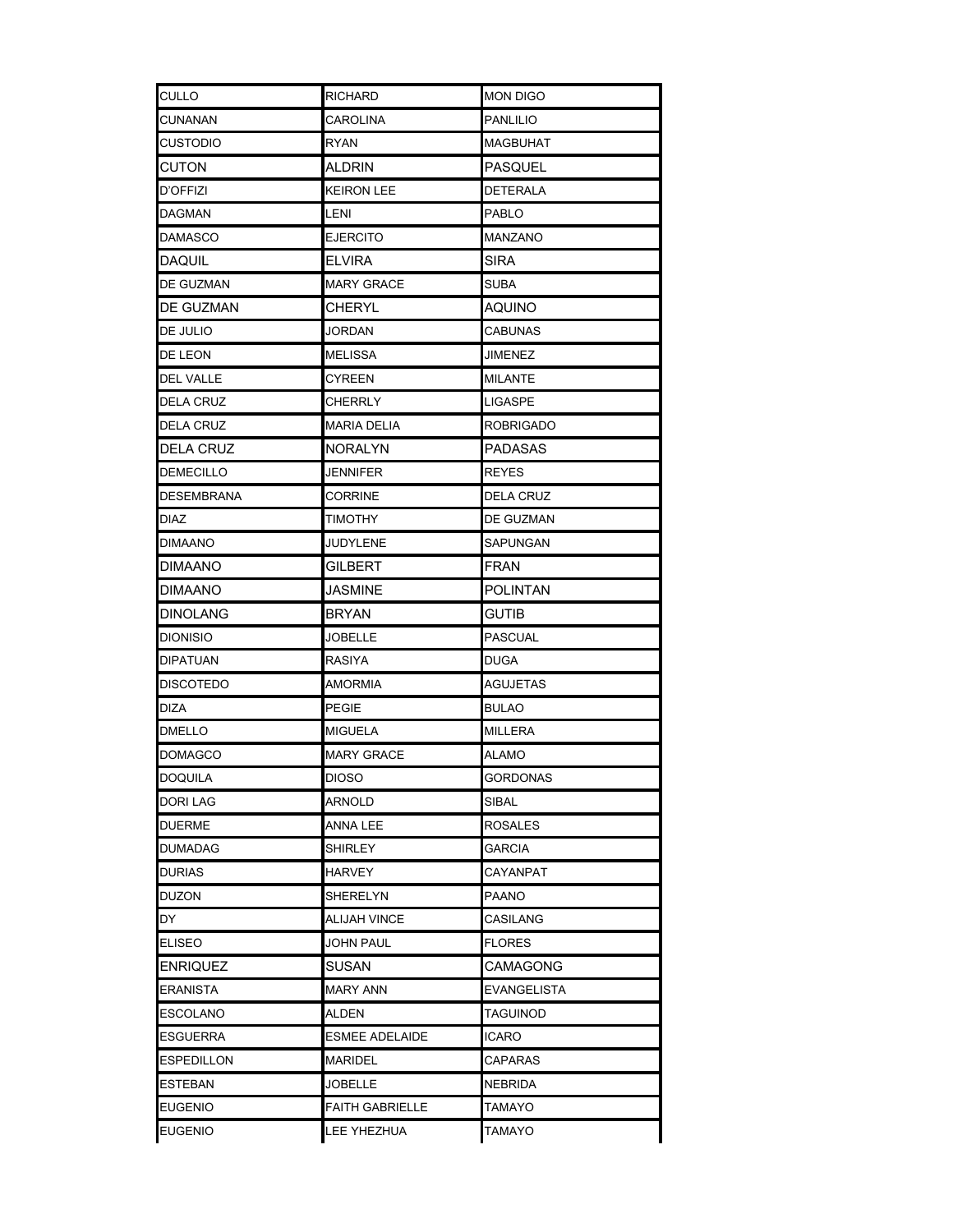| FAELDAN          | JOHNALYN         | OBEN                |
|------------------|------------------|---------------------|
| FAIZAL           | MUVINA           | ABUK                |
| <b>FANCUBIT</b>  | EUTAQUIO ALBERTO | <b>CAPIDOS</b>      |
| FERMALINO        | CRISANTO         | <b>BALAGTAS</b>     |
| FERNANDEZ        | MARY JANE        | RAIZ                |
| FLAVIER          | EDNA             | ZARA                |
| <b>FLORES</b>    | EVELYN           | HORNILLA            |
| FONTANILLA       | EDWARD JR.       | <b>TOLENTINO</b>    |
| <b>FRANCISCO</b> | SALY             | <b>MAGBITANG</b>    |
| FRIAS            | GINALYN          | LAMSEN              |
| FURUHASHI        | GERLIE           | OBONA               |
| GABA             | VENUZ            | SAVARIZ             |
| GACAYAN          | EMY JANE         | <b>PIZARRO</b>      |
| GALIT            | MARICRIS         | <b>GALIDO</b>       |
| GALLON           | VIRGIE           | LASAGA              |
| GARCIA           | ALDWIN           | DIMAANO             |
| GARCIA           | ROMER            | <b>DIMACULANGAN</b> |
| GARCIA           | MYRNA            | <b>DELA CRUZ</b>    |
| GARCIA           | MARCELO          | PANELO              |
| GARDOSE          | GERALDINE        | GLORIA              |
| GARMA            | JENALIN          | <b>BILANGO</b>      |
| <b>GAURINO</b>   | HENRY            | <b>FREO</b>         |
| GAYLO            | CHUCHI           | SERNA               |
| GECA             | JESSIE           | AMPER               |
| GEDA             | ARLEEN           | <b>MADERA</b>       |
| GERONA           | ROSEMARIE        | <b>MENDEZ</b>       |
| <b>GILBANG</b>   | CHERUBIM         | SAN DIEGO           |
| GILBANG          | MIKHAYLA BEA     | <b>SAN DIEGO</b>    |
| GILBANG          | MYKA BEATRIZ     | SAN DIEGO           |
| GOLLAYAN         | ALLAN            | CABANOS             |
| GORDO            | MARILYN          | PADIDA              |
| GOYAL            | VICTORIA         | PENALOSA            |
| GREGANA          | GIRLIE           | LACERNA             |
| GREZULA          | MARK             | QUINTO              |
| GULLE            | ZAER NATHAN      | PRADA               |
| GULLE            | MARY JANE        | PRADA               |
| GUMIRAN          | MELISSA          | BAYANG              |
| GUNDAY           | DIOVANIE         | MIRANDA             |
| HABANA           | MARIA            | LANGITAN            |
| HESULGA          | MARILYN          | DENIEGA             |
| HILADO           | JONELYN          | MANARAOG            |
| HINA             | <b>MARY ANN</b>  | MORALES             |
| IBRAHIM          | HADIGUA          | ALIMUDIN            |
| <b>ILORETA</b>   | <b>RICHELLE</b>  | <b>MANUEL</b>       |
| <b>JOCSING</b>   | RYLYN            | OMILIG              |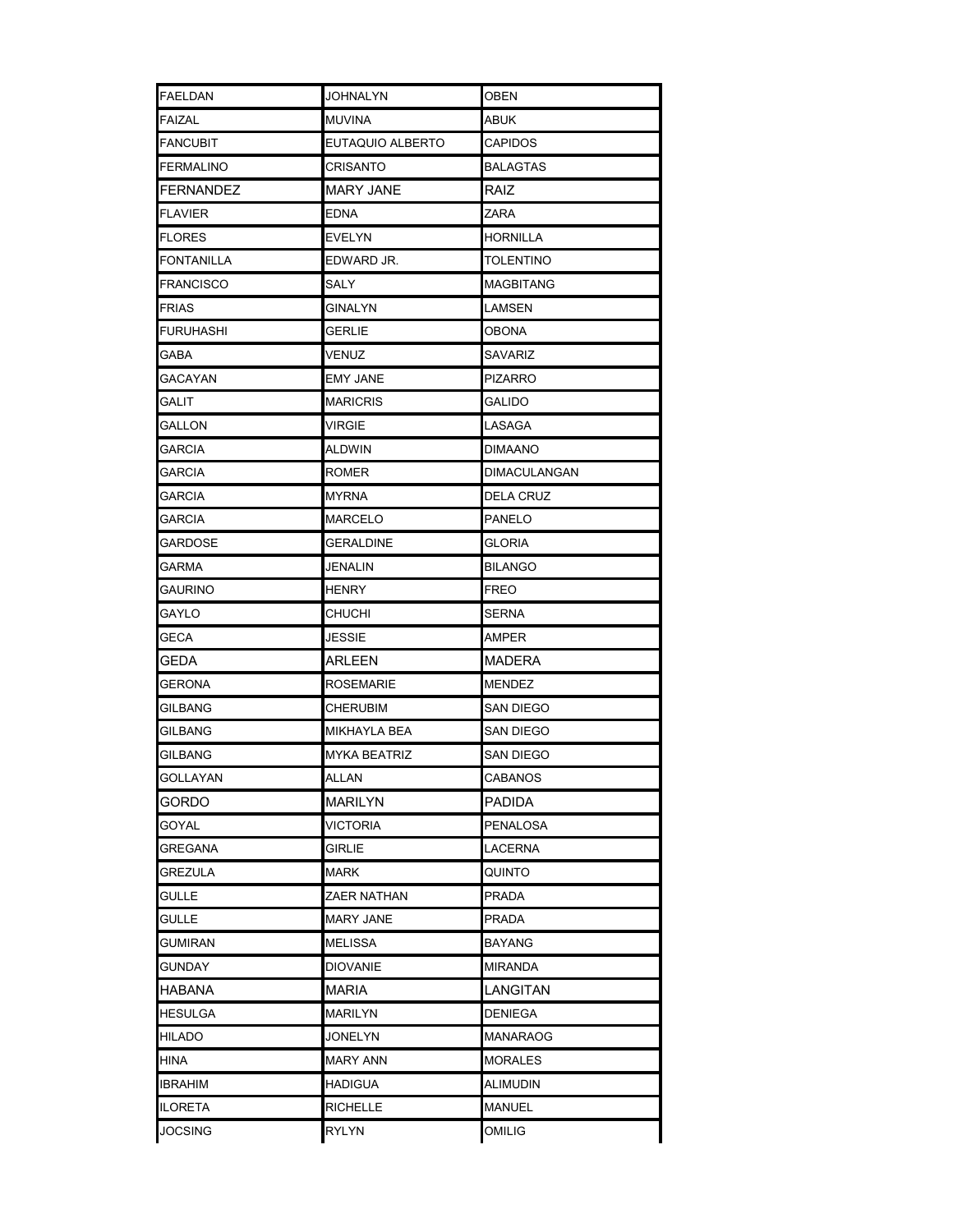| KAMBANG        | ALICIA             | LUMILIS          |
|----------------|--------------------|------------------|
| KHAN           | JULIETA            | VILUAN           |
| <b>KILA</b>    | NORHAIDA           | TALAMPID         |
| <b>KING HO</b> | ALEXANDER          | CRUZ             |
| KING HO        | LENY               | COLOMA           |
| KINGHO         | ALEX CARMEL        | COLOMA           |
| LABASANO       | RITCHELYN          | LATO             |
| LANDAYAN       | SHARON             | <b>BALDONO</b>   |
| LAPIS          | REGINE             | <b>PATINGO</b>   |
| LAPPAY         | RAQUEL             | <b>CUREG</b>     |
| LAROA          | MELISA             | <b>RUBIO</b>     |
| LARROBIS       | MELVIN             | <b>RENEJANE</b>  |
| LASPRILLAS     | JAYSON             | <b>NAVARRO</b>   |
| LASTIMA        | ROSE ANN           | LAORDEN          |
| LAYA           | GYPSY              | <b>MANANQUIL</b> |
| LECLERCQ       | ADRIANNA           | <b>KITANE</b>    |
| LIGON          | MARIA DOLORES NINA | RIMOT            |
| LINATOC        | DONABEL            | <b>MANGUHIG</b>  |
| LITONG         | MANUEL JR.         | UCHI             |
| LLANES         | GAY CINDY          | TADEJA           |
| LOCSIN         | JAQUELINE          | MOYO             |
| LOFAMIA        | UEZL               | <b>GUELAS</b>    |
| LORENZO        | DENALYN            | BALAON           |
| LUNAR          | TRACY MARIE        | BANZON           |
| LUSICA         | ROSE ANN           | RONQUILLO        |
| MABINIS        | GIRLY              | <b>DOLLISIN</b>  |
| MACAHILIG      | LISEL              | <b>FRANCISCO</b> |
| MACARAEG       | VIOLETA            | <b>NABOR</b>     |
| MAGDANGAL      | JONATHAN           | TAN              |
| MALAMBAHI      | RASHIDA            | GANI             |
| MALINES        | SHEILA             | LAMBINO          |
| MALLILLIN      | KAREN MAE          | TAMOT            |
| MAMA           | AISA               | KAMUDYA          |
| MANALO         | MILDRED            | DE ROXAS         |
| MANALO         | ANDREA REA         | GRAFIA           |
| MANILLA        | SEGUNDA            | NUEZ             |
| MANLANGIT      | EDISON             | DIAZ             |
| MANUEL         | GENNA              | NATABIO          |
| MARANAN        | WENDY              | NARVAEZ          |
| MAROMAS        | GINA               | SILOT            |
| MATEO          | CHRISTINA          | DAYAG            |
| MATEO          | SHELLA MARI        | BAUTISTA         |
| MATUGUINA      | LIZA               | PINEDA           |
| MATUGUINA      | <b>MARLON</b>      | ABAYAN           |
| MELGAR         | <b>REANA</b>       | PEREZ            |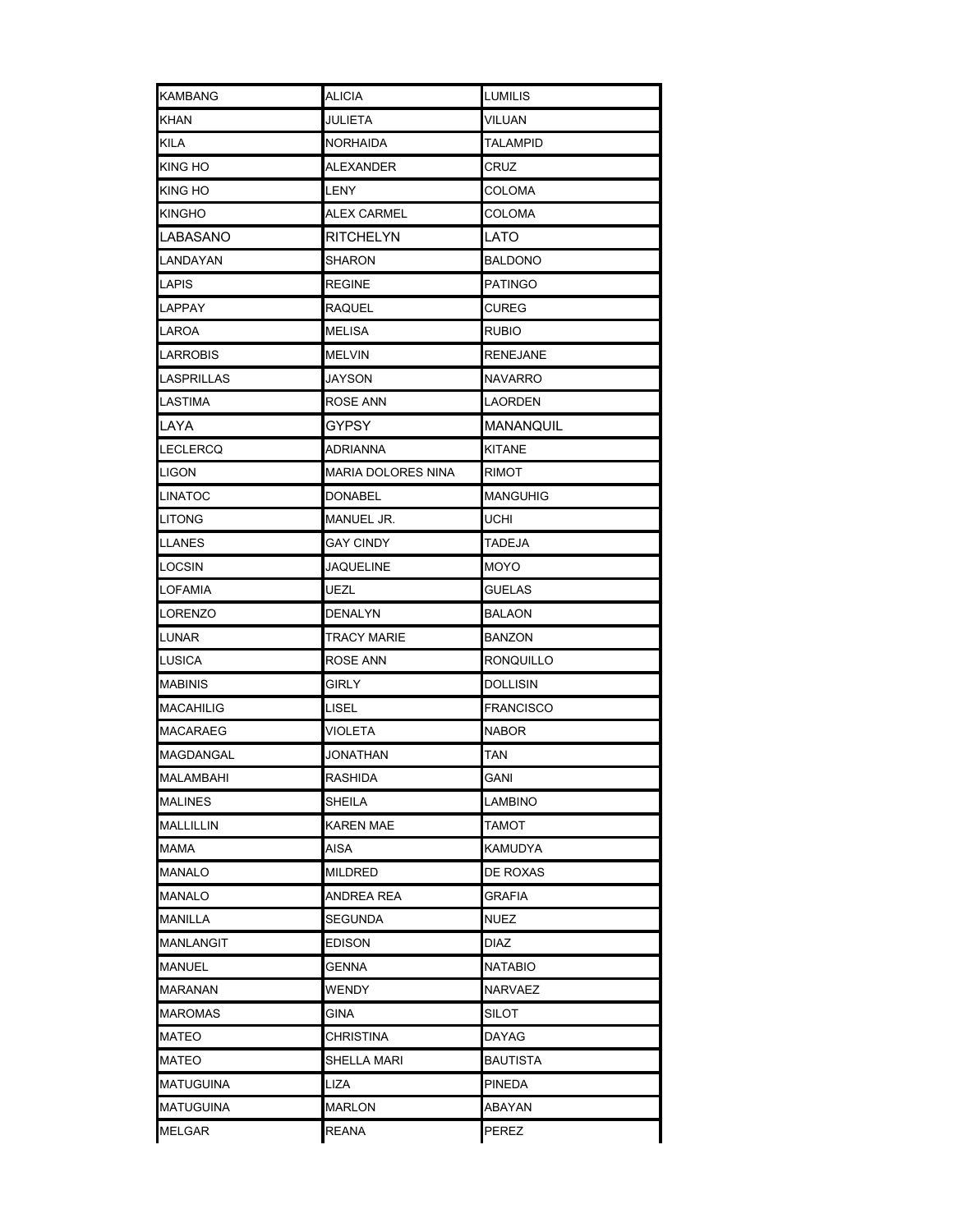| <b>MENDOZA</b>  | <b>MARY GRACE</b>   | <b>REYES</b>      |  |
|-----------------|---------------------|-------------------|--|
| MERANO          | LEONILA             | <b>MISLANG</b>    |  |
| MERCADO         | ANALYN              | ANDRES            |  |
| MERILOS         | IVY.                | <b>SERDENO</b>    |  |
| MOLAR           | ALLYSON REIGN       | <b>MARAVILLAS</b> |  |
| MONTEMAYOR      | JENNIFER            | <b>FLORES</b>     |  |
| MONTEMAYOR      | <b>MARIA CHERYL</b> | COBARRUBIAS       |  |
| MORALES         | GERSON              | <b>DALES</b>      |  |
| MUNDA           | ISIDRO              | <b>RABINO</b>     |  |
| MUYCO           | PEA                 | PAGTANAN          |  |
| N ACAITUNA      | ERLINDA             | <b>SERACOSA</b>   |  |
| NIEZ            | SHEENALEIN          | DECOSTO           |  |
| NINOBLA         | DANTE               | SILAPAN           |  |
| <b>NIOG</b>     | RICHEN              | DE LEON           |  |
| <b>NOJADERA</b> | <b>MARY GRACE</b>   | <b>BAUTISTA</b>   |  |
| OKPALAOBI       | LEIZL               | ESPERANZA         |  |
| OLEGARIO        | ERICA               | VILLANUEVA        |  |
| ONGCOY          | AGATHA CRISTIE      | CAGUIOA           |  |
| ORPIA           | ALLEN               | <b>CUENCA</b>     |  |
| ORTENCIO        | SALVADOR III        | RAGA              |  |
| ORTIZ           | RICHELLE            | DILOSA            |  |
| ORTIZ           | MARIA ESTRELLA      | RAMOS             |  |
| <b>PABLICO</b>  | JULIANA             | BALTAZAR          |  |
| PAGUNSAN        | VILMA               | <b>BELVAR</b>     |  |
| PAHAGANAS       | ANIE                | ARISGO            |  |
| PALLER          | JOVANNI             | <b>REMOROSA</b>   |  |
| PALMA           | RIYAH HAILA         | <b>CELIMEN</b>    |  |
| PALTENG         | FLORDELIZA          | BAINGAN           |  |
| PANAGUITON      | JENELYN             | <b>DEGUITO</b>    |  |
| PANEN           | <b>MYRA</b>         | ORAA              |  |
| PANGANIBAN      | ELEZA               |                   |  |
| PANGHULAN       | JOANN               | <b>RICAFRENTE</b> |  |
| PANIMDIM        | MERCY               | MESTIZO           |  |
| PANOPIO         | ALFONZ JOHANN       | VALDEZ            |  |
| PARAISO         | FELIX JR.           | LUCAS             |  |
| PASAHOL         | RAMON               | PASIA             |  |
| PASAN           | LUZVIMINDA          | GARCIA            |  |
| PIJO            | CHERYLL             | TUBILLA           |  |
| PILA            | MARY JEAN           | DARAQUET          |  |
| PILONGO         | RALPH DION          | <b>ESTOQUE</b>    |  |
| PINEDA          | ELIZABETH           | DELA PENA         |  |
| PLANDEZ         | VILMA               | AMBROCIO          |  |
| POLKA           | MERCY               | <b>TULIAO</b>     |  |
| PONTEVEDRA      | AIDA                | REPOLE            |  |
| PONULLAS        | <b>CINDY MAE</b>    | GADOR             |  |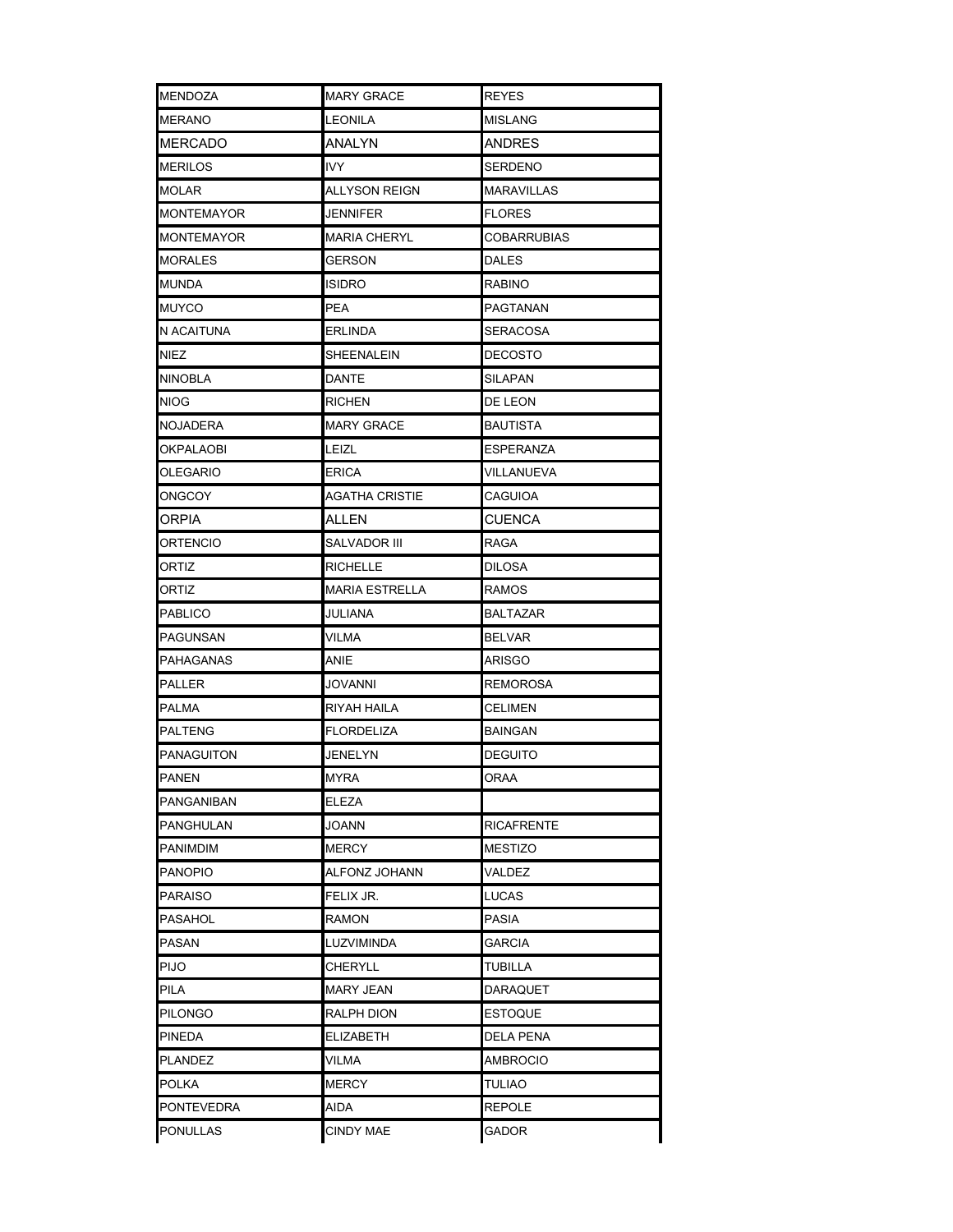| PRIETO           | <b>MELODYSUR</b> | GANITANO          |
|------------------|------------------|-------------------|
| PUGOY            | LEONILA          | <b>BONOL</b>      |
| QUINTO           | CHARLITA         | <b>GARCIA</b>     |
| QUISORA          | FELY FILIPINA    | DELA PENA         |
| RAMOS            | MARK CHRISTOPHER | CALSIMAN          |
| RAPISURA         | CECILIO          | AGATEP            |
| RAZALO           | LOUIELA SHALOM   | <b>ITURRALDE</b>  |
| REGENIO          | JAYMAR           | ABALOS            |
| <b>REVILLA</b>   | ELIZABETH        | <b>SEVILLA</b>    |
| REY              | DANIVIE          | LABO              |
| <b>REYES</b>     | EFREN JR.        | ALDAYA            |
| REYES            | KHARISMA JAMA    | JIMENEZ           |
| REYES            | FRANCIS PETE     | <b>GUTIERREZ</b>  |
| RIVERA           | MARLYN           | UBINA             |
| RIVERA           | <b>MARY JEAN</b> | <b>DACUMOS</b>    |
| ROBLES           | TRISHA FAYE      | PILI              |
| ROCO             | PRINCE ANGELO    | MALIGAYA          |
| <b>RODRIGUEZ</b> | ALBINA           | MERCADO           |
| <b>ROLLE</b>     | ROVELYN          | <b>PENSONA</b>    |
| ROMA             | ERIC             | RIASON            |
| ROMANO           | JINALYN          | INVIERNO          |
| ROMERO           | AURORA           | MOSWELA           |
| ROSALES          | ARNOLD           | DINGLASAN         |
| ROSETE           | SHARMAE          | LIBAN             |
| ROSETE           | HEIZELLE         | LIBAN             |
| SABADO           | NELSON           | CARRERA           |
| SABLON           | BERNALYN         | CAPADA            |
| SAGALA           | LIAM REY         | <b>DIMAYACYAC</b> |
| SAGAYAP          | FLORDELIZA       | ARROGANTE         |
| SAHADI           | <b>NOVELYN</b>   | NATIVIDAD         |
| SALCEDO          | ARNOLD           | SAGER             |
| SALMASAN         | GERALD           | <b>SANCHEZ</b>    |
| SALMASAN         | TWINKLE          | RAMIREZ           |
| SANTOS           | MYLENE           | SIBULLEN          |
| SANTOS           | GREGO.RIO        | DALISAY           |
| SANTOS           | hipolito Jr.     | <b>PAYUMO</b>     |
| SANTOS           | ALVIN            | CASTRO            |
| SAQUING          | PAULITO JR.      | PARTO             |
| SARMIENTO        | ANA RUTH         | TAN               |
| SAROL            | ADRIAN           | <b>BALIBIOL</b>   |
| SECLON           | JOSSIE           | ESCRANDA          |
| SEGUBIENCE       | MYLA             | MINOR             |
| SEMA             | TINA             | SARHENTO          |
| SERVANO          | <b>REGINA</b>    | <b>NEQUIAS</b>    |
| SEVILLENO        | <b>MIRAMAR</b>   | <b>MONTE</b>      |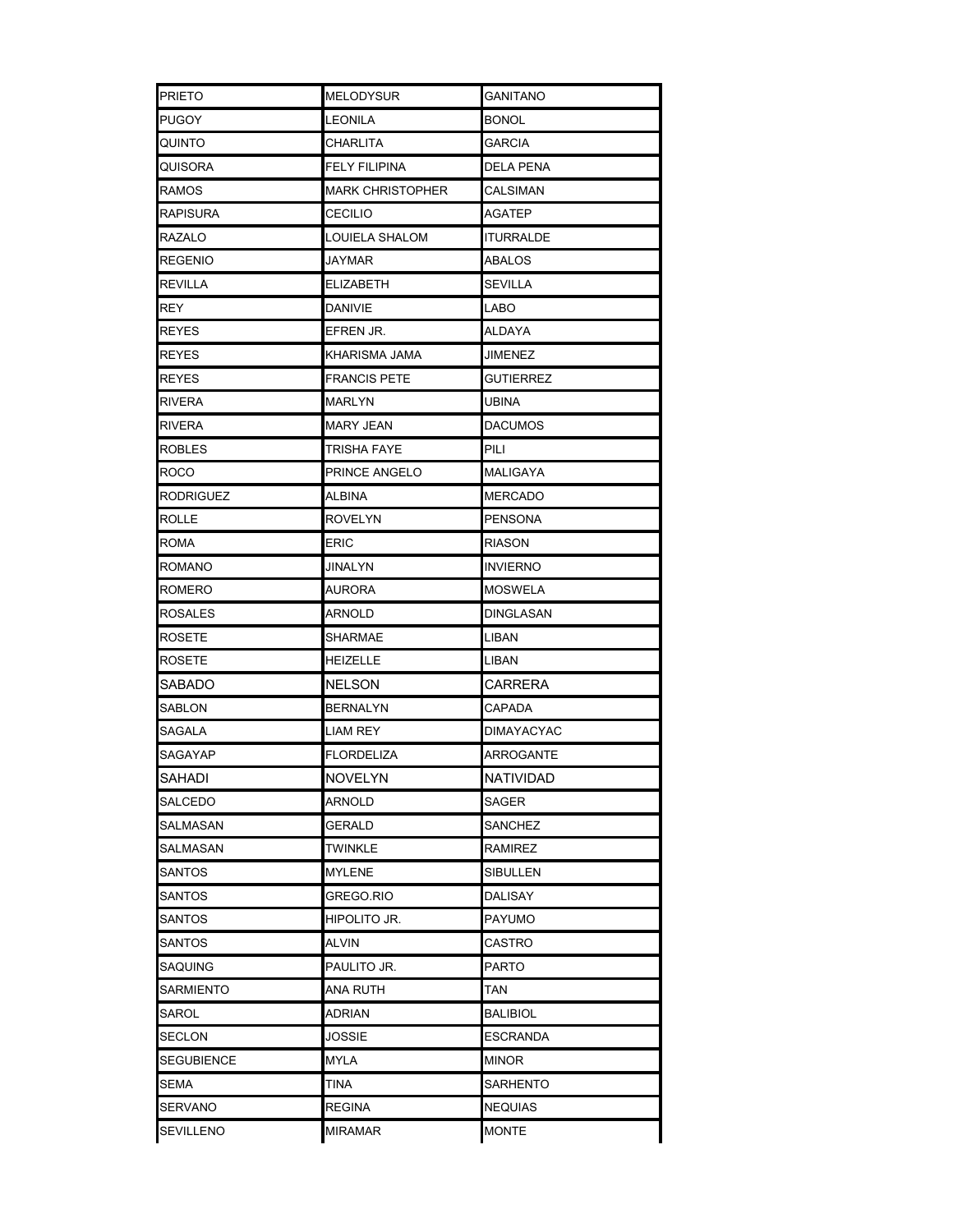| SILVA       | GARRY          | <b>HERNANDEZ</b> |  |
|-------------|----------------|------------------|--|
| SIMBAJON    | ANA MARIE      | <b>ENDINO</b>    |  |
| SISON       | GLORINA        | <b>ROSETE</b>    |  |
| SISON       | CRISPIN JR.    | CEREZO           |  |
| SOLAYAO     | AMELIE         | NABLO            |  |
| SOLIMAN     | EMELITA        | <b>COLDEZ</b>    |  |
| SOLIS       | TERESA         | <b>CRUZ</b>      |  |
| SORIA       | IRENA          | DE JESUS         |  |
| SORIANO     | ANNIELLE MORI  | IGNACIO          |  |
| SULTAN      | BAINON         | <b>SOLAIMAN</b>  |  |
| SUMBONG     | MYRA           | SOLOVERES        |  |
| SUMPAY      | GREGORIA       | OJEDA            |  |
| TABAFUNDA   | ANALYN         | ALMOJUELA        |  |
| TALAYA      | FATIMA         | ABELLA           |  |
| TAMPARONG   | CATHERINE      | <b>BATICAN</b>   |  |
| TANAMOR     | ALEXI          | ABITAN           |  |
| TANCIATCO   | RICHELLE       | <b>MARIANO</b>   |  |
| TAPALLA     | JOVELYN        | <b>FLORES</b>    |  |
| TAYAG       | JORGE          | GATUS            |  |
| TINIO       | OFELIA         | CANLAS           |  |
| TOLENTINO   | ALEX           | PARMA            |  |
| TOMBOC      | JANETH         | DOMINGO          |  |
| томо        | MANILYN        | <b>GOBRIN</b>    |  |
| TORREBLANCA | MARIANITA      | ANDO             |  |
| TORRES      | MARICEL        | ZERNA            |  |
| тоток       | MARIAM         | AKEL             |  |
| TRIBUNALO   | GRETCHEN       | ALICER           |  |
| TUBIANOSA   | ELLEN MAE      | <b>BORRA</b>     |  |
| TUMANAN     | JESUSA         | <b>NICOLAS</b>   |  |
| ULTIMO      | <b>GIBSON</b>  | <b>PALOR</b>     |  |
| UNDAG       | <b>JANICEL</b> | SUMATRA          |  |
| UNGGAL      | MARILYN        | GAMBOA           |  |
| UNITE       | ROWENA         | <b>GERONIMO</b>  |  |
| URSABIA     | <b>MONNIT</b>  | <b>ADONES</b>    |  |
| uzun        | ATRA           | DE LA CRUZ       |  |
| uzun        | EMIR           | DE LA CRUZ       |  |
| VALIENTE    | SALVACION      | MURILLO          |  |
| VELASCO     | RONELYN        | <b>BUDADONG</b>  |  |
| VELASCO     | JAY            | <b>ESTA</b>      |  |
| VERGE       | MIRIAM         | <b>BILLEDO</b>   |  |
| VICEN       | ALEVIC ROSHYL  | APOSTOL          |  |
| VIERNES     | ROSELLER       | PALAHANG         |  |
| VIGO        | <b>CHELLY</b>  | SONIO            |  |
| VILLA       | AILYN          | <b>FLORES</b>    |  |
| VILLANIZA   | <b>MARICHU</b> | <b>VILLAS</b>    |  |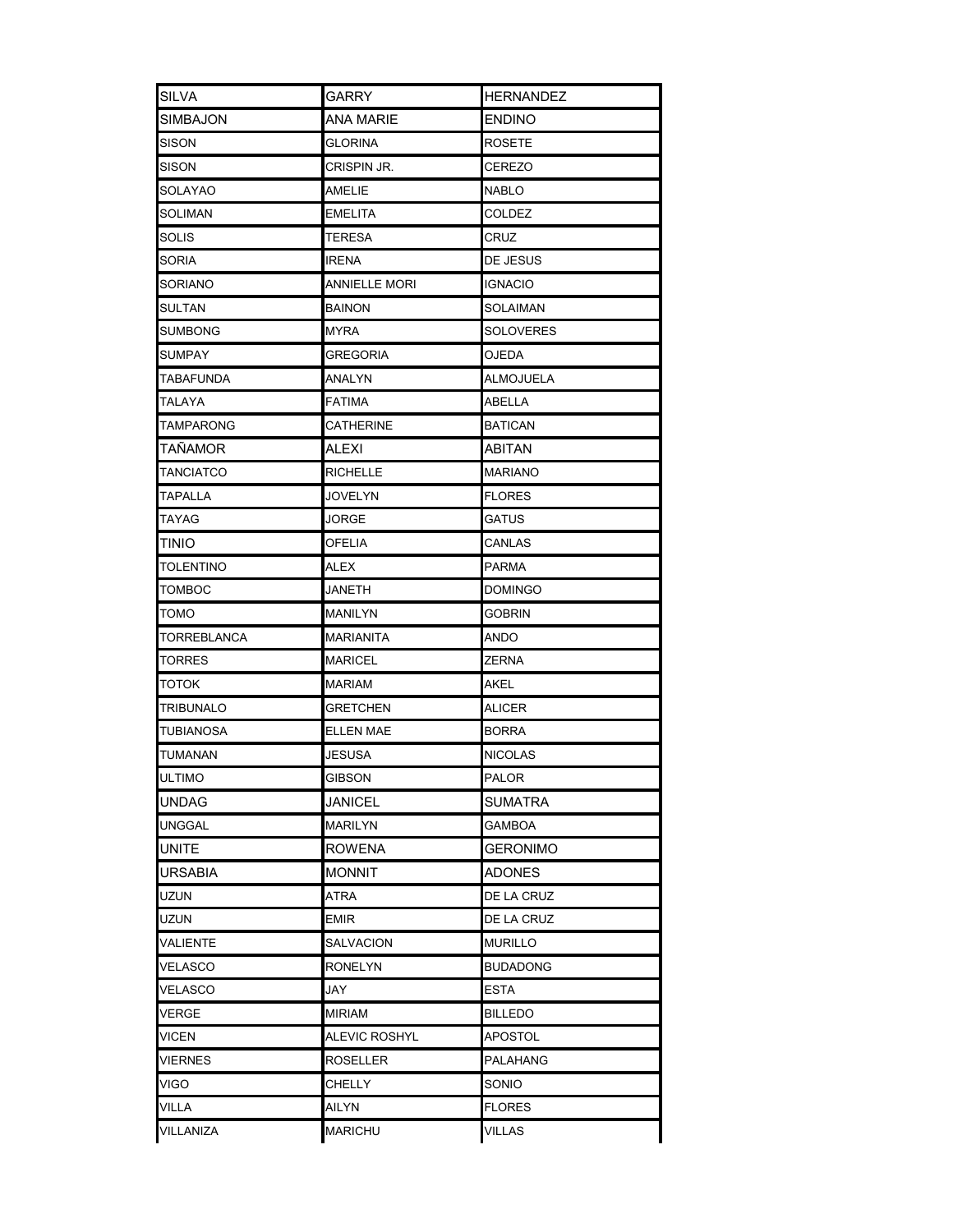| VILLANUEVA        | <b>ARLYN</b>         | AMUTAN          |
|-------------------|----------------------|-----------------|
| VILLAREN          | <b>CRISTINE IVY</b>  | <b>BOLLIDO</b>  |
| VILLENA           | <b>ANGELIE CATES</b> | <b>BAQUILAR</b> |
| <b>VISITACION</b> | <b>MARIAN</b>        | <b>DAMACINO</b> |
| <b>VITAL</b>      | <b>JOAN</b>          | <b>SUPNET</b>   |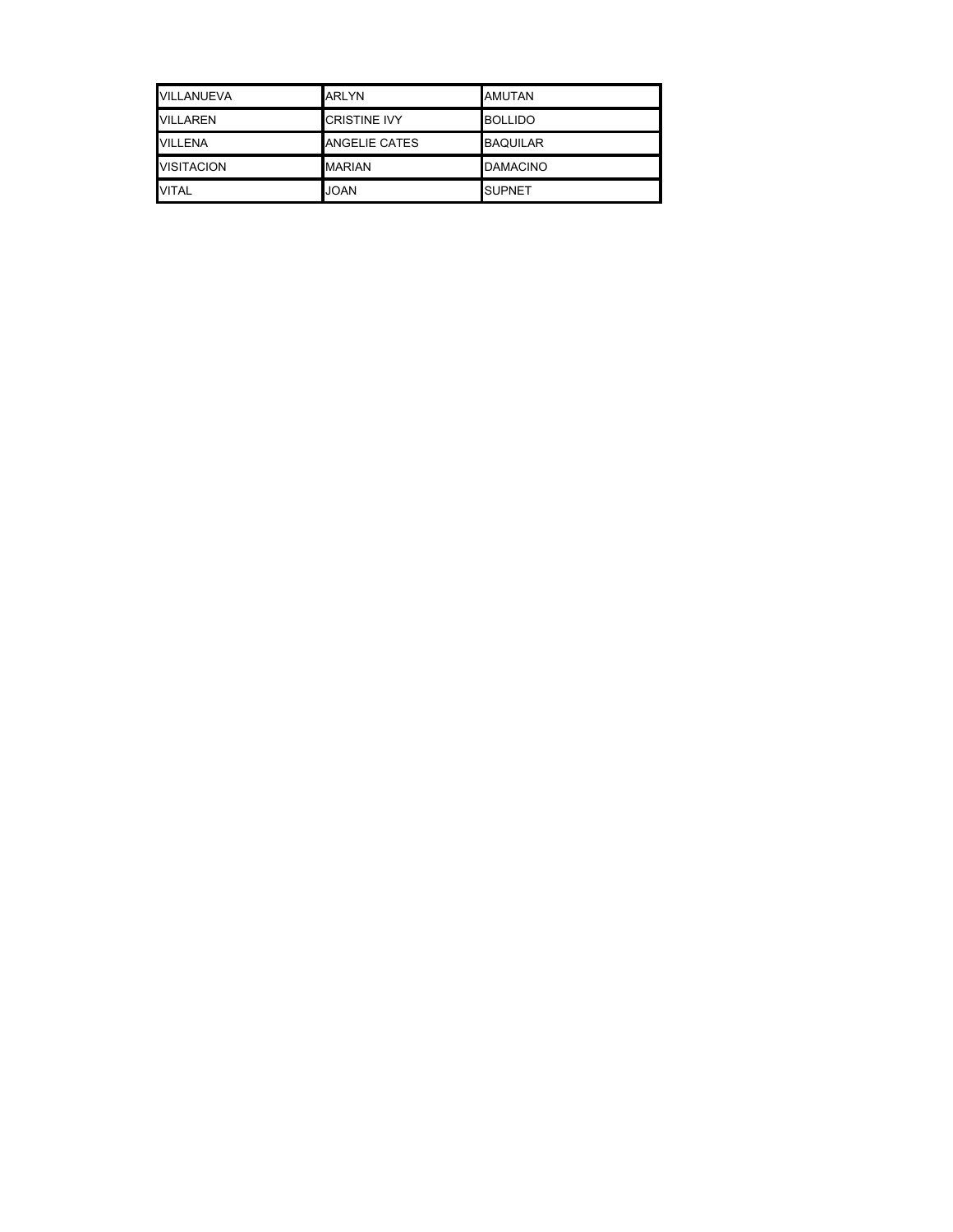| <b>LAST NAME</b> | <b>FIRST NAME</b>    | <b>MIDDLE NAME</b>  |
|------------------|----------------------|---------------------|
| ABALOS           | <b>JANE ARIANE</b>   | <b>SAPIAN DANTE</b> |
| ABANG            | AIZA                 | LAGUNA              |
| ABATON           | TERRIE               | MONTEFALCON         |
| ABDUL            | ROHAIMA              | KULI                |
| ABUNDO           | CARA                 | <b>ESPERIDA</b>     |
| ADAJAR           | JEAN                 | CABRERA             |
| adam             | PAMPAY               | <b>CAPIA</b>        |
| ADERES           | ANTHONY              | AUSTRIA             |
| AGNES            | JINKY                | MONTEROYO           |
| AGUILAR          | LOUMAN               | ARCILLA             |
| AKBAR            | HANA                 | KABUGATAN           |
| ALFARO           | <b>MARICAR</b>       | PELAYO              |
| ALMARIO          | BABY LYN             | ESCASA              |
| AMANGCA          | EVELYN               | ABARRA              |
| ANCUNA           | <b>MARJORIE</b>      | VALENCIA            |
| ANDRADA          | MARY ANN             | MEJIA               |
| ANDRALES         | <b>ELLUBERT</b>      | MAMALIAS            |
| ANGELES          | JANICE               | DIANSING            |
| ANJIL            | HUJAYMA              | KASAN               |
| APOLONIO         | CHRIS JOHN ALDRIN    | BASO                |
| APOLONIO         | VALERIE NADINE       | BASO                |
| ARCILLAS         | CEUTA                | <b>JAVIER</b>       |
| ASPERIN          | GRACE                | ALCANTAR            |
| ASUNCION         | <b>MARIA LOURDES</b> | DE BORJA            |
| <b>ATIENZA</b>   | <b>ALVIN</b>         | CALUMAG             |
| BAAL             | ROSIELYN             | <b>RULL</b>         |
| BADILLA          | ANNIE LOU            | CUBIO               |
| BALDESCO         | JACKIE LOU           | DURA                |
| BALDEVISO        | SHEILA MARIE         | EFONDO              |
| <b>BALENA</b>    | VICTORINO III        | CARAMPATANA         |
| <b>BALICUCOS</b> | GLADIN E             | GALERIO             |
| BALUCAN          | <b>MARC ELSAN</b>    | ACOJEDO             |
| BARAN            | JILLYAND             | BALAGA              |
| BARORO           | MARILEZ              | RAMOS               |
| BASALON          | BULAW                | SANDATON            |
| BAUTISTA         | JULIE ANN            | DOCTOLERO           |
| BELLEZA          | AUGUST               | <b>FELICES</b>      |
| <b>BELLEZA</b>   | <b>JULIA ALEXA</b>   | <b>TONIO</b>        |
| <b>BENDOY</b>    | <b>JULIE ANN</b>     | CASIN               |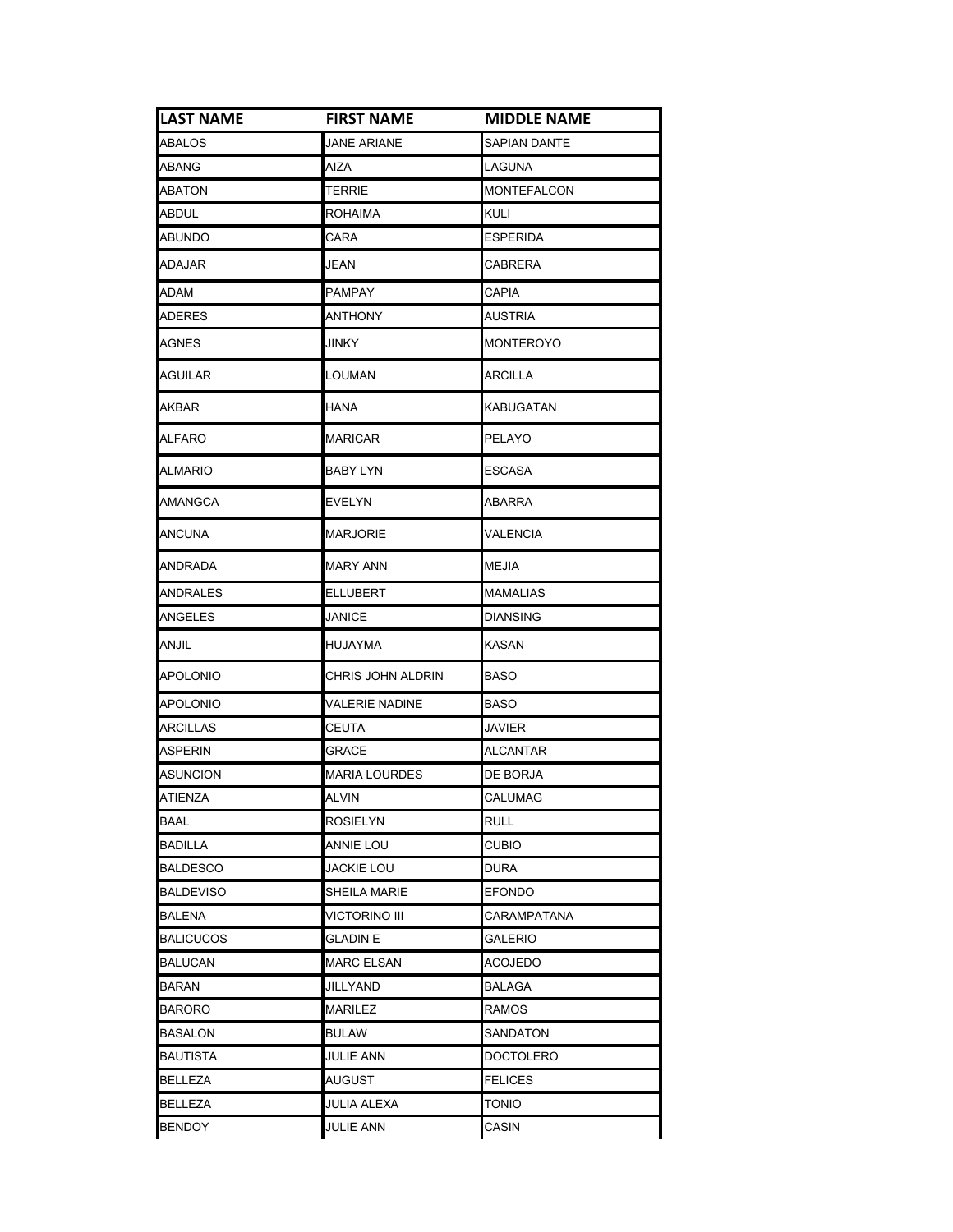| <b>BERGONIA</b>  | ROMENIA          | <b>NAGALLO</b>   |
|------------------|------------------|------------------|
| BERNARDO         | MARCELO          | <b>BAYOG</b>     |
| BERNARDO         | MARGIE           | YLAG             |
| BERNARDO         | BABYLYN          | YLAG             |
| BESEOS           | MARIBETH         | VALDEZ           |
| BINABLO          | CORAZON          | <b>FORTALIZA</b> |
| BINANTOKAN       | BAISAN           | KAMAD            |
| <b>BISCOCHO</b>  | JULIE ANN        | LAGUNDI          |
| <b>BOISER</b>    | ROWENA           | CASAS            |
| BONDAL           | LORD RUEL        | VILLAMOR         |
| <b>BONIFACIO</b> | CYREL            | <b>BAUCA</b>     |
| BORJAL           | CLARABELLE       | LAMPITOC         |
| BORJAL           | JOHN MARK        | LAMPITOC         |
| BROGADA          | JENILYN          | RAMOS            |
| BUENO            | DENIS            | ALEJANDRO        |
| BULLOS           | CARMELA          | BESANA           |
| CABADING         | GEOFREY          | <b>MORELLA</b>   |
| CABALLERO        | SHIELA MAY       | <b>DUPO</b>      |
| CABBAB           | RONA             | <b>ANTONIO</b>   |
| CALLANG          | ASHER JAKOB      | <b>BOHOL</b>     |
| CALUD            | JOSEPHINE        | GUNSI            |
| CAMAY            | DIANA SOPHIE     | <b>DAVOCOL</b>   |
| CAMAY            | MARIA CONTESSA   | <b>DAVOCOL</b>   |
| CANADA           | JUNALYN          | HALASAN          |
| CANTERO          | JEFELYN          | <b>MOTILLA</b>   |
| CAPUNO           | SUSAN            | <b>CALINOG</b>   |
| CARINO           | <b>ELWOOD</b>    | ROY              |
| CARLOS           | JOY              | DESIERTO         |
| CASA             | EUNICE ANNE      | MANALO           |
| CASTRO           | ELLIVIA MARGAUX  | CO               |
| CATABAY          | LORNA            | LAGUISMA         |
| CATALAN          | LEIZEL           | LOBATON          |
| CAUBANG          | JOCELYN          | SORNILLO         |
| CAYETANO         | JEREMY           | <b>MERCADO</b>   |
| CELESTIAL        | MABELLE          | ABRIL            |
| CERVANTES        | ANGELITA         | LOZANO           |
| CLOB             | ROSELYN          | RAMBOYONG        |
| COGAL            | MELODY           | DAGARAG          |
| CORTEZ           | JAYSON           | TANEDO           |
| COSTA            | CERINA           | MATA             |
| COSTALES         | MARY CLAIRE      | TOMAS            |
| CRISOLOGO        | ria              | SOBREPENA        |
| CRUZ             | REYNALDO         | MANAHAN          |
| CUBERO           | SHIELA MARNELLI  | BARBOSA          |
| CUSTODIO         | <b>MARCELINA</b> | <b>TOLENTINO</b> |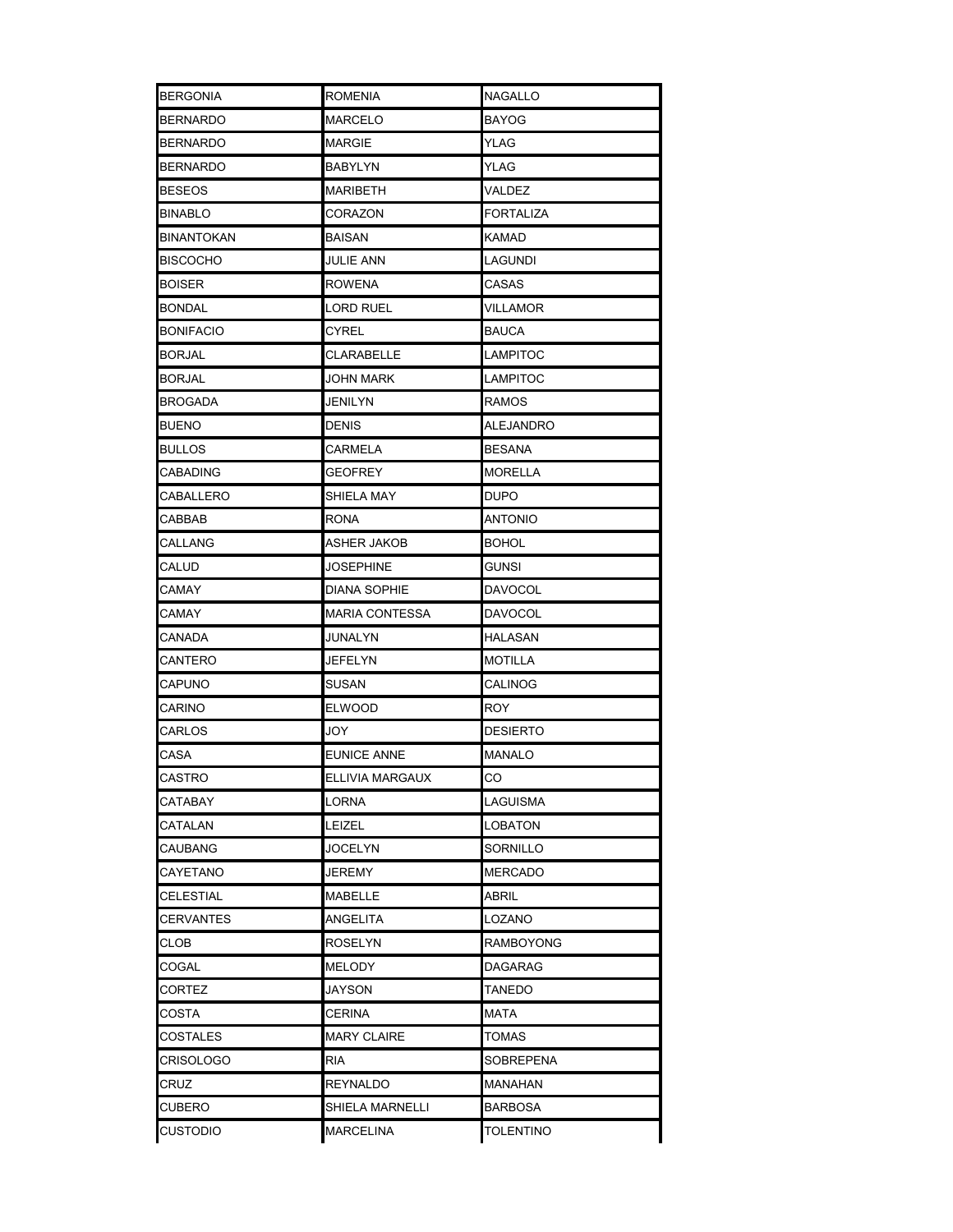| <b>DAMPITAN</b>   | CHARITO          | <b>DAPROSA</b>   |
|-------------------|------------------|------------------|
| DANO              | ELVIRA           | ABAPO            |
| DARIO             | MARICEL          | RAGUDO           |
| DASIGAN           | DESIREE          | LAPIRA           |
| DATO              | <b>MARY JANE</b> | VALENZUELA       |
| DE GUZMAN         | MATT LORDIE      | LACBAY           |
| DE GUZMAN         | LOIDA            | LACBAY           |
| DE JESUS          | OLIVE            | VALLEJO          |
| DE LA CRUZ        | DENIA ROSE       | VILLANUEVA       |
| DE LEON           | CHARISSE         | <b>BERTUMEN</b>  |
| DELLONA           | BABYLYN          | <b>PALOS</b>     |
| DELMINGUEZ        | ROSSMARIE        | <b>RODRIGUEZ</b> |
| DELOS REYES       | EVELYN           | SOLIS            |
| <b>DIACAMOS</b>   | RYAN             | <b>NELLES</b>    |
| DIAMANTE          | JASMINE          | CASTRO           |
| DIMAUN            | EVELYN           | <b>MUNCADA</b>   |
| DIZON             | <b>ROSALIE</b>   | <b>BANTUGAN</b>  |
| DOMINGO           | SHEVIE           | ABDUL            |
| <b>DSOUZA</b>     | KATHRYN JILL     | PANTOLLANO       |
| DUMALAOG          | ANNIE            | <b>IGUIRON</b>   |
| EBARDO            | DONNA IRENE      | <b>PASIONA</b>   |
| EDNALAGA          | MICHELLE         | CORUM            |
| ESPLANA           | RUBY             | CAMA             |
| EVANGELISTA       | ERIN BERNICE     | <b>EVIOTA</b>    |
| FENNELL           | TH EI A MAYA Q   | QUINONES         |
| <b>FERNANDEZ</b>  | Monilyn          | LARIOSA          |
| <b>FLORES</b>     | RHEA             | <b>AQUINO</b>    |
| <b>FLORES</b>     | <b>IRISH ANN</b> | VISDA            |
| <b>FLORES</b>     | MAYETTE          | QUIMPAN          |
| <b>FORTICH</b>    | CINDY            | <b>MONLEON</b>   |
| <b>FRIGILLANA</b> | JOANNE           | ABELLA           |
| GALANG            | EDUARDO          | <b>PABUSTAN</b>  |
| GALLEGO           | ROWENA           | FURIO            |
| GALVEZ            | EDNA             | SAAVEDRA         |
| GAMAZON           | MAYLA            | PAANDINO         |
| <b>GARCIA</b>     | LORADEL          | VALDEZ           |
| GARCIA            | LIEZELLE JOYCE   | JOSE             |
| GARCIA            | BASILIO          | <b>CABADING</b>  |
| GARCIA            | EJERCITO         | <b>SANTOS</b>    |
| GARCIA            | TITA             | <b>ERENO</b>     |
| GATUAL            | ROSARIO          | AUREA            |
| <b>GILBANG</b>    | MIKO BENJOE      | <b>SAN DIEGO</b> |
| <b>GONZALES</b>   | AMIE             | LATINA           |
| GRAVE             | LIGAYA           | <b>OLIVEROS</b>  |
| GRINO             | MAY              | <b>ESPANOLA</b>  |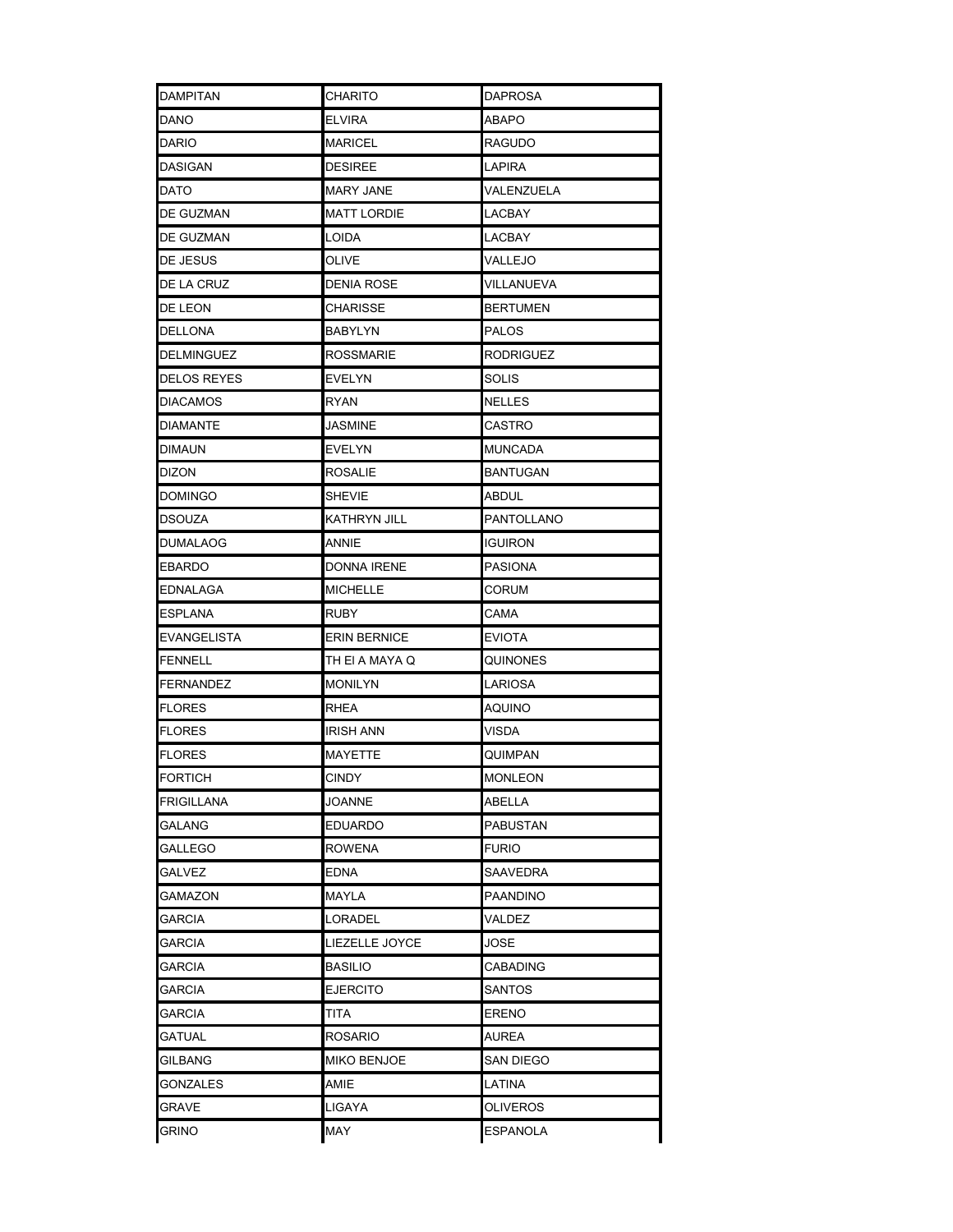| <b>GUILLEN</b> | <b>JONALYN</b> | <b>PUTUNGAN</b>  |
|----------------|----------------|------------------|
| GUILLERMO      | RYAN           | CAMONAYAN        |
| GURREA         | RITCHIE        | GABAYAN          |
| HACLA          | MINDA MIRANDA  | ABELLERA         |
| hilum          | FELICITAS      | <b>MALLILLIN</b> |
| HINGABAY       | JAYSON         | BAUTISTA         |
| HURE           | SAIF UDEEN     | SUGATA-ON        |
| <b>ICBAN</b>   | JENIFER        | EBREO            |
| <b>IGNACIO</b> | ELSIE          | COLUMBRES        |
| JAIDIE         | FAIJA          | <b>HAMISAIN</b>  |
| JARABE         | KHEMBERLY      | MARAYAN          |
| JASMOSMOS      | FLORA MAE      | ASENAS           |
| JASO           | EMELITA        | CEPADA           |
| JAY            | FATMA          | HATAM            |
| JULHUSIN       | SITTI AISA     | ABBANG           |
| JUMDANI        | TADZMALYN      | <b>ABDURASID</b> |
| KAMID          | SAPIA          | MANTIL           |
| KINGCO         | LIZA           | <b>PEPITO</b>    |
| LACERDO        | SHEENA MAE     | <b>PARRENO</b>   |
| LASTIMOSO      | EMELYN         | TEMPLATORA       |
| LAUROZA        | RAQUELYN       | SACEDON          |
| LITA           | VERNADETH      | ALTO             |
| LOBATON        | REA MAE        | <b>DUMADAG</b>   |
| LONGGAKIT      | ELSA           | VOCALES          |
| LORA           | EDGARDO        | MACASAET         |
| LOSANTA        | FERDINAND      | MAGADIA          |
| LUGTU          | TAMMIA ROHAN   | <b>VIERNES</b>   |
| LUGTU          | RHEYAN         | CACHO            |
| LUMBAY         | HERVENIA       | OSMAN            |
| LUMBO          | <b>REGEL</b>   | <b>MUIT</b>      |
| LUNGSOD        | RHEY JOHN      | MEDRANO          |
| LUTERIA        | CYNTHIA        | VILLORENTE       |
| LUZ            | KIRK           | ROSILLON         |
| LUZ            | ANRO           | CACERES          |
| MABUTIN        | MARICEL        | SANGBAAN         |
| MACAPANTAO     | NORAIMA        | GUIAPAR          |
| MADRONA        | REBECCA        | ALAMO            |
| MAGAYON        | JOHN ANGEL     | TABUYO           |
| MAGGUDAYAO     | MILAGROS       | TAGUINOD         |
| MAGOLENO       | ROSANIE        | ASONG            |
| MANAGAD        | MYLENE         | RESPICIO         |
| MANGAGEL       | AIRAH          | PANALANGIN       |
| MANONGSONG     | EUFRACIA       | SILANG           |
| MANTUANO       | DONNA          | LASIN            |
| MANZANILLA     | <b>JHO-ANN</b> | <b>TAMESIS</b>   |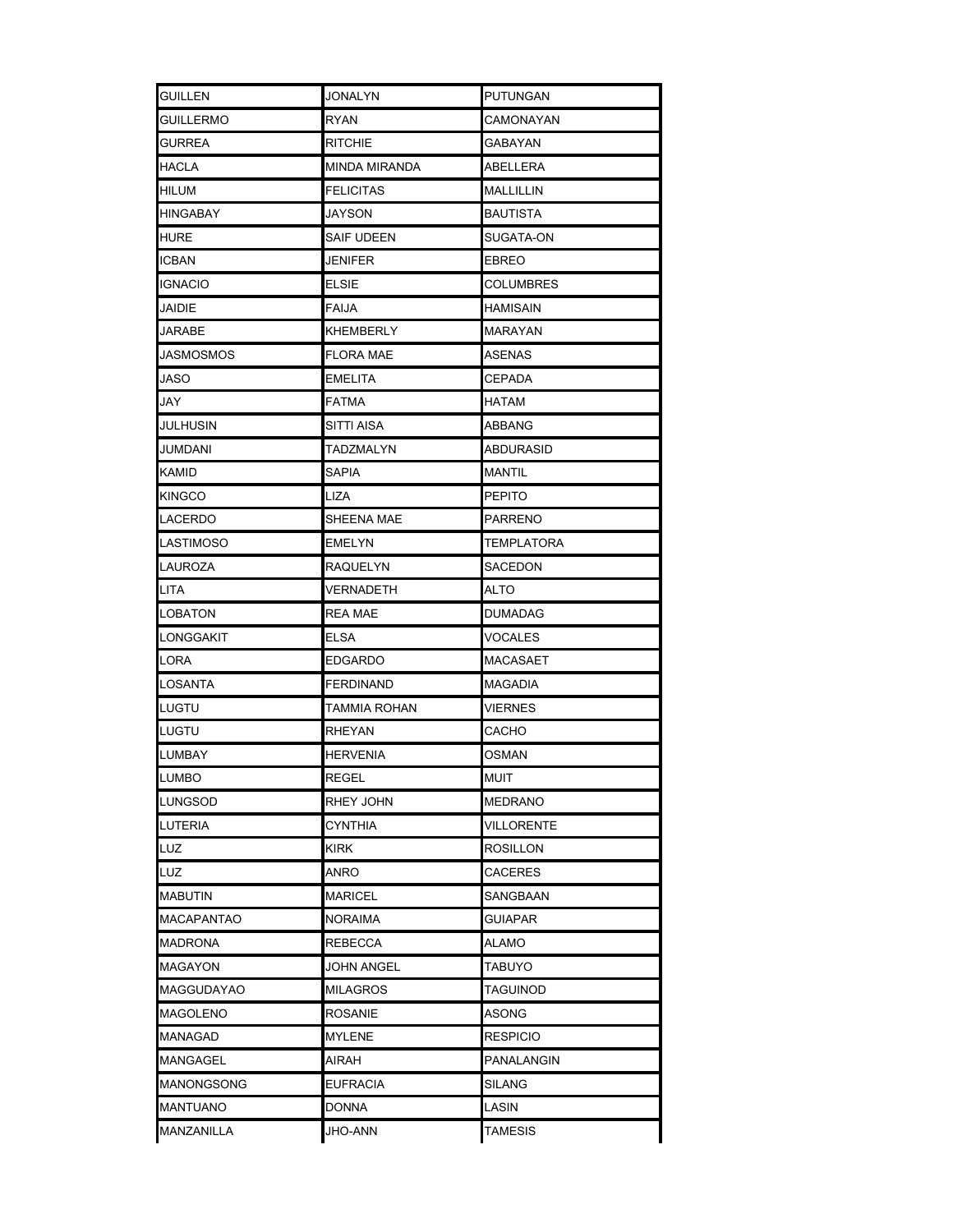| MAR              | <b>LINDLEY</b>   | CAPOY            |
|------------------|------------------|------------------|
| MARIANO          | GINA             | MAGHANOY         |
| MARIBOJO         | ZIA              | LOYOLA           |
| MARTINEZ         | ruth             | <b>CRISPINO</b>  |
| <b>MARTINITO</b> | MIRAFLOR         | CANQUE           |
| MEJIA            | JUNITO           | ALINSOB          |
| <b>MENDOZA</b>   | <b>BETHA</b>     | <b>BALDOVINO</b> |
| MENDOZA          | JOEL             | <b>LIMBO</b>     |
| MENOR            | JAYCEE           | SARANDI          |
| MERCADO          | SANRIO           | <b>BACULOD</b>   |
| MESA             | LEILANI          | LEANO            |
| MIRANDILLA       | SATURNINA        | EVANGELISTA      |
| MOJICA           | AIZA             | <b>BIGALBAL</b>  |
| MONTUBIG         | ORSITA           | OLMIDA           |
| <b>MOSES</b>     | RIENA PAULYNNE   | <b>MANIBO</b>    |
| MUSTAPHA         | AISAH            | <b>NARCISO</b>   |
| MUZA             | <b>MARICAR</b>   |                  |
| NANDANG          | LAMIYONA         | BALAO            |
| NAZARET          | MARIA SYRA       | SOLAMO           |
| NOMASNERO        | NOVABELLA        | ROBLE            |
| NUCOS            | MENCHU           | LOPEZ            |
| OMAR             | SAM              | OSAMA            |
| ONAYAN           | JOSIE            | DELICANO         |
| ONTOLAN          | ALICE            | <b>OMONGOS</b>   |
| ORENCIA          | ANGELIE          | CAIGOY           |
| ORIA             | ALEJANDRO JR.    | TASANI           |
| <b>ORNOPIA</b>   | JENNIFER         | CAPURAS          |
| ORTIZ            | JEFRY            | <b>ALIPERIO</b>  |
| PALCIS           | CHARMAINE        | <b>DIENTE</b>    |
| PANGANIBAN       | <b>FI LIPINA</b> | <b>ESPIRITU</b>  |
| PANIAGUA         | CHERRY MAE       | <b>BENOCILLA</b> |
| PANTI            | FRANCIS          | <b>BRUCE</b>     |
| PARAS            | PRINCESS         | BAUTISTA         |
| PARRENO          | HONEY            | DANA             |
| PASCUAL          | CRESENCIO        | del Rio          |
| PASTOLERO        | RAYAN            | <b>DOMONDON</b>  |
| PEDERE           | MARTY            | SANTOS           |
| PEJI             | RUFINA           | MERCADO          |
| PENAFLOR         | ARMELYN          | RAMOS            |
| PETRAS           | JOE FRAMEL       | <b>PEROSO</b>    |
| PIELAGO          | MECHIEL          | <b>RICO</b>      |
| PINO             | ZORAIDA          | CALICA           |
| PUJALTE          | PINKY            | MOISES           |
| RADA             | CHRISTINE        | <b>PRIMISTA</b>  |
| RAFANAN          | CHARIBELLE       | <b>TACATA</b>    |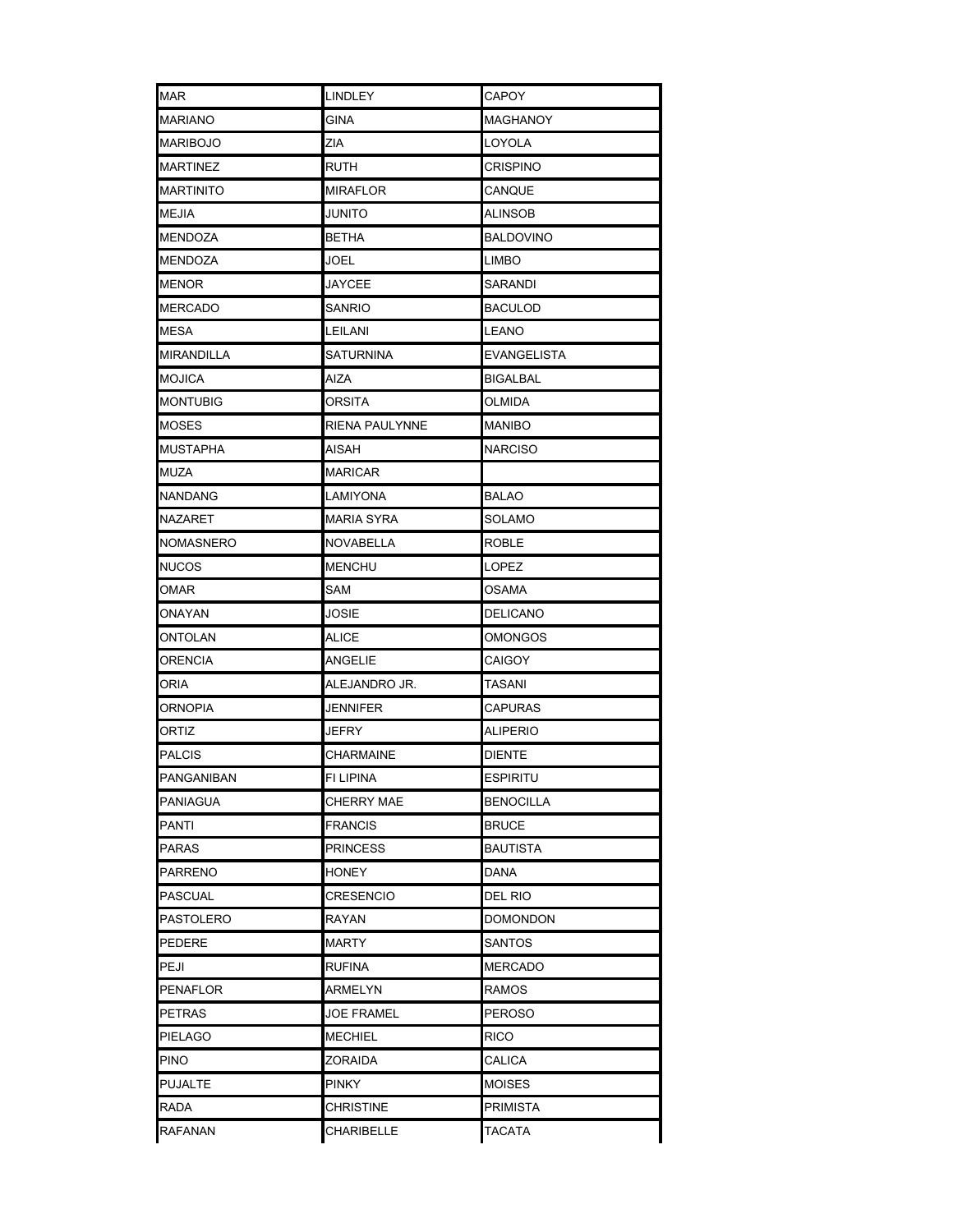| <b>RAMACHO</b>   | <b>JESSELYN</b>     | <b>UMANDAM</b>     |
|------------------|---------------------|--------------------|
| REMUDARO         | JOAN                | TALLUD             |
| REUTA            | LOIDA               | CARINGAL           |
| REYES            | MARISOL             | ALEGRE             |
| RINGOR           | MINCHITA            | GASOC              |
| ROCO             | CLIVE HENRY         | VERANO             |
| ROMANO           | GENIE               | <b>TEMPORADA</b>   |
| ROMERO           | THERESA             | MENDOZA            |
| <b>ROSARIO</b>   | JOVELYN             | GASPAR             |
| Rubio            | <b>MA. MAMERTA</b>  | UY                 |
| SALIBO           | ROWAIDA             | <b>DULUNAN</b>     |
| SAMPAGA          | CONNIE              | <b>DUMATO</b>      |
| SANGILAN         | DELSA               | <b>RITUAL</b>      |
| SANTOS           | ANA VIVIAN          | CAPARAS            |
| <b>SAPASAP</b>   | <b>ROWENA</b>       | <b>MENDEZ</b>      |
| SARMIENTO        | <b>SHANE DIANE</b>  | RADAZA             |
| SAUK             | <b>NORAIMA</b>      | <b>ESMAIL</b>      |
| SAULO            | <b>GERALDINE</b>    | CASTRO             |
| <b>SEBASTIAN</b> | MERNALYN            | QUINDICA           |
| SERRATORE        | MERLYN              | <b>INGUITO</b>     |
| SIERA            | JAYMAR              | ANDALES            |
| SOLOMON          | JOHN CHESTHER       | NOVESTERAS         |
| SORIANO          | JAYSON              | <b>BALLESTEROS</b> |
| SORIAO           | ALEXANDER IV        | SUNIGA             |
| SORIAO           | ALEXINE MYESHA      | <b>SUNIGA</b>      |
| SORIAO           | APRIL MAYETH        | <b>SUNIGA</b>      |
| SUALY            | <b>EMILY</b>        | <b>MANUEL</b>      |
| SUANQUE          | <b>MYRNA</b>        | <b>MALONES</b>     |
| SUBAYCO          | GENEROSO JR.        | <b>SANTILLANA</b>  |
| <b>SUGUITAN</b>  | <b>MERCEDITA</b>    | <b>ALBA</b>        |
| SUMOOK           | <b>BILLY KLAUSS</b> | <b>ROMUALDO</b>    |
| TABAYAG          | JANEYAH KYLEEN      | <b>BALNEG</b>      |
| TABAYAG          | PETER JOHN          | BALATUCAN          |
| TALANIA          | <b>ROSEMARY</b>     | CALADO             |
| TAMPARONG        | MERLINDA            | MANOS              |
| TANGSON          | MAY                 | PASCUA             |
| TATO             | MUSLIMA             | ANTA               |
| TERNIO           | LOUELA              | TERNIO             |
| TIANES           | ALAN                | ROCHA              |
| TOMO             | ANAJEAN             | GODWINO            |
| TUPPIL           | MARICRIS            | PASCUA             |
| URSAL            | AIZA                | GULAY              |
| VERGARA          | JOSIE               | ULEP               |
| VERZOSA          | DAYSHAUN MITCHEL    | LAROYA             |
| VETONIO          | CHERLYN             | VERGARA            |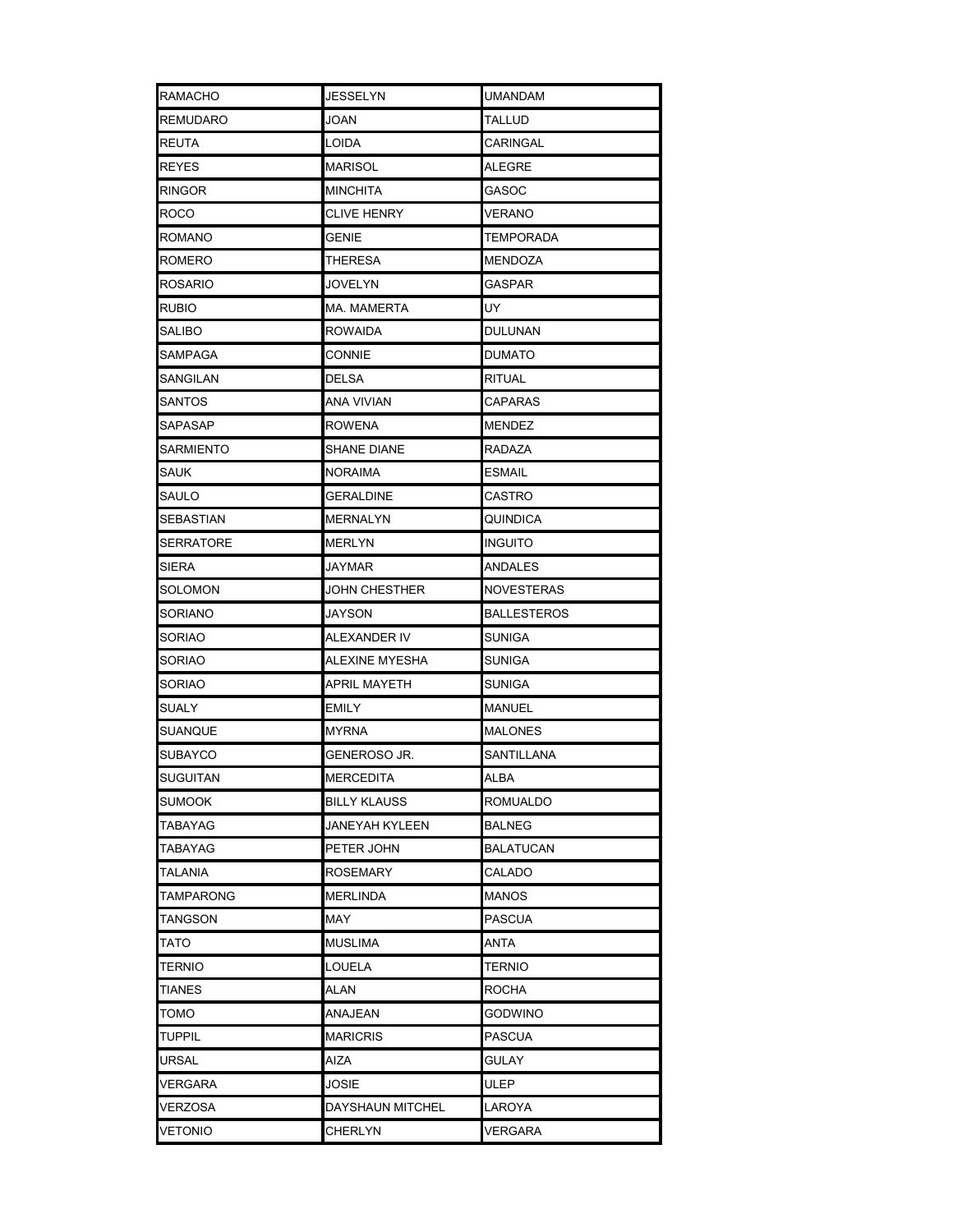| VILLANUEVA     | <b>AMY</b>              | <b>ARMEJE</b>    |
|----------------|-------------------------|------------------|
| <b>WARKI</b>   | <b>MARIAM</b>           | <b>HAMJARI</b>   |
| <b>YABUT</b>   | <b>DIONE MARGARET</b>   | <b>BATOHANON</b> |
| YABUT          | <b>DOMINIQUE INGRID</b> | <b>BATOHANON</b> |
| <b>ZACARIA</b> | <b>FATIMA</b>           | <b>IMUSTAFA</b>  |
| <b>ZORILLA</b> | LANI                    | <b>NAMORO</b>    |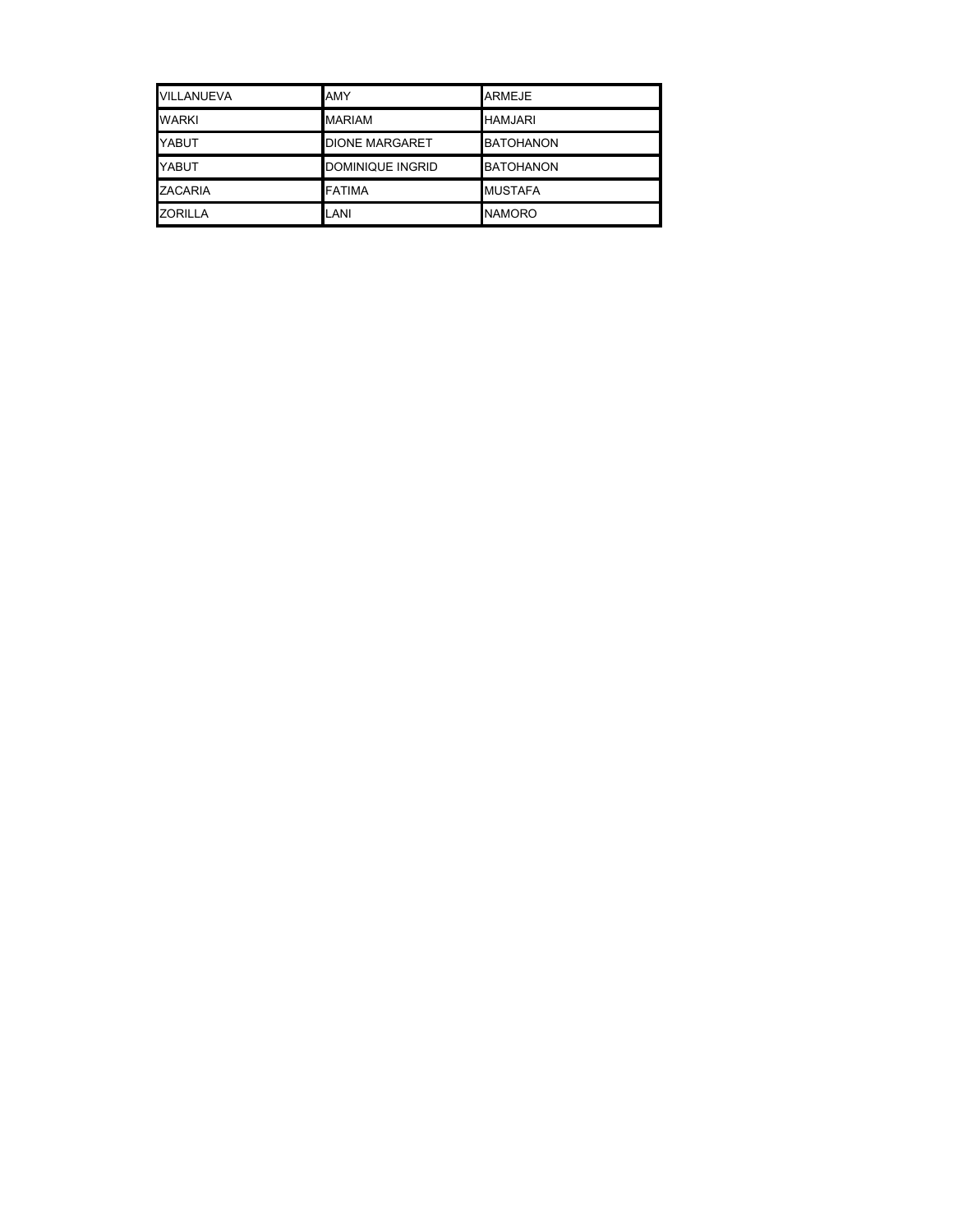| <b>LAST NAME</b> | <b>FIRST NAME</b>     | <b>MIDDLE NAME</b>   |
|------------------|-----------------------|----------------------|
| ABDULLAH         | <b>MAYAMBAI</b>       | <b>MAMINTAL</b>      |
| ABUYUAN          | VENIE                 | CASILIAN             |
| <b>ACEJO</b>     | <b>FATIMA</b>         | <b>RAMOS</b>         |
| <b>BALAORO</b>   | <b>MICHELLE</b>       | RAMILO               |
| BATOY            | ELSIE                 | BUGAY                |
| CALAMAYAN        | VIVERLY               | TULING               |
| CRUZ             | <b>MARIA LUISA</b>    | CORTEZ               |
| <b>DUMAYAC</b>   | ANNALOU               | CORONA               |
| <b>FERRER</b>    | LEONIDA               | SARTIN               |
| <b>FERRER</b>    | <b>MARIFE</b>         | JAMON                |
| <b>FULGUERAS</b> | ROWENA                | CRISOSTOMO           |
| GREGORIO         | <b>MARIFE</b>         | <b>BATHAN</b>        |
| LAMADRID         | <b>MARK VENHUR</b>    | ANCLA                |
| LARGO            | <b>ESTRELLA</b>       | CANGA <sup>V</sup> O |
| LIM              | JENNIE                | SUANSING             |
| <b>MACADAG</b>   | NORA                  | <b>MIUNDAS</b>       |
| MILLA            | HENRY                 | LORICC               |
| OBIAS            | EVANGELYN             | VENEZUELA            |
| <b>REGLOS</b>    | ALLEN GABRIEL         | AQUINO               |
| SALAZAR          | KAY ANN               | SIACOR               |
| SALES            | <b>MARIA CONTESSA</b> | DONATO               |
| <b>SEACOR</b>    | <b>RUSLAN</b>         | CALIXTRO             |
| SEROTE           | JEREMIE               | ROCABERTE            |
| TOTANES          | KRISTINE JOY          | <b>MONTEVERDE</b>    |
| VISCAYA          | JONEL                 | CABALLERO            |
| <b>ALBELLO</b>   | RONALDO               | PALOMA               |
| ANDAGAN          | RHODORA               | SABARTTA             |
| AUMAN            | <b>SHERWIN</b>        | <b>TAPIT</b>         |
| CACERES          | <b>MARIA</b>          | AGNES                |
| COSME            | <b>ROSARIO</b>        | ARAGO                |
| CRISTOBAL        | <b>EDNELYN</b>        | VERGARA              |
| DE LEON          | RONALDO               | RIVERA               |
| <b>DETOGA</b>    | <b>ROGER</b>          | <b>CURAHMENG</b>     |
| <b>FIRMALINO</b> | ROMUEL                | FURATERO             |
| JACA             | FLORA MAE             | GRAVADOR             |
| JEDRA            | JO-ANN                | <b>DELA CRUZ</b>     |
| LABAJO           | LEIZEL                |                      |
| LAGANA           | <b>ESTHER</b>         | GALGO                |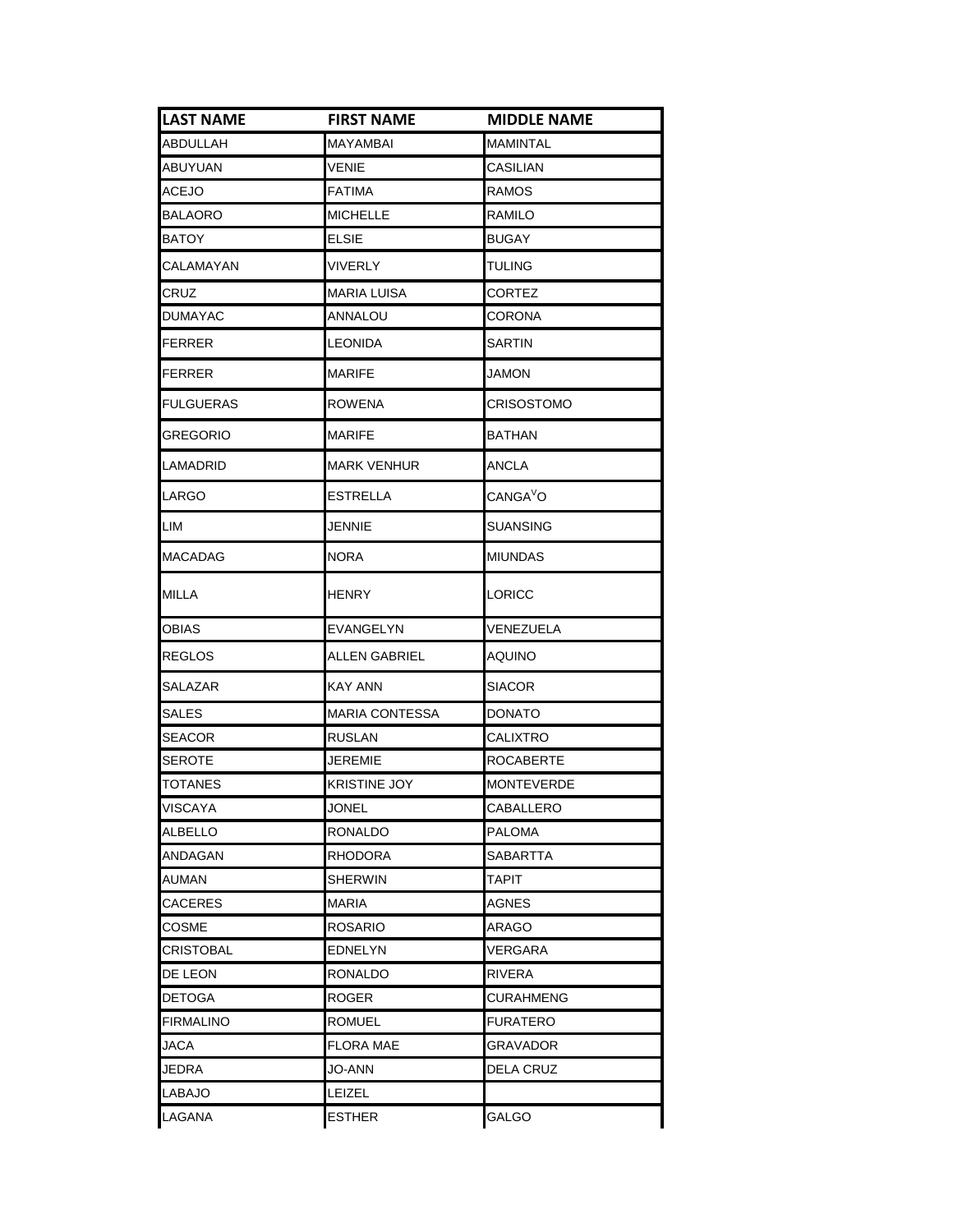| LIBAWAN          | MARY JOY          | <b>DORIC</b>      |
|------------------|-------------------|-------------------|
| LINARES          | RETCHEL           | <b>MACAMAY</b>    |
| <b>LLORCA</b>    | <b>DENNIS</b>     | CATIM3ANG         |
| <b>MENDOZA</b>   | <b>APRIL JOY</b>  | GADIANE           |
| <b>RINGOR</b>    | EVA               | VILLUAN           |
| SALCEDO          | JESTERALD         | <b>ANINON</b>     |
| SULIT            | MARK              | <b>BANSIL</b>     |
| SUSA             | LARNI             | DARAC             |
| TARNATE          | REYNALDO          | <b>MACABASAG</b>  |
| TIPO             | NERIZA            | ANONLEVO          |
| VAZ              | LAVINIA ETHYL     | BELMONTE          |
| VILLAROSA        | LINA              | MAHUSAY           |
| ABUNDA           | ROEL              | ROSIL-ON          |
| AGCAOILI         | REBECCA           | PAYPA             |
| <b>BASSIG</b>    | CRISTINA          | TUNGCUL           |
| <b>BEDANIA</b>   | EVANGELINE        | <b>DIOSC</b>      |
| BERE             | MARIA CECILIA     | <b>BULALAYAO</b>  |
| <b>BUBAN</b>     | REGIE             | DE LUNA           |
| CARTA            | CATHERINE         | CABARDO           |
| CAWENG           | SUSAN             | <b>DIWAS</b>      |
| <b>DAMICOG</b>   | MARI-DETH         | <b>MELORIA</b>    |
| <b>DOMINGO</b>   | JENNY             | <b>BIARES</b>     |
| <b>ESPIRITU</b>  | LORENCE JOY       | <b>LICAYAN</b>    |
| ESTRELLA         | MA. ROSA          | BONA              |
| GALLEGO          | QUEENILYN         | PENEQ J ITO       |
| GALLENA          | PRECY             | MAHINAY           |
| <b>GREGORIOS</b> | CHRISTIAN         | <b>DELA PUNTA</b> |
| JOSON            | ALICE             | ABEJERO           |
| LASE             | JUDY              | DORIPA            |
| <b>MADERAZO</b>  | JESSIE            | <b>MANALO</b>     |
| <b>MESINA</b>    | TERESITA          | <b>PEREZ</b>      |
| <b>MOLINA</b>    | RIZALINA          | TRAQUENA          |
| <b>NARCISO</b>   | LORENA            | САСНО             |
| <b>PALOS</b>     | LIMUEL            | APECIA-           |
| <b>SOMBLINGO</b> | LUISA             | ROSALDES          |
| TRONDILLO        | JOSIE             | DAGDAGAN          |
| TUMBAGA          | YOLANDA           | MOLIALA           |
| <b>AGPALO</b>    | ROSELYN           | GALVEZA           |
| AQUINO           | STEPHANIE         | GALARCSA          |
| <b>AUTENCIO</b>  | ELYN              | DELA CRUZ         |
| <b>BARSOBIA</b>  | VICTORIA          | CAMPOSAGRADO      |
| <b>BOMBITA</b>   | MILA              | <b>DUQUEZ</b>     |
| <b>CANARIA</b>   | KARLA KATHERINE   | <b>FULO</b>       |
| <b>DE BORJA</b>  | <b>MARK LENIN</b> | <b>BELLEZA</b>    |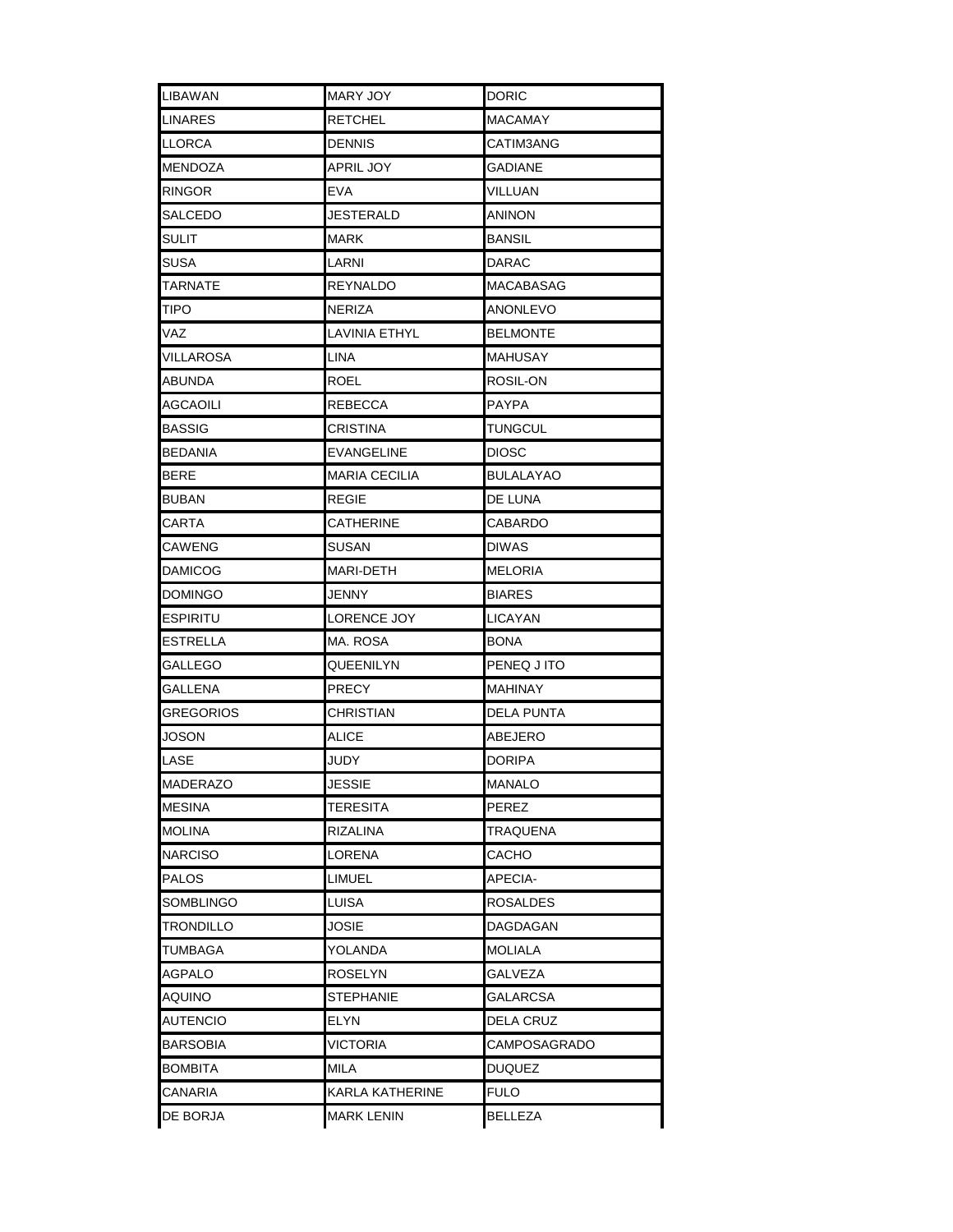| <b>ESTRADA</b>   | <b>GEORGE</b>          | GRADO             |
|------------------|------------------------|-------------------|
| MANEJA           | MICHELEE               | DE SAN MIGUEL     |
| <b>MIAGO</b>     | INA                    | JAENA             |
| <b>MONTALES</b>  | MARGIELYN              | PATRICIO          |
| <b>OLIVEROS</b>  | BENJIE                 | <b>GEORGE</b>     |
| PAAT             | ISABELO JR.            | DOMINIA           |
| REVOSE           | MARIA NOLISSA          | CASACLANG         |
| <b>REYES</b>     | ROSITA                 | RODRIGUEZ         |
| SALAMAT          | AMIEL RENZO            | BARRIENTOS        |
| SALAMAT          | HAZELYN                | BARRIENTOS        |
| SALAZAR          | HAROLD                 | MONTERO LA        |
| SANDRON          | MAIDA                  | SAMAMA            |
| SANTIAGO         | GEROM                  | ALCAIDE           |
| SAYAGO           | <b>JOCELYN</b>         | SANCIO            |
| SAYAGO           | KYLE JUSTINE           | SANCIO            |
| VALDEZ           | VERONICA               | JUNIO             |
| VENTURA          | CATHERINE              | VELASCC           |
| <b>VINLUAN</b>   | CHATTERLY              | CAPILI            |
| ALER             | DIOSDADO II            | MARTINEZ          |
| ALVAREZ          | ANGELICA               | SAGCAL            |
| <b>ANTONIO</b>   | OSCAR                  | SAN JLAN          |
| <b>BALBUENA</b>  | JESUS                  | QUIAPO            |
| BALENA           | ROCHELLE               | BUGNA             |
| <b>BANGONA</b>   | NURMIA                 | <b>BARRIOS</b>    |
| <b>BRAZAL</b>    | MILAGROS               | QUEBRAL           |
| CANTERO          | <b>MARIA ESTRELLA</b>  | <b>ELMUNDO</b>    |
| COMITA           | COLYN                  | DELA GUNA         |
| DE GUZMAN        | MARLY                  | COLCOL            |
| DE VERA          | REY                    | <b>GATCHALIAN</b> |
| IDELA CRUZ       | FRANCES JOY            | ARCEC             |
| <b>FERNANDEZ</b> | ARLENE                 | BUENC             |
| FERNANDEZ        | TESSIE                 | VERA DE           |
| <b>FRANCISCO</b> | <b>MALCOLM DOMINIC</b> | UYYAN             |
| LAURENTE         | REBECCA                | PALAD             |
| <b>MACAPILI</b>  | <b>DELRINE</b>         | JABSON            |
| <b>MONTALES</b>  | MARK ANDRAE            | PATRICIO          |
| <b>NUELAN</b>    | BEVERLYN               | LLANERA           |
| <b>NUQUE</b>     | RAZIEL                 | RUTAQUIO          |
| ORCALES          | MA. LENA EDEN          | ESPANCL           |
| <b>ROBLES</b>    | ROXAN                  | IGNACIO           |
| SOLIS            | LORNA                  | ONRUBIA           |
| TOTESORA         | ANALYN                 | <b>PREVENDEDO</b> |
| <b>VERTUDAZO</b> | GINA                   | NACUA             |
| <b>ABRIOL</b>    | AMELITA                | AGOTO             |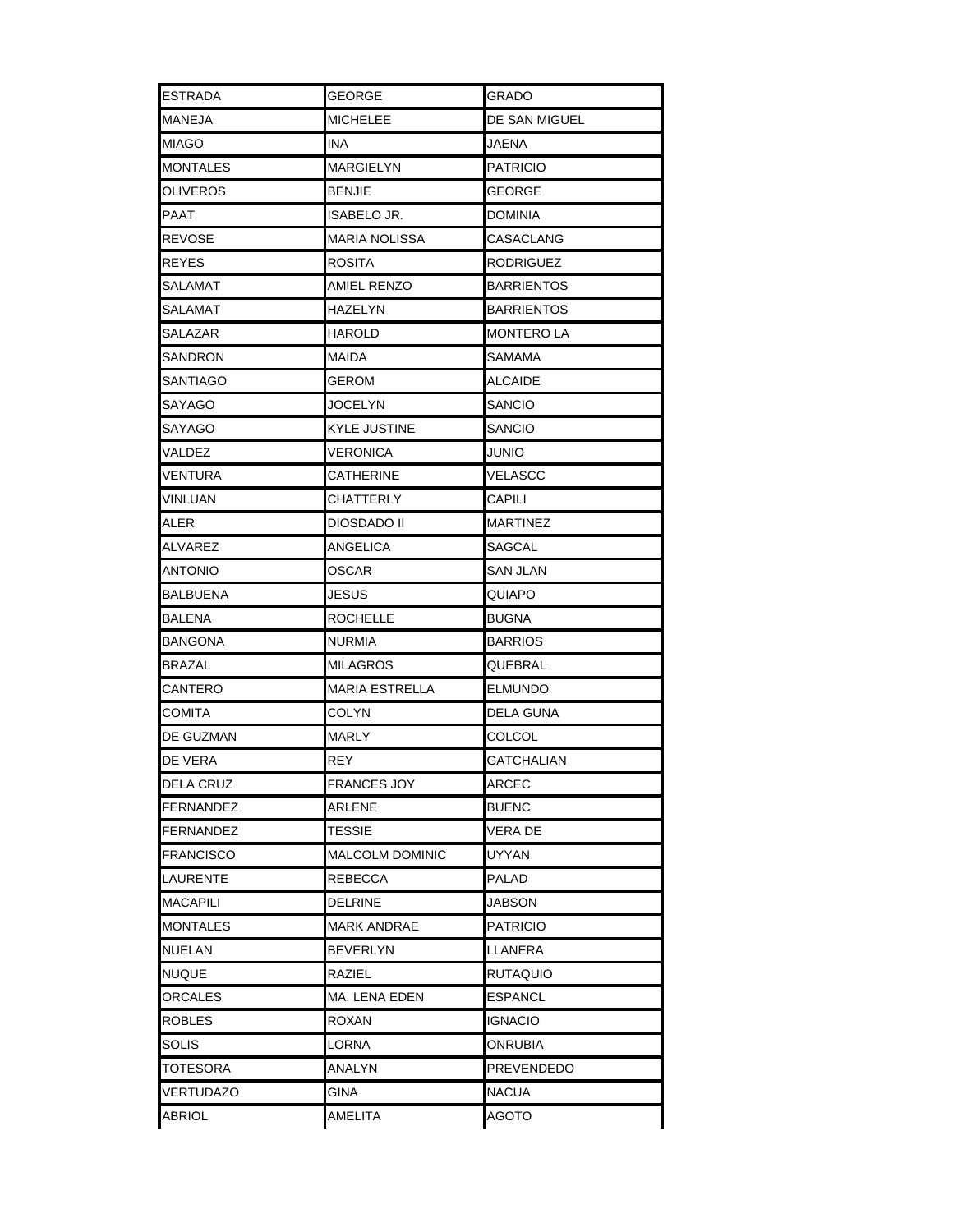| <b>ADVINCULA</b> | REMELYN            |                       |
|------------------|--------------------|-----------------------|
| AJERO            | JIMREY             | ONGUDA                |
| ANOS             | ANGELICA           | <b>BORJA</b>          |
| <b>BARTOLOME</b> | SHERMEEN ANN       | SAN PEDRO             |
| CANONIGO         | LEONARDO           | VILLAR <sup>-</sup> A |
| CANTARONA        | JOVY               | GENARO                |
| CARABATA         | EILEEN             | APOLONIA              |
| CARANDANG        | EVANGELINE         | MAURC                 |
| CASTRO           | MELISSA            | TINARIPE              |
| DAVID            | JUN                | PARUNGAO              |
| <b>DUMANEW</b>   | SHEENA             | LAS-IGAN              |
| <b>ENCABO</b>    | LEOVELYN           | SALVADOR              |
| <b>ENTIOSCO</b>  | <b>JANET</b>       | ASTOVEZA              |
| FRANCO           | HILDA              | NARCISO               |
| GARCIA           | JENNYFER           | PERDOhlIO             |
| JANDA            | <b>MARY GRACE</b>  | MAGHIRANG             |
| LINA             | EVERLY             | GOMEZ                 |
| <b>MONTOYA</b>   | ANALIE             | RABAL                 |
| <b>PADRE</b>     | KRISZELE MAY       | ABORJE                |
| PAGADUAN         | JONALYN            | PERALTA               |
| SALVADOR         | <b>RICHIE</b>      | LASTIMOSA             |
| TAC-AN           | MILANIE            | MITCHALER             |
| VALERIO          | MARY JANE          | LAGVACAN              |
| VILLANUEVA       | RYAN               | DELA PENA             |
| <b>BUSTALINO</b> | <b>BOUYAN</b>      | VILLANUEVA            |
| CAPULCY          | JESSICA            | ESTANDO               |
| COMORA           | EMMA               | DELA CRUZ             |
| FERNANDEZ        | RAYMUND            | ROJAS                 |
| GALUTERA         | CAROLINE           | SAQUING               |
| JUSAYAN          | HAMSIA             | CALUYAN               |
| KADIL            | <b>NORHUDA</b>     | SAMAD                 |
| KOSHACK          | FAROUQ             | MOHAMMAD FIRAS        |
| <b>LINAG</b>     | <b>CHRISTOPHER</b> | DUKA                  |
| <b>MAGPOC</b>    | <b>MICHAEL</b>     | <b>DELIZO</b>         |
| MENDEL           | RHISSA             | CANDADO               |
| <b>MORALES</b>   | NERISSA            | DE GUZMAN             |
| <b>MORONIO</b>   | JOEL               | ACAT                  |
| NIETO            | <b>MELVIN</b>      | VOSOTROS              |
| NOCOS.           | LILIBETH           | VALENCIA              |
| OBANG            | <b>ROSEMARIE</b>   | ASANG                 |
| PACARDO          | JUNIVERSE ANGELO   | SALDO                 |
| PERALTA          | ISHNA GAIL         | MENDIETA              |
| POCOT            | <b>MA. MARICEL</b> | BALOMA                |
| <b>REDONDO</b>   | JASMIN             | <b>MIJARES</b>        |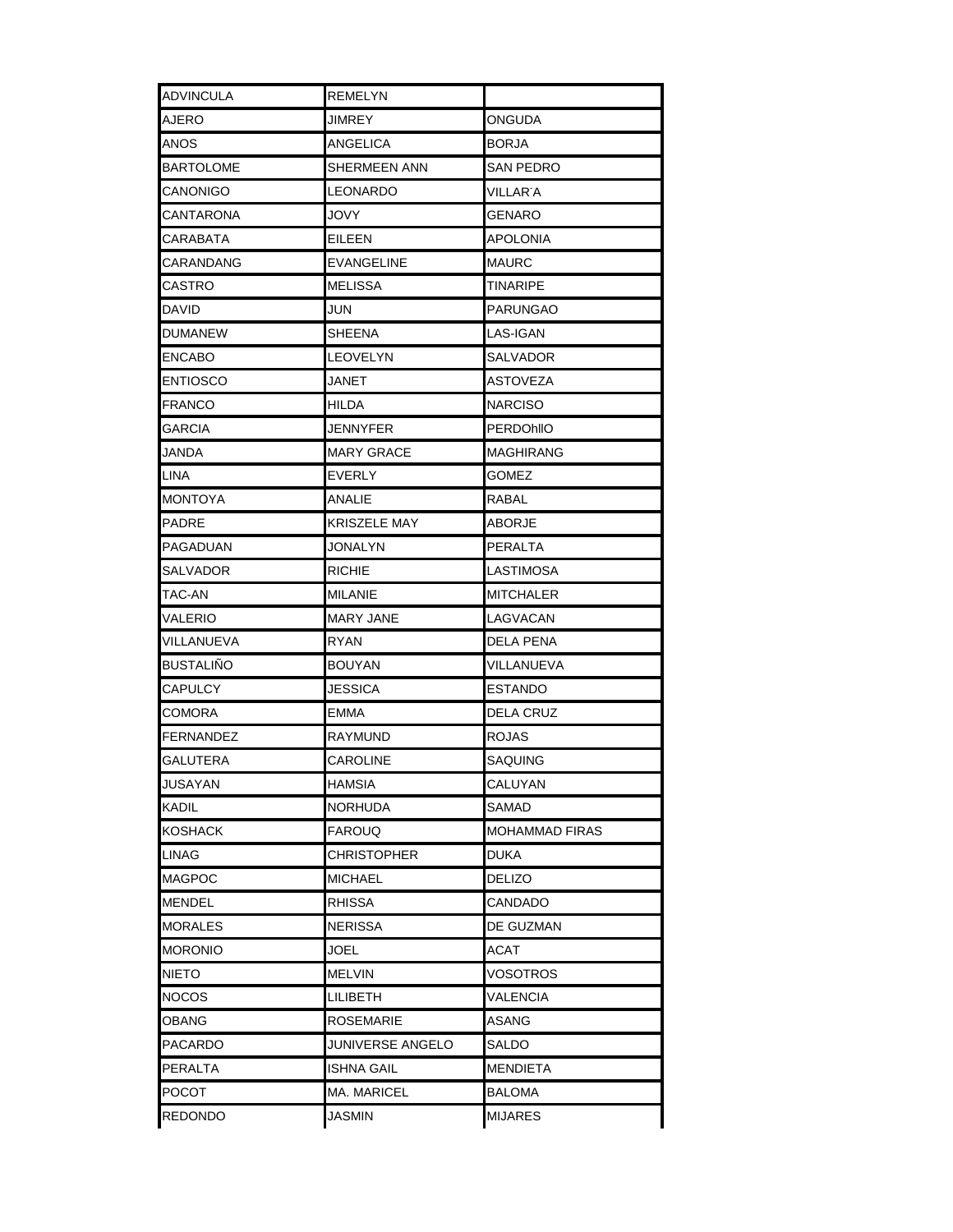| <b>REPIA</b>          | <b>RENY BOY</b>           | CANO              |
|-----------------------|---------------------------|-------------------|
| <b>SEVERO</b>         | RONALYN                   | ESPELITA          |
| <b>SILVERA</b>        | RUDOLPH RYAN              | CARANGUIAN        |
| TABIOS                | JULIE                     | PIERMOCILLE       |
| <b>TORRES</b>         | MARIA LUZ                 | DAVA              |
| ALMINION              | WILFREDA                  | LATRAS            |
| <b>AQUINO</b>         | JEROSE                    | <b>PINOLIAR</b>   |
| <b>BANAL</b>          | <b>STEPHANIE KAE</b>      | URQUIOLA          |
| <b>CABIGON</b>        | MARISSA                   | GARDON            |
| CAGADAS               | ELNORA                    | DUMALIG           |
| CASIS                 | ALBERT                    | CASTOR            |
| DAUD                  | URAN                      | TAMEANG           |
| <b>DE CASTRO</b>      | EDUARDO                   | NAVALTA           |
| DE PEDRO              | <b>MARY ROSE</b>          | ALBCR             |
| DEMANDANTE            | MARILOU                   | LOGRONIO          |
| <b>DUCAY</b>          | REMEDIOS                  | <b>MANGAWA</b>    |
| <b>ESER</b>           | ROCHELLE                  | BOTE              |
| <b>ESTRADA</b>        | <b>FRANCIA</b>            | <b>LINSOCO</b>    |
| <b>HERNANDEZ-GAJO</b> | <b>MARY PRECIOUS LAUR</b> | LACRA             |
| <b>KALBI</b>          | HANIJA                    | UNA               |
| <b>MENDOZA</b>        | AURORA                    | AYRCSO            |
| <b>NOGOT</b>          | JUNGIE                    | BOLINA            |
| <b>RIVERA</b>         | LORINA                    | EMOC-ING          |
| <b>SAN AGUSTIN</b>    | <b>MARIVIC</b>            | <b>MALCNES</b>    |
| <b>TAPAN</b>          | ANNABELLE                 | APOSTIL           |
| ABIAD                 | CECILLE                   | AQUINO            |
| <b>BACLIG</b>         | A LANDALE                 | MALDO             |
| CAPADA                | BERMEZEL                  | VELASCO           |
| <b>CATUGAS</b>        | AILAFLOR                  | PARAYNO           |
| <b>CORTON</b>         | HELEN                     | CABAZARES         |
| <b>CRUZ</b>           | <b>MARIA LUISA</b>        | <b>MENDOZA</b>    |
| <b>DOMINGO</b>        | GLADYS                    | MENDOZA           |
| <b>DON</b>            | <b>ROSEMARIE</b>          | <b>MOLINES</b>    |
| <b>ENCOMIENDA</b>     | <b>BRYAN</b>              | TOLENTINO         |
| <b>GATA</b>           | TETCHIE                   | SANTIAGO          |
| <b>HIPOLITO</b>       | RAQUEL JOY                | FLORENDO          |
| LAURENTE              | HYASMIN                   | DAKIT             |
| <b>LEYSON</b>         | JOCELYN                   | PLAMENCO          |
| <b>MALUNES</b>        | AIZA                      | GERIAL            |
| <b>MANALASTAS</b>     | MARIELLE                  | GAMBCA            |
| <b>MARAMAG</b>        | KAYDEN ZACHARY            | NITURA            |
| <b>MOLAR</b>          | ANIKA DREW                | <b>MARAVILLAS</b> |
| OSNAN                 | GENE                      | CAPALIT           |
| <b>PULA</b>           | <b>MARIEGOLD</b>          | <b>CUMAYAO</b>    |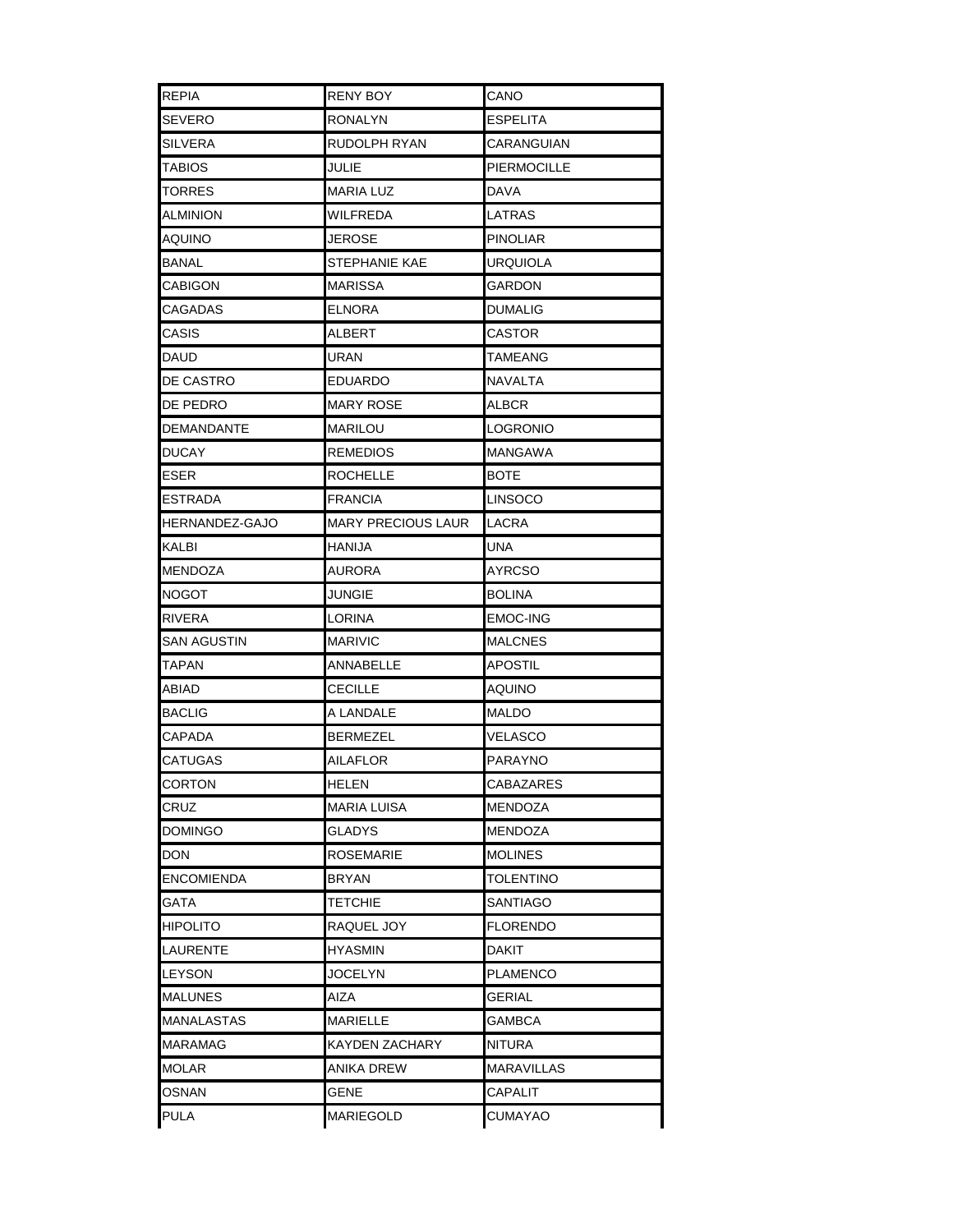| <b>RECIMO</b>     | SUSAN             | <b>BINAY</b>       |
|-------------------|-------------------|--------------------|
| STO. DOMINGO      | ELENA             | <b>REGORGO</b>     |
| TAMUNDONG         | <b>JONALYN</b>    | ESPIRZU            |
| TANGO-AN          | KARL              | ZAMORA             |
| <b>TOLENTINO</b>  | ALONA             | <b>BERGOSA</b>     |
| VERTUDAZO         | CHARIE            | AGBON              |
| ANTERO            | NORBERTO          | GUIKED             |
| ARRIESGADO        | LENALYN           | RIVERA             |
| <b>AYSON</b>      | MA AUGUSTIA       | MALONES            |
| BALA              | MARIUS CLARK      | FAJARDO            |
| <b>BANGCAYA</b>   | NORIAM            |                    |
| CALUYA            | LOGILYN           | DALUS              |
| CAMARINAS         | JENIDA            | ESCARAN            |
| CARREON           | <b>EDWINA</b>     | <b>VITAL</b>       |
| <b>FERNANDEZ</b>  | FLORAVHIE         | <b>SAN AGUSTIN</b> |
| JAAPAR            | ROSALYN           | JINNUL             |
| LOPEZ             | MARITES           | DUQUE              |
| LOVENA            | MYLEN             | <b>FRANCISCO</b>   |
| <b>LUCERNAS</b>   | <b>MARITES</b>    | ESTRADA            |
| <b>MACAYANAN</b>  | CAMILO            | <b>FLORES</b>      |
| <b>MONTES</b>     | JENNY             | BEROS              |
| QUIDATO           | RHODA             | PAROFALDINO        |
| <b>RABOT</b>      | MARY ROSE         | ANCHETA            |
| SALAMAT           | ARABELLA          | BARRIENTOS         |
| <b>SALUBRE</b>    | EDIZA             | BOLONOS            |
| TACULOG           | ROSSEL            | MARTINEZ           |
| USOP              | SARAH             | SALINOGEN          |
| ZULUETA           | ma. Liza          | CELESTE            |
| <b>GONZALES</b>   | <b>MERILYN</b>    | <b>BALDERAMOS</b>  |
| GREGORIOS         | JOHN CHRISTIAN    | GONZALES           |
| <b>PATOS</b>      | <b>GLECEL JOY</b> | CANETE             |
| <b>ABARICO</b>    | JACOB             | TIPCN              |
| <b>BINABESE</b>   | VIRGINIA          | <b>BUEMIO</b>      |
| <b>DAMASCO</b>    | FRANCES IVY       | MADRID             |
| DE LEON           | NICOLAS           | LACSON             |
| DELA CRUZ         | MALI AH CACHELLE  | QUILANG            |
| <b>DERIQUITO</b>  | ANNIE             | DE LA CRUZ         |
| DU MAYA           | MARIETTA          | CALCSA             |
| <b>ELUMBARING</b> | SOLOMON           | ESTCRNINOS         |
| <b>EMPENADO</b>   | JOEL              | ARCENAL            |
| LIGAN             | MARICON           | TOMIF1BO           |
| <b>ROEINSON</b>   | ROSEMARIE         | <b>TULLZAO</b>     |
| <b>SAN JUAN</b>   | LAWRENCE          | FRANCISCO          |
| ANDRADA           | GENIE             | LAVAPIEZ           |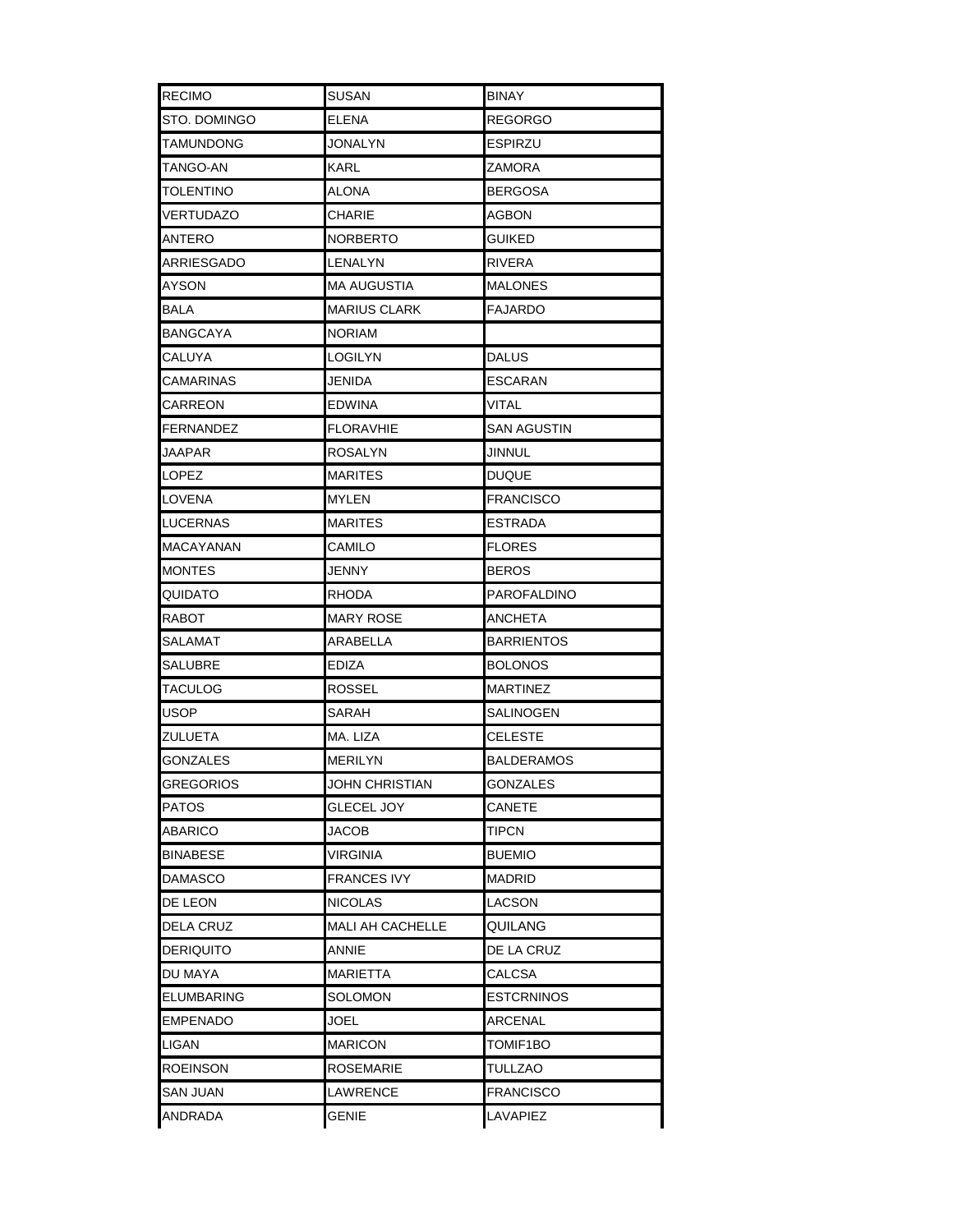| <b>CAMBE</b>      | <b>MARGIE</b>     | LANUZA            |
|-------------------|-------------------|-------------------|
| COBA-AS           | <b>TREFINA</b>    | <b>PARIO</b>      |
| <b>EDORA</b>      | <b>MARK LOUIE</b> | <b>CONCEPCION</b> |
| <b>ELVIRA</b>     | <b>JOY</b>        | <b>CELAJE</b>     |
| <b>FALLACURNA</b> | YLVA RYANE LHOR   | <b>ADSUARA</b>    |
| <b>GREGORIOS</b>  | <b>ERLEN</b>      | <b>GONZALES</b>   |
| <b>INTONG</b>     | <b>NORMAN</b>     | <b>GILIANGAO</b>  |
| <b>MACASAOL</b>   | <b>TRISH</b>      | <b>MOLO</b>       |
| <b>MINA</b>       | <b>DAVEY MAE</b>  | VALLE             |
| <b>PALANCA</b>    | <b>JERICA</b>     | <b>PASCLAL</b>    |
| <b>SANGALANG</b>  | YURHIE JAYNE      | <b>ADSUARA</b>    |
| <b>VITUG</b>      | <b>REVELYN</b>    | <b>SORO</b>       |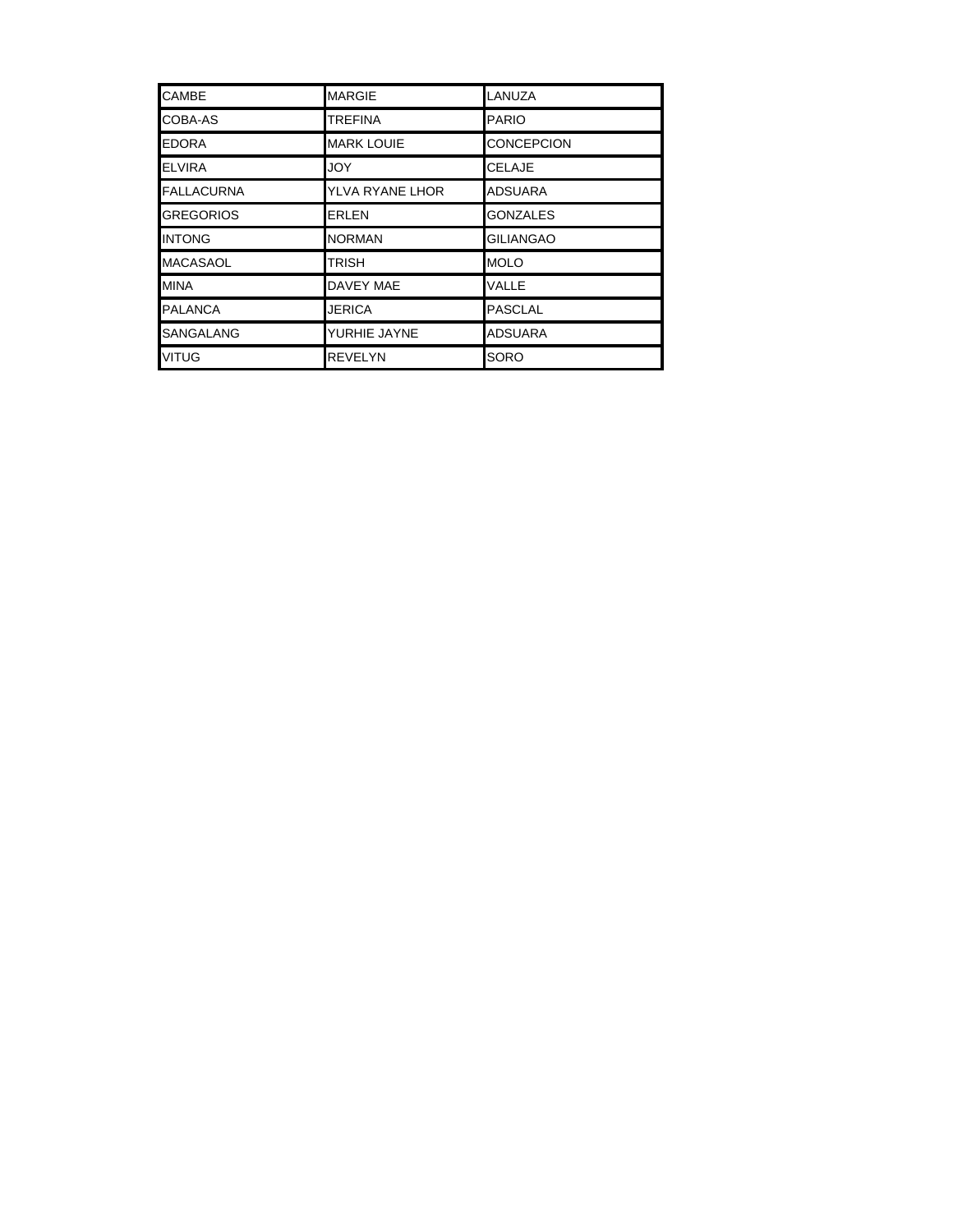| LAST NAME         | <b>FIRST NAME</b>       | <b>MIDDLE NAME</b> |
|-------------------|-------------------------|--------------------|
| ABALDE            | ARLENE                  | <b>TEMPLADO</b>    |
| ABALOS            | <b>LEONARDO</b>         | <b>CARPIN</b>      |
| ABENA             | MILA                    | <b>BAGOS</b>       |
| ABRINGE           | JEZER                   | <b>MOYA</b>        |
| ACOSTA            | <b>NARIEL</b>           | <b>ESCOLANO</b>    |
| <b>AGUILAR</b>    | RAYMUNDJAY              | AREGLADO           |
| AGUILAR           | <b>RUDY</b>             | <b>CLAUS</b>       |
| ALDAYA            | <b>NILDA</b>            | <b>ANDRES</b>      |
| <b>ALONTO</b>     | EDJILYN                 | MAGALLANES         |
| ALVAREZ           | LEMUEL                  | <b>BRAVO</b>       |
| AQUINO            | <b>MARCO ROLANDO IV</b> | <b>SUMILE</b>      |
| ARAO              | <b>MARYBETH</b>         | <b>POLANCO</b>     |
| AVENA             | JAYSON                  | PANALIGAN          |
| <b>BACO</b>       | <b>MIGUELA</b>          | PIRAME             |
| BALAN             | JENNALYN GRACE          | VILLANUEVA         |
| <b>BALINTOGO</b>  | <b>CHERRYL</b>          | <b>BALBONTIN</b>   |
| BARATAMAN         | <b>MILA</b>             | CAMARUDIN          |
| BARREDO           | AIZA                    | <b>EHIMPLAR</b>    |
| BAUTISTA,         | CECILIO JR.             | <b>BALUT</b>       |
| BAYANG            | REYCALYN                | <b>BELIGAN</b>     |
| <b>BENGUA</b>     | <b>ALVIN</b>            | AXALAN             |
| <b>BERNADAS</b>   | LENIE                   | <b>ALPEREZ</b>     |
| BERRY             | LIEZLE                  | <b>FARINAS</b>     |
| <b>BORDIOS</b>    | <b>JOELA</b>            | BARRAMEDA          |
| <b>BUCSIT</b>     | <b>MIKYLA</b>           | SAMALBURO          |
| <b>BUMANLAG</b>   | <b>NOEL</b>             | SOTAYCO            |
| CABAHUG           | <b>KYLE MAE</b>         | PAYMALAN           |
| CABANADA          | <b>MARISSA</b>          | <b>MUTYA</b>       |
| CACAL             | <b>NELITA</b>           | <b>JACOBO</b>      |
| CALIBO            | JESUS                   | SOCO               |
| CAMID             | JOHAIRAH                | <b>BAFLOR</b>      |
| <b>CAMPOS</b>     | <b>ELMA</b>             | <b>AREVALO</b>     |
| CANETE            | JENNIFER                | <b>OCAMPO</b>      |
| CANETE            | <b>MIRALUNA</b>         | <b>PIAMONTE</b>    |
| CASANES           | VICKY                   | VASQUEZ            |
| CASTIL            | SOLEDAD                 | DUMALOAN           |
| CASTILLO          | ARLYN                   | <b>DENAYA</b>      |
| CASTRONUEVO       | LILIBETH                | <b>NAMOL</b>       |
| <b>CELESTINO</b>  | <b>DAHLIA FLORABEL</b>  | <b>GREGORIO</b>    |
| CONTRERAS         | <b>MARIA DOLORES</b>    | SANTOS             |
| CORPUS            | <b>MARIA LUISA</b>      | PIEDAD             |
| <b>CORTEZ</b>     | DAM ARA EVANTHE         | <b>DIONEDA</b>     |
| DALUSONG          | NICOLE ANNE             | CASANO             |
| <b>DAVAO</b>      | MARILOU                 | <b>MANTAYONA</b>   |
| DAYO <sup>-</sup> | <b>FELICITAS</b>        | LUCELO             |
| DE JESUS          | <b>ANNIE JAKE</b>       | <b>ATIENZA</b>     |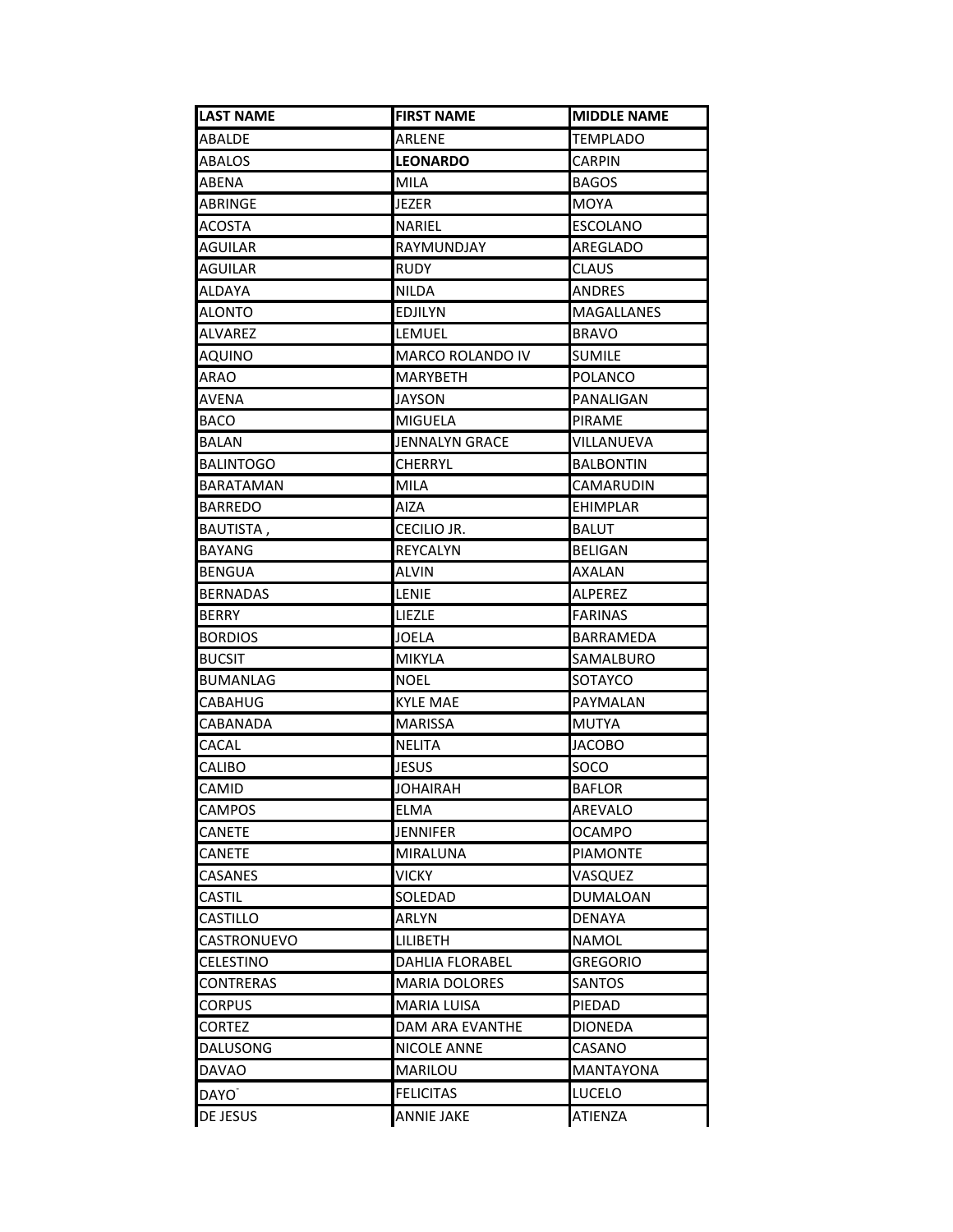| DE LA CRUZ         | ERWEN              | TIPAY             |
|--------------------|--------------------|-------------------|
| <b>DELA CRUZ</b>   | <b>JULIETA</b>     | <b>FRANCISCO</b>  |
| <b>DELA ROSA</b>   | <b>ELAINE</b>      | TOLENTINO         |
| DELADIA            | ROSEMARIE          | <b>DAISOG</b>     |
| <b>DULATRE</b>     | <b>GIOVAN ELMO</b> | ANGEL             |
| EBORA              | MARITESS           | <b>GUICO</b>      |
| ECHANO             | EMMANUEL           | CALMA             |
| <b>EGLOSO</b>      | NELIA              | <b>CEDERIO</b>    |
| <b>ENCARNACION</b> | CHERRIE            | <b>ROCES</b>      |
| <b>ERGO</b>        | JOANA MARIE        | DUMAGSA           |
| ESPINELI           | CARMELITA          | <b>MASICAP</b>    |
| <b>ESPIRITU</b>    | <b>JOHN LESTER</b> | <b>PASCUAL</b>    |
| <b>FERMIN</b>      | DAVID              | <b>TALOSIG</b>    |
| FERNANDEZ          | MARIBEL            | MAGADIA           |
| FUNDAL             | JOAN               | <b>TIEZO</b>      |
| GABATINO           | <b>KENNETH</b>     | <b>PASCUAL</b>    |
| GABATINO           | <b>MARY GRACE</b>  | <b>PALES</b>      |
| GABATINO           | ZARA CELESTINE     | <b>PALES</b>      |
| GALIDO             | JEANETTE           | <b>BERGANIO</b>   |
| GAYLAN             | HASEL              | SINA-ON           |
| GIGANTO            | <b>LERRIE II</b>   | LAGANIA           |
| GOMEZ              | <b>KERVIN</b>      |                   |
| GOMEZ              | REAGAN ZAID        | DE GUZMAN         |
| GUZMAN             | <b>JAMES RYAN</b>  | <b>CONCEPCION</b> |
| GUZMAN             | VIEZY MARIE        | PAGMANOJA         |
| HAIN               | <b>EUGENIA</b>     | <b>ONOFRE</b>     |
| <b>HIRANG</b>      | ELISHA DAVID       | ANOT              |
| HONRA              | ROBERTO JR.        | <b>GABRIEL</b>    |
| IGNACIO            | JOCYLN             | ANDRES            |
| <b>INGAY</b>       | SHIELA             | <b>BARNES</b>     |
| KANAKAN            | <b>MARDIYA</b>     | ABDUL             |
| LAMPA              | <b>ERWIN</b>       | MANALANG          |
| <b>LAPITAN</b>     | <b>JESTONIE</b>    | <b>NUNEZ</b>      |
| LAYAWAN            | <b>MARI JANE</b>   | DE LA CRUZ        |
| <b>LAYDEROS</b>    | LILY               | <b>NAVARRA</b>    |
| LAYUG              | <b>JUDITH</b>      | <b>CANETE</b>     |
| <b>LENDIO</b>      | <b>EVELYN</b>      | DELOSTRICO        |
| LIM                | VIRGINIA           | <b>CALIMPAG</b>   |
| LLARENA            | MARIETTA           | SABIDO            |
| LONGGAKIT          | ELVIE              | <b>VOCALES</b>    |
| LOPEZ              | ARIEL JR.          | <b>BAACLO</b>     |
| LOPEZ              | <b>JOBELLE</b>     | PAGADUAN          |
| LOPEZ              | <b>MARIA LOU</b>   | <b>CORTEZ</b>     |
| MACABANGEN         | <b>RECHIE</b>      | GAERLAN           |
| <b>MACALINAO</b>   | <b>KRISTOPHER</b>  | <b>MONGAYA</b>    |
| <b>MACALINAO</b>   | MAGDALENA          | <b>STA MARIA</b>  |
| MADELO             | GERLINA            | <b>ROJEL</b>      |
| <b>MAGSICO</b>     | <b>MARY JANE</b>   | LAUREL            |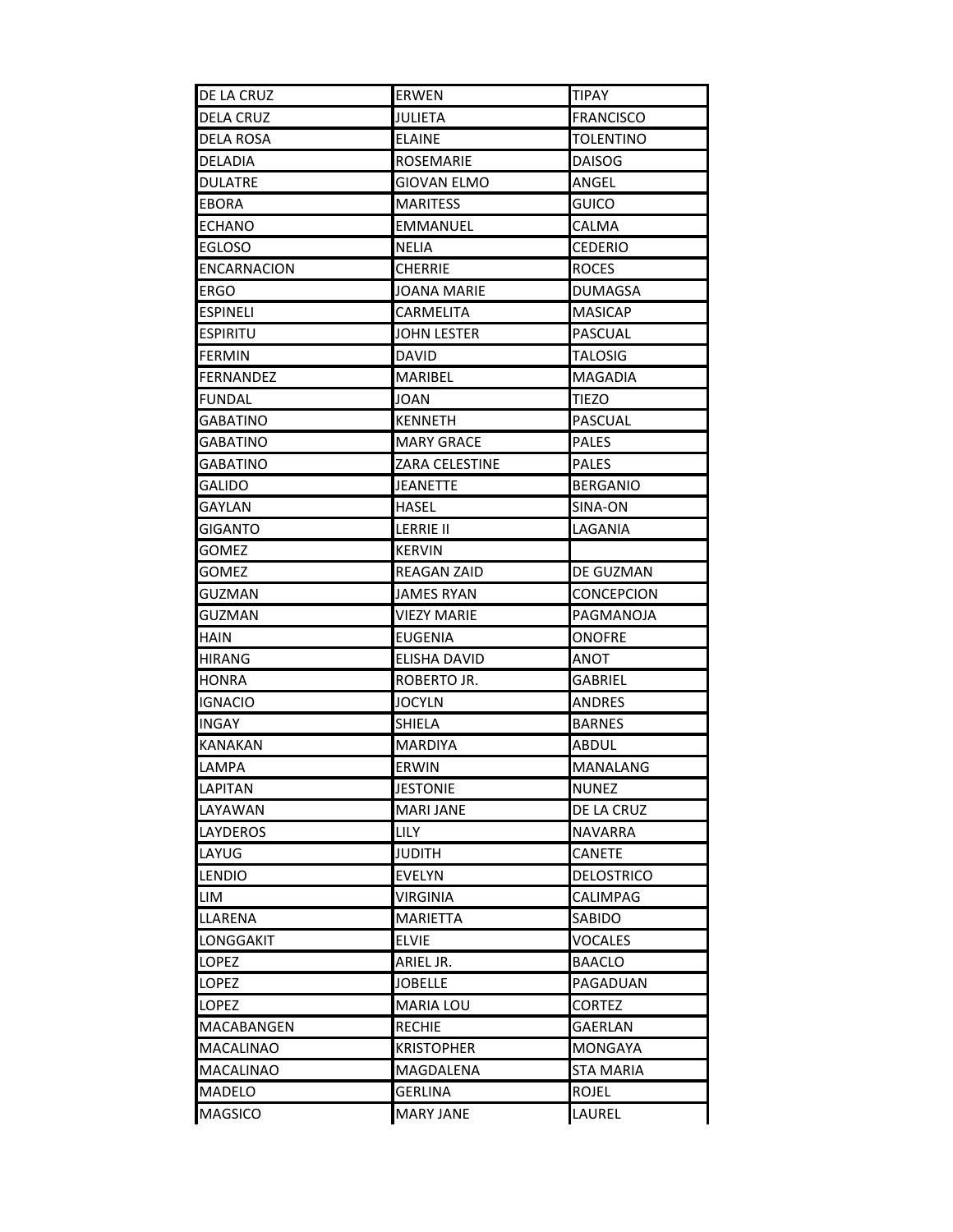| <b>JESUSA</b><br>CANALITA<br><b>MANASAN</b><br><b>MANINGULA</b><br><b>MARY HEZIL</b><br>GONZALES<br><b>MARTI LLAN</b><br>DANA MARIA<br><b>CREER</b><br><b>MATA</b><br><b>IMELDA</b><br>SALAZAR<br><b>MAYO</b><br><b>ESTER PAUL</b><br><b>ESPIRITU</b><br><b>MEHREZ</b><br><b>ASHRAF YASSER</b><br>DELA CERNA<br><b>MERCADO</b><br><b>JACKYLYN</b><br><b>BAUTISTA</b><br><b>SIGUA</b><br><b>MESIRA</b><br><b>MIRAFLOR</b><br>ED KRISTOFFER<br>ESPINA<br>MIRA<br><b>JAYPEE</b><br><b>DUENAS</b><br><b>MIRAL</b><br>ZAHARA<br><b>KASIM</b><br><b>NACIO</b><br><b>NAONG</b><br><b>MARIA FLORDELYN</b><br>DALMACIO<br><b>OBNAMIA</b><br><b>KRISTINE YVON</b><br>PALO<br><b>PATRICK ANGELO</b><br>SAPALLO<br>PANESA<br><b>DOMINIQUE</b><br><b>MATIAS</b><br><b>PENTICOSTES</b><br><b>MARIA VISITACION</b><br>VERDADERO<br>PHILO<br><b>LYDIA</b><br><b>DACILLO</b><br>PREDILLA<br><b>EROS DALE</b><br><b>ZOLETA</b><br><b>PREVOSA</b><br><b>FLOREMAE</b><br>VARGAS<br><b>PRIAS</b><br><b>FELIX</b><br><b>PANES</b><br>QUIJANO<br>IMELDA<br>LARENA<br>RAMIL<br><b>RENALYN</b><br><b>FLORES</b><br><b>RANESES</b><br><b>ANDRE MIGUEL</b><br>RATIO<br><b>REPONES</b><br><b>CHRISTINE AL</b><br>ABANO<br><b>REPONES</b><br>LORD KYLE<br>ABANO<br><b>JENIFER LEE</b><br><b>RODRIGUEZ</b><br>SALVA<br><b>JURICKS</b><br>SOLON<br>RODRIGUEZ<br><b>ROLDAN</b><br>ANABEL<br><b>GARCIA</b><br><b>ROSALES</b><br><b>NOVIL</b><br><b>MONGE</b><br><b>RUIZ</b><br><b>CRISTINA</b><br><b>MONTEJO</b><br>SAHAY<br>GEMMA<br><b>MAMUNTA</b><br>SALITA<br>MICHAEL NHEL<br><b>GAMBOA</b><br>SALUDES /<br><b>MERCIALES</b><br>ERNESTO JR.<br><b>SAN PEDRO</b><br><b>NUEVO</b><br>JOEL<br><b>SANTOS</b><br><b>ROSALINDA</b><br>DE LEON<br>SEGUISABAL<br><b>GERALDINE</b><br>CANLOM<br>SIBAYAN<br><b>ROWENA</b><br><b>OCIER</b><br>SIMON<br>ANGELICA<br><b>RAMOS</b><br>SHERYL<br><b>SINGSON</b><br><b>MORALINA</b><br><b>POSIDIO</b><br><b>SOCRATES</b><br><b>HEIDI</b><br>STO. TOMAS<br>ANGELITA<br>GEBE<br><b>MARY ROSE</b><br><b>BITERANTA</b><br>TACBO<br>TEODORO<br><b>MYRA</b><br><b>NUNAG</b><br><b>TIBLANI</b><br><b>SUALING</b><br><b>HADIYA</b><br><b>MARY JANE</b><br>TINEZA<br><b>MIRANDA</b><br><b>TIPON</b><br>JESSA<br><b>DEQUENA</b> | <b>MALIGALIG</b> | <b>MARVIN</b> | LEYSON         |
|--------------------------------------------------------------------------------------------------------------------------------------------------------------------------------------------------------------------------------------------------------------------------------------------------------------------------------------------------------------------------------------------------------------------------------------------------------------------------------------------------------------------------------------------------------------------------------------------------------------------------------------------------------------------------------------------------------------------------------------------------------------------------------------------------------------------------------------------------------------------------------------------------------------------------------------------------------------------------------------------------------------------------------------------------------------------------------------------------------------------------------------------------------------------------------------------------------------------------------------------------------------------------------------------------------------------------------------------------------------------------------------------------------------------------------------------------------------------------------------------------------------------------------------------------------------------------------------------------------------------------------------------------------------------------------------------------------------------------------------------------------------------------------------------------------------------------------------------------------------------------------------------------------------------------------------------------------------------------------------------------------------------------------------------------------------------------------------------------------------------------------------------------------------------------------------------------------------------------|------------------|---------------|----------------|
|                                                                                                                                                                                                                                                                                                                                                                                                                                                                                                                                                                                                                                                                                                                                                                                                                                                                                                                                                                                                                                                                                                                                                                                                                                                                                                                                                                                                                                                                                                                                                                                                                                                                                                                                                                                                                                                                                                                                                                                                                                                                                                                                                                                                                          |                  |               |                |
|                                                                                                                                                                                                                                                                                                                                                                                                                                                                                                                                                                                                                                                                                                                                                                                                                                                                                                                                                                                                                                                                                                                                                                                                                                                                                                                                                                                                                                                                                                                                                                                                                                                                                                                                                                                                                                                                                                                                                                                                                                                                                                                                                                                                                          |                  |               |                |
|                                                                                                                                                                                                                                                                                                                                                                                                                                                                                                                                                                                                                                                                                                                                                                                                                                                                                                                                                                                                                                                                                                                                                                                                                                                                                                                                                                                                                                                                                                                                                                                                                                                                                                                                                                                                                                                                                                                                                                                                                                                                                                                                                                                                                          |                  |               |                |
|                                                                                                                                                                                                                                                                                                                                                                                                                                                                                                                                                                                                                                                                                                                                                                                                                                                                                                                                                                                                                                                                                                                                                                                                                                                                                                                                                                                                                                                                                                                                                                                                                                                                                                                                                                                                                                                                                                                                                                                                                                                                                                                                                                                                                          |                  |               |                |
|                                                                                                                                                                                                                                                                                                                                                                                                                                                                                                                                                                                                                                                                                                                                                                                                                                                                                                                                                                                                                                                                                                                                                                                                                                                                                                                                                                                                                                                                                                                                                                                                                                                                                                                                                                                                                                                                                                                                                                                                                                                                                                                                                                                                                          |                  |               |                |
|                                                                                                                                                                                                                                                                                                                                                                                                                                                                                                                                                                                                                                                                                                                                                                                                                                                                                                                                                                                                                                                                                                                                                                                                                                                                                                                                                                                                                                                                                                                                                                                                                                                                                                                                                                                                                                                                                                                                                                                                                                                                                                                                                                                                                          |                  |               |                |
|                                                                                                                                                                                                                                                                                                                                                                                                                                                                                                                                                                                                                                                                                                                                                                                                                                                                                                                                                                                                                                                                                                                                                                                                                                                                                                                                                                                                                                                                                                                                                                                                                                                                                                                                                                                                                                                                                                                                                                                                                                                                                                                                                                                                                          |                  |               |                |
|                                                                                                                                                                                                                                                                                                                                                                                                                                                                                                                                                                                                                                                                                                                                                                                                                                                                                                                                                                                                                                                                                                                                                                                                                                                                                                                                                                                                                                                                                                                                                                                                                                                                                                                                                                                                                                                                                                                                                                                                                                                                                                                                                                                                                          |                  |               |                |
|                                                                                                                                                                                                                                                                                                                                                                                                                                                                                                                                                                                                                                                                                                                                                                                                                                                                                                                                                                                                                                                                                                                                                                                                                                                                                                                                                                                                                                                                                                                                                                                                                                                                                                                                                                                                                                                                                                                                                                                                                                                                                                                                                                                                                          |                  |               |                |
|                                                                                                                                                                                                                                                                                                                                                                                                                                                                                                                                                                                                                                                                                                                                                                                                                                                                                                                                                                                                                                                                                                                                                                                                                                                                                                                                                                                                                                                                                                                                                                                                                                                                                                                                                                                                                                                                                                                                                                                                                                                                                                                                                                                                                          |                  |               |                |
|                                                                                                                                                                                                                                                                                                                                                                                                                                                                                                                                                                                                                                                                                                                                                                                                                                                                                                                                                                                                                                                                                                                                                                                                                                                                                                                                                                                                                                                                                                                                                                                                                                                                                                                                                                                                                                                                                                                                                                                                                                                                                                                                                                                                                          |                  |               |                |
|                                                                                                                                                                                                                                                                                                                                                                                                                                                                                                                                                                                                                                                                                                                                                                                                                                                                                                                                                                                                                                                                                                                                                                                                                                                                                                                                                                                                                                                                                                                                                                                                                                                                                                                                                                                                                                                                                                                                                                                                                                                                                                                                                                                                                          |                  |               |                |
|                                                                                                                                                                                                                                                                                                                                                                                                                                                                                                                                                                                                                                                                                                                                                                                                                                                                                                                                                                                                                                                                                                                                                                                                                                                                                                                                                                                                                                                                                                                                                                                                                                                                                                                                                                                                                                                                                                                                                                                                                                                                                                                                                                                                                          |                  |               |                |
|                                                                                                                                                                                                                                                                                                                                                                                                                                                                                                                                                                                                                                                                                                                                                                                                                                                                                                                                                                                                                                                                                                                                                                                                                                                                                                                                                                                                                                                                                                                                                                                                                                                                                                                                                                                                                                                                                                                                                                                                                                                                                                                                                                                                                          |                  |               |                |
|                                                                                                                                                                                                                                                                                                                                                                                                                                                                                                                                                                                                                                                                                                                                                                                                                                                                                                                                                                                                                                                                                                                                                                                                                                                                                                                                                                                                                                                                                                                                                                                                                                                                                                                                                                                                                                                                                                                                                                                                                                                                                                                                                                                                                          |                  |               |                |
|                                                                                                                                                                                                                                                                                                                                                                                                                                                                                                                                                                                                                                                                                                                                                                                                                                                                                                                                                                                                                                                                                                                                                                                                                                                                                                                                                                                                                                                                                                                                                                                                                                                                                                                                                                                                                                                                                                                                                                                                                                                                                                                                                                                                                          |                  |               |                |
|                                                                                                                                                                                                                                                                                                                                                                                                                                                                                                                                                                                                                                                                                                                                                                                                                                                                                                                                                                                                                                                                                                                                                                                                                                                                                                                                                                                                                                                                                                                                                                                                                                                                                                                                                                                                                                                                                                                                                                                                                                                                                                                                                                                                                          |                  |               |                |
|                                                                                                                                                                                                                                                                                                                                                                                                                                                                                                                                                                                                                                                                                                                                                                                                                                                                                                                                                                                                                                                                                                                                                                                                                                                                                                                                                                                                                                                                                                                                                                                                                                                                                                                                                                                                                                                                                                                                                                                                                                                                                                                                                                                                                          |                  |               |                |
|                                                                                                                                                                                                                                                                                                                                                                                                                                                                                                                                                                                                                                                                                                                                                                                                                                                                                                                                                                                                                                                                                                                                                                                                                                                                                                                                                                                                                                                                                                                                                                                                                                                                                                                                                                                                                                                                                                                                                                                                                                                                                                                                                                                                                          |                  |               |                |
|                                                                                                                                                                                                                                                                                                                                                                                                                                                                                                                                                                                                                                                                                                                                                                                                                                                                                                                                                                                                                                                                                                                                                                                                                                                                                                                                                                                                                                                                                                                                                                                                                                                                                                                                                                                                                                                                                                                                                                                                                                                                                                                                                                                                                          |                  |               |                |
|                                                                                                                                                                                                                                                                                                                                                                                                                                                                                                                                                                                                                                                                                                                                                                                                                                                                                                                                                                                                                                                                                                                                                                                                                                                                                                                                                                                                                                                                                                                                                                                                                                                                                                                                                                                                                                                                                                                                                                                                                                                                                                                                                                                                                          |                  |               |                |
|                                                                                                                                                                                                                                                                                                                                                                                                                                                                                                                                                                                                                                                                                                                                                                                                                                                                                                                                                                                                                                                                                                                                                                                                                                                                                                                                                                                                                                                                                                                                                                                                                                                                                                                                                                                                                                                                                                                                                                                                                                                                                                                                                                                                                          |                  |               |                |
|                                                                                                                                                                                                                                                                                                                                                                                                                                                                                                                                                                                                                                                                                                                                                                                                                                                                                                                                                                                                                                                                                                                                                                                                                                                                                                                                                                                                                                                                                                                                                                                                                                                                                                                                                                                                                                                                                                                                                                                                                                                                                                                                                                                                                          |                  |               |                |
|                                                                                                                                                                                                                                                                                                                                                                                                                                                                                                                                                                                                                                                                                                                                                                                                                                                                                                                                                                                                                                                                                                                                                                                                                                                                                                                                                                                                                                                                                                                                                                                                                                                                                                                                                                                                                                                                                                                                                                                                                                                                                                                                                                                                                          |                  |               |                |
|                                                                                                                                                                                                                                                                                                                                                                                                                                                                                                                                                                                                                                                                                                                                                                                                                                                                                                                                                                                                                                                                                                                                                                                                                                                                                                                                                                                                                                                                                                                                                                                                                                                                                                                                                                                                                                                                                                                                                                                                                                                                                                                                                                                                                          |                  |               |                |
|                                                                                                                                                                                                                                                                                                                                                                                                                                                                                                                                                                                                                                                                                                                                                                                                                                                                                                                                                                                                                                                                                                                                                                                                                                                                                                                                                                                                                                                                                                                                                                                                                                                                                                                                                                                                                                                                                                                                                                                                                                                                                                                                                                                                                          |                  |               |                |
|                                                                                                                                                                                                                                                                                                                                                                                                                                                                                                                                                                                                                                                                                                                                                                                                                                                                                                                                                                                                                                                                                                                                                                                                                                                                                                                                                                                                                                                                                                                                                                                                                                                                                                                                                                                                                                                                                                                                                                                                                                                                                                                                                                                                                          |                  |               |                |
|                                                                                                                                                                                                                                                                                                                                                                                                                                                                                                                                                                                                                                                                                                                                                                                                                                                                                                                                                                                                                                                                                                                                                                                                                                                                                                                                                                                                                                                                                                                                                                                                                                                                                                                                                                                                                                                                                                                                                                                                                                                                                                                                                                                                                          |                  |               |                |
|                                                                                                                                                                                                                                                                                                                                                                                                                                                                                                                                                                                                                                                                                                                                                                                                                                                                                                                                                                                                                                                                                                                                                                                                                                                                                                                                                                                                                                                                                                                                                                                                                                                                                                                                                                                                                                                                                                                                                                                                                                                                                                                                                                                                                          |                  |               |                |
|                                                                                                                                                                                                                                                                                                                                                                                                                                                                                                                                                                                                                                                                                                                                                                                                                                                                                                                                                                                                                                                                                                                                                                                                                                                                                                                                                                                                                                                                                                                                                                                                                                                                                                                                                                                                                                                                                                                                                                                                                                                                                                                                                                                                                          |                  |               |                |
|                                                                                                                                                                                                                                                                                                                                                                                                                                                                                                                                                                                                                                                                                                                                                                                                                                                                                                                                                                                                                                                                                                                                                                                                                                                                                                                                                                                                                                                                                                                                                                                                                                                                                                                                                                                                                                                                                                                                                                                                                                                                                                                                                                                                                          |                  |               |                |
|                                                                                                                                                                                                                                                                                                                                                                                                                                                                                                                                                                                                                                                                                                                                                                                                                                                                                                                                                                                                                                                                                                                                                                                                                                                                                                                                                                                                                                                                                                                                                                                                                                                                                                                                                                                                                                                                                                                                                                                                                                                                                                                                                                                                                          |                  |               |                |
|                                                                                                                                                                                                                                                                                                                                                                                                                                                                                                                                                                                                                                                                                                                                                                                                                                                                                                                                                                                                                                                                                                                                                                                                                                                                                                                                                                                                                                                                                                                                                                                                                                                                                                                                                                                                                                                                                                                                                                                                                                                                                                                                                                                                                          |                  |               |                |
|                                                                                                                                                                                                                                                                                                                                                                                                                                                                                                                                                                                                                                                                                                                                                                                                                                                                                                                                                                                                                                                                                                                                                                                                                                                                                                                                                                                                                                                                                                                                                                                                                                                                                                                                                                                                                                                                                                                                                                                                                                                                                                                                                                                                                          |                  |               |                |
|                                                                                                                                                                                                                                                                                                                                                                                                                                                                                                                                                                                                                                                                                                                                                                                                                                                                                                                                                                                                                                                                                                                                                                                                                                                                                                                                                                                                                                                                                                                                                                                                                                                                                                                                                                                                                                                                                                                                                                                                                                                                                                                                                                                                                          |                  |               |                |
|                                                                                                                                                                                                                                                                                                                                                                                                                                                                                                                                                                                                                                                                                                                                                                                                                                                                                                                                                                                                                                                                                                                                                                                                                                                                                                                                                                                                                                                                                                                                                                                                                                                                                                                                                                                                                                                                                                                                                                                                                                                                                                                                                                                                                          |                  |               |                |
|                                                                                                                                                                                                                                                                                                                                                                                                                                                                                                                                                                                                                                                                                                                                                                                                                                                                                                                                                                                                                                                                                                                                                                                                                                                                                                                                                                                                                                                                                                                                                                                                                                                                                                                                                                                                                                                                                                                                                                                                                                                                                                                                                                                                                          |                  |               |                |
|                                                                                                                                                                                                                                                                                                                                                                                                                                                                                                                                                                                                                                                                                                                                                                                                                                                                                                                                                                                                                                                                                                                                                                                                                                                                                                                                                                                                                                                                                                                                                                                                                                                                                                                                                                                                                                                                                                                                                                                                                                                                                                                                                                                                                          |                  |               |                |
|                                                                                                                                                                                                                                                                                                                                                                                                                                                                                                                                                                                                                                                                                                                                                                                                                                                                                                                                                                                                                                                                                                                                                                                                                                                                                                                                                                                                                                                                                                                                                                                                                                                                                                                                                                                                                                                                                                                                                                                                                                                                                                                                                                                                                          |                  |               |                |
|                                                                                                                                                                                                                                                                                                                                                                                                                                                                                                                                                                                                                                                                                                                                                                                                                                                                                                                                                                                                                                                                                                                                                                                                                                                                                                                                                                                                                                                                                                                                                                                                                                                                                                                                                                                                                                                                                                                                                                                                                                                                                                                                                                                                                          |                  |               |                |
|                                                                                                                                                                                                                                                                                                                                                                                                                                                                                                                                                                                                                                                                                                                                                                                                                                                                                                                                                                                                                                                                                                                                                                                                                                                                                                                                                                                                                                                                                                                                                                                                                                                                                                                                                                                                                                                                                                                                                                                                                                                                                                                                                                                                                          |                  |               |                |
|                                                                                                                                                                                                                                                                                                                                                                                                                                                                                                                                                                                                                                                                                                                                                                                                                                                                                                                                                                                                                                                                                                                                                                                                                                                                                                                                                                                                                                                                                                                                                                                                                                                                                                                                                                                                                                                                                                                                                                                                                                                                                                                                                                                                                          |                  |               |                |
|                                                                                                                                                                                                                                                                                                                                                                                                                                                                                                                                                                                                                                                                                                                                                                                                                                                                                                                                                                                                                                                                                                                                                                                                                                                                                                                                                                                                                                                                                                                                                                                                                                                                                                                                                                                                                                                                                                                                                                                                                                                                                                                                                                                                                          |                  |               |                |
|                                                                                                                                                                                                                                                                                                                                                                                                                                                                                                                                                                                                                                                                                                                                                                                                                                                                                                                                                                                                                                                                                                                                                                                                                                                                                                                                                                                                                                                                                                                                                                                                                                                                                                                                                                                                                                                                                                                                                                                                                                                                                                                                                                                                                          |                  |               |                |
|                                                                                                                                                                                                                                                                                                                                                                                                                                                                                                                                                                                                                                                                                                                                                                                                                                                                                                                                                                                                                                                                                                                                                                                                                                                                                                                                                                                                                                                                                                                                                                                                                                                                                                                                                                                                                                                                                                                                                                                                                                                                                                                                                                                                                          |                  |               |                |
|                                                                                                                                                                                                                                                                                                                                                                                                                                                                                                                                                                                                                                                                                                                                                                                                                                                                                                                                                                                                                                                                                                                                                                                                                                                                                                                                                                                                                                                                                                                                                                                                                                                                                                                                                                                                                                                                                                                                                                                                                                                                                                                                                                                                                          |                  |               |                |
|                                                                                                                                                                                                                                                                                                                                                                                                                                                                                                                                                                                                                                                                                                                                                                                                                                                                                                                                                                                                                                                                                                                                                                                                                                                                                                                                                                                                                                                                                                                                                                                                                                                                                                                                                                                                                                                                                                                                                                                                                                                                                                                                                                                                                          | <b>TORIO</b>     | MARIANE       | <b>ANCHETA</b> |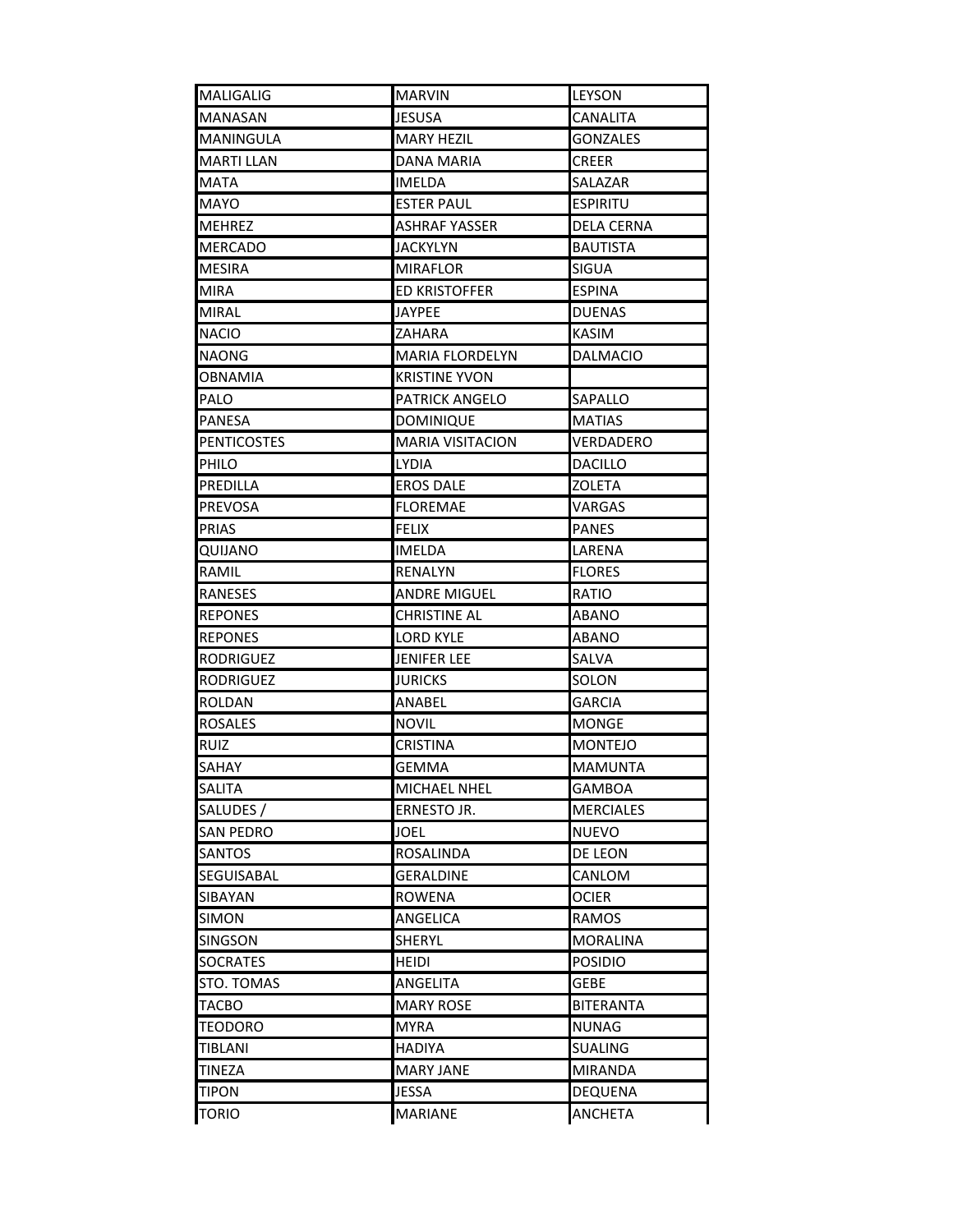| <b>TORRES</b>     | <b>ELY</b>               | <b>YURO</b>      |
|-------------------|--------------------------|------------------|
| <b>TUAZON</b>     | <b>SEAN RILEY</b>        | <b>NAMOC</b>     |
| <b>TULANG</b>     | <b>EMILY</b>             | <b>ABANES</b>    |
| <b>URBANO</b>     | <b>ROWEL</b>             | <b>JARANILLA</b> |
| VALENZUELA        | <b>KRISTY ANN</b>        | <b>ALFARO</b>    |
| <b>VICENTE</b>    | <b>MARY JANE</b>         | <b>MODRIGO</b>   |
| <b>VILLA</b>      | <b>ROSEVIL</b>           | <b>ROXAS</b>     |
| <b>VILLANUEVA</b> | <b>MIEL ANTHONY BLEU</b> | <b>AKOT</b>      |
| <b>VITE</b>       | <b>EUNICE</b>            | <b>CASTRO</b>    |
| <b>WONG</b>       | <b>ARIES</b>             | <b>VITAN</b>     |
| <b>YUBIA</b>      | <b>MARIA FRANCINE</b>    | <b>ABROGAR</b>   |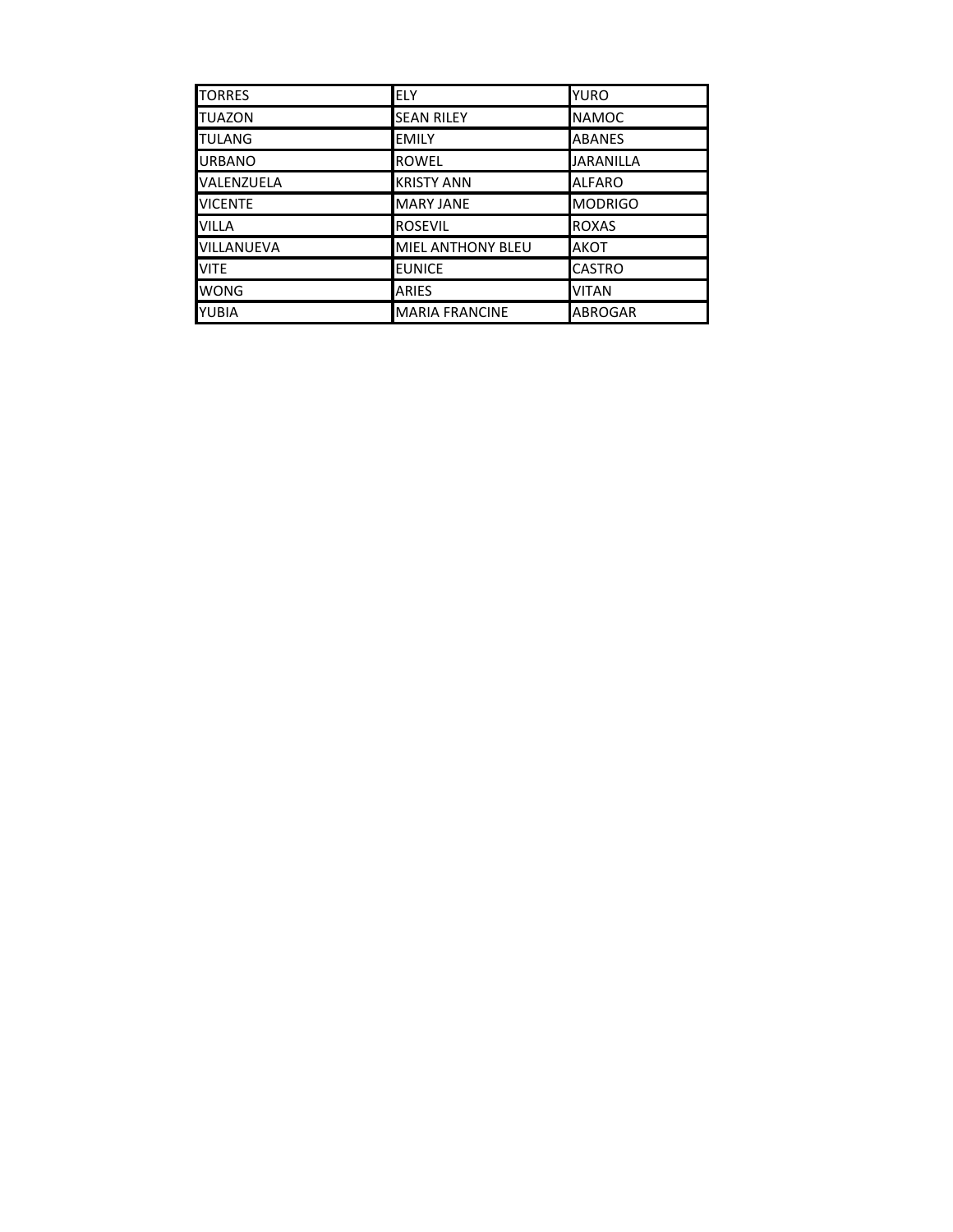| <b>Last Name</b>    | <b>First Name</b>       | <b>Middle Name</b> |
|---------------------|-------------------------|--------------------|
| <b>ABARQUEZ</b>     | <b>CHERYLSA</b>         | <b>MAQUISA</b>     |
| <b>ABRIL</b>        | <b>MARLON</b>           | <b>GARCIA</b>      |
| AGAMA               | OMAR JR.                | <b>SUN</b>         |
| <b>ALBALADEJO</b>   | <b>CRISTINA</b>         | <b>FLORES</b>      |
| <b>ALBANIO</b>      | <b>JENNY</b>            | LAZADA             |
| <b>ALCANTARA</b>    | <b>LEA</b>              | <b>GALLARDO</b>    |
| <b>ANINION</b>      | <b>LORNA</b>            | <b>MAHILUM</b>     |
| <b>ARAGO</b>        | <b>GRACE</b>            | <b>MONTA</b>       |
| <b>ARAGON</b>       | <b>JONALYN</b>          | <b>VILLANUEVA</b>  |
| <b>ARCILLA</b>      | <b>JUVY</b>             | <b>NAZOL</b>       |
| <b>ARIMAN</b>       | JALIAH                  | <b>LAOLAO</b>      |
| ARNAIZ              | CONSTANCIO JR.          | <b>DOMINGUITO</b>  |
| <b>ARSOLA</b>       | <b>SEBASTIAN DANIGO</b> | <b>ISRAEL</b>      |
| <b>BALANCE</b>      | <b>ELENA</b>            | <b>FERNANDEZ</b>   |
| <b>BALMAYO</b>      | <b>RONELYN</b>          | <b>LAMBINICIO</b>  |
| <b>BATRALO</b>      | MA. ABIGAIL             | <b>ESPINOSA</b>    |
| <b>BELED</b>        | <b>DAISY</b>            | <b>MALICDAN</b>    |
| <b>BELGAR</b>       | <b>JUNEVE</b>           | <b>LUNAS</b>       |
| <b>BRUAN</b>        | <b>HYACINTH MAE</b>     | <b>CORTADO</b>     |
| <b>BULATAO</b>      | <b>LEA</b>              | <b>MISLANG</b>     |
| CALATA              | LANIE                   | <b>GUMARANG</b>    |
| <b>CALPE</b>        | <b>MARY ANNE</b>        | <b>SUPAN</b>       |
| CANG                | <b>JUDITH</b>           | <b>BABIERA</b>     |
| <b>CANICON</b>      | <b>CHERRY MAY</b>       | I LAGAN            |
| <b>CANILLAS</b>     | <b>DUANE GABRIEL</b>    | <b>DOMOCOL</b>     |
| CANILLAS            | <b>SEITH NATHANIEL</b>  | <b>DOMOCOL</b>     |
| CARAAN              | <b>ROSAL</b>            | <b>BANTUCAN</b>    |
| <b>CARALDE</b>      | <b>JONALIZA</b>         | <b>BALI-OS</b>     |
| <b>CARREON</b>      | <b>MADELAINE</b>        | <b>JAVIER</b>      |
| CARREON             | <b>LILIBETH</b>         | <b>IDORITA</b>     |
| <b>CASTRO</b>       | <b>CHERRY</b>           | <b>VELASCO</b>     |
| <b>CUMLAT</b>       | <b>EMILYN</b>           | <b>ROQUEZA</b>     |
| <b>CUSTODIO</b>     | <b>ADELENE</b>          | <b>TOSCANO</b>     |
| <b>DALAGUIT</b>     | <b>RUBY</b>             | <b>RAMOS</b>       |
| <b>DANGPALAN</b>    | <b>IRENE</b>            | <b>BANASAN</b>     |
| <b>DE LA ROSA</b>   | <b>JOSEPH</b>           | <b>SABILE</b>      |
| <b>DE LEON</b>      | <b>MABEL</b>            | <b>DEL CAMPO</b>   |
| DE VILLA            | ARIEL                   | <b>ONDA</b>        |
| <b>DEGAYO</b>       | KYLAH ALEXA             | <b>CASIANAN</b>    |
| <b>DELOS SANTOS</b> | <b>LEA JANE</b>         | <b>QUINTO</b>      |
| <b>DELOS SANTOS</b> | <b>LORENA</b>           | UY.                |
| <b>DILLERA</b>      | <b>JENNIFER</b>         |                    |
| <b>DIONISIO</b>     | <b>DONABEL</b>          | <b>SAN ANDRES</b>  |
| <b>DOBLAS</b>       | <b>CIRILO</b>           | <b>PETALCORIN</b>  |
| <b>DUROSAN</b>      | <b>EVELYN</b>           | <b>SOCIAS</b>      |
| <b>ECHEVARRIA</b>   | <b>CECILE</b>           | <b>CABANUS</b>     |
| <b>FERNANDO</b>     | <b>RAQUEL</b>           | <b>SOLOMON</b>     |
| <b>FRANCISCO</b>    | <b>MARICEL</b>          | <b>REFIL</b>       |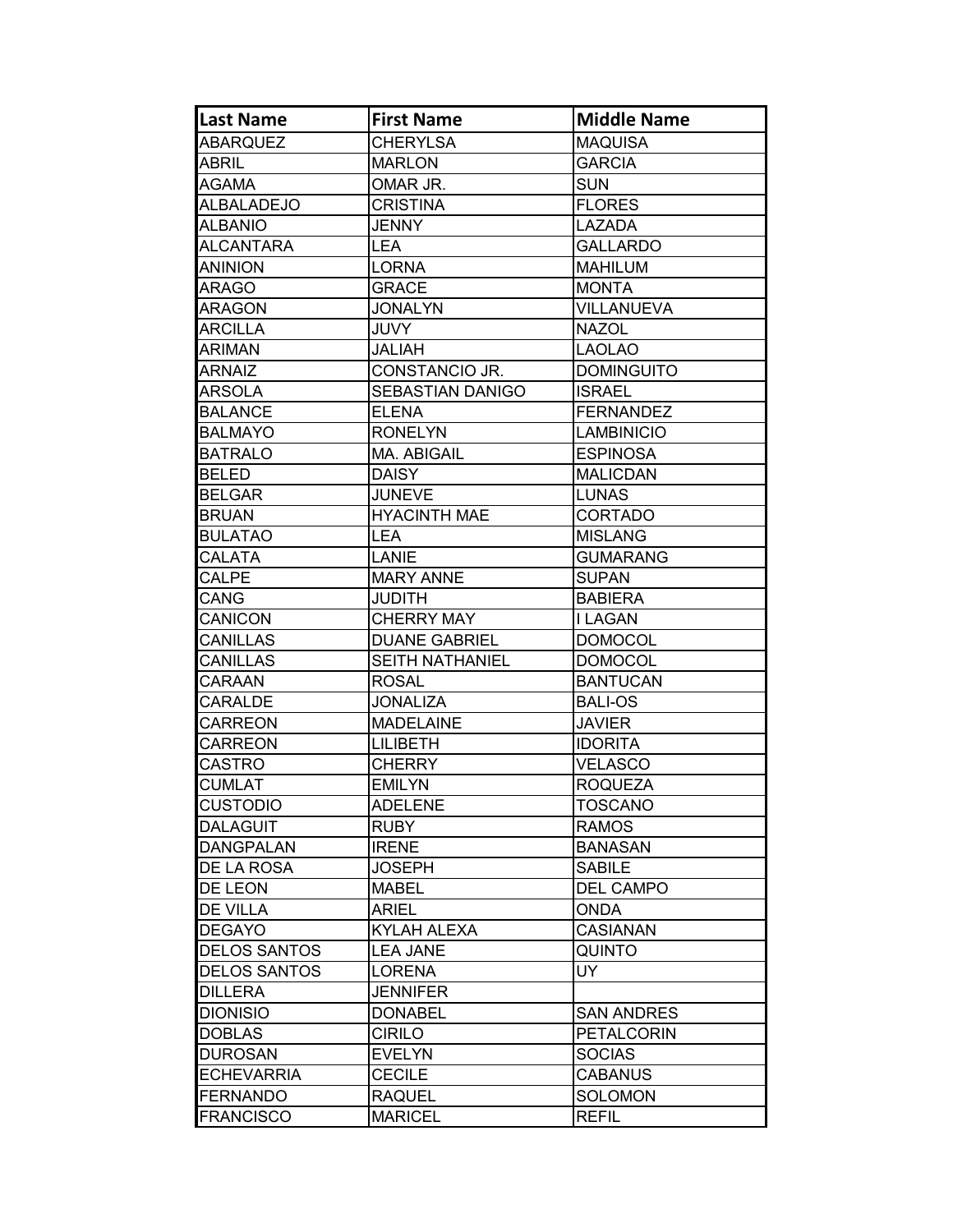| <b>GACOSTA</b>     | <b>ANNABELLE</b>             | <b>HABITAN</b>      |
|--------------------|------------------------------|---------------------|
| GALLO              | <b>SHE</b>                   | <b>DONDIEGO</b>     |
| <b>GANDING</b>     | <b>MARIA LOURDES</b>         | <b>GALAITES</b>     |
| <b>GARANO</b>      | <b>ROSELYN</b>               | <b>VIDAD</b>        |
| <b>GARGANTOS</b>   | ELFLEDA PRIMITIVA<br>LEONISA | <b>NUNEZ</b>        |
| <b>GARIN</b>       | DOMINGO JR.                  | <b>SARMIENTO</b>    |
| <b>GAYOSO</b>      | <b>JOSEPHINE</b>             | <b>SILANG</b>       |
| <b>GONZALES</b>    | <b>MYRA FLOR</b>             | <b>SOTTO</b>        |
| <b>GONZALES</b>    | <b>LORENA</b>                | <b>TORRES</b>       |
| <b>HIPERTOR</b>    | <b>LUCELYN</b>               | <b>BUSTILLO</b>     |
| <b>HIPOLITO</b>    | <b>SHIELA</b>                | <b>LORENZO</b>      |
| <b>HUALDA</b>      | <b>IMELDA</b>                | <b>TIMBANG</b>      |
| <b>INDIC</b>       | <b>GRACE</b>                 | <b>SOYOSA</b>       |
| <b>JOSE</b>        | <b>SHERYL</b>                | <b>ATIENZA</b>      |
| <b>JOSE</b>        | <b>GINA</b>                  | <b>PARRENO</b>      |
| <b>JOVITA</b>      | <b>JONALYN</b>               | <b>UMBANIA</b>      |
| <b>JUANATA</b>     | <b>IMELDA</b>                | <b>REYES</b>        |
| <b>JUDICPA</b>     | <b>ASUNCION</b>              | <b>ALFRA</b>        |
| <b>JUMAQUIO</b>    | ARLENE.                      | <b>USI</b>          |
| <b>JUSI</b>        | <b>IGMEDIO</b>               | <b>BUENAVENTURA</b> |
| <b>LERON</b>       | <b>ERICA</b>                 | <b>GUERRERO</b>     |
| LIM                | <b>THENNY</b>                | <b>SUNIO</b>        |
| <b>LORZANO</b>     | ZJEXIL ANDREW                | <b>PENAFLOR</b>     |
| LUCAS              | <b>MARITESS</b>              | <b>REGUYAL</b>      |
| <b>LUCINO</b>      | <b>MARIUS</b>                | <b>VILLAMOR</b>     |
| <b>LUGSANAY</b>    | <b>JEAN</b>                  | <b>DELA CRUZ</b>    |
| <b>LUMANOG</b>     | <b>HAZEL</b>                 | <b>RAMIREZ</b>      |
| <b>MAAS</b>        | <b>DOROTHY MAURIZ</b>        | <b>REYES</b>        |
| <b>MAMANO</b>      | <b>NENA</b>                  | <b>BALANG</b>       |
| <b>MAMAYANDUG</b>  | <b>ASLEAH</b>                | <b>MARIGA</b>       |
| <b>MANANSALA</b>   | <b>CAROLINA</b>              | <b>PASTOR</b>       |
| <b>MANIQUIZ</b>    | PATRICK JOHN                 | <b>BAGAN</b>        |
| <b>MANOGUID</b>    | <b>ERIC</b>                  | <b>MARQUEZ</b>      |
| <b>MANOGUID</b>    | <b>JENNY</b>                 | <b>ARANDIA</b>      |
| <b>MANUEL</b>      | EDGAR JR.                    | <b>MATEO</b>        |
| <b>MARTINEZ</b>    | <b>BERNABETH</b>             | <b>FUROC</b>        |
| <b>MATNOG</b>      | <b>RICHELLE</b>              | <b>DELA VEGA</b>    |
| <b>MATOS</b>       | <b>JENA LYN</b>              | <b>BORNEA</b>       |
| <b>MAYORES</b>     | <b>LEILANE</b>               | <b>ASIAO</b>        |
| <b>MENDOZA</b>     | <b>IRMA</b>                  | <b>ESGUERRA</b>     |
| <b>MIRAFUENTES</b> | PETER JR.                    | <b>CATOTO</b>       |
| <b>MIRAPLES</b>    | <b>RHYAN</b>                 | <b>CUAL</b>         |
| <b>MISSION</b>     | <b>JUDITH</b>                | <b>SUBIL</b>        |
| <b>MODUMO</b>      | <b>NOEMI</b>                 | <b>CRISOSTOMO</b>   |
| <b>MORAL</b>       | ODELON JR.                   | <b>ASELO</b>        |
| <b>MURILLO</b>     | <b>MARY GIE</b>              | <b>RASCO</b>        |
| <b>NARRIDO</b>     | <b>GLADYSE</b>               | <b>GALAN</b>        |
| <b>NONES</b>       | <b>NORLEEN</b>               | <b>TIRONA</b>       |
| <b>OLEVARIO</b>    | <b>ROSSHELL</b>              | <b>BARILOS</b>      |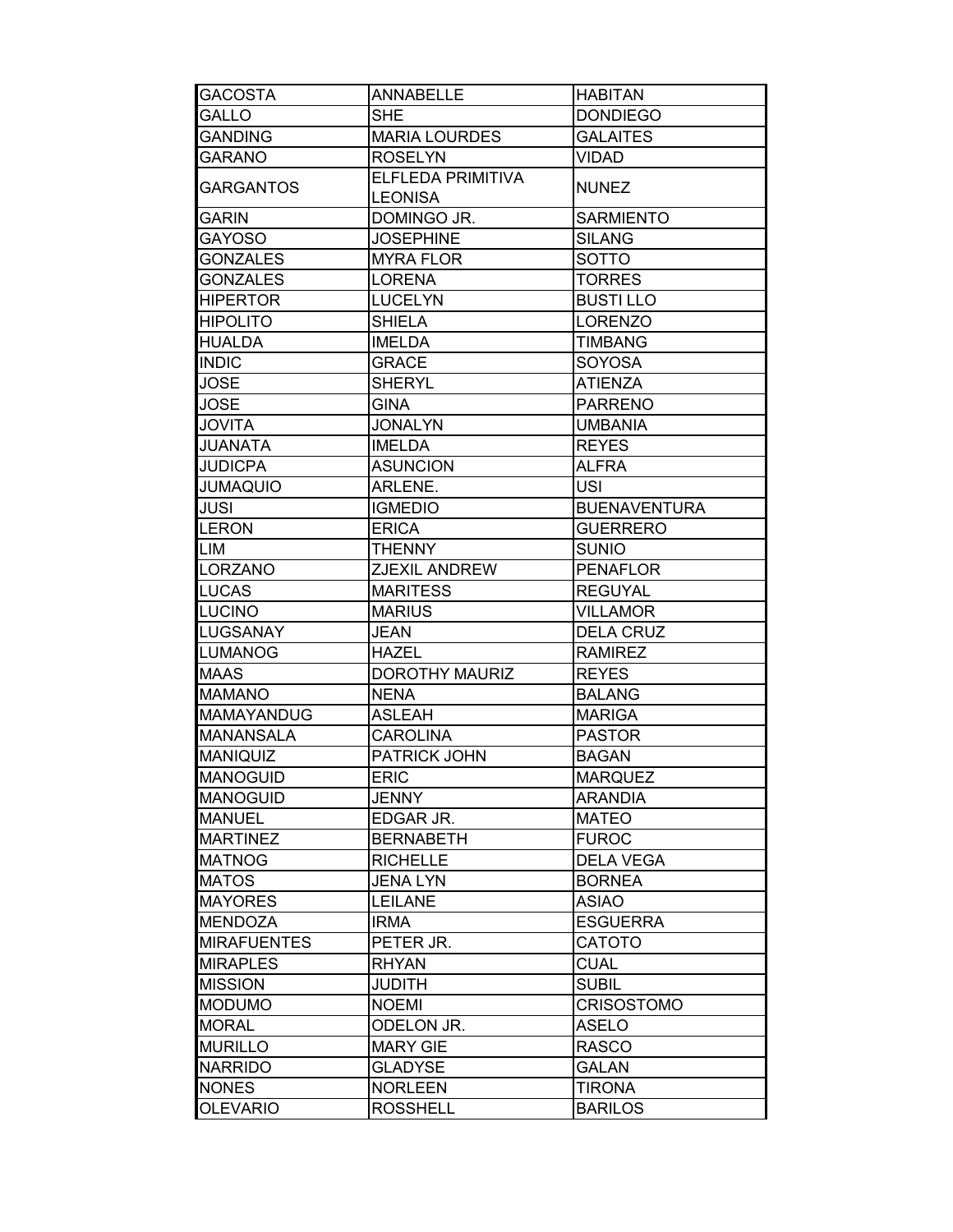| <b>ORTIZ</b>      | <b>GENELYN</b>        | <b>LIGSON</b>      |
|-------------------|-----------------------|--------------------|
| <b>OSTARIS</b>    | <b>DAISY</b>          | <b>RODRIGUEZ</b>   |
| <b>PADUA</b>      | <b>LYDIA</b>          | <b>PABLICO</b>     |
| <b>PAGLAS</b>     | <b>ARBAIYA</b>        | <b>ABDUL</b>       |
| <b>PAJIMNA</b>    | <b>AXEL GIDEON</b>    | <b>JALMASCO</b>    |
| <b>PAKINGAN</b>   | <b>JESSE</b>          | <b>DELA FUENTE</b> |
| <b>PAKINGAN</b>   | <b>MARJON KAIZA</b>   | CONDE              |
| <b>PAMARKA</b>    | <b>GIRLIE</b>         | <b>CONRENIO</b>    |
| <b>PANGANIBAN</b> | <b>RONALD</b>         | <b>SANOY</b>       |
| <b>PANTILA</b>    | <b>IRENE</b>          | <b>CORPORAL</b>    |
| <b>PASCUAL</b>    | <b>SHIRLEY</b>        | QUINABATO          |
| <b>PEQUIZ</b>     | SHERYL MAE            | <b>DECIERTO</b>    |
| <b>PERERA</b>     | <b>KAREN JOY</b>      | <b>ERARDO</b>      |
| <b>PERERA</b>     | ZEMIRAH JEWEL         | <b>ERARDO</b>      |
| <b>PERERA</b>     | <b>ZIPPORAH NAOMI</b> | <b>ERARDO</b>      |
| <b>PIANO</b>      | <b>JOEMAR</b>         | <b>ALEGAR</b>      |
| <b>PIPIT</b>      | <b>JULIE ANN</b>      | <b>PACLIBAR</b>    |
| <b>POSADA</b>     | PEDRO JR.             | <b>SAMBAJON</b>    |
| <b>POSTRE</b>     | M ELIZA               | <b>FAJARDO</b>     |
| <b>RABE</b>       | <b>RASTELLE MAY</b>   | <b>DUQUE</b>       |
| <b>RABE</b>       | RABIN JR.             | <b>DUQUE</b>       |
| <b>RAMELO</b>     | <b>CHASTTY IDETTE</b> | <b>LABORETE</b>    |
| <b>RIDUAL</b>     | <b>GIGI</b>           | <b>BAUTISTA</b>    |
| <b>RIOVEROS</b>   | <b>EDWARD JOHN</b>    | <b>RICAMATA</b>    |
| <b>ROMANO</b>     | <b>MARGOT</b>         | <b>ORDANEZ</b>     |
| <b>ROQUE</b>      | <b>ANALYN</b>         | <b>ALAMIS</b>      |
| SABA              | <b>CELESTE</b>        | <b>CAPONPON</b>    |
| <b>SABINIANO</b>  | <b>FLORENICA</b>      | <b>ESCANO</b>      |
| <b>SAGUID</b>     | <b>JOELYN</b>         | <b>CABUGSA</b>     |
| <b>SALADO</b>     | <b>LADYLEN</b>        | <b>FERRER</b>      |
| <b>SALINEL</b>    | <b>LEON RAFAEL</b>    | <b>UMALI</b>       |
| <b>SANTOS</b>     | <b>LOVELY</b>         | <b>VILLANUEVA</b>  |
| <b>SERRANO</b>    | <b>RACHELLE</b>       | <b>BANDOLIN</b>    |
| <b>SHARIFF</b>    | <b>RAIFAH</b>         | <b>PATUAN</b>      |
| <b>SIBALA</b>     | <b>GINA</b>           | <b>SAJOLGA</b>     |
| <b>SIGRE</b>      | <b>JUDYLYN</b>        | <b>ESTIALBO</b>    |
| <b>SOMULAT</b>    | <b>MYRNA</b>          | <b>ACQUIAT</b>     |
| <b>SULATORIO</b>  | <b>LIZA</b>           | <b>QUINLOG</b>     |
| <b>TABUCOL</b>    | <b>MARY GRACE</b>     | <b>BUSTILLO</b>    |
| <b>TABUNAN</b>    | <b>IMELDA</b>         | <b>MERJODIO</b>    |
| <b>TAGURAN</b>    | <b>IREN</b>           | CARANGUE           |
| <b>TAGURANAO</b>  | JANE                  | <b>MACASO</b>      |
| <b>TAMALLA</b>    | NOR-EN                | <b>PAGAYAO</b>     |
| <b>TAMPOS</b>     | <b>MARY EROLYN</b>    | <b>GALING</b>      |
| <b>TEJOME</b>     | <b>AILEEN</b>         | <b>GABUYA</b>      |
| <b>TOLENTINO</b>  | <b>JOCELYN</b>        | <b>LICAYU</b>      |
| <b>TUBIERA</b>    | <b>ARNEL</b>          | <b>ENRIQUEZ</b>    |
| <b>TUBIERA</b>    | <b>HEIDI MAY</b>      | <b>SANSON</b>      |
| <b>TUPAZ</b>      | <b>LEONISA</b>        | <b>TUPAZ</b>       |
| <b>USI</b>        | <b>LAURENT JAMES</b>  | <b>ORDONEZ</b>     |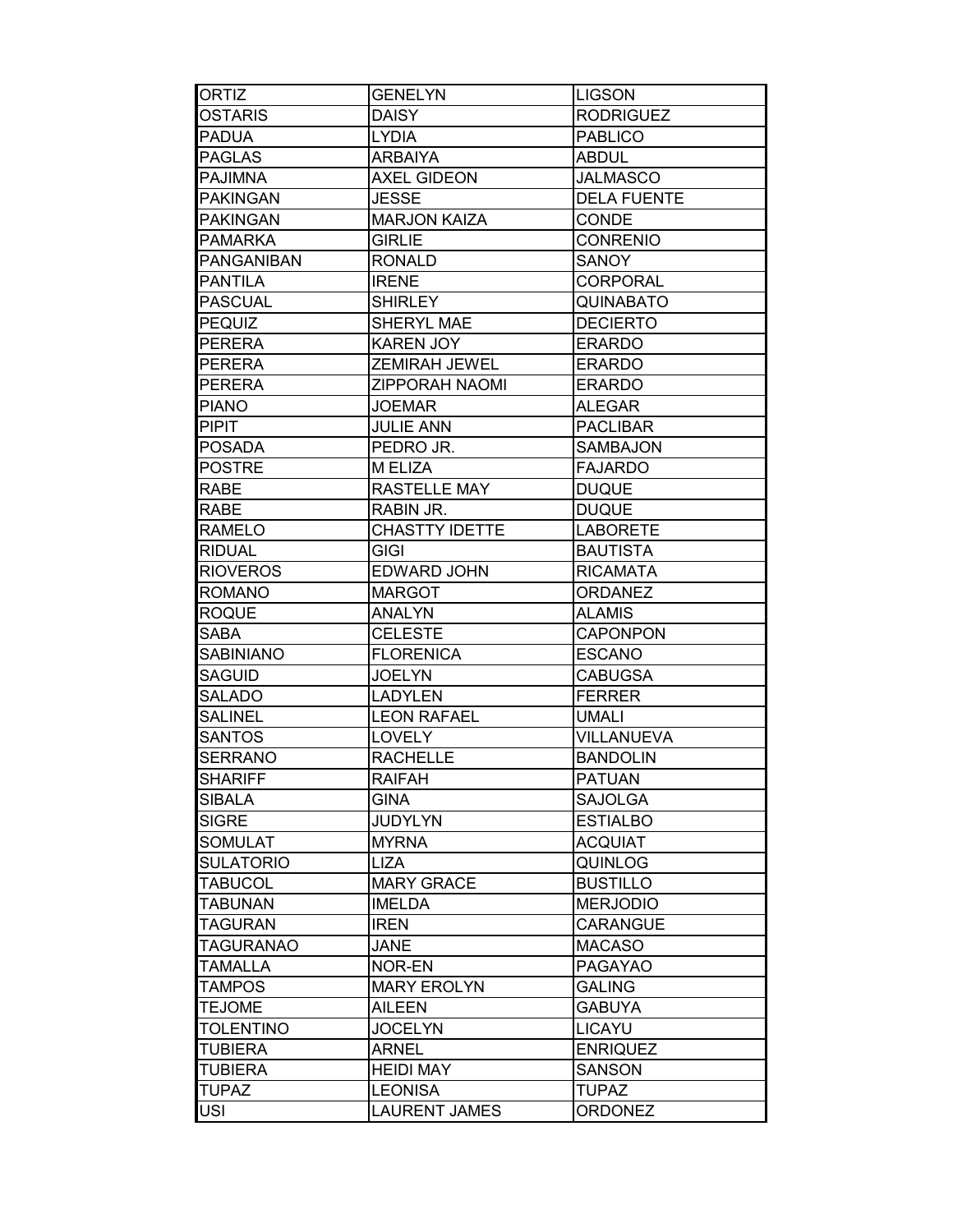| VALDESTAMON   | <b>ANGELE</b>       | <b>IENELDA</b>     |
|---------------|---------------------|--------------------|
| <b>VELA</b>   | <b>SAUDIA</b>       | <b>AGUILENA</b>    |
| <b>VERAS</b>  | <b>ALEX</b>         | IBALBUENA          |
| <b>WONG</b>   | <b>CRIMSON JOHN</b> | <b>ICATCHILLAR</b> |
| <b>WONG</b>   | <b>CRIMSON PAUL</b> | <b>CATCHILLAR</b>  |
| <b>ZAMORA</b> | <b>MARY GRACE</b>   | <b>ABULOCION</b>   |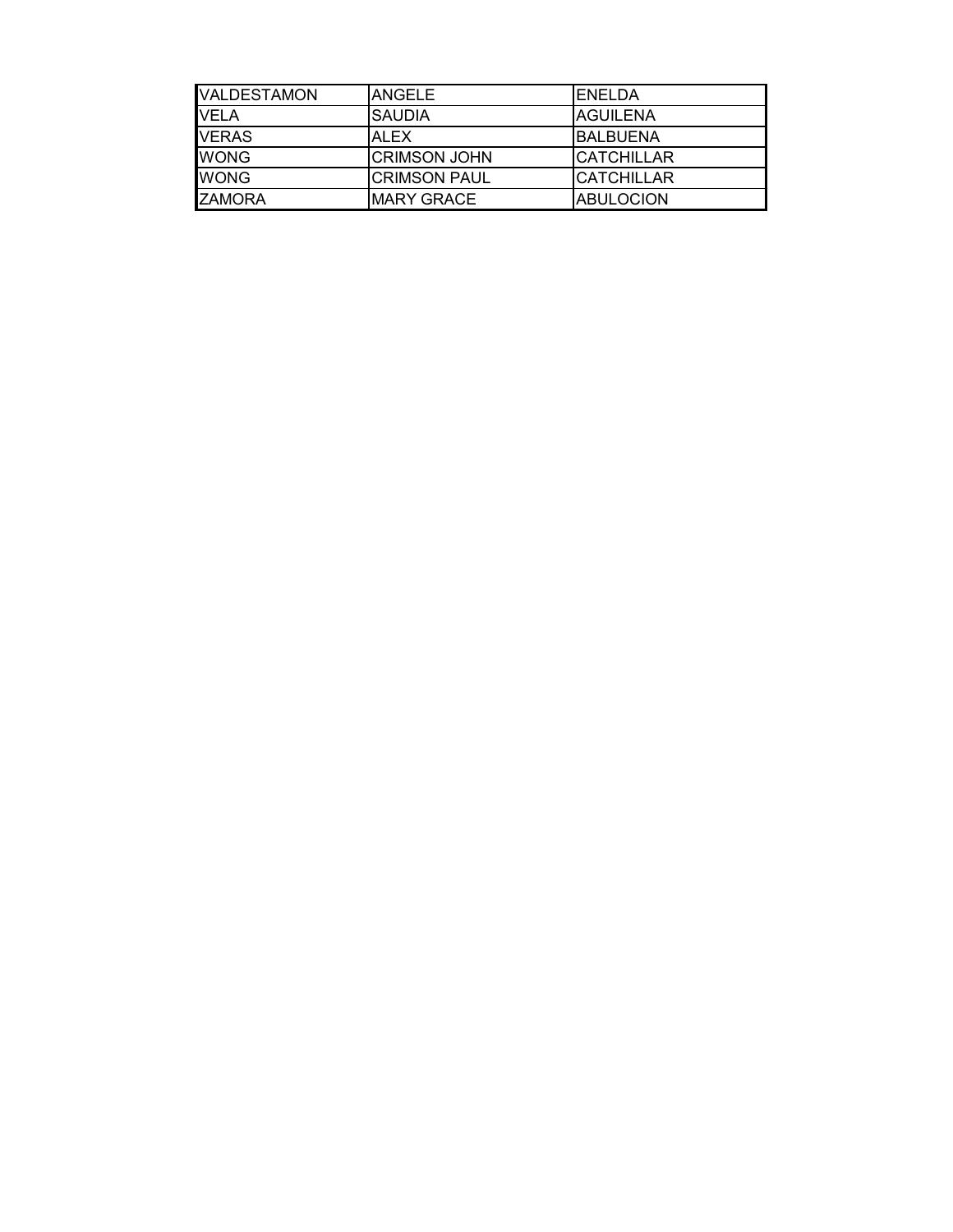| As of 6 March 2022  |                          |                    |
|---------------------|--------------------------|--------------------|
| Last Name           | First Name               | <b>Middle Name</b> |
| <b>ABULENCIA</b>    | LOUISIANA                | CASTRO             |
| ADUCA               | ALVIN                    | RODOLFA            |
| AGUILA              | KISH A EUNICE            | CUARTOS            |
| AGUSTIN             | EDNA                     | CELESTINO          |
| ALA-ANO             | <b>REGINA</b>            | TARIN              |
| ALEJANDRINO         | <b>PRINCESS</b>          | GARCIA             |
| ALPAS               | <b>MARVIN</b>            | LAURENTE           |
| AMPOYAS             | LUCIA                    | OSANO              |
| ANDALAJAO           | <b>DENNIS</b>            | DE JOYA            |
| ATCHUELA            | <b>EFREN</b>             | RAMIREZ            |
| AWA                 | <b>DARWIN</b>            | SANTOS             |
| AWE                 | ANALYN                   | DANOLKO            |
| BALAIS              | <b>EMELYN</b>            | AGANG              |
| BATANG              | CATHERINE                | <b>FLOJO</b>       |
| <b>BELEBER</b>      | MA. JOY                  | <b>MADERA</b>      |
| BERBANO             | <b>MICHELLE</b>          | <b>PADER</b>       |
| BIENES              | <b>MARISSA</b>           | RELATIVO           |
| BIGAYAN             | SHEILA MAE               | LANTACA            |
| BOBADILLA           | <b>RICK JAYSON</b>       | <b>RONQUILLO</b>   |
| <b>BORRINAGA</b>    | CRISTINA                 | CANAS              |
| <b>BOTONA</b>       | <b>BONIFACIA</b>         | <b>COMILLAS</b>    |
| <b>BRAZA</b>        | <b>ARNOLD</b>            | <b>TIPAN</b>       |
| <b>BRONDIAL</b>     | <b>HENEDINA MERCEDES</b> | <b>BRAGA</b>       |
| <b>BROQUEZA</b>     | <b>AMERITA</b>           | <b>ROA</b>         |
| <b>BUENAVENTURA</b> | <b>ROCHELLE</b>          | DE LIMA            |
| CABASA              | <b>ALLAN SYN</b>         | <b>REYES</b>       |
| CANO                | <b>GRETCHEN</b>          | <b>RONDINA</b>     |
| <b>CARNICER</b>     | FERNAN JAY               | VERCO              |
| CASINILLO           | <b>GERTRUDES</b>         | CASONA             |
| CASIPLE             | <b>HELMIE</b>            | <b>BANGUIRAN</b>   |
| CASTRO              | JUDYLYN                  | <b>ANGCOS</b>      |
| CAYABYAB            | <b>MARITES</b>           | <b>EMPERADOR</b>   |
| CILOT               | <b>MARITES</b>           | <b>PAROM</b>       |
| CLAVERIA            | ZEYANA QUEEN             | JUNIO              |
| COBACOB             | <b>CHONA LYN</b>         | TAPAY              |
| CUBANGBANG          | SHERYL                   | LUGA               |
| <b>DABUCO</b>       | <b>AILEEN</b>            | <b>GABAJERON</b>   |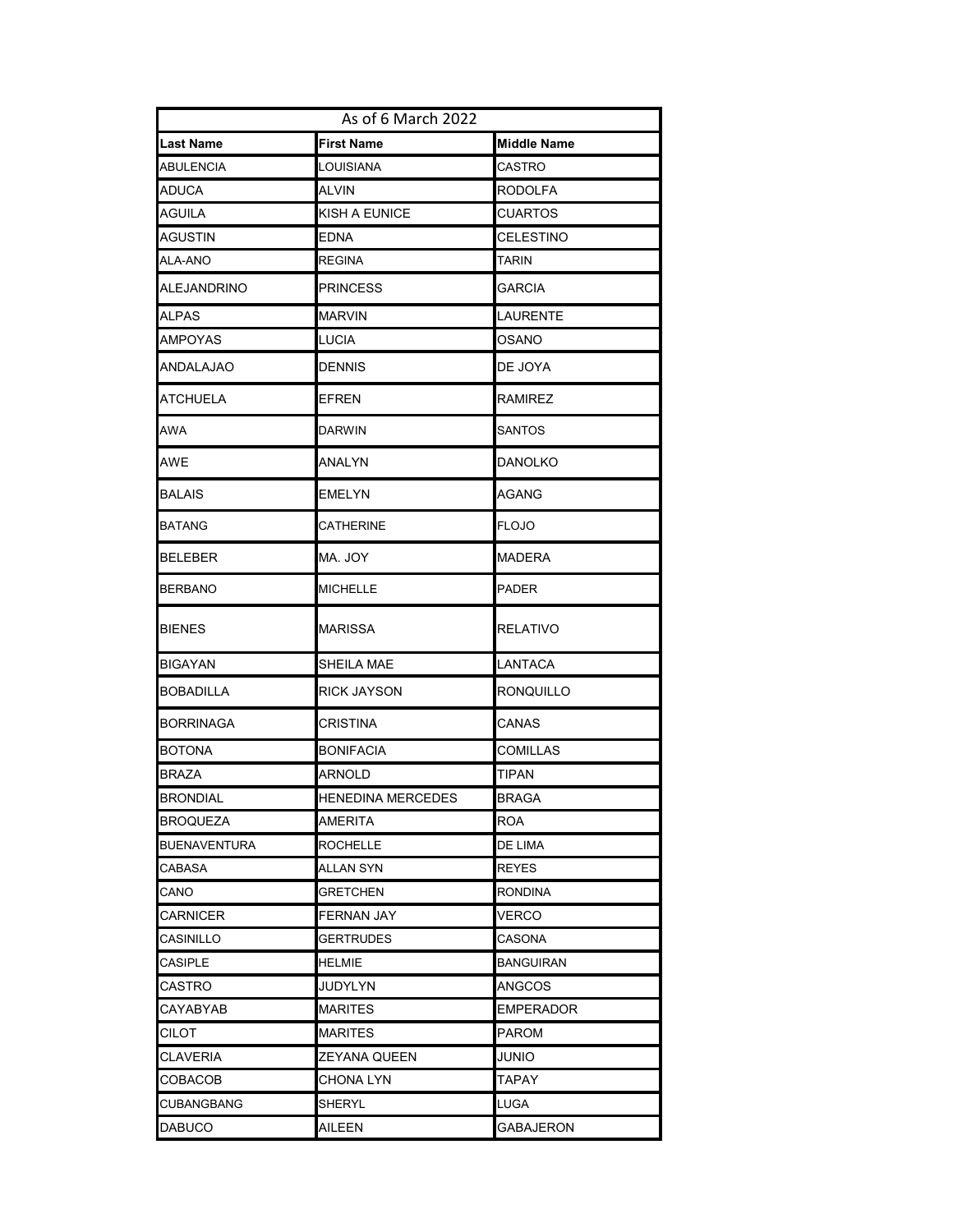| <b>DACONO</b>   | <b>RONALD</b>        | <b>CATCHILLAR</b> |
|-----------------|----------------------|-------------------|
| DAGUIO          | <b>MILAGROS</b>      | SACRAMENTO        |
| DASSUN          | JULIA                | CASTILLO          |
| DE CASTRO       | ZENAIDA              | <b>BARUEL</b>     |
| DE LA VEGA      | RIMUELE              | ROXAS             |
| DEL MUNDO       | <b>MHERLIN</b>       | <b>NOVICIO</b>    |
| DELOS SANTOS    | WENIFREDO            | <b>MEDES</b>      |
| DIZON           | MA. JESSICA          | TAMOYANG          |
| DOSAL           | <b>MARY GRACE</b>    | GALICIA           |
| ELERIA          | <b>ERICBOY</b>       | <b>MENOR</b>      |
| ENISE           | <b>IMELDA</b>        | ANDUZON           |
| FERNANDEZ       | SALLY                | CRUZ              |
| FERNANDO        | <b>BLAIKE MAKAIO</b> | CABUHAT           |
| FLORES          | ZAKI YUSHU           | ROYO              |
| GACHO           | <b>MARIA CHARIE</b>  | ORTIZ             |
| GALCON          | LYNIE                | <b>BARCATAN</b>   |
| GANI            | KAMARIA              | <b>BAGUNDANG</b>  |
| GARCIA          | <b>CATHERINE</b>     | DE GUZMAN         |
| GINCO           | <b>MARJORIE</b>      | CALIPAYAN         |
| GUBAT           | <b>MARITES</b>       | MENDOZA           |
| HERNANDEZ       | REALYN               | LAGARDE           |
| HERNANDEZ       | EMMA                 | ALEGAR            |
| IBE             | ELLA CECILIA         | I LAGO            |
| <b>IGLESIA</b>  | NORY                 | VALDEZ            |
| JACINTO         | SHIRLYN              | <b>FULGENCIO</b>  |
| JADOL           | <b>RESABINA</b>      | VILLABETO         |
| JUICO           | JONARD NERO          | <b>MENDIORO</b>   |
| KUSAIN          | SAMIRA               | <b>MACMOD</b>     |
| LABADAN         | <b>JASMIN GRACE</b>  | <b>DEJARME</b>    |
| LABOG           | <b>JANICE</b>        | <b>MALITAO</b>    |
| LAGMAN          | LYDIA TRISHA         | BULDA             |
| LAIGO           | HAZEL                | ALCANTARA         |
| LAPEZ           | MA. LIL ROSE ANGELA  | SUMILANG          |
| LARGO           | AQUELLA              | <b>MANAHAN</b>    |
| LAZATIN         | <b>MARIJUNE</b>      | <b>NOVIDA</b>     |
| LONGARES        | <b>ROMILYN</b>       | ABRINA            |
| LOPEZ           | JENEATH              | MANAHAN           |
| LORAYA          | LORVIC               | VICTORIA          |
| LUCERO          | <b>GERALIE</b>       | MANALO            |
| Lumio           | <b>SHEM LOU</b>      | SUNGAHID          |
| MAAS            | DANIELLA MARRIZ      | REYES             |
| MACALINTAL      | <b>EDMUND</b>        | CAMERON           |
| MADERA          | APRIL LORAINE        | SOLANO            |
| <b>MAGLUNOB</b> | <b>SUZIE</b>         | CUENCA            |
| <b>MAGTIBAY</b> | EVA MAY              | <b>GARGULLO</b>   |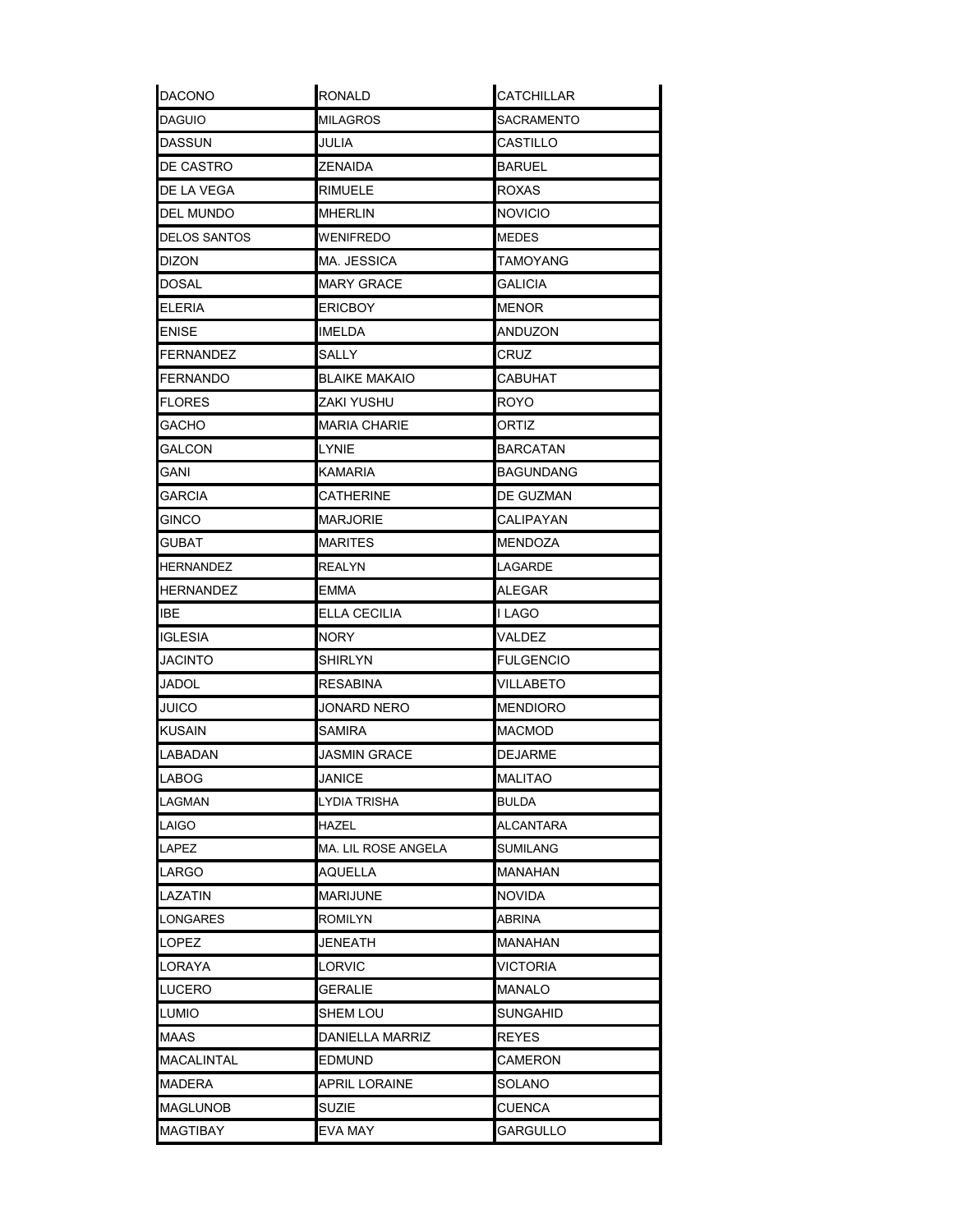| <b>MANINGDING</b> | LEA                | <b>TABOY</b>     |
|-------------------|--------------------|------------------|
| <b>MARTINEZ</b>   | REYNALDO JR.       | <b>LINDO</b>     |
| <b>MARTINEZ</b>   | <b>LORNA</b>       | <b>MECINA</b>    |
| <b>MENDOZA</b>    | <b>NORIEL</b>      | <b>CUCHON</b>    |
| <b>MILLARES</b>   | MERLYN             | ALCORIZA         |
| MINGO             | <b>MARIFE</b>      | <b>MONDONEDO</b> |
| MIRANDA           | EMGLE              | MARTINEZ         |
| NARIDO            | EMMA               | <b>POSIQUIT</b>  |
| NAVARRO           | <b>JEANIE</b>      | <b>FELDONIA</b>  |
| NIEGO             | <b>APRIL CHRIS</b> | LEAL             |
| NUNEZ             | RUBY GRACE         | MABALHIN         |
| PABAYO            | ALEX               | BAGSIK           |
| PANES             | LAARNIE            | <b>OLIVEROS</b>  |
| PATALINGHUG       | LUCIA              | CANICON          |
| PELAYO            | <b>JOYCELENE</b>   | <b>DELA CRUZ</b> |
| RASHID            | HAJAL              | MOHAMMAD         |
| RELOGERO          | <b>JOVY</b>        | <b>DENOSTA</b>   |
| RICAFORT          | REI CAILAH         | HERNANDEZ        |
| RIVERA            | SUSAN              | VELASQUEZ        |
| ROSALES           | <b>GEOVENCE</b>    | <b>BORDOY</b>    |
| ROSALES           | <b>GEOSHEL</b>     | <b>BORDOY</b>    |
| ROSARIO           | LEO                | <b>DEVIO</b>     |
| SADAY             | <b>MARICEL</b>     | <b>MURENO</b>    |
| SAJA              | VICKY              | RAMO             |
| SAKAI             | AIYANAH MIAKA      | <b>DIATOR</b>    |
| SANAMA            | <b>LOLITA</b>      | <b>REDERA</b>    |
| SANDIGAN          | LUKAIYA            | <b>MUKAN</b>     |
| SASUTIL           | ANA LIZA           | QUIAOIT          |
| <b>SILVA</b>      | ISABELITA          | <b>MANAGAT</b>   |
| <b>SIMODLAN</b>   | <b>SHELLA JANE</b> | <b>SALANG</b>    |
| SINGZON           | JAN CEDRICK        | TAUSA            |
| SORIANO           | ARLYN              | QUIRIMIT         |
| SORIANO           | MARLYN             | <b>LUCINA</b>    |
| SORINGA           | ROSALIA            | <b>MAHUSAY</b>   |
| SUNI              | ANN                | <b>LOPEZ</b>     |
| TABAG             | <b>MARILOU</b>     | MAHAG            |
| TABUNAN           | RODALYN            | <b>PASCUA</b>    |
| TANGUILEG         | SHEILA MARIE       | CASIDO           |
| TARLIT            | JACKYLOU           |                  |
| <b>TIGUE</b>      | <b>REY</b>         | VELITARIO        |
| TOKUDA            | ROSELYN            | CARABLE          |
| TUMOMBA           | <b>RICHY</b>       | <b>RUMA</b>      |
| VALDERAMA         | NEL                | ADAY             |
| VILLARAZA         | RUTH               | <b>FRESCO</b>    |
| VILLARIN          | ROBERTO JR.        | PENA             |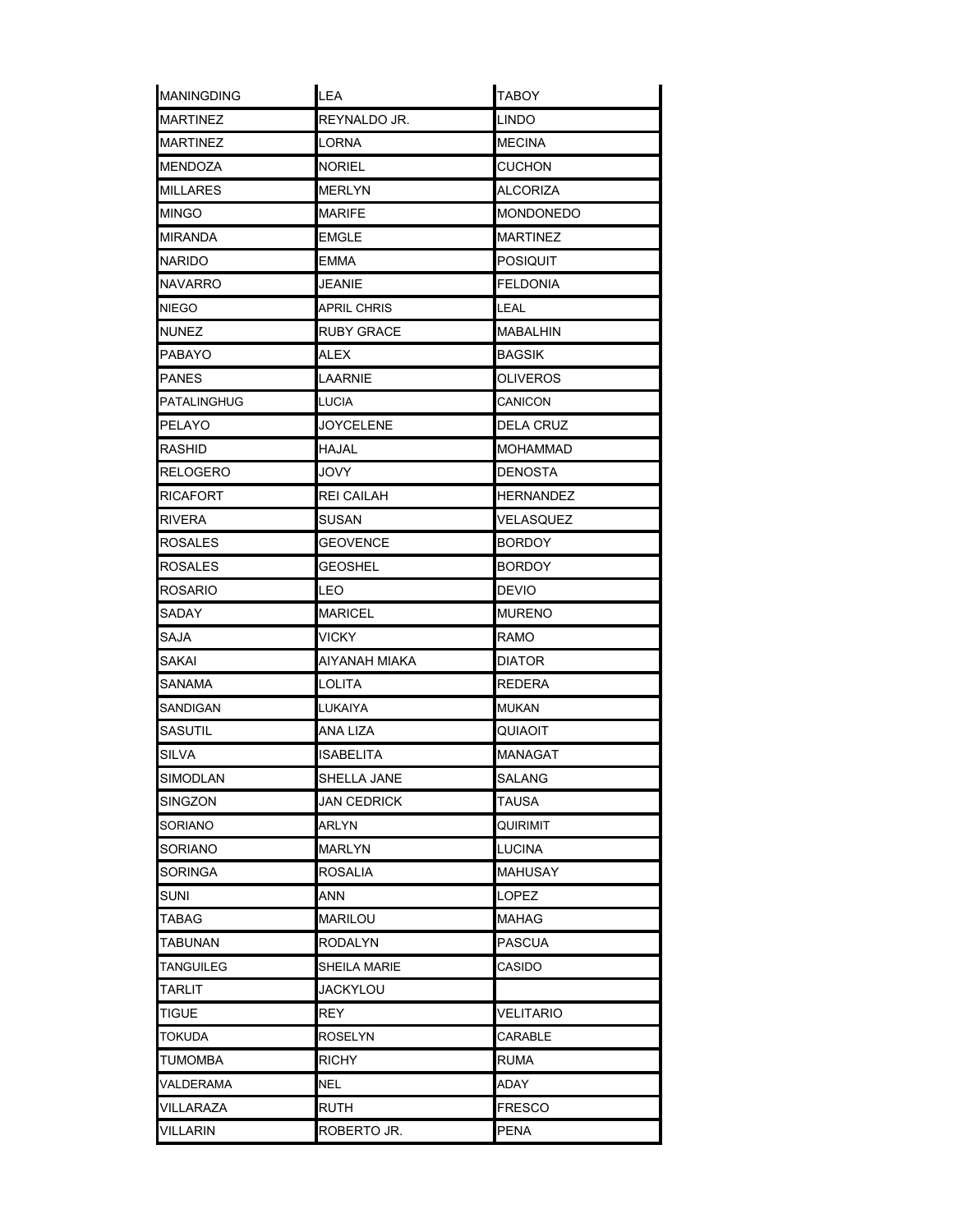| <b>LAST NAME</b> | <b>FIRST NAME</b>    | <b>MIDDLE NAME</b> |
|------------------|----------------------|--------------------|
| <b>ABANO</b>     | <b>CHERYL</b>        | <b>GERONA</b>      |
| <b>ABELLA</b>    | SONIA                | <b>BANARES</b>     |
| ABIT             | <b>JOSETTE EE</b>    | VELOSO             |
| ABO              | ABDUUAMIL            | ABAD               |
| <b>ACUNA</b>     | GLENDA               | TUMANGDAY          |
| <b>ADVIENTO</b>  | <b>MARK OLIVER</b>   | TOLEDANO           |
| AGNE             | <b>RHODORA</b>       | <b>BAUTISTA</b>    |
| <b>AGRAMON</b>   | <b>JOCELYN</b>       | OSENA              |
| <b>AGUSTIN</b>   | <b>ELMA</b>          | <b>TAGAMOLILA</b>  |
| <b>ALAON</b>     | <b>CHEDELYN</b>      | <b>DOMASIG</b>     |
| <b>ALARCON</b>   | <b>ROMMEL</b>        | <b>BALINAS</b>     |
| <b>ALBUERA</b>   | <b>LEONORA</b>       | CAMINADE           |
| ALCOSEBA         | <b>JULIET</b>        | <b>SAMONTE</b>     |
| <b>ALEMANI</b>   | <b>EMMANUEL</b>      | PAMA               |
| AL-MAHROUQI      | AMABELLE             | ROMANILLOS         |
| <b>AMBALIT</b>   | MAYBELLE             | <b>DELIMA</b>      |
| <b>AMORADO</b>   | <b>AILE LOUISE</b>   | TURANO             |
| <b>ANCHETA</b>   | <b>MERLYNA</b>       | <b>DELARNA</b>     |
| <b>ANINON</b>    | <b>ROSALEN</b>       | <b>BERO</b>        |
| <b>ANOS</b>      | ROLANDO JR           | <b>SANTOS</b>      |
| <b>ANTONIO</b>   | <b>EVELYN</b>        | <b>GOROSPE</b>     |
| <b>ANTONIO</b>   | MA. CECILIA          | <b>VERZOSA</b>     |
| <b>ARANILLA</b>  | <b>CHRISTOPHER</b>   | <b>DUROY</b>       |
| <b>ARCEDE</b>    | <b>ELGIN</b>         | <b>BARNUEVO</b>    |
| <b>ARENGA</b>    | <b>MADELYN</b>       | <b>DEGOMA</b>      |
| ARQUILLO         | JOHN CONRAD          | <b>RUBIO</b>       |
| <b>ARSENIO</b>   | CRISMA               | <b>MELIO</b>       |
| <b>ASIS</b>      | <b>CHARLYN GRACE</b> | <b>ALOCILLO</b>    |
| <b>BAHIAN</b>    | <b>NINO</b>          | <b>TIMBAL</b>      |
| <b>BAJONSUA</b>  | <b>MARIA ESTELA</b>  | BALBAQUERA         |
| <b>BALAGAT</b>   | MICHAEL VINCENT      | VIRAY              |
| <b>BANGA</b>     | ATARAH LOIS          | MAGPANTAY          |
| <b>BARONG</b>    | <b>RHEA JANE</b>     | <b>BULLECER</b>    |
| <b>BARTOLOME</b> | <b>MERCY</b>         | <b>ASUNCION</b>    |
| <b>BATINGAL</b>  | <b>RONALYN</b>       | <b>PAULAR</b>      |
| <b>BAUTISTA</b>  | <b>MARIVIC</b>       | CARRERA            |
| <b>BAYAG</b>     | <b>LEONIFER</b>      | SONAJO             |
| <b>BELIHERDO</b> | <b>DINA</b>          | <b>FALIBLE</b>     |
| <b>BELTRAN</b>   | <b>DIVINA</b>        | <b>FLORENTINO</b>  |
| <b>BONDOC</b>    | <b>VICTORIA</b>      | <b>VILLEGAS</b>    |
| <b>BOQUEO</b>    | <b>EDMUND</b>        | <b>AZUPARDO</b>    |
| <b>BRONDA</b>    | <b>CLAREBETH</b>     | <b>PORRAS</b>      |
| <b>BRUCAL</b>    | <b>DHORY</b>         | <b>EVANGELISTA</b> |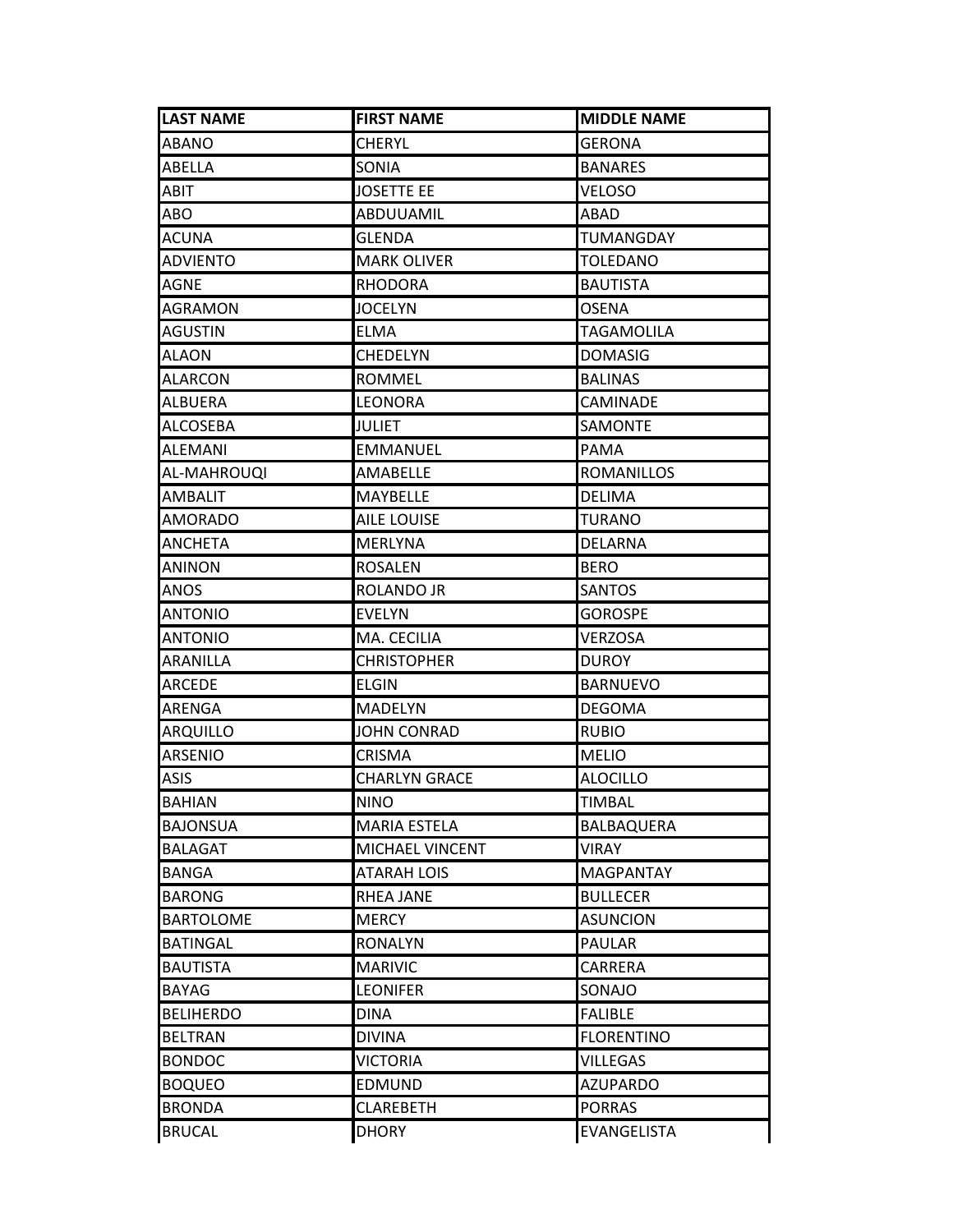| <b>BUENA</b>       | <b>JULES DAVID</b>    | <b>PLENOS</b>     |
|--------------------|-----------------------|-------------------|
| <b>BUENCAMINO</b>  | <b>NESTOR</b>         | <b>BALANGUE</b>   |
| <b>BULADO</b>      | <b>CRISTINA</b>       | <b>DESAMITO</b>   |
| CABAJAR            | JOSIE                 | SABIJON           |
| <b>CABILADAS</b>   | VANESSA               | <b>GALAPIN</b>    |
| <b>CABRERA</b>     | RAFAEL                | <b>MAMANGON</b>   |
| CADACIO            | <b>CRISTINA</b>       | <b>CUETO</b>      |
| CALAPANO           | <b>CLEO</b>           | CABAGTONG         |
| CAMPANA            | <b>ERNESTO JR</b>     | <b>LEONA</b>      |
| CANONCE            | <b>MICHAEL</b>        | MALAGUENO         |
| <b>CANTOJOS</b>    | <b>FLORIDA</b>        | <b>BARBON</b>     |
| <b>CAPISTRANO</b>  | <b>MARVIC</b>         | ARCEGA            |
| <b>CASALMER</b>    | <b>GRACE</b>          | SALANSAN          |
| CASAS              | <b>MARY ANN</b>       | TAMAYO            |
| <b>CASTILLO</b>    | <b>JULIUS RICHARD</b> | SAMONTE           |
| <b>CASTRO</b>      | <b>BONNY</b>          | <b>MERGILLANO</b> |
| <b>CATABAY</b>     | <b>JENIELYN</b>       | <b>OLIVEROS</b>   |
| <b>CAUILAN</b>     | <b>MIRIAM</b>         | <b>SERVANA</b>    |
| <b>CERVANTES</b>   | <b>DAREN</b>          | SARGENTO          |
| <b>CHAN</b>        | <b>JOCELYN</b>        | <b>MARTINEZ</b>   |
| <b>CHAVEZ</b>      | <b>JO ANN</b>         | <b>DIMEN</b>      |
| <b>CHAVEZ</b>      | <b>CHRISTINE ANNE</b> | <b>DIMEN</b>      |
| <b>COLLARGA</b>    | ROLANDO JR.           | CALMA             |
| <b>CORPUZ</b>      | MA. CARMELA           | GALIN             |
| <b>DACAYMAT</b>    | <b>PAUL JAMES</b>     | <b>GONZAGA</b>    |
| <b>DANGANAN</b>    | <b>MARIFE</b>         | <b>CALBONE</b>    |
| DE LEON            | <b>BRYAN</b>          | <b>BENITEZ</b>    |
| DE LOS REYES       | <b>BENEDICT JOHN</b>  | <b>NAVARRO</b>    |
| <b>DE PEDRO</b>    | <b>GINALYN</b>        | PELAYO            |
| <b>DECANO</b>      | SALVE                 | EFONDO            |
| <b>DEL ROSARIO</b> | <b>RUFE</b>           | <b>RULLEPA</b>    |
| <b>DELA CRUZ</b>   | <b>JOSIE</b>          | CALINA            |
| <b>DELA CRUZ</b>   | MAY                   | <b>ESCOTO</b>     |
| <b>DELA TORRE</b>  | <b>ELIZABETH</b>      | SAJOL             |
| DELARIARTE         | <b>ROGER</b>          | <b>DELA CRUZ</b>  |
| <b>DELGADO</b>     | <b>RAYMART</b>        | <b>ARANCON</b>    |
| <b>DELGADO</b>     | REMIA                 | BAYOT             |
| <b>DELIGERO</b>    | <b>MARISSA</b>        | <b>BAONG</b>      |
| <b>DEMETRIO</b>    | MA. RENETH            | JALME             |
| <b>DOSADO</b>      | <b>MARIA TERESA</b>   | <b>LUMANOG</b>    |
| <b>ECAL</b>        | <b>ROSEMARIE</b>      | <b>MORALES</b>    |
| <b>EDODOLLON</b>   | <b>REY</b>            | <b>EBALOBO</b>    |
| <b>ESCOTO</b>      | <b>GERLY</b>          | <b>ABAYON</b>     |
| <b>ESPINA</b>      | ROSE ANN JAY          | <b>HEREJIAS</b>   |
| <b>ESPINELLA</b>   | CAMILE                | VILLALOBOS        |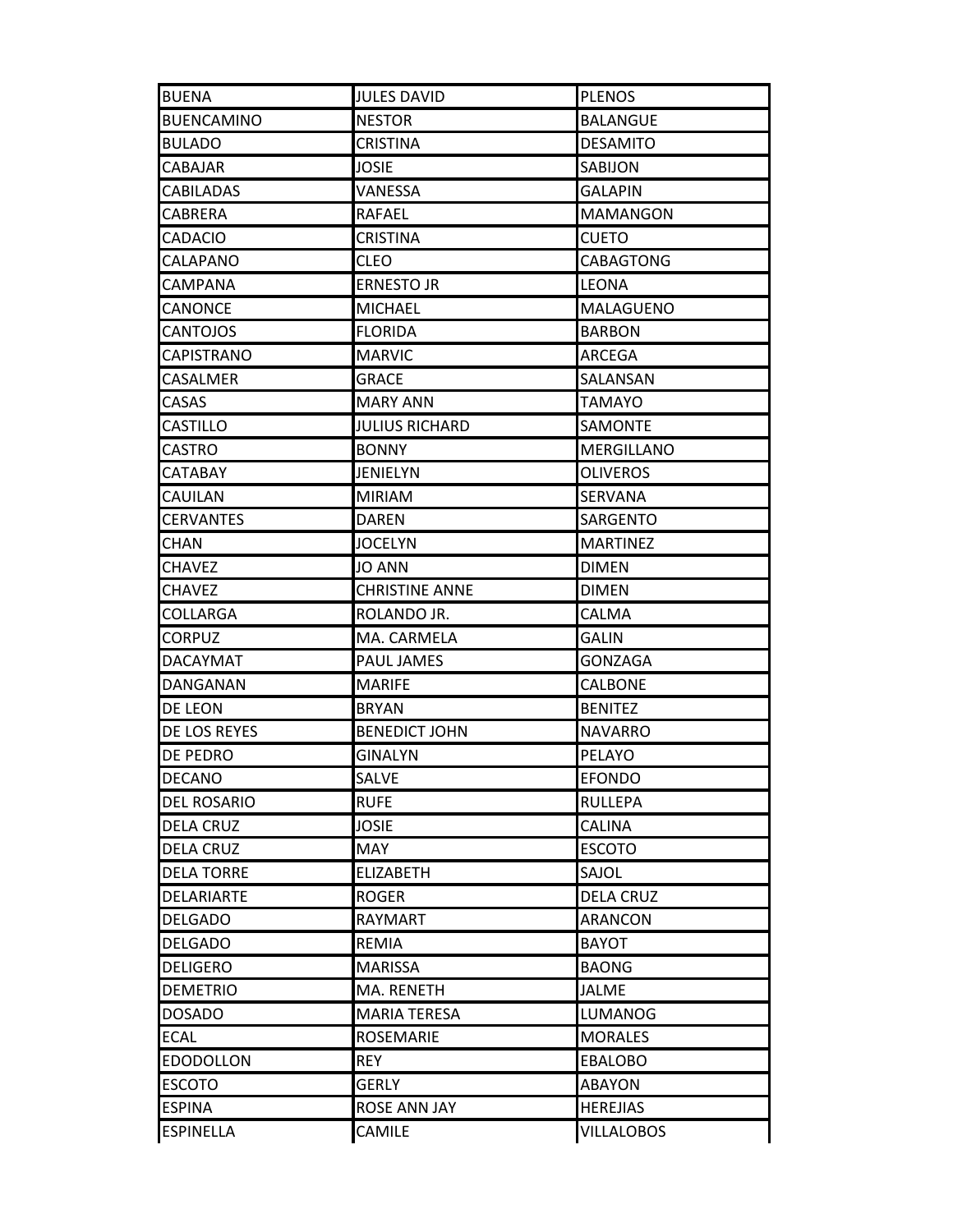| <b>ESPIRITU</b>    | <b>LEDEAN</b>           | <b>CRUZ</b>      |
|--------------------|-------------------------|------------------|
| <b>ESTADULA</b>    | <b>JOAN</b>             | <b>ADVINCULA</b> |
| <b>ESTRADA</b>     | <b>NEMUEL</b>           | YU               |
| <b>FACUN</b>       | <b>MARY ANN</b>         | <b>BRIONES</b>   |
| <b>FELIPE</b>      | LIZEL                   | <b>INTAR</b>     |
| <b>FORTU</b>       | <b>GABRIEL</b>          | <b>BAUTRO</b>    |
| <b>FREIRES</b>     | LEOMANDA                | <b>BALURAN</b>   |
| <b>FUENTEVILLA</b> | <b>JANETH</b>           | <b>FLORES</b>    |
| <b>GALGAO</b>      | <b>ARLENE</b>           | <b>BEDANA</b>    |
| <b>GAPIDO</b>      | <b>JEANELY</b>          | <b>FERMANO</b>   |
| <b>GARCIA</b>      | <b>JEENY ANN</b>        | <b>GOMEZ</b>     |
| <b>GARDOSE</b>     | <b>GLADYS</b>           | SALAZAR          |
| <b>GARINGARAO</b>  | <b>LARRY JR</b>         | <b>REYNONOS</b>  |
| GAVILAN            | <b>ANNE</b>             | <b>MANEJA</b>    |
| <b>GONZALES</b>    | <b>FRANZ LUDWIG</b>     | <b>FEIR</b>      |
| <b>GONZALES</b>    | LEXZANDRA               | <b>RECOMEO</b>   |
| <b>GOROSPE</b>     | <b>REMALYN</b>          | SABADO           |
| <b>GREGORIO</b>    | <b>MARIVIC</b>          | <b>DIZON</b>     |
| GUZON              | <b>ADORA</b>            | <b>BEDOLIDO</b>  |
| <b>HANGINAN</b>    | <b>JESSA</b>            | <b>BESAHAN</b>   |
| HENDERSON          | <b>AISHA</b>            | <b>SACOTE</b>    |
| <b>HERNAEZ</b>     | <b>JANICE</b>           | <b>FLORES</b>    |
| HILARIO            | SHIELA ELENA            | <b>MARCELO</b>   |
| <b>HUELGAS</b>     | <b>MARIUSZ ASHTON</b>   | SOLPICO          |
| <b>INGUITO</b>     | <b>TEOFILA</b>          | <b>MIRAFLOR</b>  |
| <b>IPAC</b>        | <b>GLADIES</b>          | <b>PANCHA</b>    |
| <b>JALIPA</b>      | THERESE GRACE           | <b>BARAQUEL</b>  |
| <b>JERESANO</b>    | <b>ARLENE</b>           | SERVANDO         |
| <b>JONSEWAR</b>    | <b>DWIKA HANDIANI</b>   | <b>BILBAO</b>    |
| KAUNUTAN           | NIDA                    | <b>MUSA</b>      |
| LARIRIT            | <b>EDEN</b>             | <b>SOLAS</b>     |
| <b>LAVIDES</b>     | <b>FLORIDA</b>          | <b>RIOVEROS</b>  |
| LIBREA             | <b>MIRACLE</b>          | <b>SILVESTRE</b> |
| LIM                | <b>EDSEL</b>            | <b>LICAROS</b>   |
| <b>LLEDO</b>       | <b>ROSA</b>             | <b>BAYAI</b>     |
| <b>LOZANO</b>      | <b>SONNY ERICSON</b>    | <b>MONFORTE</b>  |
| <b>LUMIGUIS</b>    | AISA                    | ABUNDOL          |
| <b>LUZ</b>         | <b>EVELYN</b>           | <b>ARCIGA</b>    |
| <b>MACASINAG</b>   | <b>CHRISTOPHER JONH</b> | RAON             |
| <b>MAGHIRANG</b>   | AISHA IVANNA            | <b>NEBAB</b>     |
| <b>MAGNO</b>       | <b>REY ANGELO</b>       | DOFELI2          |
| <b>MAGPAYO</b>     | RONN ALYSSA GRACE       | <b>BAPTISTA</b>  |
| <b>MAGUDDAYAO</b>  | <b>ALMA</b>             | MACABABBAD       |
| MAMBIAR            | <b>ERNESTINA</b>        | LU MAY AG        |
| <b>MAMENHNG</b>    | <b>MONERA</b>           | SOGA             |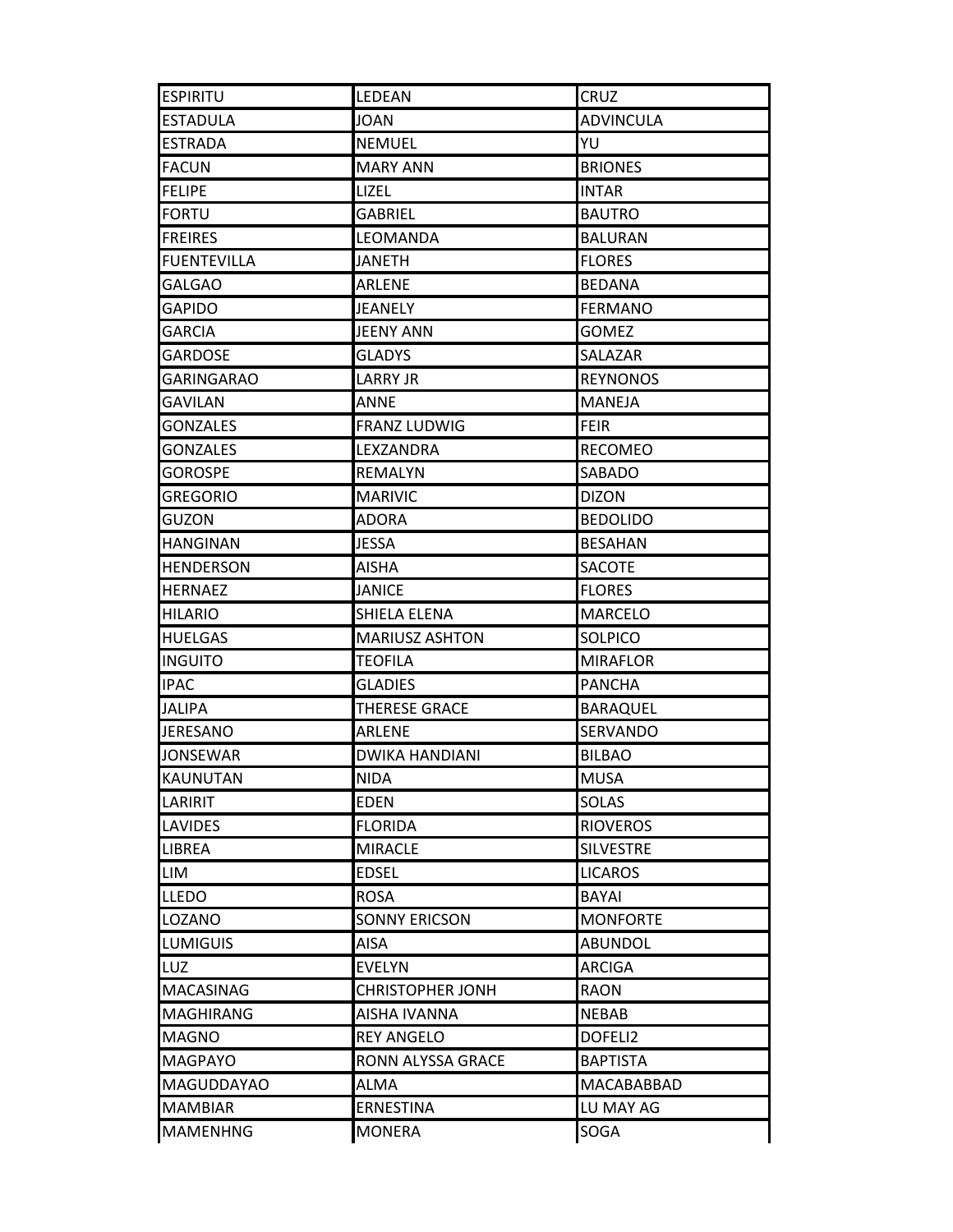| <b>MANINGAS</b>   | <b>JOCELYN</b>         | <b>DELOS SANTOS</b> |
|-------------------|------------------------|---------------------|
| <b>MANIQUIZ</b>   | <b>MARICRIS</b>        | <b>APARISIO</b>     |
| <b>MANLIGUEZ</b>  | <b>RUDILYN</b>         | <b>BITANG</b>       |
| MANUEL            | <b>JENYROSE</b>        | ATTABAN             |
| <b>MARCOS</b>     | ANALYN                 | <b>BELTRAN</b>      |
| <b>MARITAN</b>    | JANICE                 | OMAMALIN            |
| <b>MAURILLO</b>   | ARGEL                  | <b>ADVINCULA</b>    |
| <b>MAYANDOC</b>   | ALEX                   | <b>ROMERO</b>       |
| <b>MAYLUMO</b>    | <b>THELMA</b>          | PARAYANON           |
| <b>MEDINA</b>     | MARA                   | <b>SEDIEGO</b>      |
| <b>MERZA</b>      | <b>RONALD</b>          | ABAT                |
| <b>MIRANDA</b>    | JENNIFER               | DE GUZMAN           |
| <b>MOHAMMAD</b>   | <b>TAASIYA</b>         | <b>KAMUNTOL</b>     |
| <b>MOHAMMAD</b>   | <b>PUTLI</b>           | SARAIL              |
| <b>MONDALO</b>    | <b>FARRAH PAULA</b>    | <b>CABARRUBIAS</b>  |
| <b>MONTEMAYOR</b> | <b>WILFREDO</b>        | DE GUZMAN           |
| <b>MONTIERO</b>   | <b>MARK ANTHONY</b>    | <b>RAMOS</b>        |
| MOYANAW           | <b>SHIRLEY</b>         | ANTASAN             |
| MUNOZ.            | KIMBERLY               | VIDAL               |
| <b>NACARIO</b>    | CHARLYN                | <b>CAMPOS</b>       |
| <b>NELMIDA</b>    | <b>CHERRY FE</b>       | <b>COLLADO</b>      |
| <b>NEPALES</b>    | <b>JESMAR</b>          | <b>NAGAL</b>        |
| <b>NICOLAS</b>    | <b>RICHELLE</b>        | <b>BALAO</b>        |
| <b>NOORA</b>      | AILEEN                 | TAMAYO              |
| <b>ODENA</b>      | <b>ELVE</b>            | <b>BALATICO</b>     |
| <b>OFRASIO</b>    | <b>MENCHIE</b>         | <b>ZACARIAS</b>     |
| OLID              | <b>SINIE</b>           | CAPUTOL             |
| <b>OMILA</b>      | <b>BONIFACIO JR.</b>   | DABAL               |
| <b>ONTONG</b>     | <b>HELEN</b>           | <b>BAUTISTA</b>     |
| <b>OPADA</b>      | <b>KRISTINE ALLENE</b> | <b>MENDOZA</b>      |
| IORFANEL          | SHERRYL                | <b>MORIONES</b>     |
| <b>ORFIANO</b>    | LANIE                  | <b>CRISOSTOMO</b>   |
| <b>ORSOS</b>      | <b>GLES</b>            | ANDRADE             |
| <b>ORTENCIO</b>   | <b>MARIA CONCHITA</b>  | <b>DUNGCA</b>       |
| <b>PACTURAN</b>   | <b>RENE</b>            | SINOGAYA            |
| PALIGUTAN         | <b>ANNIE</b>           | <b>PAJARES</b>      |
| <b>PANESA</b>     | <b>JUSTINE ALLEN</b>   | <b>BOBADILLA</b>    |
| <b>PANGILINAN</b> | <b>EVANGELINE</b>      | <b>VELORIA</b>      |
| PANGILINAN        | <b>STEVEN TERRENCE</b> | DE GUZMAN           |
| PASTRANA          | <b>LIEZL</b>           | <b>NEPOMUCENO</b>   |
| PEDRO DE          | <b>MONALIE</b>         | <b>MECALLER</b>     |
| PEREZ             | <b>WILBEROSE</b>       | <b>BILBAO</b>       |
| <b>PIANO</b>      | <b>EMELITA</b>         | <b>ILUIS</b>        |
| <b>PILON</b>      | <b>MARY JANE</b>       | <b>PARAS</b>        |
| <b>PINUELA</b>    | LORENA                 | <b>MORENO</b>       |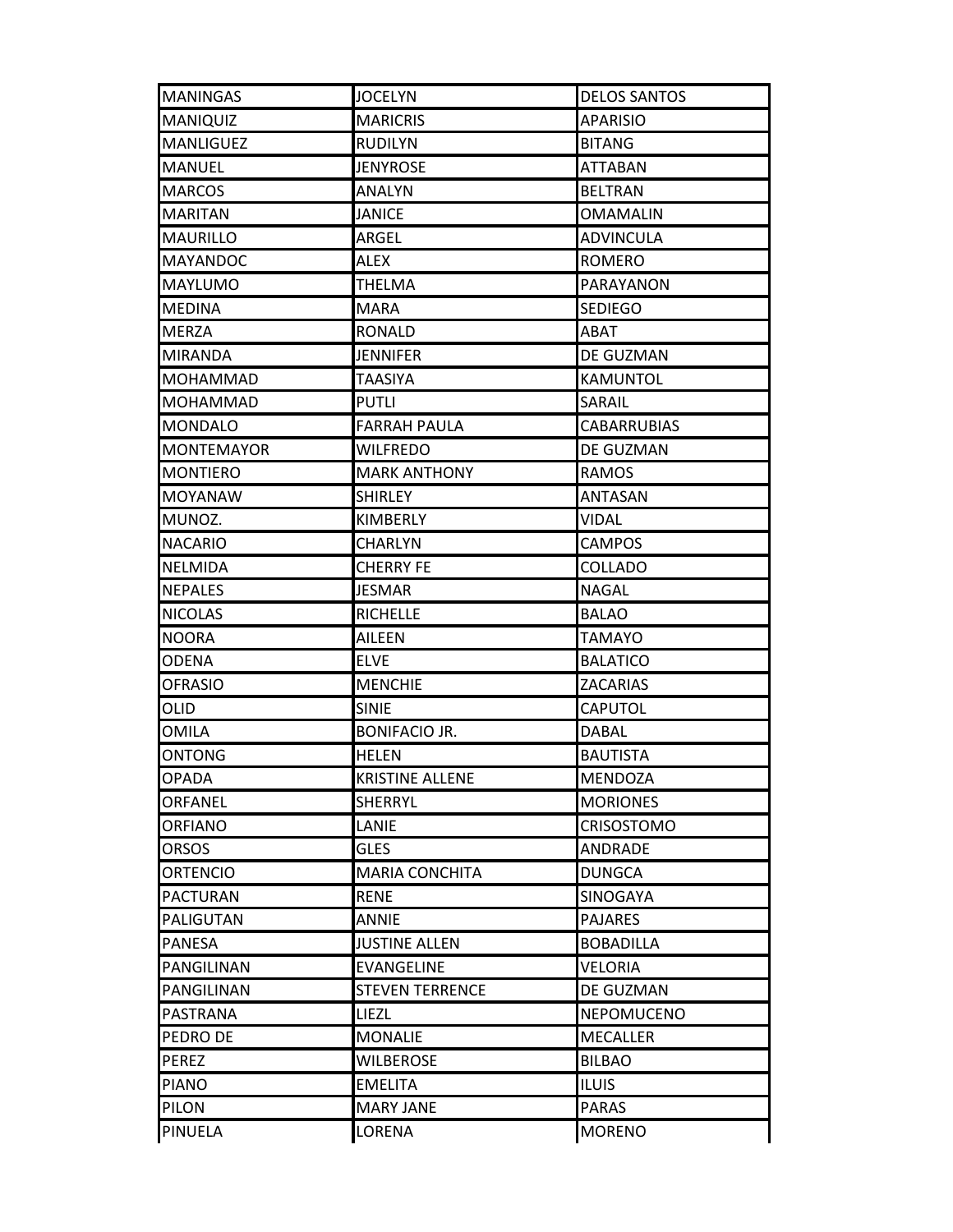| <b>PIONILLA</b>  | <b>DOLORES</b>           | <b>AMORIN</b>    |
|------------------|--------------------------|------------------|
| PO               | SUSANA                   | <b>CEPILLO</b>   |
| <b>PONTILLAS</b> | PAUL ADOLF               | <b>PANTILA</b>   |
| <b>PONTILLAS</b> | MARIA THERESA JENNY      | URETA            |
| <b>PORTE</b>     | <b>ROSE ANN</b>          | <b>POBLETE</b>   |
| <b>PRINCIPE</b>  | <b>JENIFFER</b>          | QUISORA          |
| <b>PULGO</b>     | <b>VICENT FREDYL</b>     | YBANEZ           |
| <b>QUINTO</b>    | CYRIL CESAR              | CABADDU          |
| <b>RABE</b>      | <b>STELLA MARIE</b>      | <b>DUQUE</b>     |
| <b>REGNER</b>    | <b>RITCHIE BLACKMORE</b> | <b>DIMALANTA</b> |
| <b>REOLALAS</b>  | MICHAEL JOHN             | PADILLA          |
| <b>REYES</b>     | <b>STEPHANIE</b>         | ABENDAN          |
| <b>RICAFOR</b>   | <b>RHEA</b>              | CARIO            |
| <b>ROJO</b>      | <b>CRISTIAN</b>          | QUIRUBIN         |
| <b>RONTAS</b>    | <b>AGNES</b>             | EVANGELISTA      |
| <b>SABDULLAH</b> | FAIDZA                   | SATOL            |
| SAIDONA          | <b>HASNA</b>             | WAGIA            |
| SAJONA           | <b>JENNIFER</b>          | LAVAPIE          |
| <b>SALONGA</b>   | <b>ANNA RIZA</b>         | <b>CONDEZ</b>    |
| <b>SALVIDAR</b>  | <b>CATHERINE</b>         | LOMADILLA        |
| <b>SARANA</b>    | NESEL                    | ALEGRE           |
| <b>SARROCA</b>   | <b>MARILYN</b>           | <b>FERNANDEZ</b> |
| SENANIN          | <b>RITA</b>              | <b>BUENAFE</b>   |
| <b>SIGUA</b>     | <b>ANJANETTE</b>         | CABRERA          |
| <b>SILVA</b>     | <b>RONALIE</b>           | DULA             |
| <b>SOLIS</b>     | MA. CHERIE               | <b>NAVALES</b>   |
| <b>SUBIDA</b>    | LYKA MICAH               | <b>MATIENZO</b>  |
| <b>SULA</b>      | <b>MARIEN</b>            | SERRANO          |
| <b>SWANSON</b>   | <b>JALYN</b>             | <b>MAYUGA</b>    |
| SWANSON          | <b>MIREILLE</b>          | MAYUGA           |
| TABOY            | <b>CELESTE</b>           | <b>GRENCIO</b>   |
| <b>TACUBANZA</b> | <b>ANASTACIA</b>         | LABASAN          |
| <b>TAGALOG</b>   | <b>ROWENA</b>            | CABAGTONG        |
| <b>TAG-ING</b>   | <b>JEANILYN</b>          | <b>MAINGIT</b>   |
| <b>TAGUBA</b>    | <b>MARTIES</b>           | CAPALUNGAN       |
| <b>TALAUE</b>    | SHELIKA JANE             | <b>MANERA</b>    |
| <b>TAMANI</b>    | <b>MANILYN</b>           | MAPALAD          |
| <b>TEODONES</b>  | <b>MIYUKI JANE</b>       | <b>ALDIANO</b>   |
| <b>TEOREMA</b>   | <b>JERLYN</b>            | <b>SALUTIS</b>   |
| <b>TIU</b>       | <b>JOHNAS</b>            | LOPEGA           |
| <b>TOLIN</b>     | CHERRY                   | GUINARES         |
| <b>TU LIPAS</b>  | <b>GENELYN</b>           | LAYSON           |
| <b>TULABING</b>  | <b>RICO</b>              | <b>CUEVA</b>     |
| <b>URMIN</b>     | <b>MARLYN</b>            | <b>MARIANAS</b>  |
| VALDEZ           | ARNEL                    | <b>VINLUAN</b>   |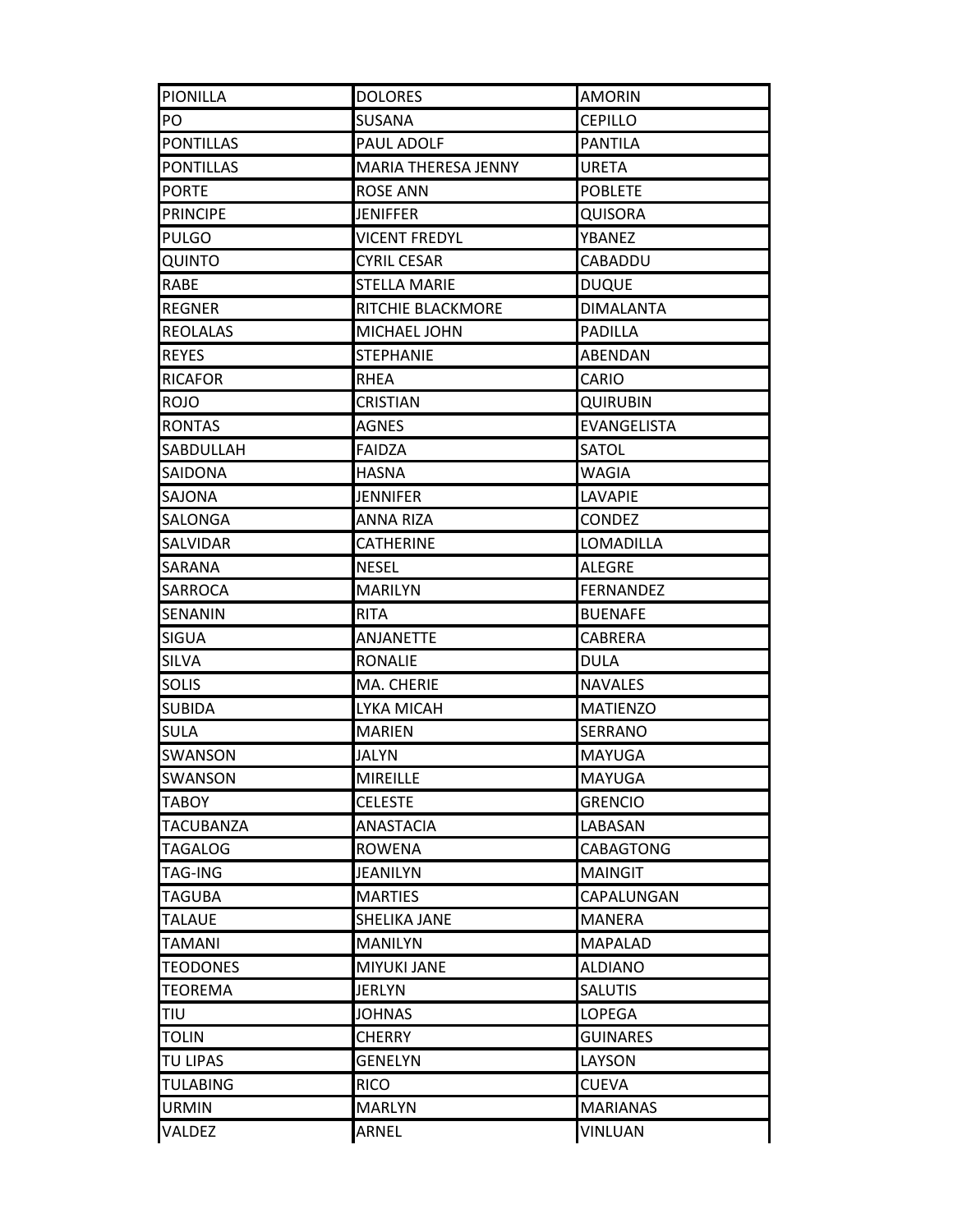| <b>VALDEZ</b>     | <b>LINA</b>        | <b>REYES</b>      |
|-------------------|--------------------|-------------------|
| <b>VALDEZ</b>     | <b>JAYSON</b>      | <b>ASTOVEZA</b>   |
| <b>VALENZUELA</b> | <b>ANACUA</b>      | <b>BARCELLANO</b> |
| <b>VILLARUZ</b>   | <b>RENZ ALDRIN</b> | <b>FERNANDEZ</b>  |
| <b>VILLEGAS</b>   | <b>LOREBETH</b>    | <b>TANGCA</b>     |
| <b>VISTO</b>      | <b>RHEA MAY</b>    | <b>GUNO</b>       |
| <b>YRISARRY</b>   | <b>RONALYN</b>     | SORIANO           |
| ZAMORA            | <b>RIO</b>         | <b>SESGUNDO</b>   |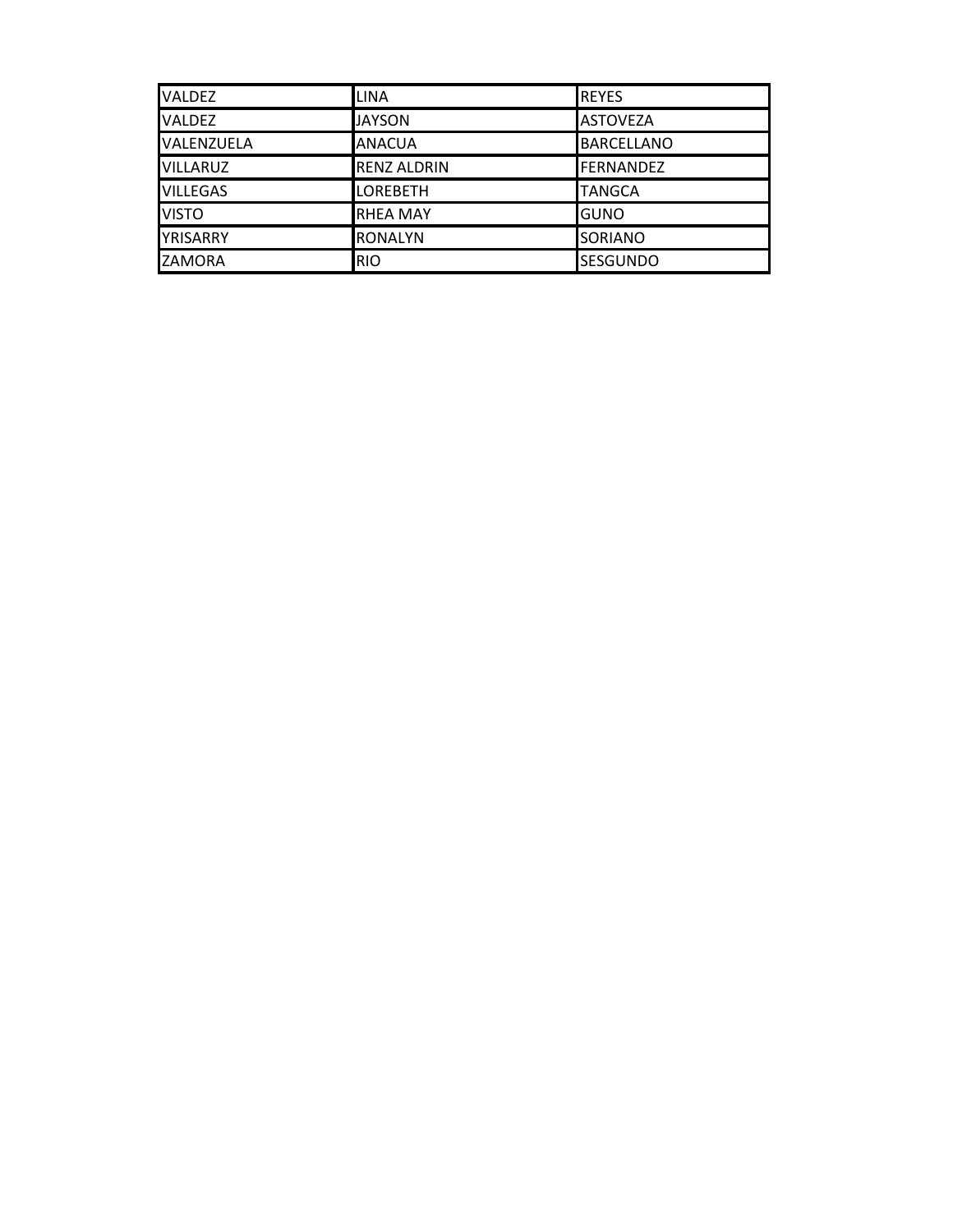

You may claim your new passport in the Philippine Embassy, Sunday to Thursday from 8:00am to 1:00pm. Please bring your old passport. If another person will claim your passport, please provide them with an authorization letter along with your old passport. We will not release your passport without an authorization letter.

Thank you.













muscat.pe@dfa.gov.ph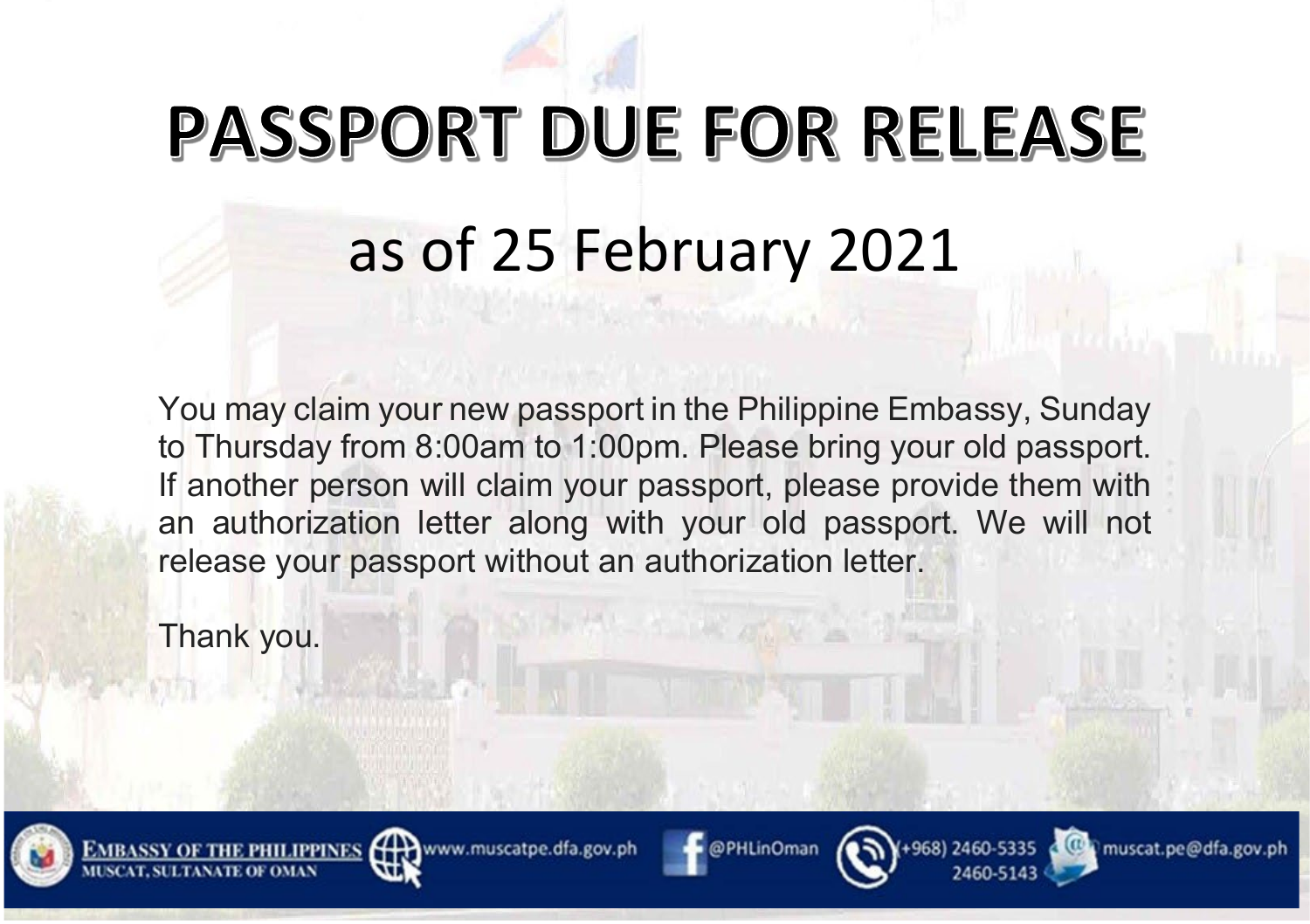| <b>LAST NAME</b> | <b>FIRST NAME</b>   | <b>MIDDLE NAME</b> |
|------------------|---------------------|--------------------|
| ABANG            | <b>ERAIDA</b>       | ARASAD             |
| ABAY             | RAMSAN              | DAAN               |
| ABDUL            | <b>KARIGUIA</b>     | RAJAHBUAYAN        |
| ABDULLAH         | <b>SUMAIYAH</b>     | ABDULATIP          |
| ABDULLAH         | <b>JADEN</b>        | CAMISO             |
| ABDULLAH         | JEANETTE            | CAMISO             |
| ABECILLA         | REA                 | DEMIAR             |
| ABEJUELA         | ANALYN              | APLACADOR          |
| ABELAY           | JEORGE              | <b>DIONES</b>      |
| ABELLA           | RALPH JOSEPH        |                    |
| ABRAJANO         | SHERRY ANN          | <b>MONTA</b>       |
| <b>ACEJO</b>     | ANTHONY             | <b>BEGAS</b>       |
| ACERO            | <b>IRIS BJRYNER</b> | CORTES             |
| ACIDO            | ELLA RECHELLE       | <b>RIAN</b>        |
| ACIERTO          | ARABELLA            | <b>MARTINEZ</b>    |
| ACOL             | REX NIKKO           | DAIZ               |
| ADLOC            | EDRICH DEAN         | <b>MIRANDA</b>     |
| <b>ADOLFO</b>    | BIEN                | <b>MONSANTO</b>    |
| AGAPITO          | <b>CRISTINE</b>     | CAMALLA            |
| <b>AGBAYANI</b>  | <b>CLARIVEL</b>     | <b>FERNANDO</b>    |
| AGCAOILI         | <b>IRENE</b>        | <b>SEREVO</b>      |
| AGLIPAY          | RALPH ANTHONY       | <b>ASUNCION</b>    |
| AGTAS            | CAROLINA            | GERONDIO           |
| <b>AGUAS</b>     | <b>SHARMAINE</b>    | <b>PASAMONTE</b>   |
| AGUILAR          | MA. GRACE           | CAFIRMA            |
| AGUILARIO        | <b>RIA</b>          | CRAZO              |
| <b>AGUIRRE</b>   | <b>RYANMAR</b>      | CABAOBAO           |
| AGULTO           | ARCHANGEL PRINCE    | ALEJANDRO          |
| <b>AGUSTILO</b>  | JEFFERSON EDGAR     | <b>VILLAMOR</b>    |
| AJOC             | SALLY               | <b>ZAPICO</b>      |
| AL REHMANI       | AMMARA AMEER        | ARANCON            |
| ALAPAN           | BELEN               | MANLIMOS           |
| AL-BALUSHI       | LORNA EDITHA        | <b>BERONILLA</b>   |
| ALBIOLA          | <b>GLORIA</b>       | <b>BO LANDOS</b>   |
| ALCALA           | LEXIE               | <b>GONZALES</b>    |
| ALCALA           | <b>OLIVIA</b>       | OCAN               |
| ALCAYDE          | <b>JONATHAN</b>     | <b>BERNALDEZ</b>   |
| ALCAYDE          | RUTH                | LUCIANO            |
| <b>ALDOVINO</b>  | CHRISLIE ANN        | <b>OCAMPO</b>      |
| <b>ALEGADO</b>   | <b>CABRINE</b>      | <b>EROJO</b>       |
| ALEGRE           | ROSITA              | SANTILLAN          |
| ALEJANDRO        | OLIVER              | ROQUE              |
| <b>ALEJO</b>     | <b>TRIXIA LOU</b>   | <b>FARANAL</b>     |
| <b>ALFONSO</b>   | <b>REX</b>          | <b>LORENZO</b>     |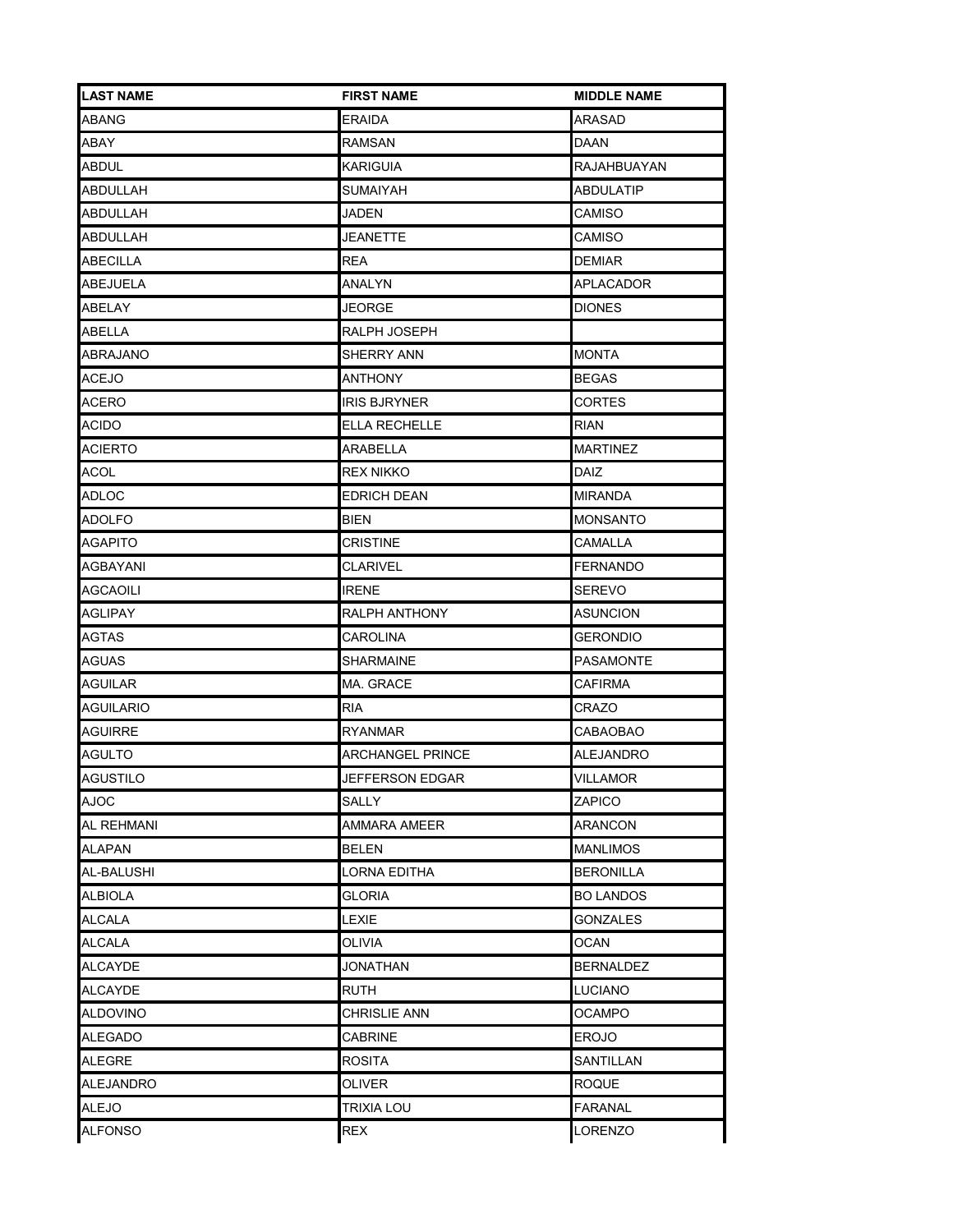| ALI             | <b>BEMBINGAN</b>          | <b>ABO</b>       |
|-----------------|---------------------------|------------------|
| ALID            | <b>DONAISA</b>            | <b>BASINA</b>    |
| ALIS            | <b>DAISYGIE</b>           | <b>PICORRO</b>   |
| ALIZON          | MARISSA                   | BRACERO          |
| ALMERINO        | MARITES                   | RAMIREZ          |
| ALPAY           | JONELYNE                  | MANABAT          |
| ALPON           | MA. LEONORA               | ORTIGA           |
| ALPUERTO        | ETHEL                     | CABARDO          |
| AMARILLO        | <b>BABY ANN</b>           | <b>VILLASIS</b>  |
| AMBAL           | <b>REEZA</b>              |                  |
| AMBALIT         | RICHE                     | DE LIMA          |
| AMBROCIO        | CHERELL JOY               | ROBANTE          |
| <b>AMBROSIO</b> | NYRA MAE                  | <b>GALIMBA</b>   |
| AMBROSIO        | <b>ROCHELLE</b>           | JIMENEZ          |
| AMBUGA          | <b>NOMAIRA</b>            | DISIMBAN         |
| AMELANO         | <b>ROYLEN</b>             | AGAPITO          |
| amid            | JUNAR                     | SARIO            |
| AMIN            | NAJLA                     | AMER             |
| AMISOLA         | <b>BERNADETTE</b>         | ARAIS            |
| AMPARO          | <b>MARIBEL</b>            | DELOS SANTOS     |
| <b>AMPON</b>    | MONA                      | CARLOS           |
| AMPONGAN        | GENEROSA                  | <b>ROSOPA</b>    |
| ANACAYA         | APRILLE JOY               | MEJOS            |
| ANCHETA         | SOPHIA VENICE             | DIMALANTA        |
| ANCHETA         | MARILOU                   | DIMALANTA        |
| ANCHETA         | <b>MARL JOSEPH ANDREI</b> | <b>DIMALANTA</b> |
| ANDA            | ARNULFO                   | NIERE            |
| ANDALAJAO       | <b>MARY JANE</b>          | LABAO            |
| <b>ANGELES</b>  | NORA                      | CORDOVA          |
| <b>ANGELES</b>  | <b>NINO</b>               | <b>MANUZO</b>    |
| ANGELO          | SALLY                     | ARADANAS         |
| <b>ANGGONG</b>  | <b>EVANGELINE</b>         | <b>MOBINONO</b>  |
| ANQUI           | SUSAN                     | AYONG            |
| <b>ANSUAS</b>   | <b>EDDIELYN</b>           | <b>TOLIBAS</b>   |
| <b>ANTONIO</b>  | <b>EMILY</b>              | <b>REYES</b>     |
| APAD            | JOHAIRA                   | SALA             |
| APOSTOL         | YOHAN ANDREI              | DE LEON          |
| APOSTOL         | VISITACION                | PEREZ            |
| APOSTOL         | TEODORA                   | VALDIVIESO       |
| AQUINO          | <b>ADRIELLE</b>           | <b>MATELA</b>    |
| AQUINO          | VIRGINIA                  | CABINTA          |
| ARABIS          | CHILLIAN JOYCE            | <b>ASUNCION</b>  |
| <b>ARAGON</b>   | <b>AUBREY AURA</b>        | BAYA             |
| <b>ARANTE</b>   | <b>RASIL</b>              | <b>GALVES</b>    |
| <b>ARCHES</b>   | <b>FLORO</b>              | AMAMANGPANG      |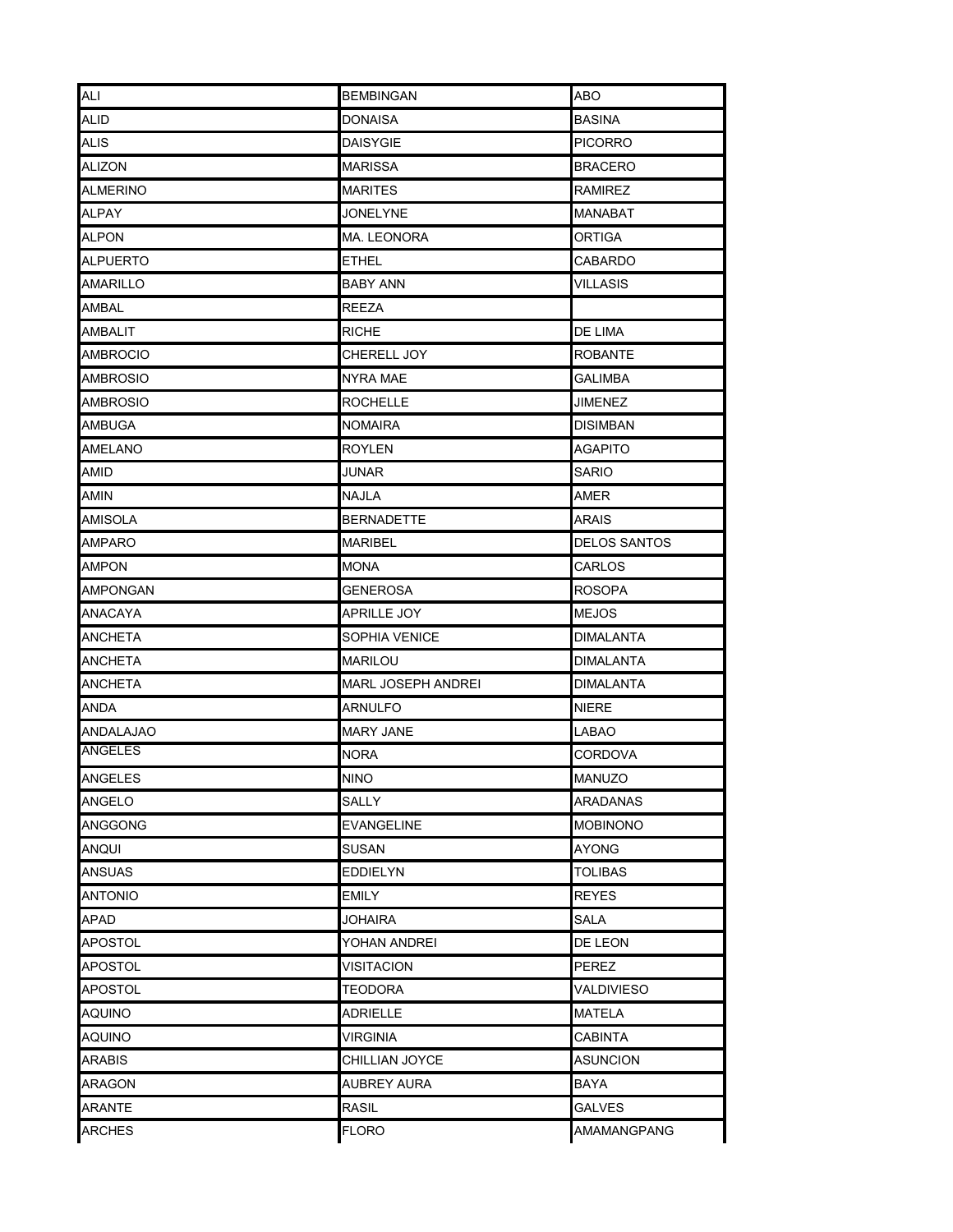| <b>ARELLANO</b>   | LOWELLA                | <b>SERGOTE</b>     |
|-------------------|------------------------|--------------------|
| ARINDAYING        | ERMA                   | GAJETO             |
| <b>ARINTOK</b>    | ANGELITA               | OLANO              |
| <b>ARMENTEROS</b> | PEARL                  | <b>OLIVEROS</b>    |
| <b>ARONG</b>      | <b>MARIA FE</b>        | RETIZA             |
| ARPON             | <b>BB GIRL PAULITA</b> | BARO               |
| ARZA              | <b>ELIZABETH</b>       | <b>BAQUIRAN</b>    |
| ASAW              | NORHANA                | ADAL               |
| <b>ASAYTUNO</b>   | <b>ABRAM JAYCOB</b>    | <b>BUENTIPO</b>    |
| ASAYTUNO          | AMIRAH ABIGAIL         | <b>BUENTIPO</b>    |
| <b>ASIDERA</b>    | SALLY                  | MADERAZO           |
| ASUNCION          | ROLITO                 | VALLANGCA          |
| <b>ATANACIO</b>   | <b>FRANCIS</b>         | <b>MADREDIO</b>    |
| ATIENZA           | <b>BREECHY ANN</b>     | DAYAK              |
| <b>AUSTRIA</b>    | DELIA MARYIMMA         | <b>DURAN</b>       |
| AVILA             | MARILOU                | <b>MONTIVON</b>    |
| <b>AYHON</b>      | <b>MERLYN</b>          | <b>CATUGDA</b>     |
| <b>AZUCENAS</b>   | ALVIN                  | <b>PASTOR</b>      |
| <b>AZUPRA</b>     | JANETH                 | ONIOT              |
| <b>BAAC</b>       | EMILY                  | BACOSA             |
| <b>BABIDA</b>     | REMILYN                | PAREL              |
| <b>BAGTAS</b>     | ARCYN                  | CANARIA            |
| BAIRUDDIN         | NURHIDA                | SAWADJAAN          |
| BAKAL             | <b>MORENA</b>          | DATUMANONG         |
| <b>BALARAN</b>    | <b>FLORA</b>           | SAWAL              |
| <b>BALBUENA</b>   | ANNA MARIE             | PERALTA            |
| <b>BALDEO</b>     | MA. CRISTINA           | SORIANO            |
| <b>BALE</b>       | <b>BERNADITA</b>       | <b>BAUTISTALLA</b> |
| <b>BALORAN</b>    | VICENTA                | TALAY              |
| <b>BALTAZAR</b>   | SHIELA MAE             | CAYABYAB           |
| BALTAZAR          | MA. RACHELL            | PARICO             |
| <b>BANGON</b>     | WANISA                 | <b>EBUS</b>        |
| <b>BANGUILAN</b>  | SHALIMAR               | BAUI               |
| <b>BAQUIRAN</b>   | <b>MARIBEL</b>         | SALADA             |
| <b>BARAHAMA</b>   | JULIA                  | ALAWADDIN          |
| <b>BARANDA</b>    | <b>MARK EDUARD</b>     | <b>FAMISARAN</b>   |
| BARNACHA          | MARIBETH               | OGOY               |
| <b>BARTOLO</b>    | ROXANE ERA             | LAHGAY             |
| <b>BASCO</b>      | HELMINA                | ADRIANO            |
| <b>BATAN</b>      | <b>JEDELYN</b>         | CUPAN              |
| BATAWAN           | <b>RUCHEL</b>          | CRUDA              |
| BATAYO            | <b>MADELENE</b>        | DE LA CRUZ         |
| BATE              | ANDREA                 | MARIANO            |
| <b>BATOLAYA</b>   | PETER JUN              | <b>FRANCISCO</b>   |
| <b>BAUTISTA</b>   | CIELA                  | ANCA               |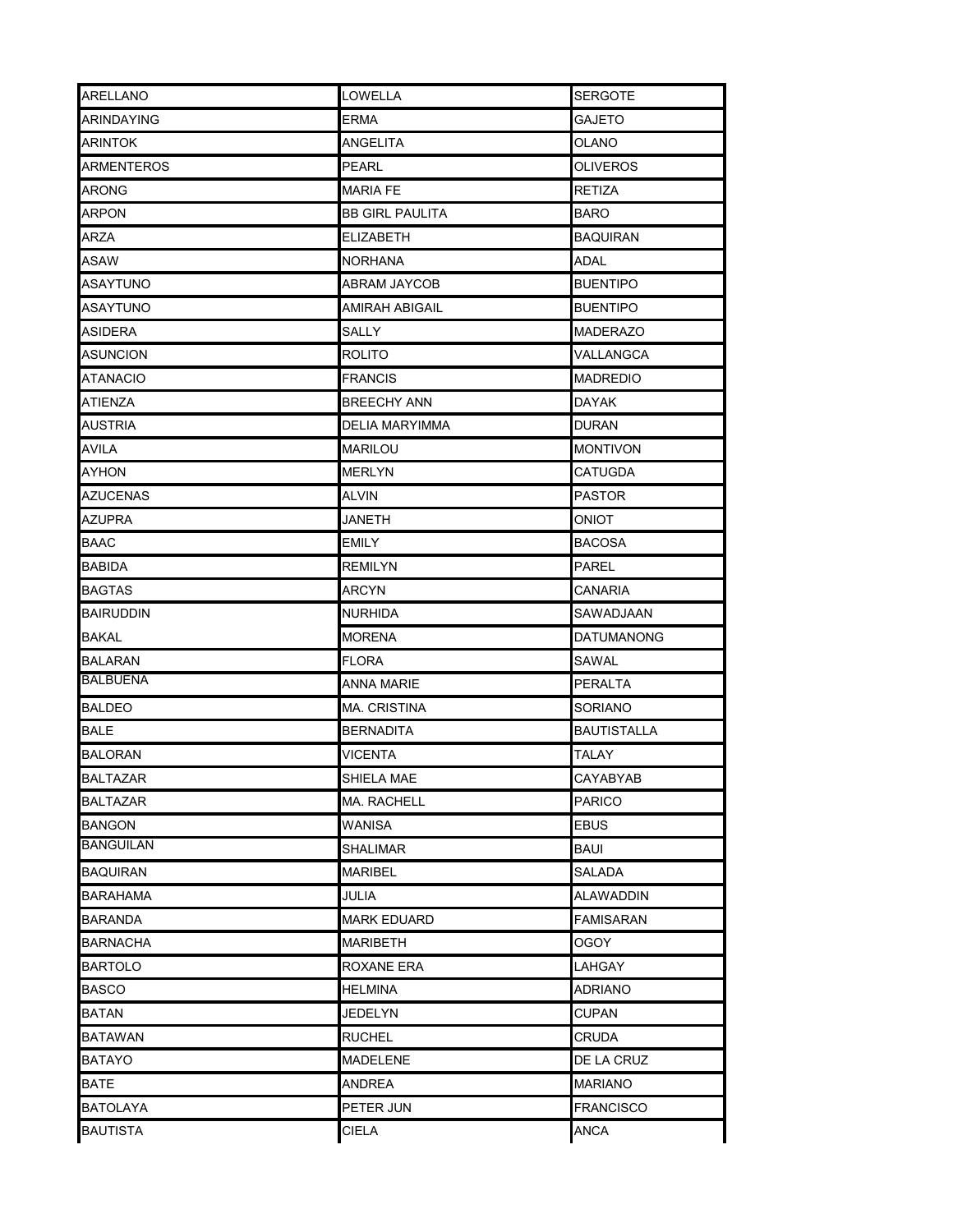| <b>BAUTISTA</b>     | <b>BERNADITA</b>          | OLIVEROS         |
|---------------------|---------------------------|------------------|
| BAUTISTA            | <b>MARVIE</b>             | CARRERA          |
| 'BAUTISTA           | DENISE GABRIELLE CASILDA  | DAVADILLA        |
| BAUTISTA            | LYN                       | <b>SOLOMON</b>   |
| BAUTISTA            | <b>BENEDICT</b>           | <b>MANIPON</b>   |
| BAUTISTA            | ALMA                      | ALMAREZ          |
| BAUZON              | <b>DEAVS EAGEN JULES</b>  | <b>MORAL</b>     |
| BAYLON              | MARILYN                   | <b>MERCADO</b>   |
| BAYLON              | <b>FLORIDA</b>            | CIERTO           |
| BELARMINO           | CYNTHIA                   | ESTANOL          |
| <b>BELARMINO</b>    | GODFREY                   | CORDERO          |
| BELISARIO           | LIZA                      | TANDINGAN        |
| BELMONTE            | <b>ENRIQUE</b>            | ALONZO           |
| BENITEZ             | TESSA                     | GACAYAN          |
| BENITEZ             | <b>EMERSON</b>            | MENDOZA          |
| <b>BENJAMIN</b>     | <b>FLORAMIE</b>           | TORREA           |
| <b>BENJAMIN</b>     | <b>MA. CRISTINA</b>       | BARROA           |
| <b>BERCERO</b>      | CHARIZA                   | CABALQUINTO      |
| <b>BERMEJO</b>      | <b>MARGIE</b>             | <b>DIAMA</b>     |
| BIASCAN             | DORIS ROSE                | CABERO*          |
| BINALLA             | LENY                      | <b>BUENO</b>     |
| <b>BINOBO</b>       | RONA MAE                  | BESEN            |
| <b>BISCOCHO</b>     | YVES ZIDANE               | JOSON            |
| BITON               | WILMA                     | MANUCDUC         |
| <b>BLANDO</b>       | <b>BLANDETTA</b>          | QUIJANO          |
| <b>BOCALES</b>      | <b>ROSALITA</b>           | BATALUNA         |
| BOCO                | GILBERT                   | <b>EMBIADO</b>   |
| <b>BOCO</b>         | MARIBETH                  | ADLAO            |
| <b>BONIFACIO</b>    | <b>MARICHU</b>            | RITUAL           |
| <b>BONOT</b>        | <b>PAOLO</b>              | <b>ARIAS</b>     |
| <b>BORJA</b>        | <b>ARCHIE</b>             | <b>ESPINOSA</b>  |
| BORJAL              | <b>ROBERT</b>             | <b>LAMPITOC</b>  |
| BOWIYA              | <b>MARIAM</b>             | DACUDAO          |
| <b>BRACAMONTE</b>   | <b>ELIZABETH</b>          | <b>DURAN</b>     |
| <b>BUENAVENTURA</b> | <b>MARK ANTHONY</b>       | SISTOZA          |
| BUENAVENTURA        | <b>MYEISHA ANTOINETTE</b> | MARIGA           |
| BUENAVENTURA        | ROCHELLE                  | DELIMA           |
| <b>BUENAVENTURA</b> | <b>SARRAH MELODIE</b>     | <b>SUAREZ</b>    |
| <b>BUENDIA</b>      | NIDA                      | SIANDA           |
| <b>BUENO</b>        | JOHANN RAPHAEL            | RAMEL            |
| <b>BUENO</b>        | JOHANNA RAVEN             | RAMEL            |
| BUGAY               | JOANNA                    | <b>HERNANDEZ</b> |
| <b>BULACLAC</b>     | <b>LESLIE ANN</b>         | <b>MONTESA</b>   |
| <b>BULATAO</b>      | DOMINGO                   | <b>MONDALA</b>   |
| <b>BUNAGAN</b>      | <b>PORTIA</b>             | <b>PASCUA</b>    |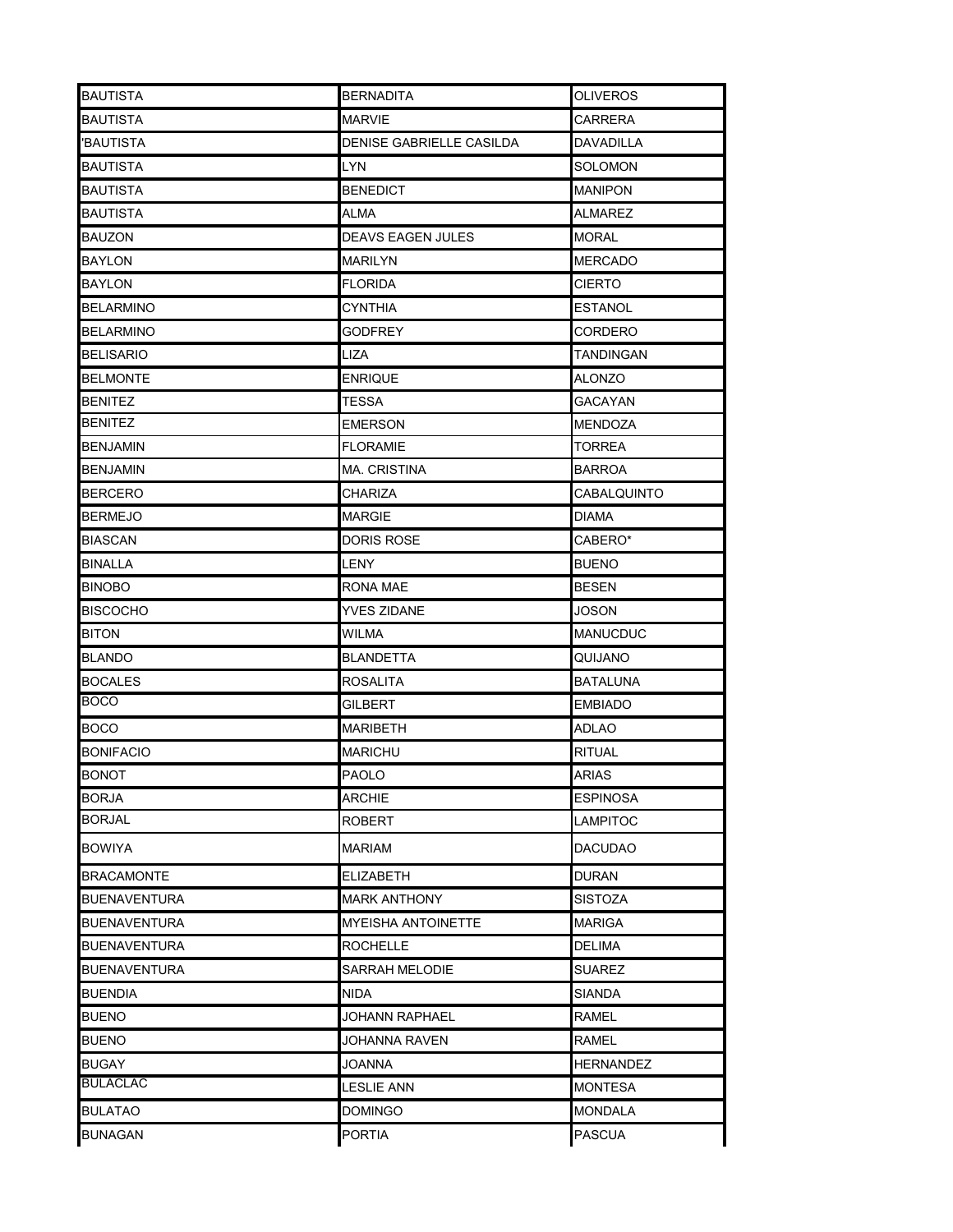| BURI              | <b>MYLENE</b>       | LEGASPI          |
|-------------------|---------------------|------------------|
| <b>BUSTAMANTE</b> | OLIVER              | ROBLES           |
| <b>BUSTAMANTE</b> | LEA                 | LASCUNA          |
| CAABAY            | QUIRINO JR.         | <b>LADICA</b>    |
| CABAGUING         | SHYREL              | TRUYA            |
| CABALES           | GENESA              | ARESGA           |
| CABANOS           | MARK                | PAGCALIWANAGAN   |
| CABANSAG          | ARMIE               | VALDEZ           |
| CABANSAGAN        | MARIA JOWEVI JOY    | VILLASIS         |
| CABATUAN          | <b>MARICEL</b>      | MABULAY          |
| CABATU-AN         | <b>MERICRIS</b>     | <b>BENDANO</b>   |
| CABIONG           | <b>EDWARD</b>       | MANALO           |
| CABRERA           | EDELYN              | <b>PASAOA</b>    |
| CABUBUNGAN        | EDELYN              |                  |
| CABUGNASON        | <b>ELIZABETH</b>    | GOZO             |
| CACHERO           | GEMMA               | DE GUZMAN        |
| CADA              | <b>MARIA ELENA</b>  | <b>NISPEROS</b>  |
| CAIDO             | LORNA               | CASULLA          |
| CAIDO             | ZANIA QATHELYNA     | <b>REYES</b>     |
| CALAPATI          | CRISTINE JOY        | <b>MAGAYON</b>   |
| CALO              | <b>ROWENA</b>       | OCHIA            |
| CALONIA           | ALEXANDER           | CAINGLES         |
| CALORACAN         | ANNIE               | DUMLAO           |
| CALOTES           | JULIE               | BARROSA          |
| CALUZA            | MARIA ELIZABETH     | CASONA           |
| CAMANGEG          | CORAZON             | ASUNCION         |
| CAMPOS            | RYAN-ACE            | GUMARANG         |
| CANARIA           | <b>KEAN GABRIEL</b> | <b>FULO</b>      |
| CANIESO           | <b>MICHELLE</b>     | <b>PALOMERAS</b> |
| <b>CANIZARES</b>  | <b>RITA</b>         | <b>PERSIGAS</b>  |
| <b>CANOSA</b>     | ANDREA RHOSE        | CANDELARIO       |
| CANTOMAYOR        | JOYLYN              | CABALINAN        |
| CAPULOY           | JASSICA             | ESTANDO          |
| CAPUYAN           | MAHALLIA            | <b>GELLICA</b>   |
| CARABALLE         | JINNIFER            | INDOY.           |
| CARAIG            | <b>JEROME</b>       | <b>SANTOS</b>    |
| CARATOR           | SHARON              | VILLACARLOS      |
| CARIASO           | <b>MELINDA</b>      | <b>FACUNLA</b>   |
| CARILLO           | MARILAG             | TANDOG           |
| CARLOS            | <b>ANNALISA</b>     | CANDIDO          |
| CARLOS            | JOSEPHINE           | AQUINO           |
| CARMELOTES        | RUBY JOY            | CABUGA           |
| <b>CARTAGINA</b>  | <b>JANILA MAY</b>   | ESCOMES          |
| CARULASAN         | MARY ANN            | <b>BALONGGO</b>  |
| CASAGAN           | <b>JOHN MICHAEL</b> | ABELLA           |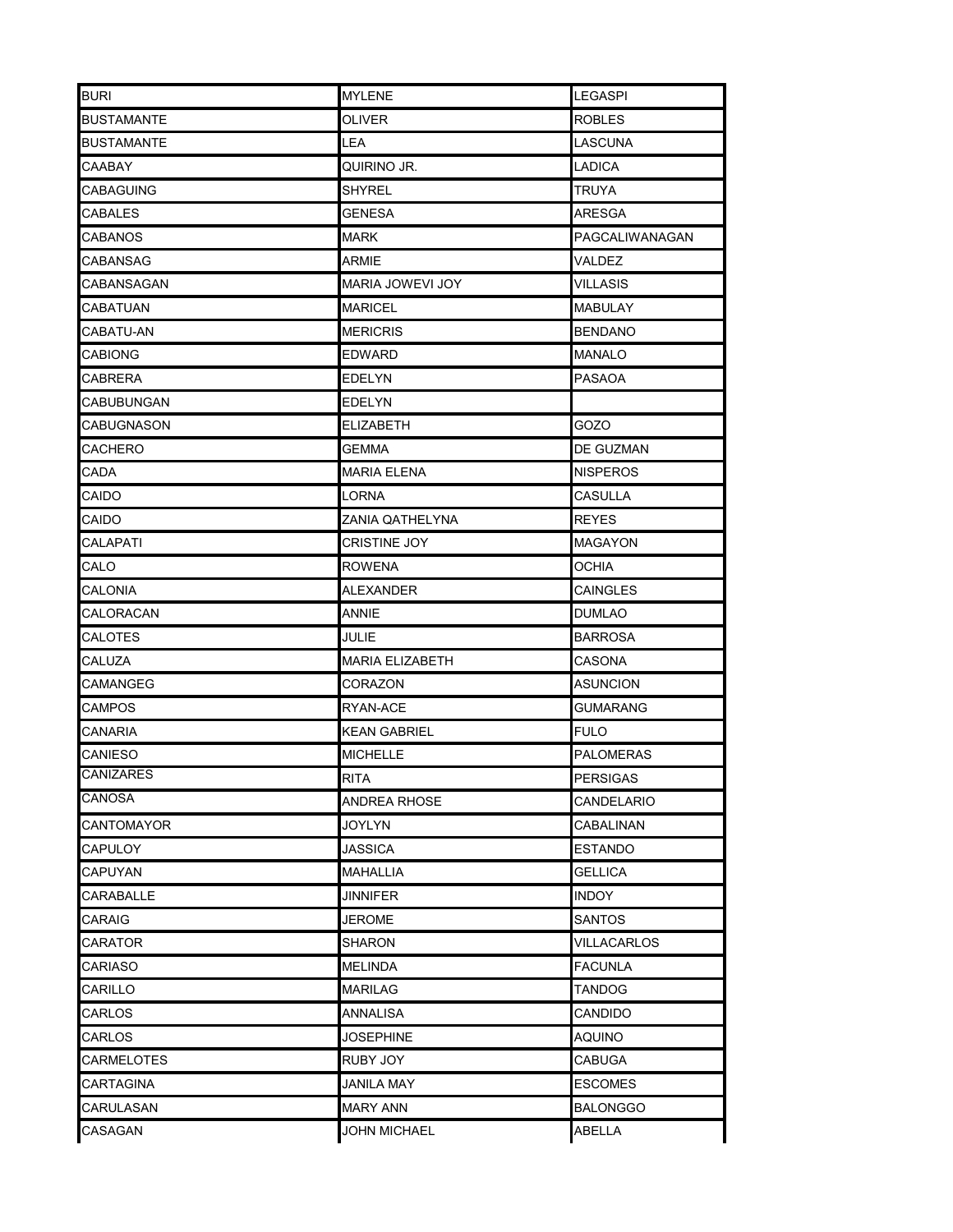| <b>CASIBANG</b>   | <b>AERITH FAITH</b> | <b>TAMAYAO</b>   |
|-------------------|---------------------|------------------|
| <b>CASIBANG</b>   | ALEXIS JR.          | DANAO            |
| CASILAC           | ANGELINE            | <b>BALURAN</b>   |
| CASIMIRO          | JANETTE             | SANTIAGO         |
| <b>CASTILLO</b>   | EDITHA              | RIVERA           |
| CASTRO            | GEMMA               | <b>FRANCISCO</b> |
| CASTRO            | ANGEL JIBREL        | CABRERA          |
| CASTRO            | JERLYN              | SUMILE           |
| CASTRO            | JEANNY              | <b>FERNANDEZ</b> |
| CASTRO            | ALBERTO             | <b>TEODUCIO</b>  |
| CATALINO          | <b>MARGIE</b>       | <b>ATENDIDO</b>  |
| CATALINO          | RUBY4SRACE          | GARCIA           |
| CATBAGAN          | JOHN DAVID          | <b>ISIP</b>      |
| CATINDIG          | <b>MELANIE</b>      | ALBERTO          |
| CAVE              | CHRISTOPHER         | GASPAR           |
| CAYANDAG          | HEATHER             | <b>FESWAY</b>    |
| CAYME             | MARILOU             | MANANTAN         |
| <b>CENIZAL</b>    | <b>MARLYN</b>       | <b>BARTOLOME</b> |
| <b>CENTENO</b>    | VENUS               | SISON            |
| <b>CEQUENA</b>    | NORMA               | ARAGONES         |
| <b>CERVANTES</b>  | CHERYL              | <b>DERRAMAS</b>  |
| <b>CHAN</b>       | ANNA LISSA          | ANARNA           |
| CHAN              | LIONEL LORD ANDREI  | ANARNA           |
| CHUDARY           | CHERRY ANN          | DANAO            |
| CLARO             | SHEILA              | <b>ESPOSO</b>    |
| <b>CLAVEL</b>     | JOAN                | <b>RECAIDO</b>   |
| COCAMAS           | <b>ESTHER JUNE</b>  | PERASOL          |
| COLLADO           | ANGELYN             | CONTE            |
| <b>COLOMA</b>     | JORGE JR.           | TUGAS            |
| <b>CONEL</b>      | JONALIZA            | CONDE            |
| CORDOVA           | JECCA               | MANASIS          |
| CORNEJO           | <b>NOEH</b>         | <b>JAPLOS</b>    |
| CORREA            | CLARITA             | GAUTANE          |
| CORTEZ            | <b>ELENA</b>        | <b>SERRANO</b>   |
| <b>CRISOLOGO</b>  | <b>MARTITES'</b>    | <b>GEROY</b>     |
| <b>CRISOSTOMO</b> | <b>GLENN</b>        | <b>ELONGO</b>    |
| CRISOSTOMO        | RACH ELLYN          | DE GUZMAN        |
| <b>CRISTOBAL</b>  | <b>SHERYL</b>       | <b>DOMALANTA</b> |
| CRUZ              | MARICEL             | VILLOTE          |
| CRUZ              | REZIE               | <b>PATOLTOL</b>  |
| <b>CRUZ</b>       | CHERXANDEROV        | CASTRO           |
| <b>CRUZ</b>       | ALLAN               | LIGAYA           |
| <b>CRUZ</b>       | JASANIE             | GONZALES         |
| <b>CRUZETA</b>    | <b>NURMINDA</b>     | <b>BORON</b>     |
| <b>CUARTO</b>     | CHERRY MAE          | MIRAL            |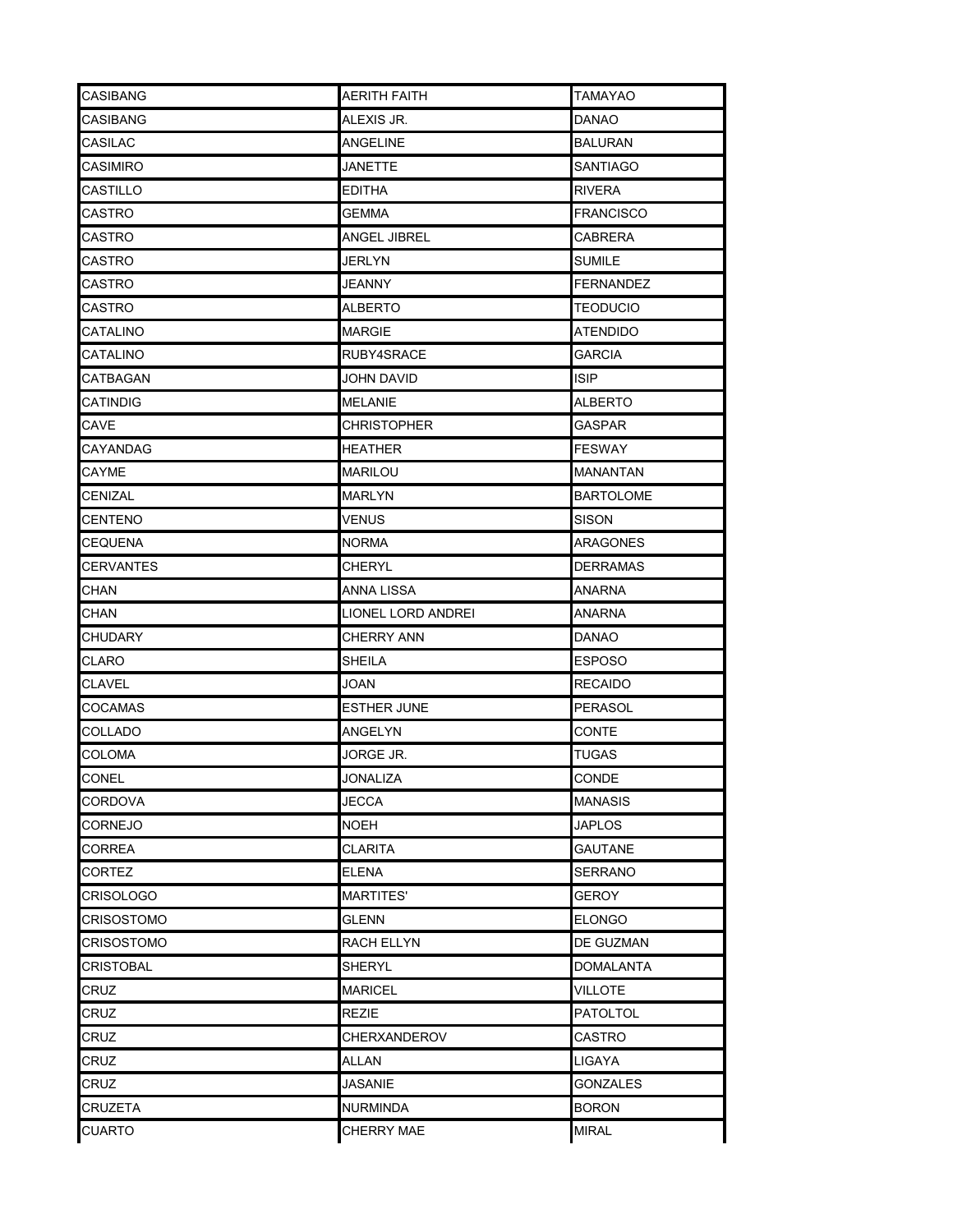| <b>CUBANGBANG</b>   | SUSAN             |                 |
|---------------------|-------------------|-----------------|
| <b>CUE</b>          | ANNA LIZA         | <b>CULAYO</b>   |
| <b>CULLAMAT</b>     | GRICEL            | TRISTE          |
| <b>DACURO</b>       | <b>BELINDA</b>    | <b>BEDIA</b>    |
| <b>DAGATAN</b>      | <b>MICHELLE</b>   | LUCENIO         |
| DAIZ                | MARY ANN          | ANGELES         |
| DANAN               | BRYAN MARIE       | MACASPAC        |
| <b>DAPITON</b>      | DARYL JOY         | <b>BINONDO</b>  |
| <b>DASAG</b>        | <b>GIZELLE</b>    | ABELLO          |
| DASIG               | EDNA              | SARAZATE        |
| <b>DATUIN</b>       | <b>DOLOR</b>      | PRADO           |
| DAVID               | JEC REICELYN      | TROYO           |
| <b>D'COSTA</b>      | JEMILY            | TAGUINOD        |
| DE CASTRO           | JOEL              | MAUHAY          |
| <b>DE CASTRO</b>    | <b>DEXTER</b>     | <b>MESTIOLA</b> |
| <b>DE CHAVEZ</b>    | <b>DONATO</b>     | ALCANTARA       |
| <b>DE GUZMAN</b>    | RYAN JOSEPH       | TRILLANA        |
| DE JESUS            | ALJONE            | MARTIN          |
| DE LA PEÑA          | LYNLYN            | GARDE           |
| DE LEON             | DELMAR            | <b>COLORITO</b> |
| DE LEON             | HAZEL             | OGAYON          |
| DE LEON             | CHRISTIAN LORDINA | SANTOS          |
| DE LOS SANTOS       | JERUZA            | RELIZAN         |
| DE LUNA             | ROLANDO JR        | DELA ROSA       |
| DE ROXAS            | <b>NORIE</b>      | ROSALES         |
| DE VERA             | <b>MARICRIS</b>   | NATAN           |
| DE VERO             | RACHEL            | OBRENCE         |
| <b>DECIPULO</b>     | AGNES             | <b>REYES</b>    |
| <b>DELA CRUZ</b>    | KLIFORD           | REGAL           |
| <b>DELA CRUZ</b>    | ROSEBELINDA       | <b>TUMANENG</b> |
| DELA CRUZ           | FILOMENA          | GUILLERMO       |
| <b>DELA CRUZ</b>    | ARNOLD            | MEDRANO         |
| DELA CRUZ           | IRENE             | OBIDOS          |
| <b>DELA CRUZ</b>    | <b>MAYO</b>       | GARGABETE       |
| DELA CRUZ           | GEMMA             | DIONG-AN        |
| <b>DELA TORRE</b>   | CHARISS ADEL      | <b>MAGBANUA</b> |
| DELIMA              | MARISSA           | ASONG           |
| DELIN               | MARY JANE         | BACULANTA       |
| <b>DELIS</b>        | <b>FLORDELIZA</b> | REYES           |
| <b>DELOS REYES</b>  | <b>FERDINAND</b>  | <b>GA VINA</b>  |
| <b>DELOS REYES</b>  | MARIA IVY         | BRAGAT          |
| <b>DELOS SANTOS</b> | YVETTE MARIE      | WUTHRICH        |
| <b>DELOSSANTOS</b>  | MA. GENALYN       | DE JUAN         |
| <b>DELVALLE</b>     | ANA               | FERNANDEZ       |
| <b>DEMAYO</b>       | <b>MARGIE</b>     | LARENO          |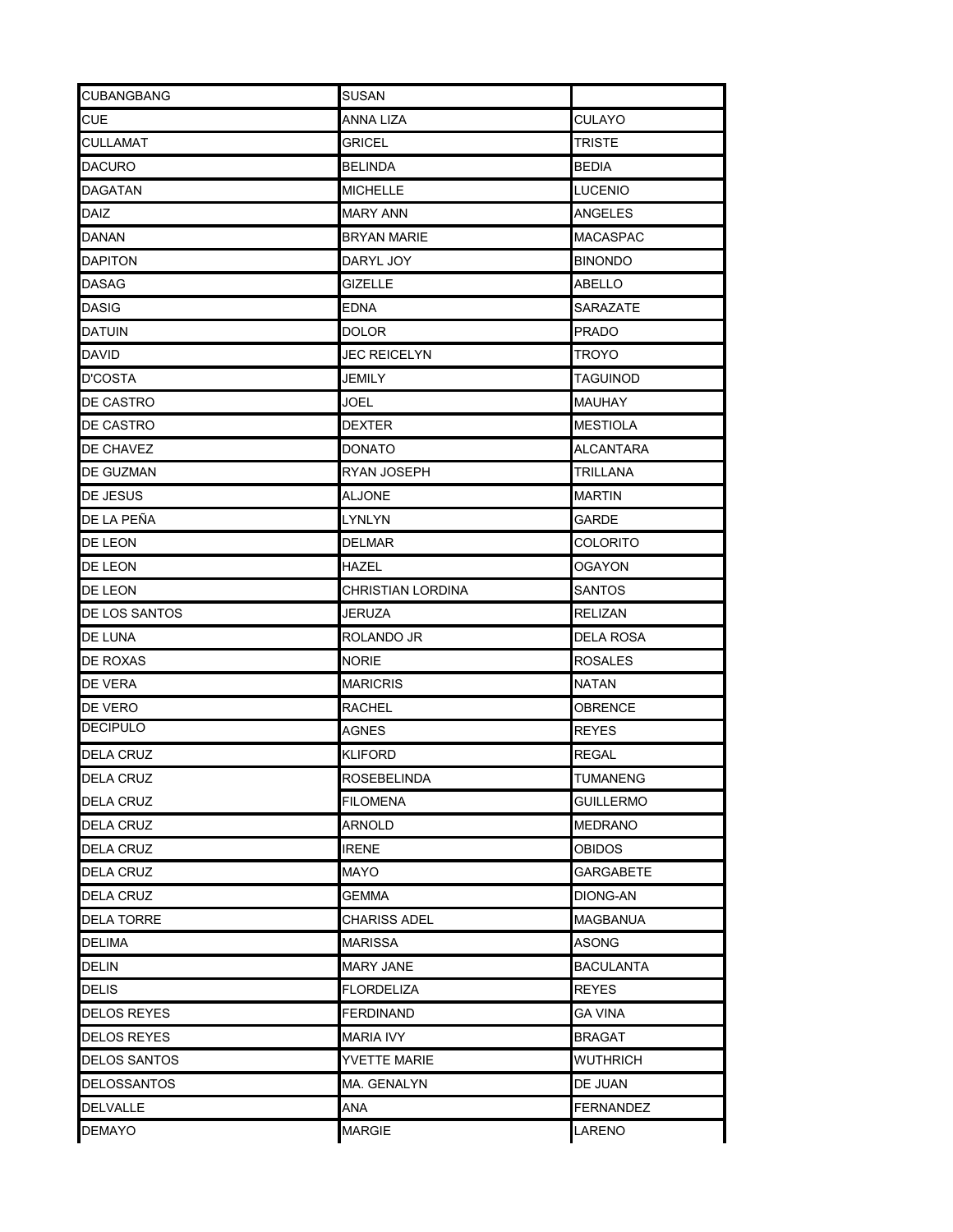| <b>DESCARGA</b>     | <b>GENEVIEVE</b>    | <b>SICAD</b>     |
|---------------------|---------------------|------------------|
| <b>DEVERATURDA</b>  | <b>RHEA</b>         | <b>PERDIGON</b>  |
| DIADA               | SHIELA MAY          | PINGKI-AN        |
| DIETA               | <b>VERNIE EVAN</b>  | <b>ANTONIO</b>   |
| DIMABASA            | ROLINA              | <b>DOLUERAS</b>  |
| <b>DIMARONSING</b>  | ROHAIMA             | ABBAS            |
| DIMAS               | BAIMON              | KATUG            |
| DIMAUM              | EDEN                | <b>AGUILAR</b>   |
| <b>DIMAYUGA</b>     | <b>MARIE GRACE</b>  | VILLANUEVA       |
| <b>DIVINAGRACIA</b> | MELANIE             | ADOC             |
| <b>DIZON</b>        | <b>MARY ANN</b>     | CORTEZ           |
| DIZON               | SHIERLYNNE          | <b>MAM PLATA</b> |
| <b>DOCALLAS</b>     | LORNA               | <b>SANTOS</b>    |
| <b>DOCTOR</b>       | SHERYL              | ABUNDA           |
| <b>DOMINGO</b>      | <b>EDNALYN</b>      | <b>ACOSTA</b>    |
| <b>DONIO</b>        | ROWENA              | JOSE             |
| <b>DONOSO</b>       | MARICEL             | <b>RESTAZA</b>   |
| <b>DOREGA</b>       | <b>PAULINE</b>      | <b>ELORCHA</b>   |
| <b>DORONIO</b>      | <b>MARIA FE</b>     | OSIAS            |
| <b>DULAY</b>        | <b>ROSE MARIE</b>   | CACANINDIN       |
| <b>DUMARAN</b>      | DAISY JOY           | <b>JABONE</b>    |
| <b>DUNGCA</b>       | JENNILEX            | MAULIT           |
| <b>DUQUE</b>        | <b>EVELYN</b>       | <b>APOSTOL</b>   |
| <b>DUROPAN</b>      | GLENSTEN            | COLIS            |
| EBONA               | SHIELA              | UBANA            |
| <b>EBRAHIM</b>      | RASIA               | GALMAN           |
| ECAY                | EDNA                | GULLAVA          |
| <b>ECHECHE</b>      | <b>LILIBETH</b>     | <b>DUNGOG</b>    |
| <b>EDANOL</b>       | JELLY RUTH          | OLMO             |
| <b>ELEVENZON</b>    | JILLIAN             | JORGE            |
| <b>ELEVENZON</b>    | JOEL                | LAYSON           |
| <b>ELGINCOLIN</b>   | LEA                 | <b>MADDUMA</b>   |
| <b>ELIGINO</b>      | JENNY               | YARCIA           |
| <b>ELMIDO</b>       | <b>MARY CAMILLE</b> |                  |
| <b>ELONEN</b>       | <b>NESTOR</b>       | <b>DANGLIPEN</b> |
| <b>ENGUERO</b>      | MA. EMMA RUTH       | QUIAMBAO         |
| <b>ENRIQUEZ</b>     | JERGEN              | <b>DELA CRUZ</b> |
| <b>ENRIQUEZ</b>     | <b>MARRY GRACE</b>  | <b>TURALLO</b>   |
| ERFILO              | SAMMY BOY           | CRISOLOGO        |
| <b>ERLANDA</b>      | <b>ROSEMEL</b>      | TECSON           |
| <b>ERLANO</b>       | JOEL                | ABEL             |
| <b>ERLANO</b>       | <b>MARY ANN</b>     | <b>BANDOY</b>    |
| ERLANO/^^           | JHOELEANNE MAE      | <b>BANDOY</b>    |
| <b>ERQUILA</b>      | <b>ROGELYN</b>      | <b>DUCARNOY</b>  |
| <b>ESCALANTE</b>    | LOIDA               | SALLE            |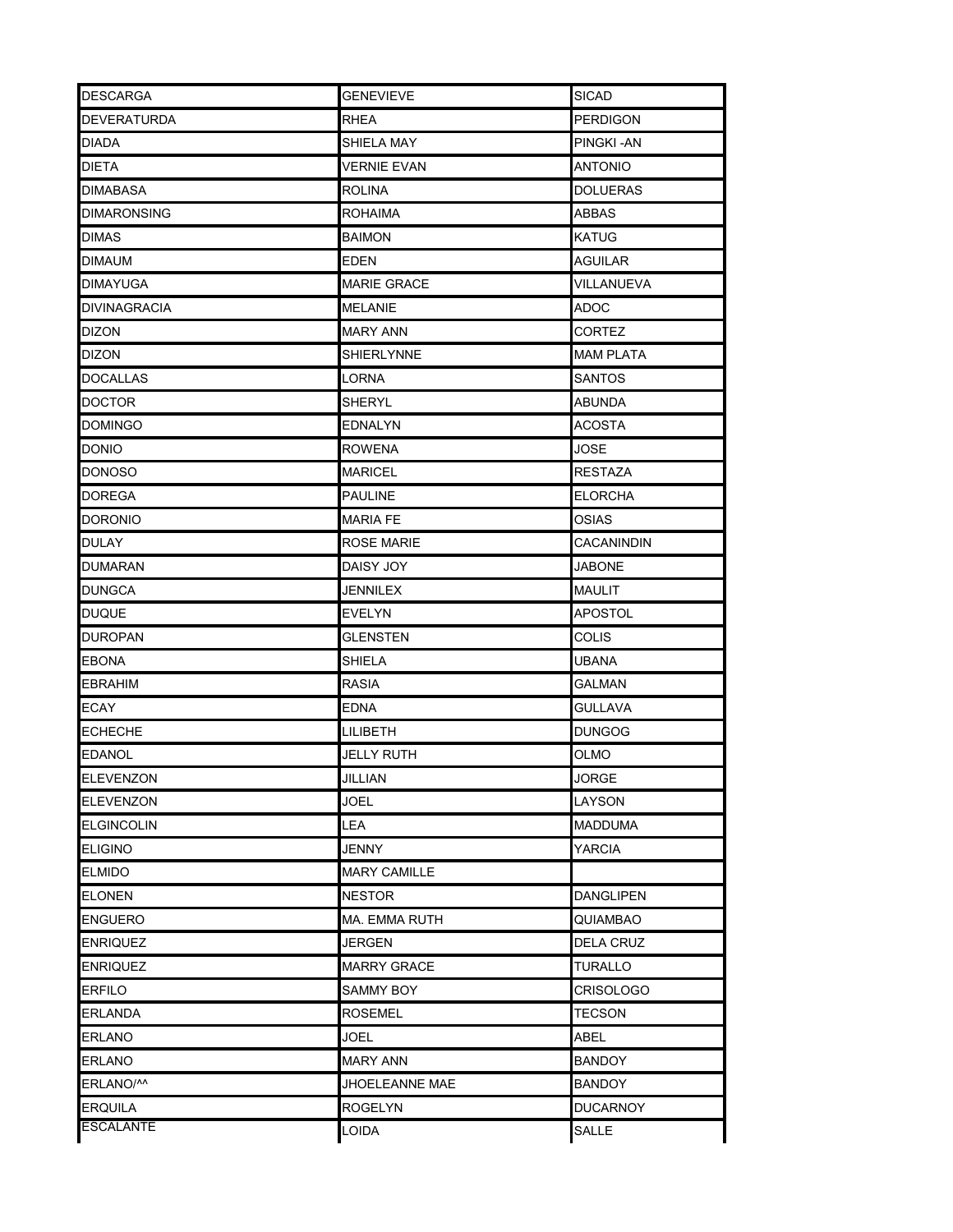| <b>ESMAEL</b>     | <b>NOR EN</b>           | <b>BERNASOR</b>    |
|-------------------|-------------------------|--------------------|
| <b>ESMAIL</b>     | <b>NORAIN</b>           | SAMARI             |
| ESPAÑOL           | ALMEDA                  | <b>ENGRACIA</b>    |
| <b>ESPELETA</b>   | <b>BENITO</b>           | <b>BRIONES</b>     |
| <b>ESPENIDA</b>   | <b>INDIRA</b>           | PINTASON           |
| ESPERANZA         | SUNSHINE FLORENCE       | DE LOS REYES       |
| ESPINO            | NORMITA                 | DE GUZMAN          |
| ESPINO            | WILLMER                 | BADUA              |
| <b>ESPIRITU</b>   | <b>EDWARD TED</b>       | <b>BERMILLO</b>    |
| <b>ESTEVES</b>    | JAN ROMIL               | OFIANA             |
| <b>ESTOESTA</b>   | <b>RODELITO</b>         | <b>BULADACO</b>    |
| <b>ESTOQUE</b>    | LOUIE                   | QUEZADA            |
| <b>ESTOSANE</b>   | <b>FIEL ANTONETTE</b>   | ZAMORA             |
| <b>ESTRELLA</b>   | ARLENE                  | SINARILLOS         |
| <b>ESTRERA</b>    | ANNALIZA                | LAMCO              |
| <b>FABRO</b>      | <b>RIZEJOY</b>          | PAGALING           |
| <b>FABUL</b>      | <b>CENISI</b>           | REYES              |
| <b>FAINZA</b>     | <b>JULIET VENUS</b>     | TOGOTO             |
| <b>FAJARDO</b>    | JOYCE                   | EMA-AS             |
| <b>FAJARDO</b>    | <b>MARISSA</b>          | SOLAYAO            |
| <b>FAJARITO</b>   | <b>MARIA BERNADETTE</b> | <b>FADULLO</b>     |
| <b>FEDELIN</b>    | JUDITH                  | SALINAS            |
| <b>FEDELIN</b>    | <b>JULA GRACE</b>       | <b>SALINAS</b>     |
| <b>FERANDOS</b>   | LUSINDA                 | TAMAYO             |
| <b>FERANDOS</b>   | DIMARZIO CHARLTON       | TAMAYO             |
| <b>FERNANDEZ</b>  | SUSAN                   | SALDO              |
| <b>FERNANDEZ</b>  | <b>DENNIS</b>           | <b>DUCO</b>        |
| FERNANDEZ         | <b>ROWENA</b>           | FAJARDO            |
| <b>FERNANDO</b>   | SUSAN                   | LIVANTINO          |
| <b>FERRER</b>     | <b>MORRIS</b>           | <b>TABORA</b>      |
| <b>FERRER</b>     | KATHERINE               | ONGUDA             |
| <b>FINCH</b>      | <b>MA. CRISTINA</b>     | ZACARIAS           |
| <b>FLORALDE</b>   | LENY                    | CLOTARIO           |
| <b>FLORES</b>     | LESTER                  | CASTILLO           |
| <b>FLORES</b>     | LOLITA                  | <b>TORREVILLAS</b> |
| <b>FLORES</b>     | JOSELITO                |                    |
| <b>FOLLANTE</b>   | JEFFREY                 | ARAUAG             |
| <b>FRAEL</b>      | ANTHONY                 | DAET               |
| <b>FRANCISCO</b>  | VIOLETA                 | TEODORO            |
| <b>FRANCISCO</b>  | MANELYN                 | TABURNAL           |
| <b>FRIAS</b>      | ROSALINA                | CALUGAY            |
| <b>FRIGILLANA</b> | <b>RUVELINDA</b>        | <b>MAGNO</b>       |
| <b>FROGOSO</b>    | LOLITA                  | ALLA WIGAN         |
| <b>FROILAN</b>    | <b>MARICEL</b>          | <b>DOMINGO</b>     |
| <b>FUENTES</b>    | <b>REBECCA</b>          | <b>FORTES</b>      |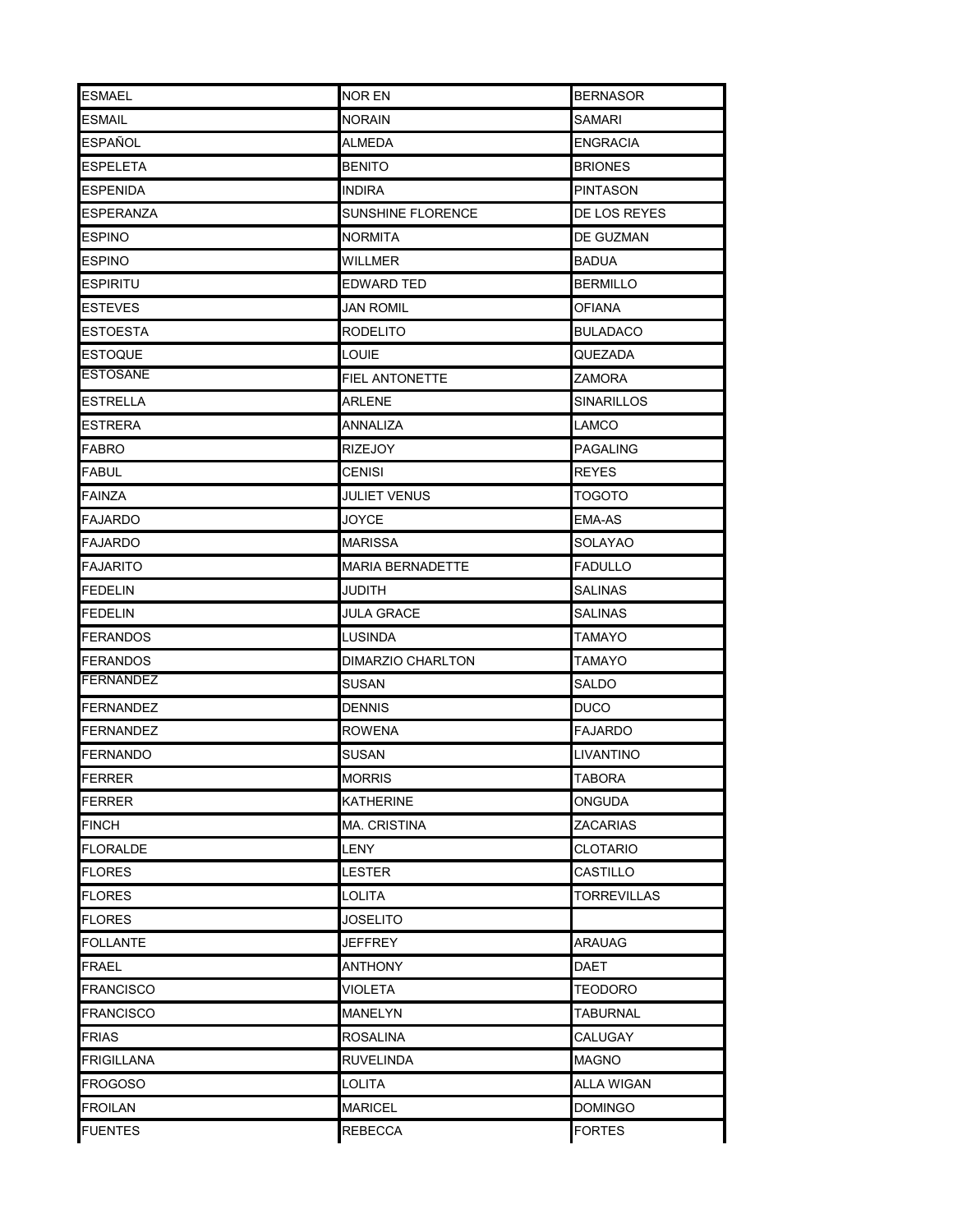| <b>FUENTES</b>    | <b>JOSEPHINE</b>        | <b>BULLONG</b>   |
|-------------------|-------------------------|------------------|
| FULLEROS          | LEO                     | GALICIA          |
| GABITAN           | JOSEPH                  | <b>FURISCAL</b>  |
| GABRIDO           | JESSA                   | ALEGRE           |
| GABRIEL           | <b>VILMA</b>            | NORA             |
| GACAL             | LEILA                   | LAURENTE         |
| GADIL             | JOHANNA                 | GOMEZ            |
| GADJA             | <b>SELENE</b>           | CASTRO           |
| <b>GAERLAN</b>    | <b>MANUEL</b>           | SANIDAD          |
| GAHE              | <b>MARIA THERESA</b>    | <b>SERIVILLA</b> |
| GAITAN            | <b>MARITES</b>          | CANTOS           |
| GALANO            | BABY JANE               | <b>RAMOS</b>     |
| <b>GALAPIA</b>    | <b>KATHERINE</b>        | <b>PORTACIO</b>  |
| GALLANO           | SYDIE AMOR              | <b>SEJUELA</b>   |
| <b>GALLARDO</b>   | LEODY                   | OTTE             |
| <b>GALVEZ</b>     | <b>MARIA THERESA II</b> | DE JESUS         |
| GAM MAD           | <b>CRISTINA</b>         | <b>FABREGAS</b>  |
| <b>GAMALE</b>     | JESSA                   | BATAHOY          |
| GAMAZON           | JOEL                    | CASTILLO         |
| gamido            | <b>RACHELLE</b>         | <b>EUGENIO</b>   |
| gania             | <b>MARICEL</b>          | TU MALES         |
| GANIH             | MUDZNA                  | JAKARIA          |
| GANTE             | <b>EMILIA</b>           | RAMOS            |
| GARAY             | JENIFFER                | HILARIO          |
| GARCIA            | DELAILA                 | VALENZUELA       |
| GARCIA            | <b>ERWINA</b>           | GAERLAN          |
| GARCIA            | SAFIYAH LOUISE          | TUBIG            |
| GARCIA            | <b>MAISIEJOY TAMARA</b> | MANIBO           |
| GARCIA            | <b>IVY</b>              | <b>DESTURA</b>   |
| <b>GARCILLIAS</b> | RICHARD                 | ARFCII I IA      |
| GASAL             | EITHEL                  | CABABAT          |
| GAYANA            | <b>JOCELYN</b>          | MAGANAT          |
| GAYANGAN          | GERALINE                | ALICAWAY         |
| <b>GEMARINO</b>   | ALEXA-MARI              | <b>BARTE</b>     |
| GEMARINO          | JAIRA-MARI              | BARTE            |
| GENEROSO          | <b>ERIC JOHN</b>        | NIAGA            |
| GENZON            | RODOLFO JR.             | GENINE           |
| <b>GERENIA</b>    | <b>MARETIZ</b>          | AWITIN           |
| GERONGAY          | <b>NOEMI</b>            | ANDALIS          |
| <b>GERVACIO</b>   | <b>ELIZABETH</b>        | <b>VERANO</b>    |
| GETARUELAS        | <b>ROLAND</b>           | ABABON           |
| <b>GILLES</b>     | <b>JANEFER</b>          | LOPEZBANOS       |
| GINEZ             | <b>SHERYL</b>           | <b>AGARPAO</b>   |
| GIRON             | NINA                    | SOLAYAO          |
| <b>GLOVER</b>     | ROSITA                  | <b>PALCE</b>     |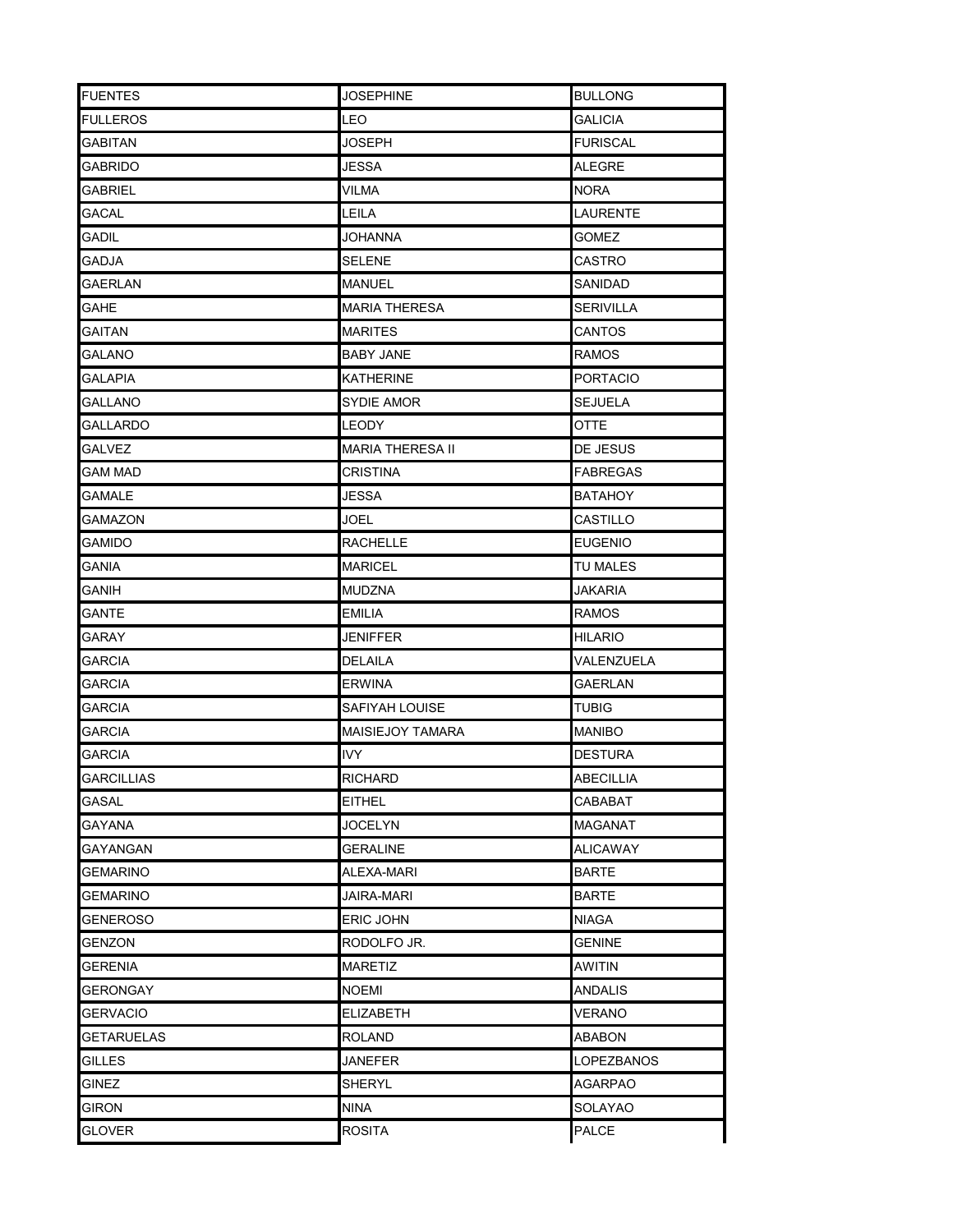| <b>GODENEZ</b>   | <b>ROCLIEN</b>           | <b>SANTILLANA</b> |
|------------------|--------------------------|-------------------|
| GOLO             | <b>EDITHA</b>            | <b>MANGLICMOT</b> |
| GONZAGA          | <b>KEILVEN</b>           | TARRAYO           |
| GONZAGA          | <b>ROSENNE</b>           | EVANGELIO         |
| GONZALES         | LEANY                    | DON ESA           |
| GONZALES         | ANDREI RYU               | ESCALONA          |
| GRABILLO         | <b>EDELIZA</b>           | TOROLLO           |
| GREFALDIA        | ANDRES                   | BANSALAN          |
| GUANSING         | MARISSA                  | <b>REYES</b>      |
| GUBATAO          | <b>ROBJAZTINE</b>        | <b>MORALDE</b>    |
| GUERRA           | ROSE ANNE                | ANDAL             |
| <b>GUERRERO</b>  | ANA MARIE                | CALDITO           |
| <b>GUIALAL</b>   | <b>ALTHEA</b>            | MANEDZIN          |
| GUIAMER          | <b>RYAN</b>              | ANGGOTO           |
| <b>GUIAO</b>     | <b>DANDIN</b>            | <b>PACURZA</b>    |
| GUIMALAN         | JOVELLE                  | ABIAD             |
| GUMBAN           | <b>ROSALIE</b>           | <b>FLORES</b>     |
| GUNDRAN          | CONNIE                   | CANDELARIO        |
| GUTIERREZ        | <b>RUSSELL</b>           | QUINTO            |
| HABAYBAY         | <b>IVY JANE</b>          | <b>PALLAD</b>     |
| <b>HABLERO</b>   | <b>MARY JOY</b>          | <b>DIAZ</b>       |
| <b>HABON</b>     | <b>RICHARD</b>           | <b>BINAG</b>      |
| <b>HAJA</b>      | ANAFE                    | <b>PALACAY</b>    |
| <b>HAJAL</b>     | HULMAH                   | AYAN              |
| <b>HAMLIUN</b>   | HUDAH                    | MALIL             |
| HANN             | <b>BASIRA</b>            | <b>DAMAN</b>      |
| HAS              | WENDY                    | <b>BAUTISTA</b>   |
| <b>HASSEM</b>    | AMINA                    | <b>MARUNSENG</b>  |
| <b>HEBRON</b>    | JOY BETH                 | DELOS REYES       |
| <b>HERNANDEZ</b> | JEAN                     | <b>CINCO</b>      |
| HERNANDEZ        | LINA                     | <b>BARRIOS</b>    |
| HERRERIA         | <b>KARL JOSEPH</b>       | <b>ASPECTO</b>    |
| HILARIO          | ANNA LIZA                | PABLO             |
| HIPONA           | <b>MARY JOY</b>          | LEONES            |
| HISOLER          | LEDISA                   | CATUBIG           |
| HIZOLER          | <b>RECHE</b>             | SOLIS             |
| IBARRA           | MISCHA ARABELLA          | BANO              |
| IBLAN            | SHEIRMA                  | BAGAYAUA          |
| IDJAO            | EDGARDO                  | guinoo            |
| IGASAN           | EVELYN                   | HERMOSA           |
| <b>IGNACIO</b>   | GABRIELLE REIN ALEXANDRA | CHAN              |
| ILAGAN           | <b>NEO REICHMANN</b>     | <b>BERNARDO</b>   |
| ILMING           | <b>MARIA VICTORIA</b>    | MOYA              |
| <b>IMPERIAL</b>  | <b>REBECCA</b>           | <b>MAYO</b>       |
| <b>INAANURAN</b> | <b>REJOICE</b>           | <b>MANO</b>       |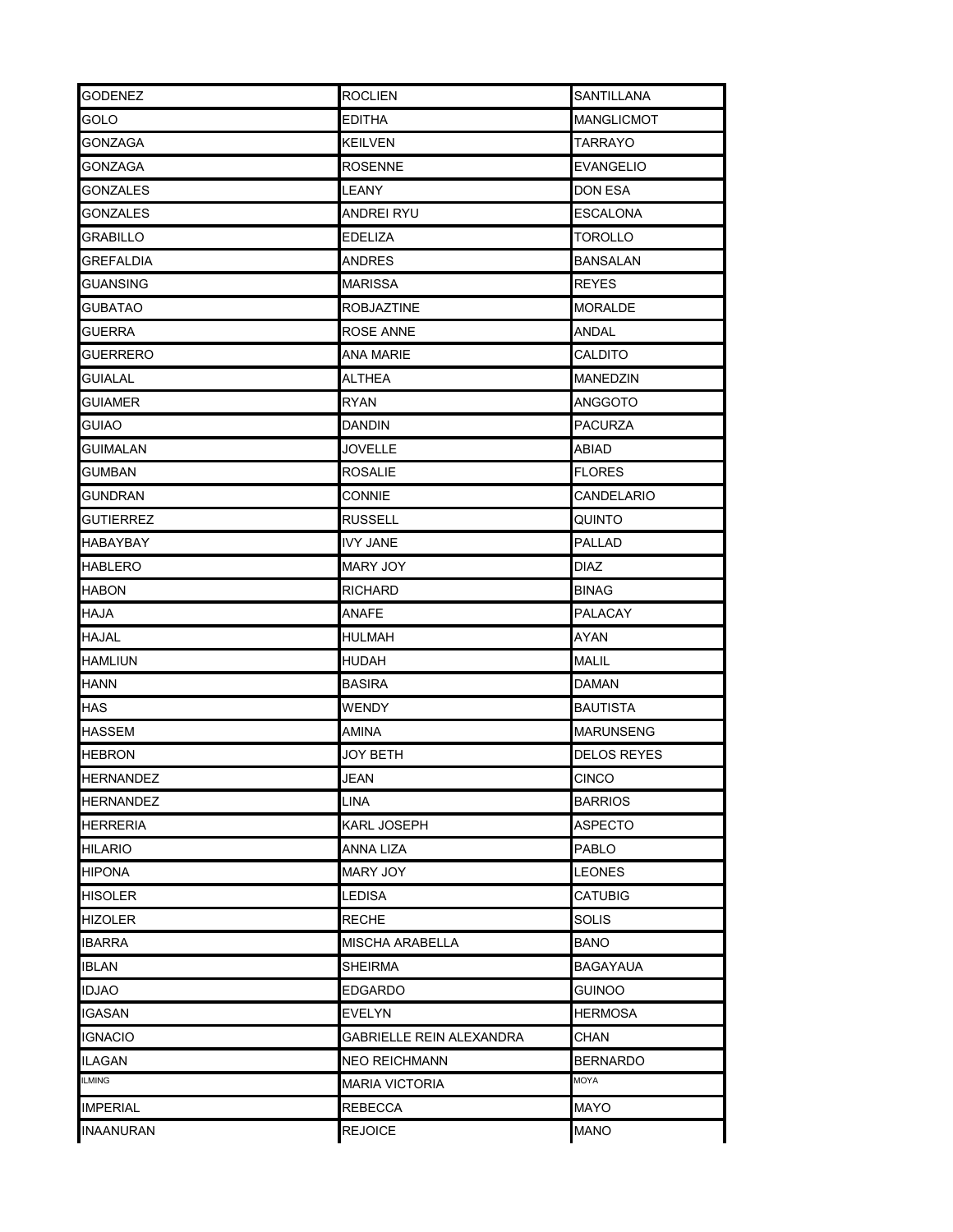| <b>INDANAN</b>   | ARNEL                   | <b>DELLONA</b>    |
|------------------|-------------------------|-------------------|
| <b>INFANTE</b>   | ROXAN                   | <b>SURA</b>       |
| <b>INIDAL</b>    | <b>NORAISA</b>          | SABDULLAH         |
| <b>INOY</b>      | ALLAN                   | PAJARILLO         |
| <b>INSAG</b>     | LEAH                    | ABAYA             |
| ISMAEL           | ALIYA                   | TIBOGSOL          |
| JACOB            | <b>IRENE</b>            | TORATO            |
| JASMIN           | SHEILALENE              | <b>AUTENTICO</b>  |
| <b>JEMENICO</b>  | MARGARITA               | <b>ASUNCION</b>   |
| JIMENEZ          | <b>MARIA DELIA RHEA</b> | <b>DIESTRO</b>    |
| JIMENEZ-LOPEZ    | SARA JOYCE              | SOLINAP           |
| JOAQUIN          | DEOGRACIAS              | ESTEVES           |
| JOPILLO /        | <b>MARY GRACE</b>       | VALDEZ            |
| JOSE             | <b>ANTONETTE</b>        | CABALONGA         |
| JOSE             | <b>JHAN NATHANIEL</b>   |                   |
| JUNIO            | JUN                     | VALDEZ            |
| KALIM            | <b>NORHAYA</b>          | RAJAHBUAYAN       |
| KALSADO          | RANIYA                  | APAL              |
| KAPAU-AN         | <b>EVANGELINA</b>       | ABAD              |
| KIAMCO           | IAN                     | <b>SINCERO</b>    |
| LABATA           | <b>MERLINDA</b>         | CRUZA             |
| LABATORIO        | <b>RIA BETH</b>         | SUEGAY            |
| LABUAYAN         | <b>ROSITA</b>           | GANADIN           |
| LACA             | <b>RONALYN</b>          | <b>DELARNA</b>    |
| LACAMBRA         | irma                    | BACCAY            |
| LACDAO           | <b>FRANCIS</b>          | <b>FORTUS</b>     |
| <b>LACSAMANA</b> | CYRILLE                 | RIBLEZA           |
| <b>LACSAMANA</b> | <b>MICHELLE</b>         | RIBLEZA           |
| LACSAMANA        | WILED                   | DIMACALI          |
| LAGAAC           | ALJOHN                  | SAGUSAY           |
| LAGAN            | MERCEDES                | BALMOJA           |
| LAGARE           | <b>MONALIZA</b>         | <b>SILLA</b>      |
| LAGUERTA         | JESSIE                  | OBE               |
| LAIGO            | <b>NEHEMIAS</b>         | VILLEGAS          |
| LAKMAN           | MALEHA                  | KALID             |
| LALAP            | GABRIEL                 | <b>PARCON</b>     |
| LAMINERO         | ROSALINDA               | ARRO              |
| LANGIYAL         | <b>NORHANIE</b>         | MABANG            |
| LANGREO          | ERNA                    | BALDOVE           |
| LAR              | <b>MELINDA</b>          | SALES             |
| LARANANG         | ROSANNA                 | VILLAREN          |
| <b>LARESMA</b>   | <b>ISAGANI</b>          | <b>RIBALDE</b>    |
| LAROYA           | <b>ELSA</b>             | <b>PENAFLOR</b>   |
| LAUREL           | JEFFREY                 | <b>MENDENUETA</b> |
| LAXAMANA         | DANIEL JOHN             | <b>SEGUNDINE</b>  |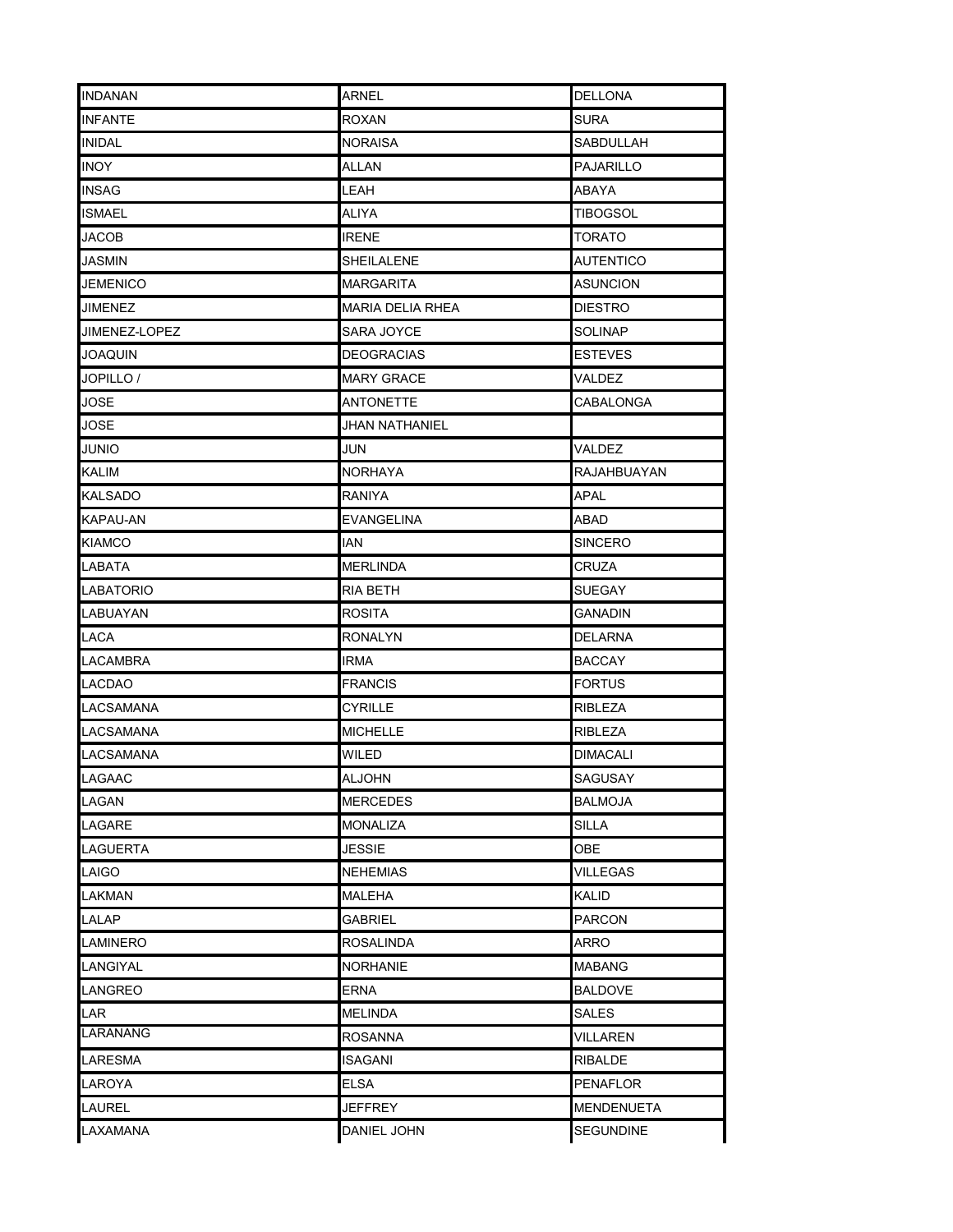| LAYO              | <b>JONIROSE</b>      | VILLALUNA        |
|-------------------|----------------------|------------------|
| LAZARO            | LUPINO JR.           | CAPARANGA        |
| LAZARO            | <b>DJHOANNA</b>      | <b>ROQUE</b>     |
| LEBREA            | JENEFFER             | LIZARDO          |
| LECCIO            | BHERLYN JOY          | <b>MARQUEZ</b>   |
| LECCIO            | JAY                  | LERIO            |
| LECHUZA           | OLIVER               | <b>NORICO</b>    |
| LEGAL             | <b>MARIEL ANGEL</b>  | DANAO            |
| <b>LENTE</b>      | MARY JOY             | <b>DAYLO</b>     |
| LERIO             | CAROL                | <b>REYES</b>     |
| LETADA            | LEIZL                | CABILES          |
| LIGOD             | JUDITH               | <b>BAGGUAN</b>   |
| <b>LIGUARDA</b>   | SHENNA LOU           | <b>DIZON</b>     |
| <b>LIMTUACO</b>   | <b>CLARISSA</b>      | MALABAD          |
| <b>LINDA</b>      | <b>RONALYN</b>       | <b>AROMIN</b>    |
| <b>LIZARONDO</b>  | KATRIN               | VALLES           |
| LLAVE             | <b>MARRY CAR</b>     | <b>BARCE</b>     |
| <b>LLEGADO</b>    | <b>MARIVIC</b>       | <b>ESTOJERO</b>  |
| <b>LLENARESAS</b> | <b>MA. LOURDES</b>   | JANOHAN          |
| <b>LOBIDO</b>     | HELENE               | <b>BERSANO</b>   |
| <b>LOMBOY</b>     | JOY                  | <b>JOSE</b>      |
| <b>LONGCOP</b>    | JERSON               | UDTUJAN          |
| LONIZA            | <b>JOLINA MAE</b>    | <b>MONSALUD</b>  |
| LOPEZ             | <b>LUCILLE</b>       | LACAMBRA         |
| LOPEZ             | <b>KENNETH</b>       | VADILLO          |
| <b>LOQUILLANO</b> | <b>GEMMA</b>         | CHAVEZ           |
| LORENZO           | <b>JOEL</b>          | <b>PATRICIO</b>  |
| LORETO            | <b>MARIA BEAULAH</b> | <b>ETIS</b>      |
| <b>LOVELY</b>     | CAROLINE             | <b>DELA CRUZ</b> |
| <b>LUCAS</b>      | LEVI                 | <b>RAMOS</b>     |
| LUCENA            | JERVEEN              | RIMANDO          |
| <b>LUMANDAS</b>   | LENY                 | TIGLAO           |
| LUMAWAG           | <b>MARY LANDA</b>    | BALASOTE         |
| LUMBAO            | <b>RANDY</b>         | TABLIZO          |
| LUNA              | JANET                | GLEMAO           |
| MACALINO          | <b>RICKY</b>         | <b>DELACRUZ</b>  |
| MACARAEG          | ANTONIO JR.          | ARCILLA          |
| <b>MACATANGAY</b> | <b>ROLAN</b>         | ONDA             |
| MACAYANAN         | GINA                 | DE ASIS          |
| MACULA            | <b>MARIA LOURDES</b> | LADAGA           |
| MAGAAN            | MARY JOY             | JALOLINO         |
| <b>MAGBANUA</b>   | <b>MONALIE</b>       | <b>PENEZA</b>    |
| <b>MAGBANUA</b>   | RE.AJ                | <b>TORDILLOS</b> |
| <b>MAGBOO</b>     | <b>LORNA</b>         | <b>ESCANO</b>    |
| MAGHANOY          | <b>MARY GRACE</b>    |                  |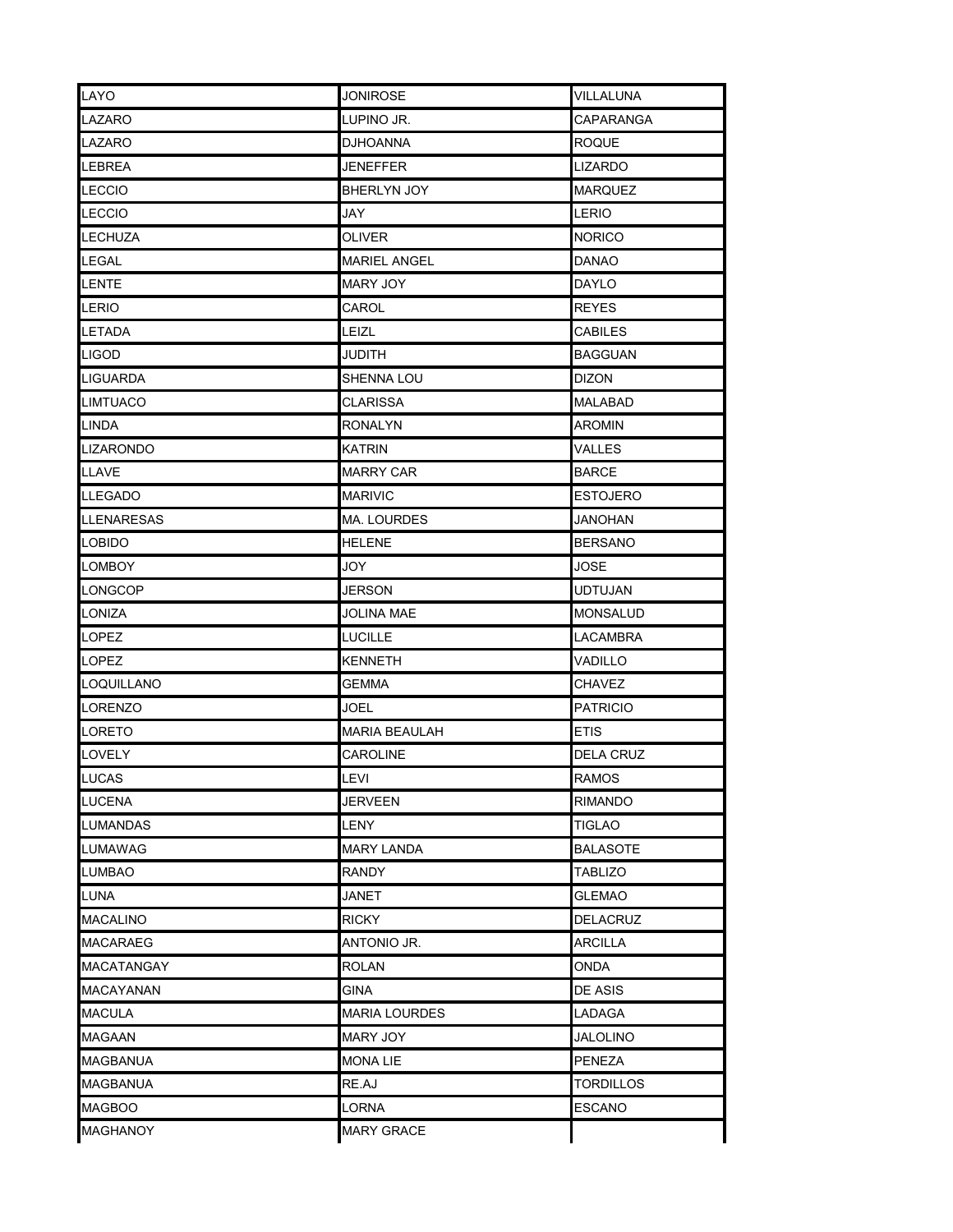| <b>MAGLAQUE</b>   | <b>ELSA</b>             | <b>BARRION</b>   |
|-------------------|-------------------------|------------------|
| <b>MAGNO</b>      | REYNOLD                 | POSESOR          |
| MAH MON           | SARHANA                 | ALIBASA          |
| MAHAYAG           | JOBELLE                 | HERVAS           |
| <b>MAKSIMOVIC</b> | <b>AURORA</b>           | LARAL            |
| MALABANAN         | LEVI                    | SIMON            |
| MALABO            | <b>DJAMYLLAH FAYTHE</b> | PANGANAY         |
| MALABO            | FAIZ DAVID              | PANGANAY         |
| <b>MALABO</b>     | <b>FAHD DEMMIEN</b>     | PANGANAY         |
| MALALUAN          | <b>REGINA</b>           | NAZARENO         |
| MALANA            | <b>AURELIA</b>          | <b>MOLINA</b>    |
| MALDIA            | <b>MARY ROSE</b>        | BELLOSILLO       |
| MALLARI           | JACQUELINE              | BAE              |
| MALLARI           | <b>MICHELL</b>          | CALMA            |
| MALLI             | <b>EIZZLE</b>           | PEDE             |
| <b>MALLO</b>      | FATIMA                  | PALABAY          |
| <b>MALOLOT</b>    | <b>JUVENIL</b>          | DINGAL           |
| MAN A-AY          | JULIE-MIR               | PADRINAS         |
| <b>MANAHAN</b>    | THEA ISABELLA           | <b>BERNALES</b>  |
| MANAIG            | JOSE JR.                | JAMITO           |
| MANANGCAYA        | MYLENE                  | SANITA           |
| MANANGHAYA        | <b>PETRONILA</b>        | ALOOT            |
| <b>MANGAMPO</b>   | RAMON JR.               | ABALORA          |
| MANGAOANG         | LYRA MAY LANIE          | <b>RIGUEZ</b>    |
| MANGAT            | OLIVER                  | PANAS            |
| MANGILA           | JOHN ANN WILL           | <b>BORJA</b>     |
| MANITI            | LENY                    | BALINGIT         |
| MANJALANI         | <b>NALYN</b>            | SARUHUM          |
| <b>MANTO</b>      | <b>MAICA</b>            | ASIN ERO         |
| MANZANO           | <b>MYLENE</b>           | SAI VADOR        |
| <b>MAPE</b>       | HELEN                   | BONCOLMO         |
| <b>MARASIGAN</b>  | JOANNA                  | <b>PORCA</b>     |
| <b>MARCELINO</b>  | CARMELITA               | <b>DELA CRUZ</b> |
| <b>MARGATINEZ</b> | CECIL                   | TUSOY            |
| <b>MARIANO</b>    | DANGAL                  | SANTIAGO         |
| <b>MARIANO</b>    | RONELYN                 | DUMAGEN          |
| <b>MARIBAO</b>    | LAISAN                  | <b>BERENO</b>    |
| <b>MARQUEZ</b>    | JANELLA MAY             | <b>HALABA</b>    |
| <b>MARQUEZ</b>    | JANICE                  | MELCHOR          |
| <b>MARSHALL</b>   | <b>KATHRINA</b>         | <b>REYTERAN</b>  |
| MASENDO           | GERARDO                 | PANDAN           |
| MAYO              | <b>MARK JAMES</b>       | CASTILLANO       |
| <b>MEDALLA</b>    | CHARITY                 | PADILLA          |
| <b>MELLIJOR</b>   | <b>EDMER</b>            | GUY-AB           |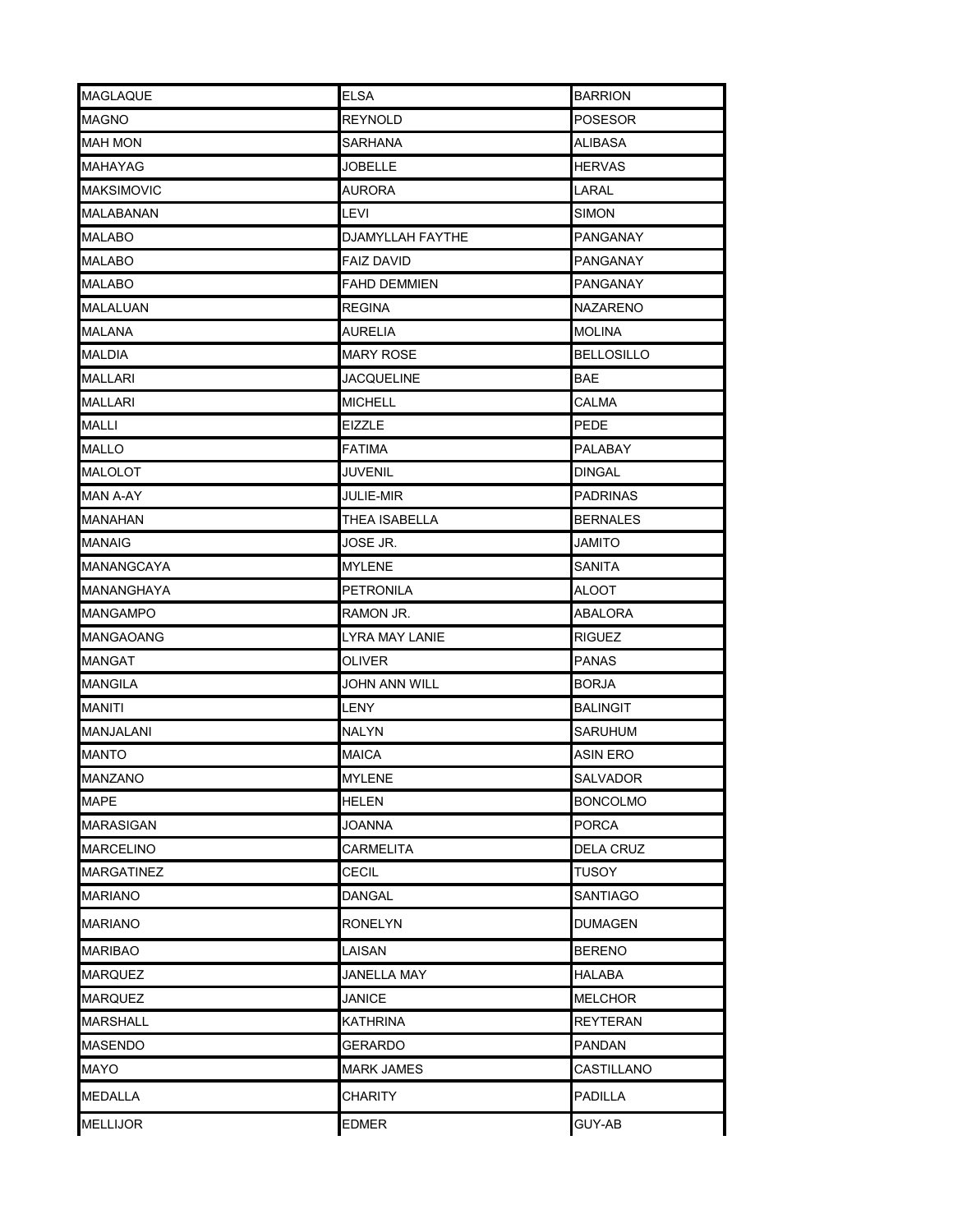| <b>MENDEZ</b>    | <b>RODEL</b>          | SUSON            |
|------------------|-----------------------|------------------|
| <b>MENDIETA</b>  | JENIFFER              | ANTEOJO          |
| <b>MENDOZA</b>   | ALLYN JOY             | TIANGAN          |
| MENDOZA          | AILEEN                | GEREBA           |
| MENDOZA          | <b>CLARISSA MAY</b>   | <b>DICAG</b>     |
| MERCADO          | <b>EDWIN</b>          | SUNDIAM          |
| <b>MERCADO</b>   | <b>CHRISTINE</b>      | <b>ANINIPOT</b>  |
| MERIN            | ERIC                  | CORPUZ           |
| <b>MERIN</b>     | <b>KARL FRANCIS</b>   | <b>OPENA</b>     |
| MERIN            | <b>SIMON MIGUEL</b>   | OPENA            |
| MERIN            | <b>SIMON RAPHAEL</b>  | OPENA            |
| <b>MIGUEL</b>    | <b>FLORA</b>          | GALAPON          |
| <b>MINALANG</b>  | <b>AMERAH</b>         | PADERNILLA       |
| <b>MIRALLES</b>  | HAZELLE               | TAYAD            |
| <b>MIRANDA</b>   | <b>EVANGELINE</b>     | DE LOS SANTOS    |
| <b>MIRANDA</b>   | <b>APOLONIA</b>       | DEJAN            |
| <b>MOHAMMAD</b>  | SARAH                 | JAMANI           |
| MOJICA           | CHERRY                | BAGO             |
| MOLINA           | ADELIA                | ORIENTE          |
| MOLLANIDA        | <b>JACQUELYN</b>      | <b>AZARCON</b>   |
| MONGAYA          | LEON ESA              | CHAN             |
| MONTALBAN        | <b>RUSSELL</b>        | ELLIS            |
| MONTANO          | WELMAR                | AGATON           |
| <b>MONTANO</b>   | ROSE ANN JOY          | <b>FELICIANO</b> |
| <b>MONTEJO</b>   | CYVEL BEA CRYSTA      | MAGDASAL         |
| <b>MONTENID</b>  | GRACE ANN             | AYSON            |
| <b>MONTES</b>    | GINA                  | <b>ONTIVEROS</b> |
| <b>MONTIALTO</b> | <b>STELLA</b>         | CULANAG          |
| <b>MORAN</b>     | JULIANA               | CONCEPCION       |
| <b>MORENO</b>    | CRISTINA              | <b>BIORE</b>     |
| <b>MORENO</b>    | <b>MARIA FRANCES</b>  | RIVERA           |
| MOSQUEDA         | <b>JANUELA EUNICE</b> | CABALUNA         |
| <b>MOSQUERA</b>  | GRACE                 | APATAN           |
| <b>MULLES</b>    | LINNIN                | OROSCO           |
| MUNOZ            | <b>RICO</b>           | ALEGRE           |
| <b>MUSA</b>      | <b>NORMINA</b>        | <b>METO</b>      |
| <b>MUSNI</b>     | <b>JEREMIE</b>        | LOMUGDANG        |
| <b>MUSNI</b>     | GERALD (              | LOMUGDANG        |
| <b>NACINO</b>    | KATHLYN ANN           | <b>MULATO</b>    |
| <b>NACPIL</b>    | ALVIN                 | <b>DUNGCA</b>    |
| NATIVIDAD        | LESLIE                | LASCANO          |
| NATIVIDAD        | <b>RODOLFO</b>        | CRUZ             |
| NAVARRETE        | <b>MINERVA</b>        | COQUIA           |
| NAVARRO          | JOCELYN               | GOMEZ            |
| NAZARETH         | <b>JVNZ</b>           | SANTOS           |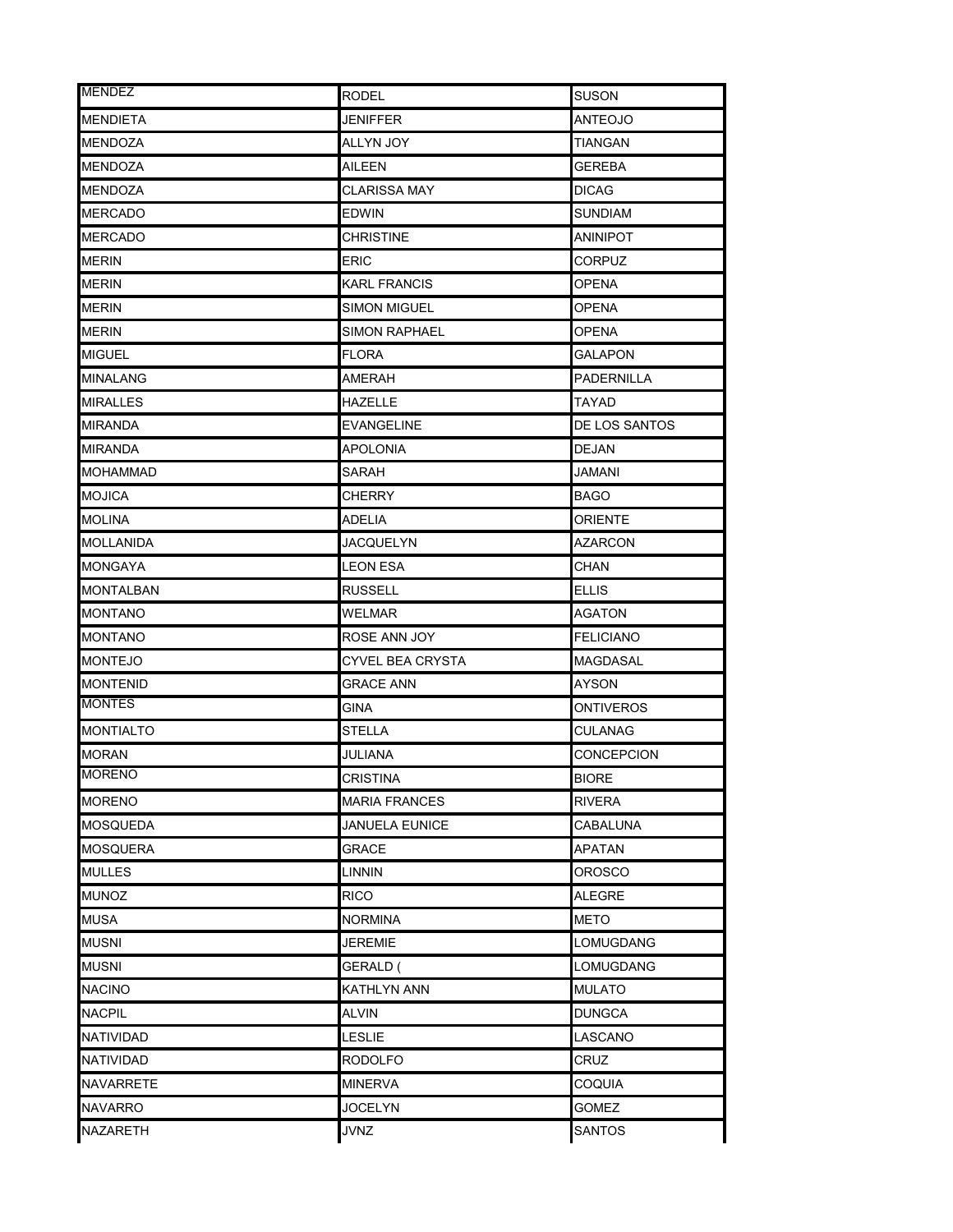| <b>NECESITO</b>   | <b>ELENA</b>             | <b>DALLO</b>     |
|-------------------|--------------------------|------------------|
| <b>NERVIOL</b>    | <b>VANESSA</b>           | <b>ADONES</b>    |
| <b>NGALON</b>     | JUANA                    | ARCULO           |
| <b>NOBORA</b>     | JOY                      | ZAMORA           |
| <b>NOLLAN</b>     | MAX ROLAND               | AGATI            |
| <b>NONES</b>      | JULANDA                  | ANGOLO           |
| <b>NOPIA</b>      | CAROLYN                  | <b>BALAGBIS</b>  |
| <b>NORIEL</b>     | SAMUEL                   | OSORIO           |
| <b>NORLDS</b>     | WAHI DA                  | SALAM            |
| OBAR              | MARIA VANESSA VICTORIANA | <b>MERCADO</b>   |
| OBEJAS            | EVELYN                   | <b>ELLANA</b>    |
| OBRA              | MARITES                  | OCAY             |
| <b>OCAMPO</b>     | <b>CARINA</b>            | <b>GAMINO</b>    |
| OCAMPO            | RIZANDY                  | MOLINA           |
| <b>OCCENO</b>     | <b>MAY ANN</b>           | VISTA            |
| OCHONA            | <b>MARIA FE</b>          | <b>BRIONES</b>   |
| OCLIDA            | <b>MERVIN</b>            | COCON            |
| OCLIDA            | <b>ELGIVA</b>            | <b>ESCRUPOLO</b> |
| <b>OCVINA</b>     | <b>ROMANO</b>            | <b>BAYZA</b>     |
| <b>OLFINDO</b>    | GARY                     | COLINA           |
| OLIVA             | <b>ARLENE</b>            | LEGAYADA         |
| OMALDE            | ELENA                    | <b>ABATONON</b>  |
| ONDA              | <b>RICARTE</b>           | <b>DE VILLA</b>  |
| <b>ONGCOY</b>     | <b>JEHIEL ANN</b>        | GENIZA           |
| <b>ONGCOY</b>     | VHIELLE J ELISHA         | GENIZA           |
| ONILONGGO         | <b>CRISTIAN PAUL</b>     | <b>IGNACIO</b>   |
| <b>OQUINDO</b>    | EUGENIA                  | DUNGGON          |
| <b>ORDANIZA</b>   | GENEVIEVE                | <b>ESCOREAL</b>  |
| ORIETA            | HENNESSY MARJORIE        | SALDANA          |
| <b>ORION</b>      | MAREZA                   | <b>ALINAS</b>    |
| ORNALES           | NOEMI                    | GONZALES         |
| OROSIO            | GINA                     | RIZADA           |
| ORTEGA            | GERALDINE KARLA          | ESPERAT          |
| OSANO             | JOAN                     | DIZON            |
| PABRE             | <b>REYNALDO</b>          | SIPALAY          |
| PACAYRA           | <b>MARIA LIZA</b>        | <b>ABANTAO</b>   |
| PACION            | GLENDA                   | RAMOS            |
| <b>PACTOLERIN</b> | MYLENE                   | CORPUZ.          |
| PADILLA           | JEE OLIVER               | GABALES          |
| PADILLO           | <b>FELIX II</b>          | SILOS            |
| <b>PAGENTE</b>    | JOHANNA                  | WINTER           |
| PAGHINAYAN        | MARGIE                   | <b>TEMARIO</b>   |
| <b>PAGTAKHAN</b>  | <b>MARGIE LOU</b>        | MAGSAYO          |
| <b>PAGUIRIGAN</b> | ANABEL                   | OSIAS            |
| PAGULAYAN         | NERISSA                  | NUEVA            |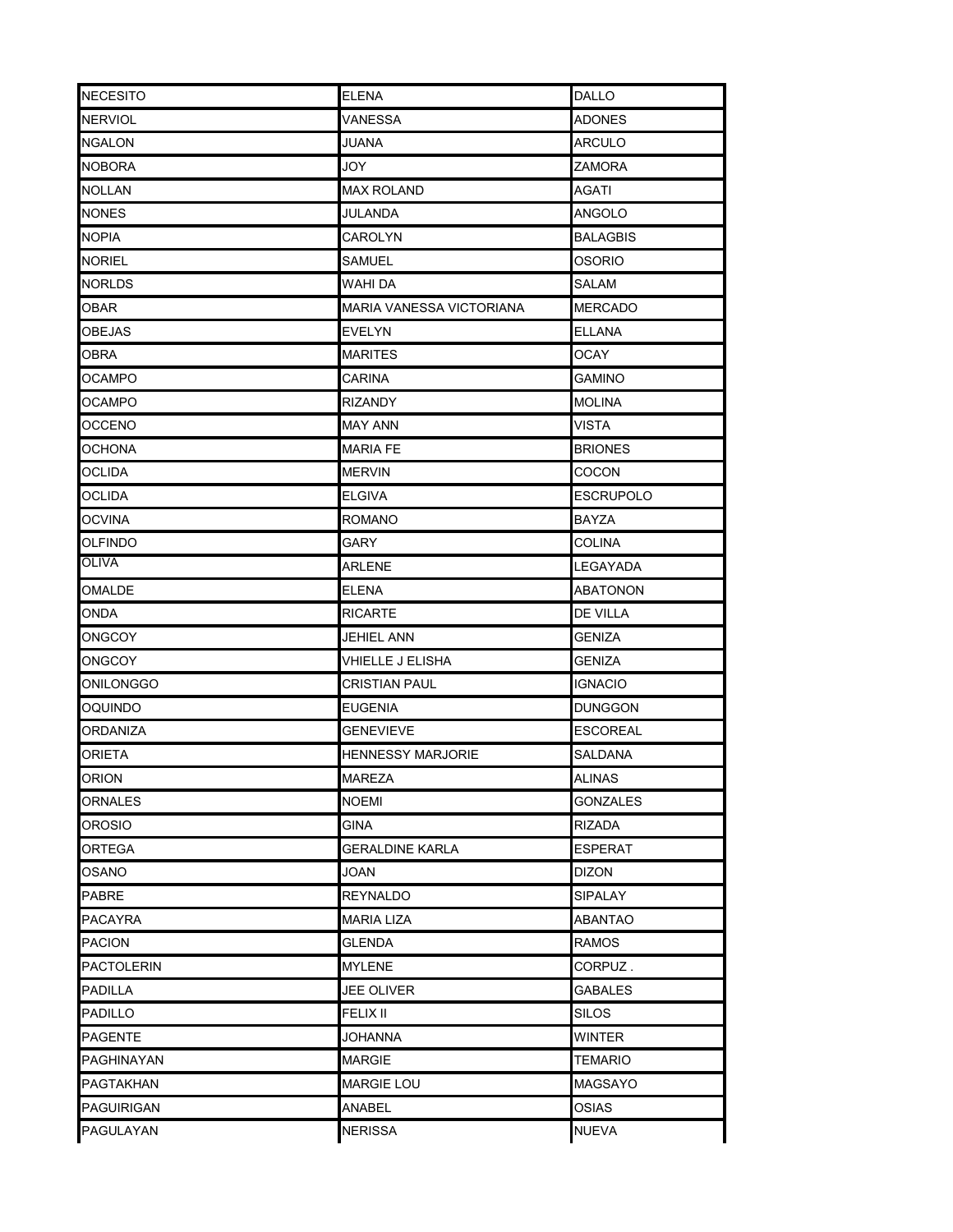| PAGUNTALAN       | <b>ROBELLE</b>           | <b>PLAGATA</b>     |
|------------------|--------------------------|--------------------|
| <b>PAJADERO</b>  | <b>MARY JANE</b>         | <b>GUIDA</b>       |
| <b>PAJENIAN</b>  | ERMEL                    | <b>BENGUELO</b>    |
| PALADA           | LEA                      | <b>MEJARES</b>     |
| <b>PALMA</b>     | LUIS REY                 | YUMPING            |
| PALMARIA         | MONALYN                  | OTARA              |
| PALO             | EXZEL                    | <b>REYES</b>       |
| <b>PALTENG</b>   | JOCELYN                  | <b>DOMINGO</b>     |
| PANA             | LOUIE JEAN               | <b>BUNAC</b>       |
| PANA             | <b>KRISTEN CLAIRE</b>    | <b>BUNAC</b>       |
| PANAGSAGAN       | ma. Donna                | CABRERA            |
| PANDOSEN         | LEILANI                  | VALDEZ             |
| PANGANIBAN       | <b>KRIZNALYN</b>         | <b>SULIT</b>       |
| <b>PANGATON</b>  | <b>ARLENE</b>            | <b>WACGUIYAN</b>   |
| PANTALLANO       | JOEM                     | SALON              |
| <b>PARAGAS</b>   | SHEILA                   | PADILLO            |
| <b>PARILLA</b>   | CAROLYN                  | <b>MACASPAC</b>    |
| PAROLE           | <b>MARJANICA GREIG</b>   | SALAMEDA           |
| <b>PASCUA</b>    | ANGELI ANNE              | <b>FELIPE</b>      |
| <b>PASCUA</b>    | <b>MARK HANSEN</b>       | <b>RICAFORT</b>    |
| <b>PASIAN</b>    | LEO                      | OBRA               |
| <b>PATENTE</b>   | ANA MARIA                | <b>RUFINO</b>      |
| <b>PATIO</b>     | BUNNY                    | VALECIA            |
| PATLI            | RAMZI ANGELO             | LA CUMBIS          |
| <b>PATRIARCA</b> | ROSALINDA                | OCERA              |
| PATTUGALAN       | MAYLEEN                  | CASTANEDA          |
| <b>PATULAY</b>   | <b>MIRASOL</b>           | <b>PATULAY</b>     |
| <b>PAWAL</b>     | JOSEPH JR.               | SAWAT              |
| <b>PAYCANA</b>   | IRISH                    | <b>MONTECASTRO</b> |
| PAYOT            | <b>FRANCIS MARYEL</b>    | <b>ZAYAS</b>       |
| PEDA             | MARIZA                   | <b>MANGAMPO</b>    |
| PEDRAJ ETA       | <b>JOYCE</b>             | <b>GUANZON</b>     |
| <b>PELORINA</b>  | JOEL                     | BALANSAG           |
| <b>PERADILLA</b> | ARLEEN                   | RAMOS              |
| PERALTA          | <b>MARIETT CATHERINE</b> | CARREON            |
| <b>PEREGRINO</b> | SHILA                    | <b>JACULBE</b>     |
| PERENA           | ALMA                     | GREGORY            |
| <b>PEREZ</b>     | GRAND                    | PAYAC              |
| PEREZ            | SHARON ROSE              | ABADA              |
| PERFAS           | ROSEMARIE                | <b>ESCOLTOR</b>    |
| <b>PERTEZ</b>    | LENZIE                   | LEGISNIANA         |
| <b>PESIDAS</b>   | <b>EVELYN</b>            | <b>ENTERO</b>      |
| <b>PESTEJO</b>   | MARK JOSEPH              | LAZARO             |
| <b>PESTIJO</b>   | <b>NELSON</b>            | ONDOY              |
| <b>PICO</b>      | ANA LIZA                 | <b>RIVERA</b>      |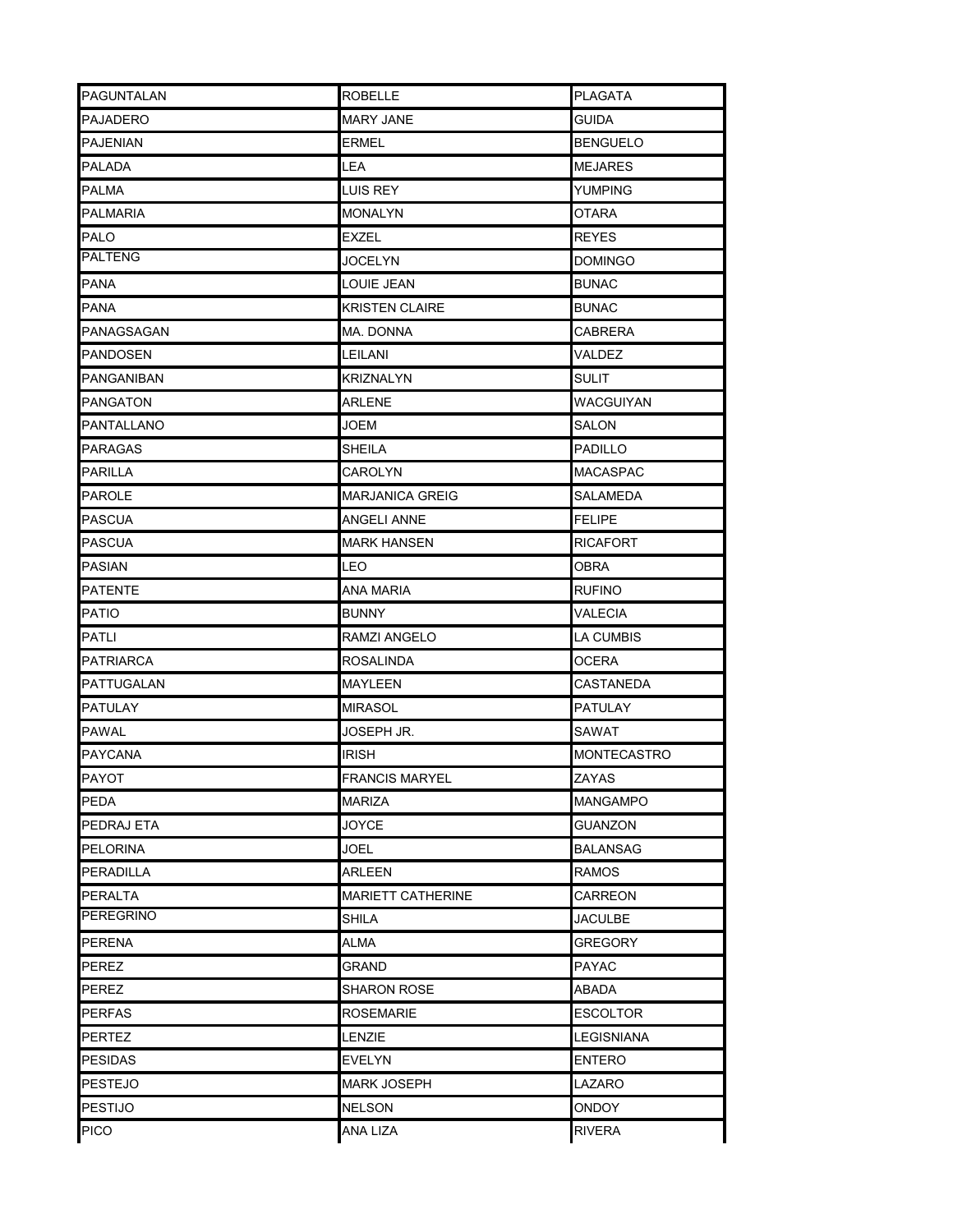| <b>PILLOS</b>      | <b>MELONY</b>     | <b>CARDENAS</b>    |
|--------------------|-------------------|--------------------|
| <b>PINEDA</b>      | VANEZZA           | VARONA             |
| <b>PINON</b>       | JUDITH            | <b>MOSCA</b>       |
| <b>PIOPONGCO</b>   | <b>ELNA</b>       | AZORES             |
| <b>POBLACIO</b>    | JOSIE             | SALAS              |
| POCOT              | PAOLO NIKKOLAI    | MENDOZA            |
| POGOY              | CHERRYL           | <b>FLORES</b>      |
| <b>POLIQUIT</b>    | MERRIAM           | LINA               |
| <b>PONCIANO</b>    | <b>JERRYL ANN</b> | LACTAM             |
| <b>PROSMO</b>      | GLORIA            | CACANINDIN         |
| <b>PROVIDENCIA</b> | VILMA             | MAMAWE             |
| <b>PUA</b>         | <b>RUBY</b>       | <b>DELOS REYES</b> |
| <b>PUERTA</b>      | <b>FLORENDA</b>   | ASDOLO             |
| PUMAR              | RAQUEL            | <b>SAN ANDRES</b>  |
| QUEBEC             | <b>ROSALYN</b>    | <b>MALTO</b>       |
| QUEJANO            | CHARILYN          | <b>MONTAJ ES</b>   |
| QUIAMBAO           | CATHERINE         | SANTOS             |
| QUIANE             | DIGNA             | DE SAGUN           |
| <b>QUIBAN</b>      | <b>ROSEMARIE</b>  | <b>ESPIRITU</b>    |
| QUIJANO            | KHARSUM           | SARATAN            |
| QUILLA             | <b>ROSALIE</b>    | <b>ABUHAT</b>      |
| QUITA              | JORRY             | LI LAM             |
| <b>RABANG</b>      | ramil             | <b>FUERTES</b>     |
| RABAYA             | EDUARDO           | CABRAL             |
| <b>RACOMA</b>      | JEFFREY II        | CARGAR             |
| <b>RAMALAN</b>     | KABIBA            | MAMALINTA          |
| RAMIREZ            | WENNIE            | BAUTISTA           |
| <b>RAMIREZ</b>     | ROSANNA           | LOZANO             |
| <b>RAMOS</b>       | RONALD            | TABINAS            |
| <b>RAMOS</b>       | WARREN            | <b>GALIZA</b>      |
| <b>RANADA</b>      | <b>ELIZABETH</b>  | CASTRO             |
| RAÑADA             | <b>NEPTALI</b>    | <b>MERILOS</b>     |
| <b>RAPACON</b>     | JINDREX           | YARTE              |
| <b>RAVINA</b>      | <b>EDITH</b>      | TAGAAN             |
| RAYOS DEL SOL      | ARNEL             | <b>RAYMUNDO</b>    |
| <b>RECEL</b>       | <b>RON GERARD</b> | QUEYPO             |
| <b>REDONDO</b>     | JOY ANN           | ADONA              |
| <b>REMIGIO</b>     | OLOL              | <b>TEODORO</b>     |
| <b>REPATACODO</b>  | JOSIELYN          | ZAMUDIO            |
| <b>REYES</b>       | <b>ARNEL</b>      | <b>POTENCIANO</b>  |
| <b>REYES</b>       | VEVIAN            | CABALLA            |
| <b>RIGUERRA</b>    | <b>SHERYL</b>     | <b>RAMIREZ</b>     |
| <b>RIMONTE</b>     | ALVIN             | DUBAS              |
| <b>RIOS</b>        | <b>JOHN</b>       | <b>BANAYOS</b>     |
| <b>RIVAMONTE</b>   | <b>GERALDIN</b>   | VALENZUELA         |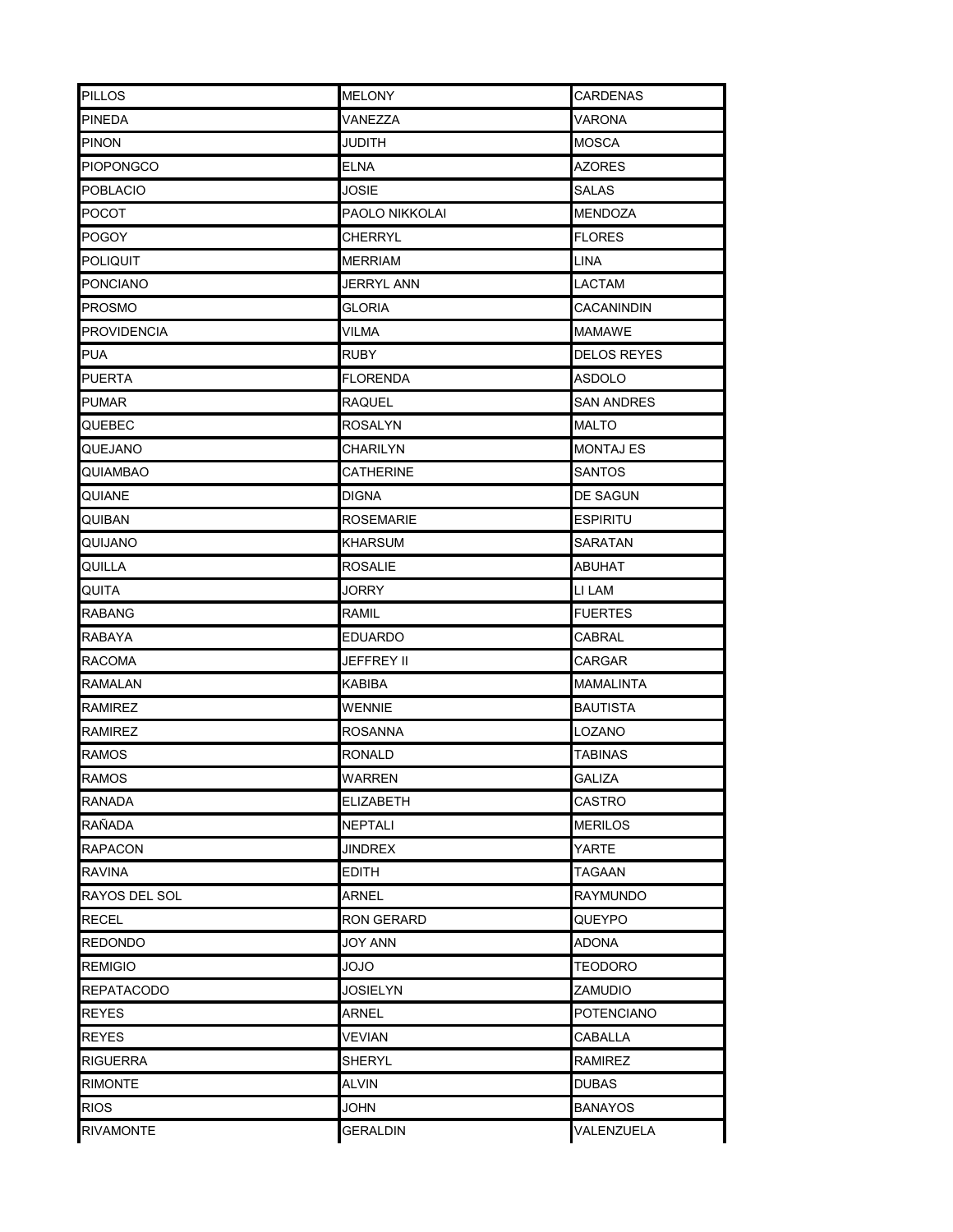| <b>RIVERA</b>    | <b>ANNALYN</b>         | <b>CAPISTRANO</b> |
|------------------|------------------------|-------------------|
| <b>RIVERA</b>    | SHERIBETH              | GUILLERMO         |
| <b>ROLDAN</b>    | JANREN ANNE            | <b>FRANCISCO</b>  |
| ROLDAN           | RENATO                 | NEPAZ             |
| <b>ROLINO</b>    | ROSE LEA               | <b>FLORES</b>     |
| <b>ROLUNA</b>    | <b>FRANCISCO</b>       | ROZ               |
| ROM              | NORMALITA              | JONGAY            |
| ROMEO            | JOHN CLAUDE            | CASTRILLO         |
| <b>ROMERO</b>    | HAITHAM                | <b>CABUENAS</b>   |
| ROMERO           | RODERICK               | JOSE              |
| ROMERO           | AUSTIN SPHYZ           | IBAY              |
| ROMERO           | <b>AIZRIELLE AERIN</b> | IBAY              |
| <b>RONATO</b>    | <b>HAVELA</b>          | <b>BELEN</b>      |
| <b>RONDAEL</b>   | SANDRA                 | SUEL              |
| ROQUE            | JESSICA                | <b>MALLARI</b>    |
| <b>ROQUE</b>     | ERA                    | LIBRADILLA        |
| <b>ROQUERO</b>   | SEBASTIAN LUCAS        | <b>IMPERIAL</b>   |
| <b>ROSALES</b>   | ROBIN PEE              | DIOCSON           |
| <b>ROSETE</b>    | ANALYN                 | RIO.              |
| <b>SABENORIO</b> | JOCELYN                | SACARE            |
| <b>SABORDO</b>   | <b>ANGELICA</b>        | <b>NADAL</b>      |
| SABOY            | ESTELA                 | LABAOAN           |
| SAHAK            | AWAN                   | ALLAMA            |
| <b>SALAC</b>     | SHERWIN                | JAICTIN           |
| SALARZA          | NENETH                 | PALMA             |
| <b>SALAZAR</b>   | AUREA                  | <b>MATIAS</b>     |
| SALBATON         | NORAIDA                | ALBA              |
| SALENDAB         | NORHAYMA               | Guiamilon         |
| SALILAMA         | NORHAYA                | BANTUAN           |
| <b>SALINDATO</b> | <b>MYRNA</b>           | <b>LLESIS</b>     |
| SALONGA          | ELIZABETH              | MANZANILLO        |
| SALVA            | LORMITA                | OPIZ              |
| <b>SALVADOR</b>  | LOLITA                 | <b>DELA CRUZ</b>  |
| <b>SAMONTE</b>   | <b>JOVEN</b>           | <b>MENDOZA</b>    |
| SAN JUAN         | <b>ELOIZA</b>          | VIANA             |
| SANCHEZ          | LEAH                   | <b>CENTINO</b>    |
| SANCHEZ          | RHEA                   | LOSERITO          |
| SANGUYO          | <b>JAN PAUL</b>        | <b>GONZAGA</b>    |
| SANTIAGO         | EVANGELINE             | MACALINAO         |
| SANTIAGO         | <b>MARIA JH EMICA</b>  | REYES             |
| SANTILLAN        | <b>MARIO</b>           | FALLORINA         |
| SANTOS           | <b>MARYGRACE</b>       | <b>HOLASCA</b>    |
| SANTOS           | <b>BRENT NICOLE</b>    | PALMOS            |
| SANTOS           | <b>BRENDA</b>          | QUIBLAT           |
| <b>SANTOS</b>    | ELIOT JOHN             | <b>RIOSA</b>      |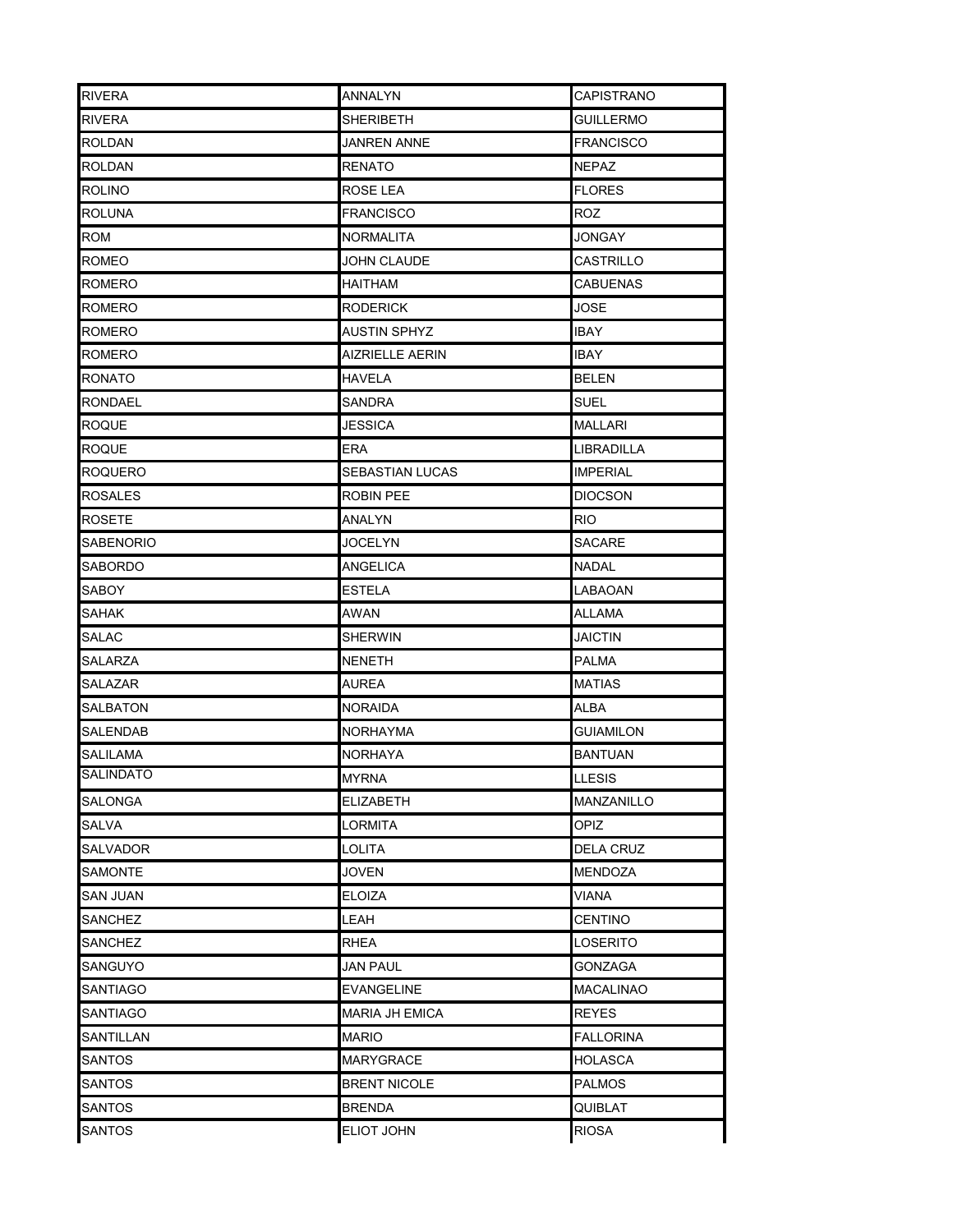| <b>SANTOS</b>   | <b>JOANNA</b>        | <b>BALILA</b>    |
|-----------------|----------------------|------------------|
| SARCIA          | <b>MARY ROLAIZA</b>  | AVENIDA          |
| SARMIENTO       | ABRAHAM JR.          | <b>MENDIOLA</b>  |
| SARMIENTO       | <b>MICHELLE</b>      | RIVERA           |
| SARTE           | <b>BITUIN</b>        | CONTENIDO        |
| SAYSON          | <b>MARIA CARMELA</b> | MANTES           |
| <b>SEGALES</b>  | <b>ELVIN</b>         | <b>DUMALAG</b>   |
| SEGUI           | <b>JANE PAMELA</b>   | PONCIANO         |
| SEGUNDO         | <b>NANCY</b>         | DE GUZMAN        |
| SERO            | EMEE                 | FLORENOSOS       |
| <b>SERRANO</b>  | <b>MERCEDITA</b>     | VILLENA          |
| <b>SEVA</b>     | JOY                  | DIALOGO          |
| <b>SIGGAOAT</b> | <b>KATRINA</b>       | <b>FERNANDEZ</b> |
| <b>SIGUA</b>    | <b>EMILY</b>         | TIANSAY          |
| SILVERIO        | <b>RONALDO</b>       | <b>AREVALO</b>   |
| <b>SIMULATA</b> | <b>THERESA</b>       | <b>MARCOS</b>    |
| <b>SINTOS</b>   | <b>REALY</b>         | DABAC            |
| <b>SOBERANO</b> | SHERIN HAILEY        | JARENO           |
| SOLAYAO         | <b>PERLYN</b>        | BATOCABE         |
| <b>SOLIJON</b>  | JOSIELYN             | DAMASCO          |
| SOLITARIO       | LAUREN KIRSTEN       | RAZON            |
| SOMERA          | JESSA MARIE          | <b>BAJARIN</b>   |
| SOREL           | JULIUS               | LUTRANIA         |
| SORIANO         | JONATHAN             | <b>BOMBITA</b>   |
| SOTELO          | CAROLYN              | DENAQUE          |
| STA. MARIA      | GRACE                | LLAMELO          |
| SUAREZ          | <b>JINNYMAH</b>      | LAGO             |
| SUAREZ          | PETE ANDRE           | QUIJANO          |
| <b>SUAREZ</b>   | <b>NORMAN</b>        | VICENTE          |
| <b>SUDAO</b>    | <b>DIVINA</b>        | <b>SULEK</b>     |
| SUMALABE        | ALDWIN               | CADAG            |
| SUNGA           | JAMIE BESPA          | TAYCO            |
| SUNGA           | <b>PERITA</b>        | YUMANG           |
| TABANERA        | ANNALIZA             | CASTILLO         |
| TABBANG         | JENNIREN             | ADA-OL           |
| TABION          | <b>JOANAFE</b>       | SORIANO          |
| TABISAURA       | MARTINA              | DE GUZMAN        |
| TABOR           | <b>FRANKY</b>        | <b>KAMBA</b>     |
| TADEO           | <b>MARITES</b>       | <b>REYES</b>     |
| <b>TAGNIPEZ</b> | SALVACION            | BAMBOA           |
| TAGUSI          | <b>MARY JANE</b>     | TOL.             |
| ТАНА            | DALMA                | ABDULMAJID       |
| ТАНА            | SHYNIE               | TAMBAGAN         |
| TALANIA         | CHERRY               | CAAMPUED         |
| <b>TALARA</b>   | <b>FRANCIS</b>       | SOTOMAYOR        |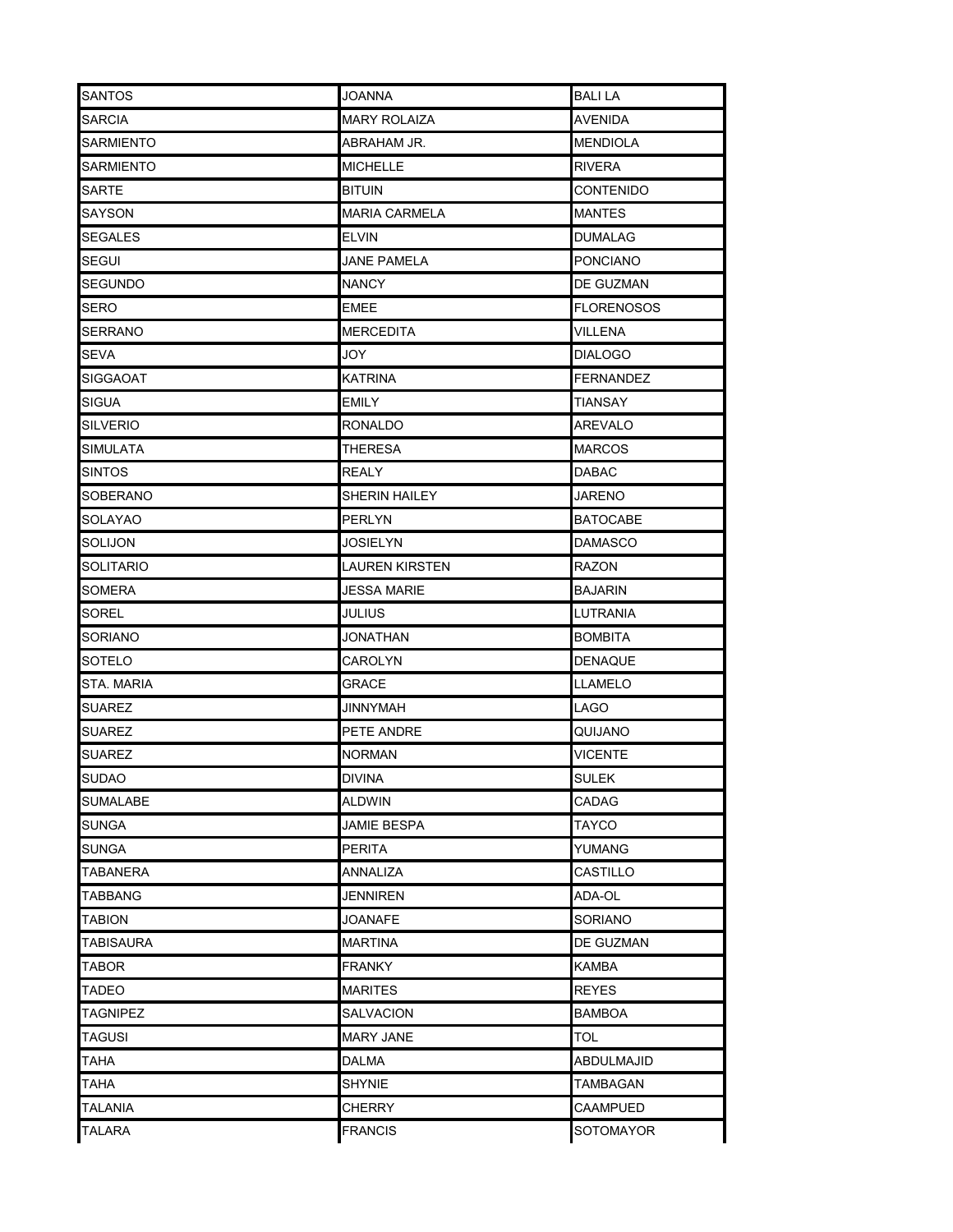| <b>TALARA</b>    | <b>JOTHAM</b>        | <b>RONQUILLO</b> |
|------------------|----------------------|------------------|
| <b>TALIN</b>     | <b>HAGGEO</b>        | VENEZUELA        |
| TAMALA           | <b>ELVIE</b>         | <b>ELTAGON</b>   |
| TAN              | MELISSA              | <b>BALDONADO</b> |
| <b>TANEO</b>     | <b>MYRNA</b>         | PALLEGA          |
| <b>TANTOCO</b>   | CIPRIANO RAYMUND III | SANTIAGO         |
| TANTOCO          | GABRIEL              | CANLAS           |
| TANTOCO          | <b>MARIA LOURDES</b> | CANLAS           |
| <b>TARE</b>      | ANA MARIE            | <b>CABANGIL</b>  |
| TEJADA           | MARITES              | ARARACAP         |
| <b>TELERON</b>   | <b>RICHELLE</b>      | <b>RODRIGUEZ</b> |
| TEMARIO          | NOEL                 | <b>ARGUELLES</b> |
| <b>TENIDO</b>    | <b>MANILYN</b>       | <b>BRACERO</b>   |
| TERTE            | <b>FEVELYN</b>       | DULAY            |
| <b>TICAR</b>     | CHRIS ANTHONY        | JALBUNA          |
| TICOY            | JULIET               | GERVACIO         |
| TIM KANG         | WELLIE               | INDERIO          |
| <b>TIOZON</b>    | LYN                  | BANIQUED         |
| <b>TOLEDO</b>    | <b>PAMELA</b>        | <b>GETONZO</b>   |
| TOLENTINO        | SABEL                | YACAS            |
| <b>TOLENTINO</b> | <b>CETOFEL</b>       | <b>NOCHE</b>     |
| <b>TOLENTINO</b> | CARINA               | CAMPOSANO        |
| TOLOSA           | SUSAN                | <b>BERAMO</b>    |
| <b>TOMALITES</b> | <b>JULIENE</b>       | JAVIER           |
| TORNO            | <b>GINA</b>          | MOJANA           |
| TORREFALMA       | <b>MERIAM</b>        | ANTIPUESTO       |
| <b>TRIMIDAL</b>  | <b>JOVELYN</b>       | <b>PARDILLO</b>  |
| TRINIDAD         | ART                  | <b>ARROYO</b>    |
| <b>TUASON</b>    | <b>JUANCHO CALI</b>  | EBAJO            |
| <b>TUBAGA</b>    | <b>KARL JANN</b>     | <b>SALVADO</b>   |
| TUGADI           | MARIELOU             | TALLEDO          |
| TUMABCAO         | <b>IRENE</b>         | SIBAYAN          |
| TURINGAN         | OSCAR                | MARAMAG          |
| TURLA            | ramil                | MALLARI          |
| TUTOR            | <b>PRINCESS</b>      | <b>PASCUAL</b>   |
| UMAGUING         | MANUEL JR.           | <b>MISALARTE</b> |
| UMALI            | HANNAH MEI           | RENA             |
| UMIPIG           | <b>JENIEFER</b>      | <b>RAGUINDIN</b> |
| USI              | ROMINA               | ORDONEZ          |
| UY               | RYAN PAUL            | FERNANDEZ        |
| VALDEVIESO       | ALMALYN              | CAJULO           |
| VALDEZ           | <b>ROLANDO</b>       | <b>TUBAO</b>     |
| VALDEZ           | RODA                 | <b>FABROS</b>    |
| VALERA           | CHONA                | DALANGEY         |
| VALERIO          | <b>ABIGAIL</b>       | PATTUGALAN       |